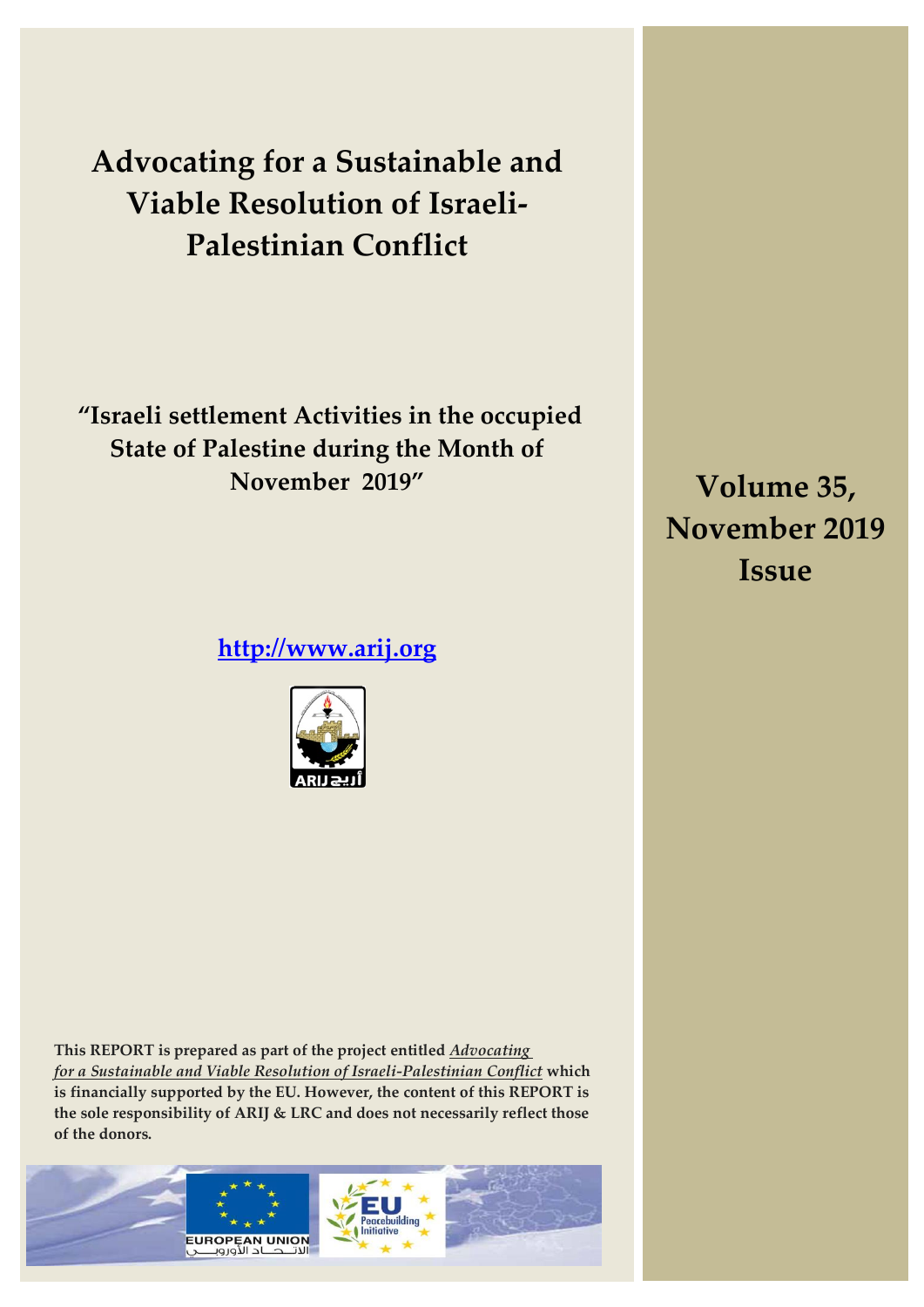# **Brutality of the Israeli Occupation Army**

- The Israeli Occupation Army (IOA) fired several artillery shells and rounds of live ammunition, east of Gaza city, causing excessive property damage. The IOA fired shells into two buildings, causing damage to the structures and some surrounding buildings. The IOA fired dozens of rounds of live fire at a site east of the al-Boreij refugee camp, in central Gaza, while military drones flew across the eastern parts of the coastal region. (IMEMC 1 November 2019)
- The Israeli Occupation Army (IOA) attacked the weekly procession in Kufur Qaddoum town, east of the northern West bank city of Qalqilia, wounding many Palestinians and international peace activists. Many Palestinians and international suffered the effects of teargas inhalation and received the needed treatment. The IOA invaded the town and fired a barrage of gas bombs on the protesters, in addition to chasing many young men. The IOA also fired gas bombs and rubber-coated steel bullets at many young men, who hurled stones at them after the army invaded the town and attacked the procession. The IOA stormed a home, and tried to use it to ambush the protesters, but their hideout was discovered, and the IOA fled the scene. (IMEMC 1 November 2019)
- At least 96 Palestinians were injured as the Israeli Occupation Army (IOA) attacked dozens of peaceful protesters taking part in the 81st Friday of the Great March of Return at the border between Gaza and Israel. The IOA shot 96 Palestinian non-violent protesters, 57 of whom were wounded with live ammunition, along the eastern border of the besieged Gaza Strip. Dozens of protesters also sustained inhalation from teargas fired by the IOA. 214 Palestinians have been killed by the IOA since the outbreak of the protests on 30 March 2018, with an additional 14,453 injured. (IMEMC 1 November 2019)
- The Israeli Occupation Army (IOA) invaded a Palestinian school in the al-'Isawiya town, in occupied East Jerusalem, and detained one child, in addition to causing many others to suffer the effects of teargas inhalation after throwing gas bombs into their school. Media sources said the soldiers abducted Saleh Tawil, in the al-'Isawiya Secondary School for Boys, and took him to an unknown destination. The IOA fired gas bombs, in addition to hurling gas grenades into the campus, causing many children to suffer the effects of teargas inhalation, the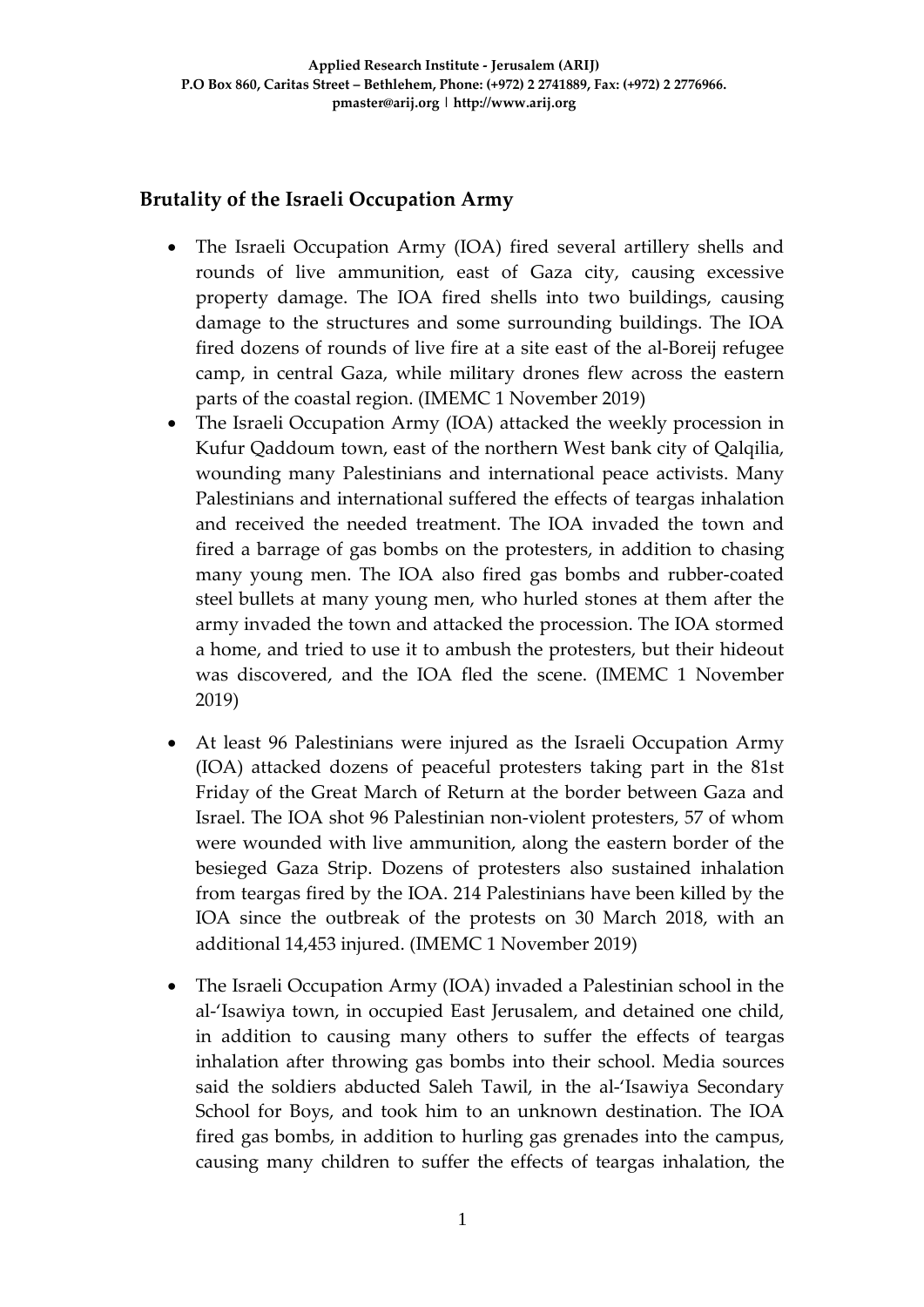Wadi Hilweh Information Center in Silwan (Silwanic) has reported. On Friday evening, the soldiers detained a Palestinian groom and his bride, after stopping their car at the Container military roadblock, north of Bethlehem. The groom and his bride were detained at the roadblock for more than an hour, before the soldiers allowed them to leave. The army did not provide any reason for its soldiers' actions. (IMEMC 2 November 2019)

- One Palestinian was killed and three others were injured, in Khan Younis, in the southern part of the coastal region. The army also fired many missiles into several areas in the Gaza Strip, after alleging that "projectiles were fired from Gaza." The killed Palestinian was identified as Ahmad Mohammad Shahri, 27. Three other Palestinians were injured. Very minor damage was reported in a wall of one home, while the windshields of a few cars were shattered. The army fired many missiles into thirteen sites across the coastal region, causing serious property damage to several buildings and homes. (IMEMC 2 November 2019)
- The Israeli Occupation Army (IOA) injured several schoolchildren in the schools' area, south of Hebron city, in the southern part of the occupied West Bank. Several army jeeps invaded the Schools' Area and fired gas bombs at the students who were walking to their educational facilities. Many students suffered the effects of teargas inhalation. The IOA repeatedly invade the Schools' area in southern Hebron, and frequently surround the schools or attack the students, which in some cases leads in protests and throwing stones at the army jeeps. The students in that area are also frequently attacked and harassed by the illegal colonialist settlers. (IMEMC 3 November 2019)
- The Israeli Occupation Army (IOA) invaded Palestinian olive [orchards](https://imemc.org/article/soldiers-force-palestinians-out-of-their-olive-orchards-in-nablus/) between Burin and Huwwara towns, south of Nablus, and forced the Palestinians out, in addition to threatening them with "binging the settlers to attack them." (IMEMC 3 November 2019)
- The Israeli Occupation Army (IOA) shot a young man at the military gate of the illegal Annexation Wall, installed on Palestinian lands in Aneen village, west of the northern West Bank city of Jenin. The Palestinian was identified as Mohammad Ahmad Jaradat, 32, with a live round in his left leg. The IOA was shot the Palestinian while trying to enter Jerusalem for work, and later handed him to its medics before he was rushed to Jenin Governmental Hospital. (IMEMC 3 November 2019)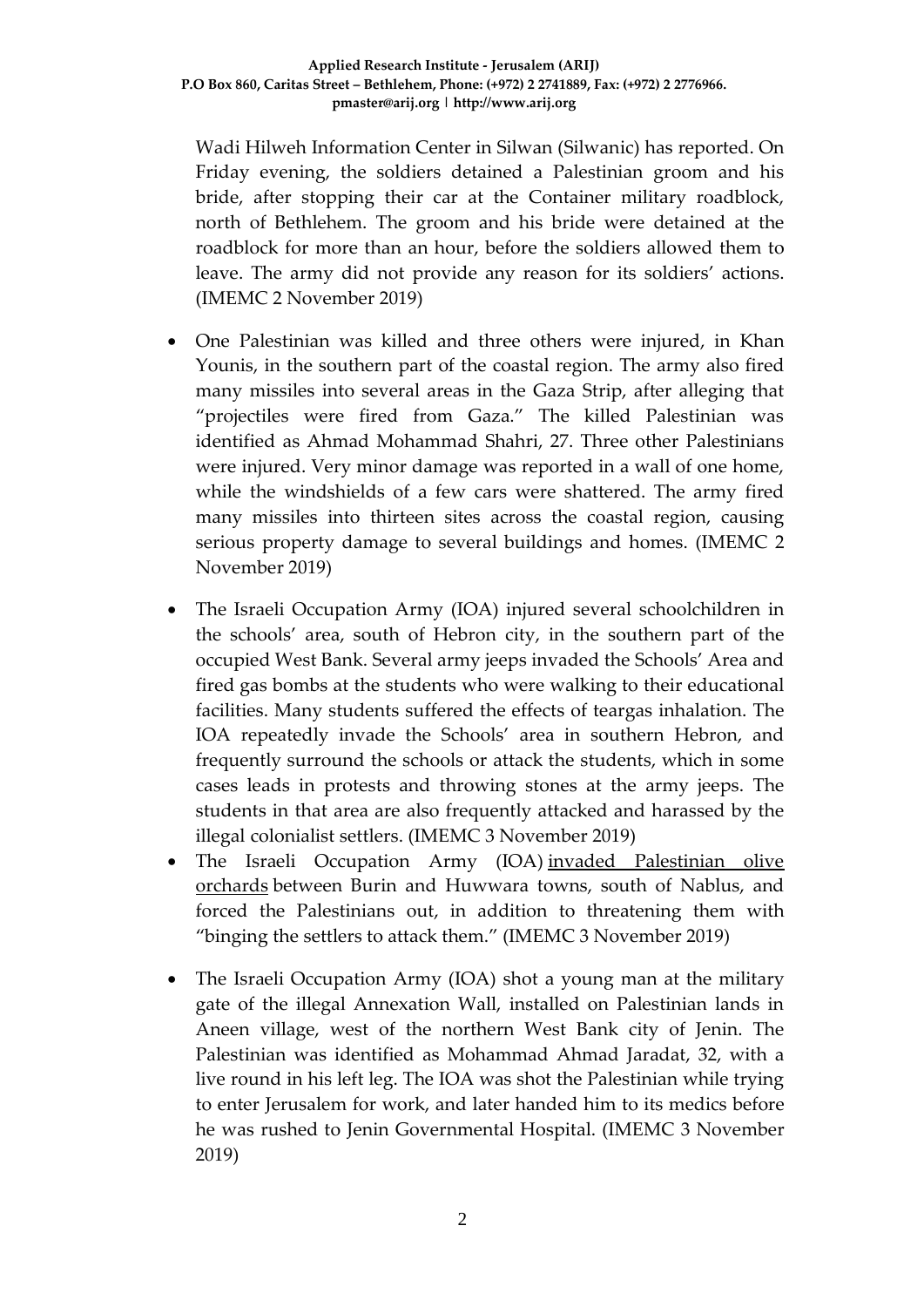- The Israeli Occupation Army (IOA) resorted to the excessive use of force against dozens of Palestinians, holding a nonviolent protest in solidarity with the hunger-striking detainees in Israeli prisons, and detained a journalist, in occupied Jerusalem. The IOA attacked dozens of Palestinians who were nonviolent protesting in Salahuddin Street, in Jerusalem. The IOA and mounted police officers, assaulted and clubbed several nonviolent protesters, and started pushing them away. The IOA also detained one journalist, identified as Ahmad Safadi, and took him to an interrogation facility. Earlier Saturday, The Israeli Occupation Army (IOA) invaded the home of the detained journalist in Salahuddin Street, and searched it. The Israeli Occupation Army (IOA) resorted to the excessive use of force against Palestinians, holding a nonviolent activity in solidarity with hunger-striking detainees, in Bab al-'Amoud area in Jerusalem, and [abducted three, including one](https://imemc.org/article/army-abducts-three-palestinians-during-solidarity-activity-with-hunger-striking-detainees-in-jerusalem/)  [lawyer.](https://imemc.org/article/army-abducts-three-palestinians-during-solidarity-activity-with-hunger-striking-detainees-in-jerusalem/) IThe [four detainees,](http://imemc.org/article/four-administrative-detainees-still-on-hunger-strike/) held under the illegal Administrative Detention orders without charges, remain on hunger strike against their indefinite incarceration without charge or trial, including one who has been consistently refusing food for 97 days in a row, the Palestinian Prisoners Commission said, today. (IMEMC 3 November 2019)
- Palestinian-Jordanian detainee, [Hiba al-Labadi,](https://imemc.org/article/palestinian-woman-prisoner-on-hunger-strike-for-35-days-moved-to-hospital/) was moved to a [hospital](https://imemc.org/article/female-jordanian-hunger-striker-transferred-to-hospital/) due to various complications, but remains determined to continue the strike. Al-Labadi was arrested upon her arrival at Allenby Bridge crossing with Jordan, on her way into the West Bank, and has been on hunger strike since then, protesting her torture and detention. (IMEMC 3 November 2019)
- The Israeli Occupation Army (IOA) invaded and violently searched the homes of Zakariya Skafi and Mustafa Samha, in Abu Isba' neighborhood in ar-Ram, causing damage. (IMEMC 4 November 2019)
- A young Palestinian man was injured after the Israeli occupation Army (IOA) opened fire at him, to the south of Jenin City, in the northern West Bank. A Palestinian worker from al-Yamun village, identified as Faisal Ghanama, age 24, was shot while attempting to enter the pre-1948 Palestinian territories for work, through a separation wall gate. The IOA detained Ghanama, and then handed him over to the Palestinian Red Crescent Society, who later transferred him to the hospital, for treatment. (IMEMC 6 November 2019)
- The Israeli occupation forces (IOF) on Wednesday morning carried out a limited incursion into the northeast of the Gaza Strip border. Local sources said that several armored bulldozers advanced a few meters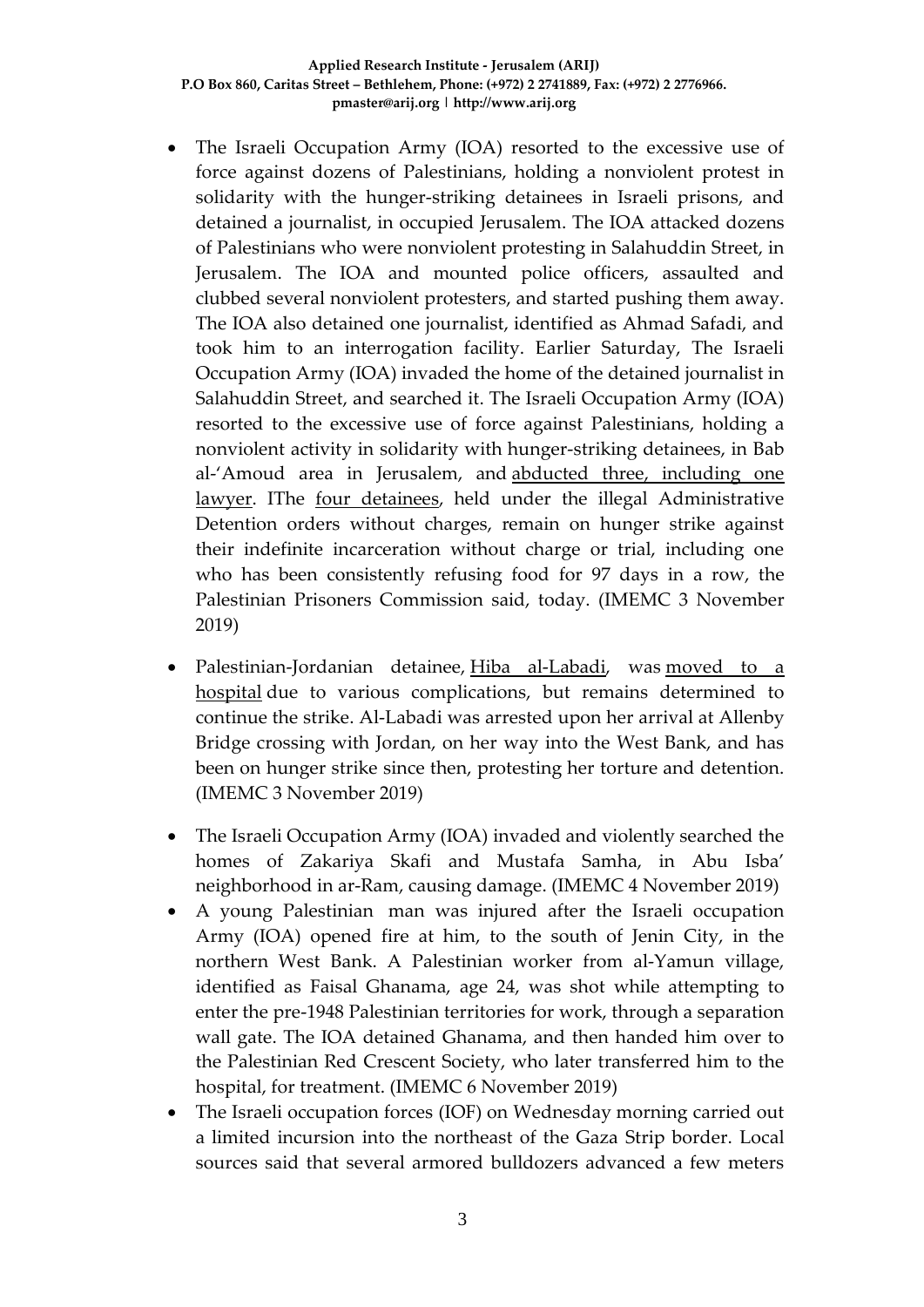into a border area in the east of Jabalia and embarked on leveling plots of land. The sources reported seeing some soldiers deploying barbed wire along the security fence in the area. The eastern border areas of Gaza are repeatedly exposed to Israeli military incursions and gunfire attacks, which prevents hundreds of farmers from working their lands near the security fence. (IMEMC 6 November 2019)

- Israeli navy ships attacked several Palestinian fishing boats in Gaza territorial waters in Rafah, in the southern part of the coastal region, and detained two fishermen. The navy fired several live rounds at the fishing boats, in addition to trying to capsize them with water cannons. The navy detained Abdul-Rahman Abdul-Hadi al-Qan, 27, and Mohammad Shehda Zo'rob, 23, after surrounding their boat, and took them to an unknown destination. (IMEMC 7 November 2019)
- Dozens of Palestinian citizens were injured when Israeli occupation Army (IOA) violently quelled the weekly Great March of Return protests near Gaza border. 69 Palestinians were injured by Israeli gunfire and tear gas bombs. Thousands of Palestinians marched on the 82nd Friday of the Great March of Return along the border between the Gaza Strip and the 1948 occupied Palestinian territories. The Gaza Strip Palestinians on 30 March 2018 launched the Great March of Return to demand the right of return for refugees and call for ending the 13-yearlong blockade on the coastal enclave. Since the border protests started, the IOA have killed 328 Palestinians and injured around 32,000. (PALINFO 8 November 2019)
- The Israeli Occupation Army (IOA) invaded al-'Isawiya town in occupied East Jerusalem, and shot a woman with a rubber-coated steel bullet in her head, before detaining her teenage boy. The IOA attacked many Palestinians, who were protesting the invasion into the area of a local mosque, especially after the IOA stormed and searched stores and homes. The IOA fired rubber-coated steel bullets, gas bombs and concussion grenades at random, injuring a woman with a rubbercoated steel bullet in her head, before detaining her teenage son, Amir Karim Hweih. The woman was moved to Hadassah Medical Center in Jerusalem, while her son was taken to a detention facility in the occupied city. (PALINFO, IMEMC 8 November 2019)
- The Israeli Occupation Army (IOA) detained a former political prisoner, identified as Mohammad Ibrahim Abu Mariya, 24, after stopping him at a sudden military roadblock, near the al-Arroub refugee camp, north of Hebron, in southern West Bank. The detained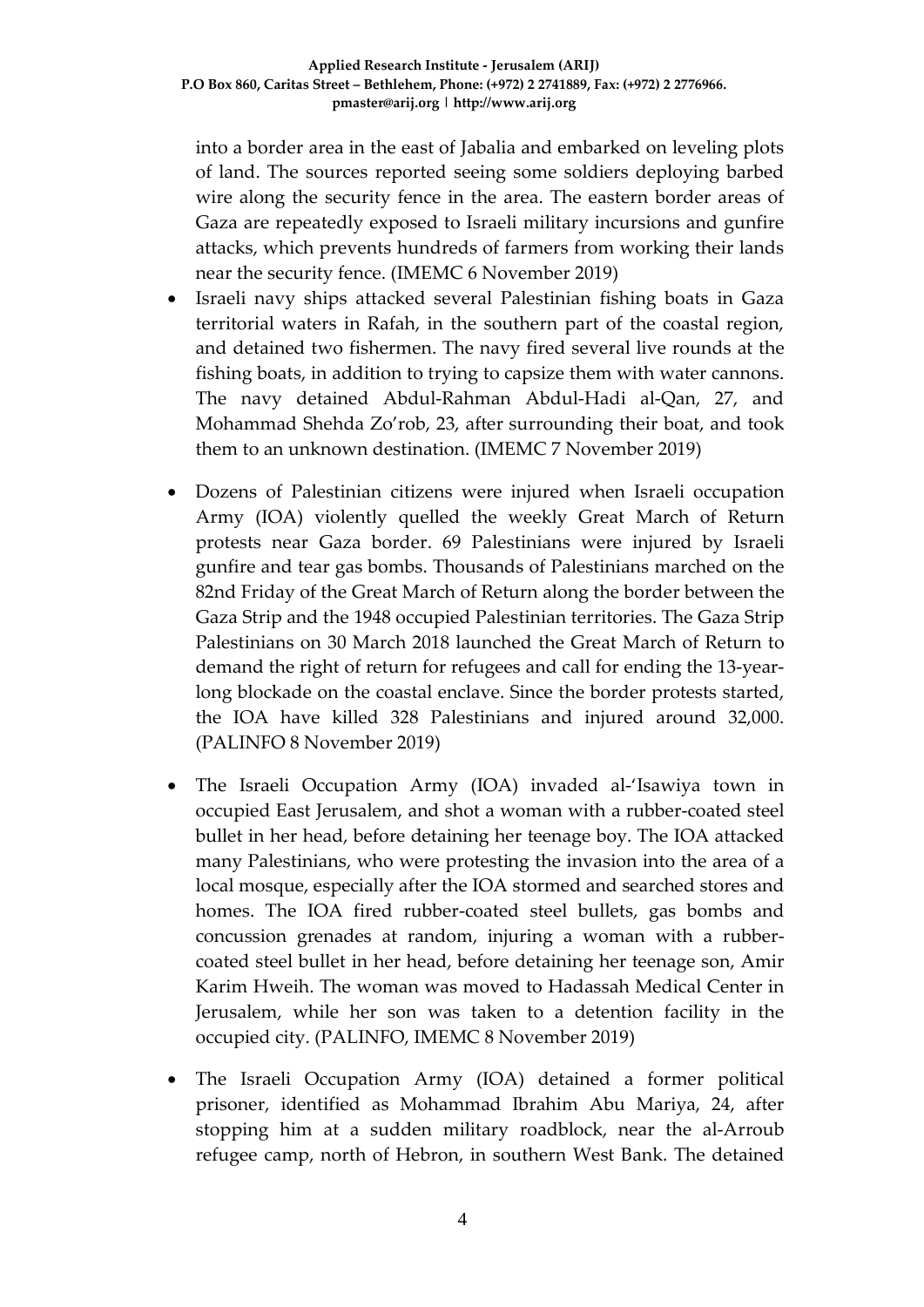Palestinian is from Beit Ummar town, north of the Hebron; the soldiers took him to nearby military base. (IMEMC 8 November 2019)

- Israeli gunboats fired live ammunition and water cannons at the fishermen and their boats as they were working off the shore of Rafah last night. Naval forces aboard the gunboats detained two fishermen after encircling their boat and confiscating it. (PALINFO 8 November 2019)
- Two Israeli occupation Army (IOA) shoved and cocked a gun in the face of a Palestinian father, in the presence of his young son. The scuffle — which took place in the southern West Bank city of Hebron — starts with an IOA shouted at the man, saying that the child has been throwing rocks at the IOA. "Throwing rocks?! He's five years old," exclaimed the father. "Yes, throwing rocks. All your friends are throwing rocks. I don't care [how old he is]," the IOA replied. Another IOA then joined in and both started shoving the Palestinian man. The man responded by saying "don't raise your hands on me." One of the IOA cocked and aimed his gun at the father's face as he tried to move on with his child. (IMEMC 9 November 2019)
- The Israeli occupation Army (IOA) invaded the southern West Bank city of Hebron, before storming and ransacking many homes. The IOA violently searched the homes and interrogated many Palestinians while inspecting their ID cards. Owners of some of the invaded homes have been identified as Abdul-Hakim Abu Sneina, Shokri Mojahed Tamimi and Husam Abu Hussein. The IOA also installed many roadblocks on roads, north of Hebron city, in addition to the junctions of Sa'ir and Halhoul towns, before stopping and searching dozens of cars, and interrogated many Palestinians while inspecting their ID cards. (IMEMC 9 November 2019)
- 104 Palestinian civilians, including 43 children, a woman and a paramedic, were shot and injured by Israeli occupation occupation Army (IOA) fire against peaceful protestors at the 82nd Great March of Return (GMR), 08 November 2019. The IOA continued the use of excessive force against peaceful protestors, as 41 civilians sustained live-bullet-injuries – including 2 children in critical condition- in addition to other injuries by rubber bullets and tear gas canisters mainly in protesters' upper bodies. Large crowds participated in the protest, as thousands of civilians joined across the 5 GMR encampments. The protest titled: "We Shall Carry On" and lasted from 14:00 to 17:30. Since the outbreak of GMR on 30 March 2018, 214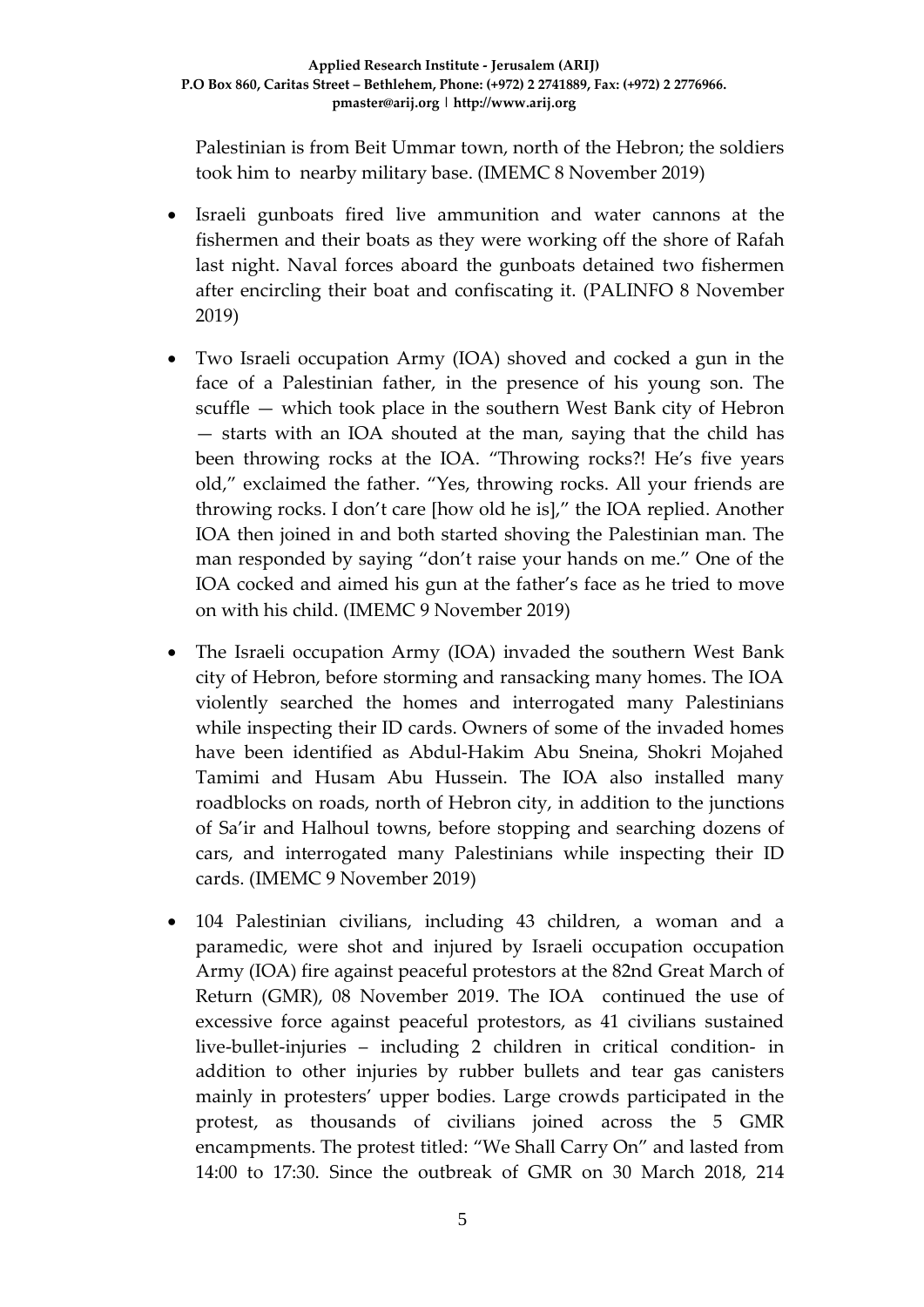civilian killings by IOA, including 46 children, 2 women, 9 persons with disabilities, 4 paramedics and 2 journalists. Additionally, IOA shot and injured 14,706 civilians, including 3,691 children, 387 women, 253 paramedics and 218 journalists, noting that many sustained multiple injuries on separate occasions. (PCHR, IMEMC 9 November 2019)

- The Israeli occupation Army (IOA) opened fire at a sewage truck in a border area in the east of Khan Younis, south of the Gaza Strip. A sewage truck came under fire during its presence in as-Sanati area in Abasan al-Kabira town and was forced to leave the area. Luckily, no one was hurt in the shooting attack. About a week ago, a driver of a similar truck was badly injured when the IOA showered his vehicle with bullet in the east of Khan Younis. (PALINFO 9 November 2019)
- Many Israeli army jeeps invaded the town of al-'Isawiya in occupied East Jerusalem, and attacked the Palestinians with gas bombs and concussion grenades, causing dozens of injuries, including among many children. The invasion was carried out without a reason, especially since the situation in the town was calm, and no protests were taking place. The IOA fired a barrage of gas bombs, especially in 'Obeid neighborhood, causing many Palestinians, including children and women, to suffer the severe effects of teargas inhalation. The army also invaded the front yard of a home, owned by members of Abu al-Hummus family, and assaulted them with batons and pepper-spray, causing many injuries, including cuts and bruises. One of the injured Palestinians is a known nonviolent activist, identified as Mohammad Abu al-Hummus, who suffered burns around his eyes. The army also assaulted and injured two young men, and detained them, before moving them to an unknown destination. During the invasions, the army also distributed demolition orders targeting many homes and buildings, and included the firing of live rounds, in addition to gas bombs, concussion grenades, and rubber-coated steel bullets. (IMEMC 10 November 2019)
- Violent confrontations broke out when Israeli occupation Army (IOA) (IOF) attacked Palestinian schools in Tuqu' town east of Bethlehem. The IOA stormed the town and fired rubber-coated metal bullets, tear gas bombs and stun grenades at Palestinian schools. No injuries were reported. (PALINFO 11 November 2019)
- The Israeli Occupation Army carried out a limited incursion into the southern area of the Gaza Strip. Four Israeli military bulldozers rolled about 70 meters into Khan Younis City, south of Gaza. Tracts of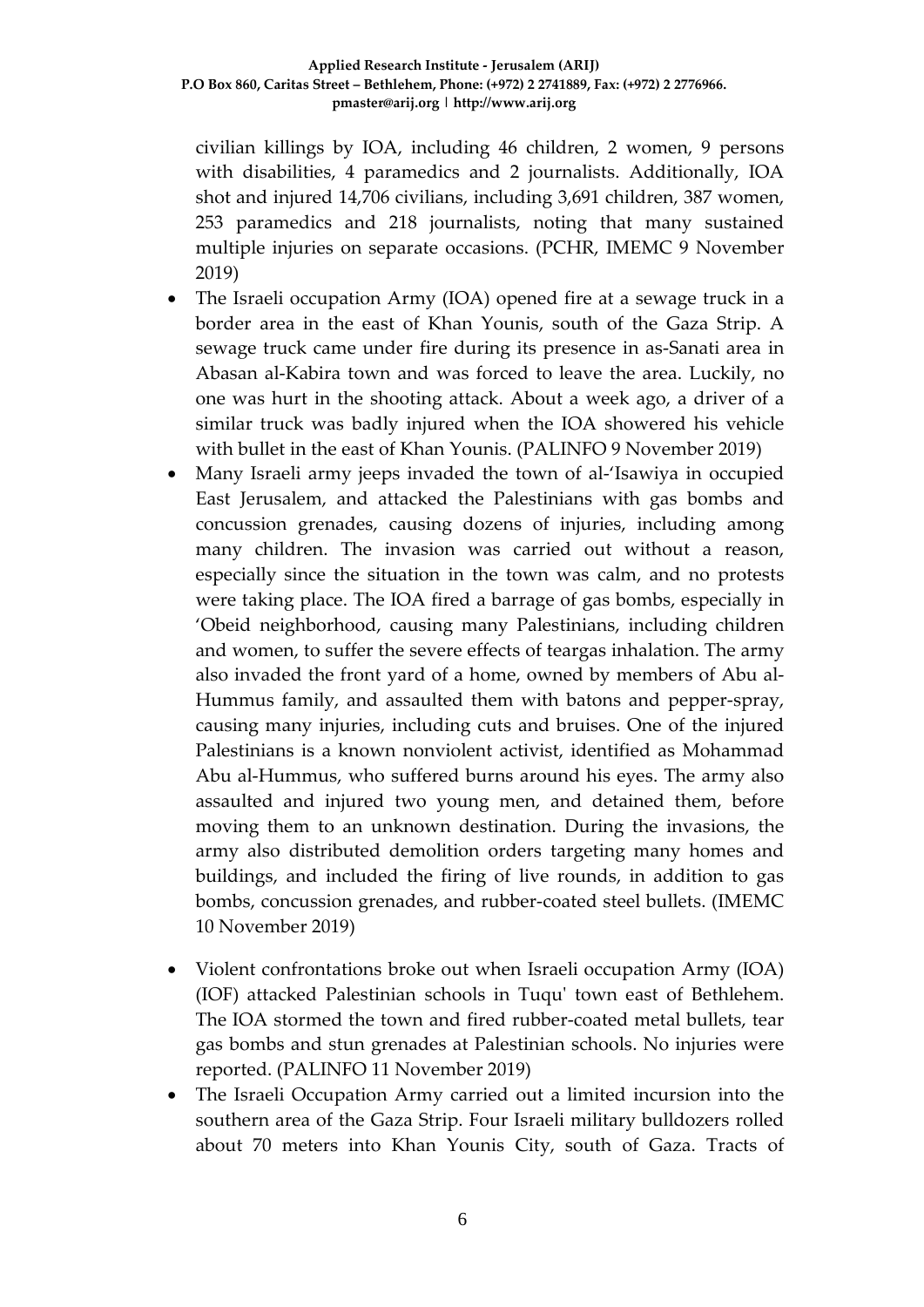Palestinian lands were razed in the operation. (PALINFO 11 November 2019)

- A Palestinian youth died after being shot by Israeli occupation Army (IOA) in al-Arroub refugee camp north of Hebron city. Omar Badawi, 22, suffered a serious injury after he was shot in the chest and succumbed to his wounds about an hour later. (PALINFO 11 November 2019)
- A Palestinian youth was injured by the Israeli occupation Army (IOA) live ammunition in Dura town west of Hebron City. The IOA quelled with live bullets and tear gas bombs peaceful events and sit-ins organized by Palestinian citizens in Hebron on the 15th anniversary of the death of the first president of the Palestinian National Authority Yasser Arafat. (PALINFO 11 November 2019)
- Dozens of Palestinians suffocated, as Israeli occupation Army (IOA) attacked citizens participating in marches commemorating the 15th anniversary for the death of Palestinian leader Yasser Arafat in Beit Ummer town north of Hebron city. The IOA stormed an area adjacent to the Israeli settlement of Karmi Tzur and attacked participants who were commemorating Arafat's death anniversary. The IOA fired rubber-coated steel bullets and tear gas canisters at locals and their homes, causing dozens to suffocate due to tear gas inhalation. (IMEMC 11 November 2019)
- An Israeli air strike killed Bahaa Abul Ata, a prominent commander in the Quds Brigades, n eastern Gaza. An Israeli raid on eastern Gaza City killed Abul Ata and his wife. Two other citizens were wounded in the aerial attack. Abul Ata, 42, was killed in Shujaiah in eastern Gaza. The Israeli army said that the assassination was coordinated between the army and the general security and that it was endorsed by the Israeli premier Benjamin Netanyahu. (PALINFO 12 November 2019)
- Seven Palestinian citizens were killed and 30 others injured in several Israeli airstrikes on the Gaza Strip. Seven Palestinians were killed, as Israeli warplanes bombed several targets in the Gaza Strip. At dawn Israeli warplanes bombed the home of the Islamic Jihad leader Bahaa Abu Al-Ata in Gaza killing him and his wife. A number of Palestinian homes and buildings were partially damaged in the attacks, including the headquarters of a human rights group which was directly hit with an Israeli missile. (PALINFO 12 November 2019)
- Israeli war jets fired, several missiles into different parts of the Gaza Strip, killing two Palestinian and wounding several others. Twelve Palestinians have been killed by Israeli missiles. The Israeli Occupation Army (IOA) fired missiles into central Gaza, killing one Palestinian, and wounding several others. The Palestinian was identified as Khaled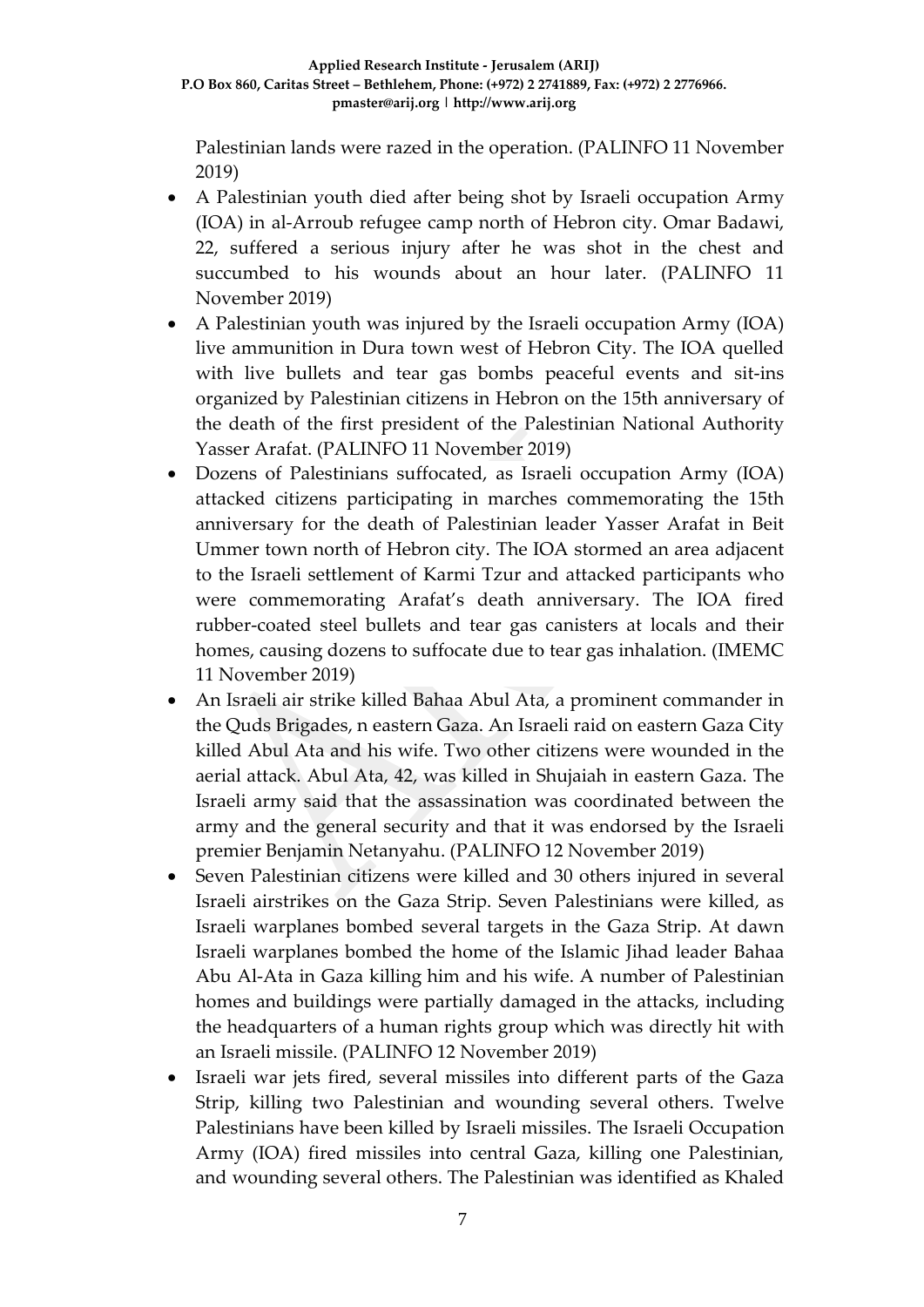Mo'awwad Farraj, 38. The Palestinian was assassinated in the al-Mighraqa area, in central Gaza. The second Palestinian has been identified as Ala' Jabr Eshteiwi, 32, and was killed in the Zeitoun neighborhood in Gaza city. He was killed by a missile fired from an Israeli drone, directly targeting him. The Israeli missiles also struck farmlands east of Deir al-Balah, and east of Juhr ed-Deek area, in central Gaza. More missiles were fired into farmlands in Tal al-Hawa neighborhood, west of Gaza city, causing damage to nearby homes. One Palestinian home was struck and leveled by an Israeli missile in Rafah, in the southern part of the Gaza Strip. (IMEMC 13 November 2019)

- The Israeli Occupation Army (IOA) has caused the deaths of ten Palestinians, with more than 45 civilians wounded by Israeli airstrikes in the Gaza Strip. In the latest spate of bombings, the victims have been identified as: Abdullah Awad Saqib al-Bilbisi, 26 Abdul Salam Ramadan Ahmad Ahmad, 28. Wael Abdul Aziz Abdullah Abdul Nabi, 43. Rani Fayez Rajab Abu al-Nasr, 35. Jihad Ayman Ahmed Abu Khater, 22. These five, killed in airstrikes are in addition to the five killed earlier in the day by Israeli bombs. Israeli F16 bombers continue to circle the skies above Gaza, causing panic and shock for the 2 million residents of the Gaza Strip. *The Ten slain Palestinians have been officially identified by the Health Ministry in Gaza as*: Baha' Salim Abu al-Ata, 42. Asma' Mohammad Hasan Abu al-Ata, 39. (Baha's wife). Mohammad Atiya Musleh Hammouda, 20. Zaki Adnan Mohammad Ghannama, 25. Ibrahim Mohammad Abdul-Latif Dabous, 26. Abdullah Awad al-Balbeesi, 26. Abdul-Salam Ramadan Ahmad, 28. Wael Abdul-Aziz Abdul-Nabi, 43. Rani Fayez Rajab Abu an-Nasr, 35. Jihad Ayman Ahmad Abu Khater, 22. 45 Palestinians were injured, some suffered life-threatening wounds. The Israeli missiles have also caused excessive damage to many homes, apartment buildings, and other structures, in addition to infra-structure damage in various parts of the Gaza Strip. (IMEMC 13 November 2019)
- In Bethlehem, south of occupied Jerusalem, the Israeli Occupation Army (IOA) attacked many Palestinians, nonviolently marching in solidarity with the Gaza Strip amidst the ongoing Israeli military escalation, and fired a barrage of gas bombs and concussion grenades at them. (IMEMC 13 November 2019)
- The ongoing Israeli bombardment of the Gaza Strip has resulted in the death of at least fifteen Palestinians, including a father and two of his sons, and injured at more than ten others, in several parts of the coastal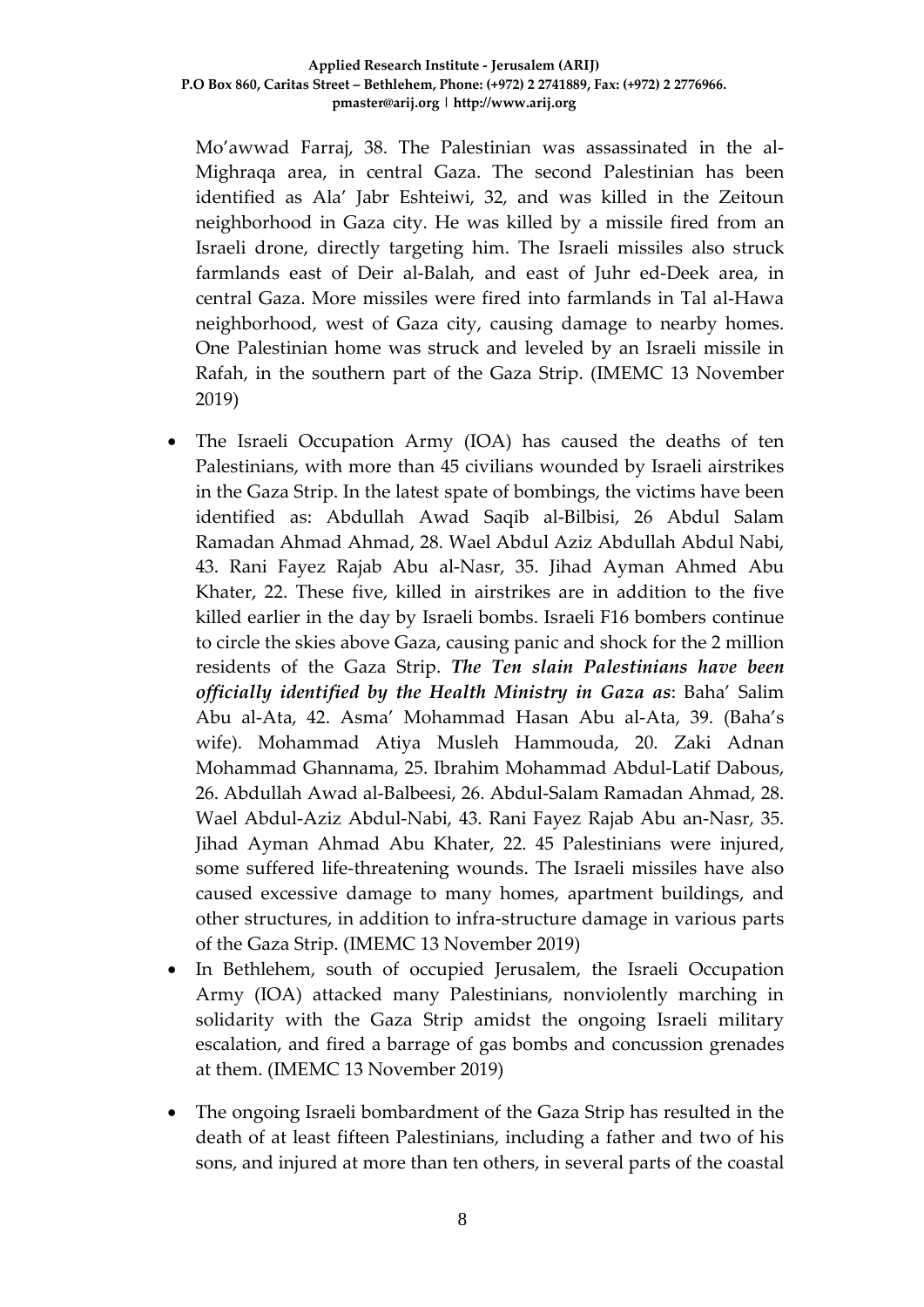#### **Applied Research Institute - Jerusalem (ARIJ) P.O Box 860, Caritas Street – Bethlehem, Phone: (+972) 2 2741889, Fax: (+972) 2 2776966. pmaster@arij.org | http://www.arij.org**

region, raising the number of slain Palestinians to twenty-three in two days, while more than 69 Palestinians have been injured. The Palestinians were killed and injured in 50 Israeli airstrikes and 21 incidents of artillery shells targeting various areas of the Gaza Strip. The IOA killed Mohammad Abdullah Sharab, 28, and Haitham Hafeth al-Bakri, 22, after firing a missile at them in Khan Younis, in southern Gaza. Both are members of the Al-Quds Brigades, the armed wing of the Islamic Jihad. Two Palestinians were killed, when the Israeli army fired missiles into an area east of Gaza city. A Palestinian father, identified as Rafat Mohammad Awwad, and two of his children, Islam and Amir, were killed, and several others were injured, by Israeli missiles in the Tuffah neighborhood, east of Gaza city, in an earlier attack, and a fourth was also killed after the army fired a missile at him while driving his motorcycle in the Zeitoun neighborhood, south of Gaza city. The IOA killed Ala' Eshteiwi, 32, in the Zeitoun neighborhood, and Khaled Awad Farraj, 38, was killed in the al-Mighraqa area, south of Gaza city, while many Palestinians were injured when the soldiers fired shells into farmlands, in addition to another Palestinian who was injured by Israeli shells in a playground in the Zeitoun neighborhood. The IOA also fired many shells into farmlands, east of the al-Boreij refugee camp, in central Gaza Strip, causing damage to surrounding homes. Damage was also reported to a few homes, east of Deir al-Balah in central Gaza, when the Israeli air force fired a missile into a nearby land. Furthermore, an Israeli F16 war jet fired one missile into a site in Sheikh Ejleen area, southwest of Gaza city, causing excessive damage to the site, and several surrounding homes. The army carried out more than 50 airstrikes, and fired artillery shells at least twenty times, in less than two days. The Israeli missiles and shells struck many homes, chicken farms, farmlands, markets for fruits and vegetables, parks near the Gaza sea, in addition to several sites. At least 48 Palestinians homes have been completely or partially damaged, and the army also fired missiles at seven motorcycles. The strikes targeted various areas of the Gaza Strip but were mainly forced on Beit Lahia and Beit Hanoun, in northern Gaza, causing several injuries in addition to Gaza city and its surrounding areas, Khan Younis and Rafah in southern Gaza. Several farmers were injured after the army fired missiles into farmland in Beit Hanoun. The Palestinians, who were killed including a father and two of his children, have been identified as: Khaled Mo'awwad Farraj. Ibrahim Ayman Fathi Abul- 'Al. Ismael Ayman Fathi Abul-'Al. Ahmad Ayman Fathi Abul-'Al. Khaled Mo'awwad Farraj, 38, central Gaza. Rafat Mohammad Ayyad. Islam Rafat Mohammad Ayyad. Amir Rafat Mohammad Ayyad. Soheil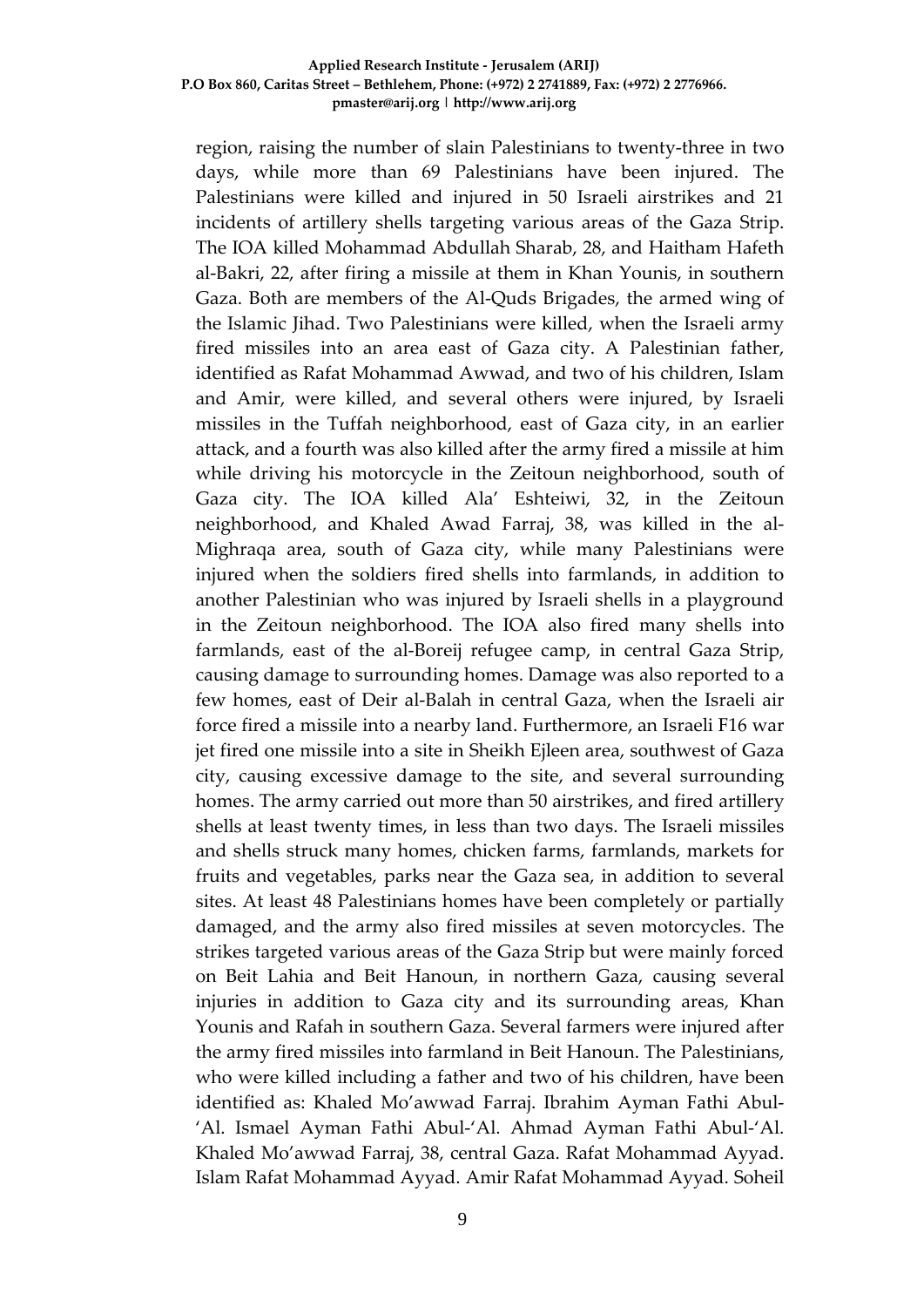## **Applied Research Institute - Jerusalem (ARIJ) P.O Box 860, Caritas Street – Bethlehem, Phone: (+972) 2 2741889, Fax: (+972) 2 2776966. pmaster@arij.org | http://www.arij.org**

Khader Qneita, 28, Gaza. Ala' Jabr Abed Eshteiwi, 32, Gaza. Mahmoud Dahham Hathat, 19, Gaza. Mo'men Mohammad Qaddoum, 26, Gaza. Raed Rafiq Ahmad Sarsawi. Mohammad Abdullah Sharab, 28, Khan Younis. Haitham Hafeth Wafi, 22, Khan Younis. [Ten Palestinians](https://imemc.org/article/tuesday-army-kills-four-palestinians-injures-25-in-gaza/) were killed on the first day of Israeli bombardment. (IMEMC 13 November 2019)

- The Israeli Occupation Army (IOA) invaded al-Arroub refugee camp, north of the southern West Bank city of Hebron, and shot a young man with a live round in his knee, leading to a serious injury after a severe blood loss, and caused a fire in one home after firing concussion grenades into it. The IOA attacked many Palestinians, who protested the invasion into their refugee camp, and fired live rounds, gas bombs, concussion grenades and rubber-coated steel bullet at them. A young Palestinian man was shot with a live round in the knee, causing severe bleeding, before he was rushed to a local hospital, where his wounds were described as serious. The IOA also fired concussion grenades into a home in the refugee camp, causing a fire to the property, before Palestinian firefighters rushed to extinguish it. The invasion into the refugee camp was carried out by the IOA during a procession in condemnation of the killing of Omar al-Badawi, 20, who was shot by Israeli army fire, although he posed no threat to the soldiers and wasn't even taking part in any protest. (IMEMC 14 November 2019)
- The Israeli Occupation Army (IOA) invaded, Shu'fat refugee camp, north of occupied East Jerusalem, and attacked many protesters with live fire and gas bombs. The IOA fired a barrage of gas bombs, causing dozens of Palestinians to suffer the effects of teargas inhalation. The army also fired live rounds and gas bombs at Palestinians who launched firecrackers at the IOA stationed at the permanent military roadblock near the entrance of the refugee camp. (IMEMC 14 November 2019)
- Israeli missiles struck a Palestinian home in Deir al-Balah, in central Gaza, killing eight members of the same family, and wounding thirteen others. Israeli F16 war jets fired missiles into a home in Deir al-Balah, killing six family members, and wounding at least thirteen others, most of them are women and children. The remains of two more children were found under the rubble, amidst ongoing search. The slain Sawarka (Abu Malhous) family has been officially identified as: Rasmi Salem Odah Sawarka, 45. Mariam Salem Nasser Sawarka, 45. Mohannad Rasmi Salem Sawarka, 12. Fira sRasmi Salem Sawarka, 2. Salem Rasmi Salem Sawarka, 3. Moath Mohmmad Salem Sawarka,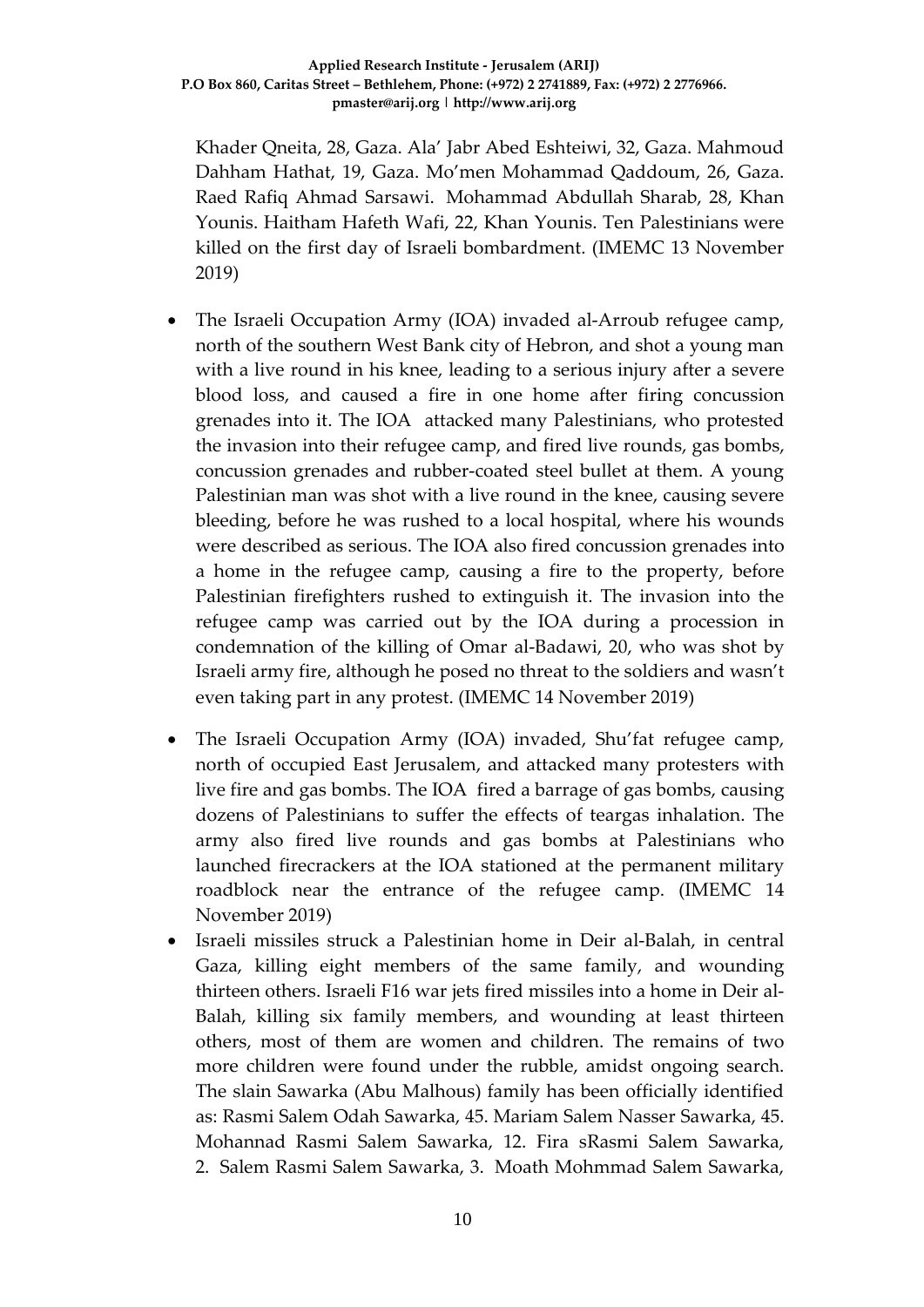7. Waseem Mohammad Salem Sawarka, 13. Yosra Mohammad Awwad Sawarka, 39. Only one toddler survived the Israeli attack and was found shielded by her slain brother. Their death brings the number of slain Palestinians, who were killed by Israeli missiles, since Monday at dawn, to 32, while more than 100 others have been injured. Among the wounded are at least 30 children and 13 women. (IMEMC 14 November 2019)

- A six-month pregnant woman, identified as Iman Abu Tayyim, suffered a miscarriage in a severe anxiety attack after the Israeli Occupation Army (IOA) fired missiles near her home, east of Khan Younis, in the southern part of the Gaza Strip. (IMEMC 14 November 2019)
- Israel's army launched fresh strikes against targets in Gaza, despite a ceasefire in place since Thursday morning. Israeli military claimed it was "striking Islamic Jihad terror targets in the Gaza strip," (IMEMC 15 November 2019)
- A number of Palestinians were injured by rubber-coated steel bullets and tear gas canisters, including a journalist, during protests in Surif town in Hebron. Journalist [Moath Amarneh](http://imemc.org/article/journalist-advocates-condemn-israels-shooting-of-photojournalist/) was shot with a rubbercoated metal bullet in the eye. Dozens of Palestinian citizens marched in Surif to protest land seizure by the Israeli authorities in favor of settlement construction. (IMEMC 16 November 2019)
- Confrontations flared up in Kufur Qaddoum in Qalqilia, after Israeli occupation Army (IOA) violently quelled the weekly demonstration in the town. The IOA showered the peaceful demonstrators with tear gas canisters, stun grenades and rubber-coated metal bullets, while dozens choked on tear gas and were treated in the field. (IMEMC 16 November 2019)
- Israeli warplanes attacked, several targets throughout the besieged Gaza Strip, causing heavy damage but no bodily harm. Israeli Warplanes fired more than 10 missiles at targets and agricultural land northwest of Gaza City and in Beit Lahia. Heavy destruction was reported in targeted areas and nearby property. (IMEMC 16 November 2019)
- Dozens of Palestinians were injured near the central West Bank city of Ramallah, from teargas fired by Israeli Occupation Army (IOA) at Palestinians protesting Israel's recent attacks on Gaza. Students from Birzeit University were demonstrating at the Israeli army roadblock in Ramallah and were attacked with teargas. The military roadblock was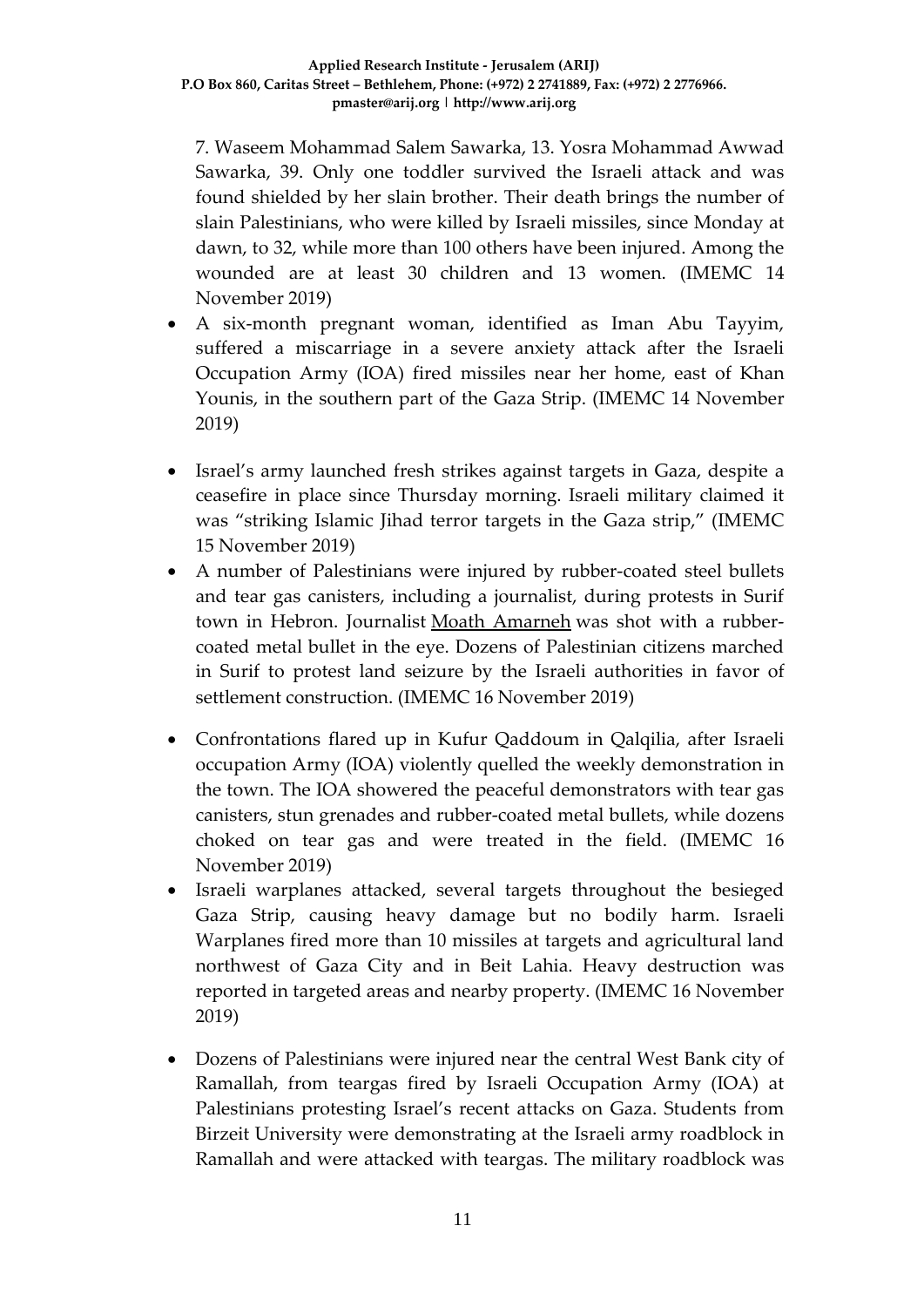## **Applied Research Institute - Jerusalem (ARIJ) P.O Box 860, Caritas Street – Bethlehem, Phone: (+972) 2 2741889, Fax: (+972) 2 2776966. pmaster@arij.org | http://www.arij.org**

closed after this incident. Two youth were injured by Israeli fire, previously. One was shot in the foot with live ammunition and the other was struck in the head by a rubber-coated steel bullet. (IMEMC 16 November 2019)

- Israeli gunboats opened fire at Palestinian fishermen and their boats off the northern coast of the embattled Gaza Strip. Several fishermen were on their boats off the shore of al-Sudaniya area in northern Gaza when Israeli naval forces suddenly opened fire at them and forced them to return ashore. Israeli gunboats are around Gaza fishermen almost every day, harassing them, shooting at them, damaging their boats, and making arrests. Sometimes fishermen are injured or killed during gunfire attacks. Under the 1993 Oslo accords, Palestinian fishermen are permitted to fish up to 20 nautical miles off the coast of Gaza, but since then Israel has kept reducing the fishing area gradually to a limit of three nautical miles as part of its blockade on Gaza. (PALINFO 16 November 2019)
- Dozens of journalists suffered from suffocation after inhaling tear gas fired at them by The Israeli Occupation Army (IOA) during a solidarity sit-in, held in support of injured photojournalist Moath Amarneh, to the north of the occupied West Bank city of Bethlehem. The IOA fired a barrage of tear gas bombs towards journalists who had organized a sitin at the northern entrance of Bethlehem city, in solidarity with Amarneh, who lost his left eye after being seriously injured by a metallic bullet fired by an Israeli soldier, in the Surif town, west of Hebron in southern West Bank, where he was covering a protest against land confiscation. Two journalists were detained during the sitin and one journalist, identified as Monjed Jado, was shot with a gas bomb to his head. One of the detained journalists, identified as Hamad Taqatqa, was moved to Etzion military base and security center, while the second reporter, Ahmad Tannoud, was released a few hours after his detention. The IOA also carried out at least 600 violations against the Palestinian journalists and media outlets, and injured dozens of reporters, including 60 who suffered serious wounds, since the beginning of this year. (IMEMC 17 November 2019)
- The Israeli Occupation Army (IOA) shot and seriously injured, a young Palestinian man in Tulkarem, in northern West Bank, after the army prevented many families from entering their orchards to harvest their olive trees. The IOA attacked many Palestinians, and prevented them from entering their olive orchards. The IOA also fired many live rounds at them. One Palestinian was shot with a live Israeli army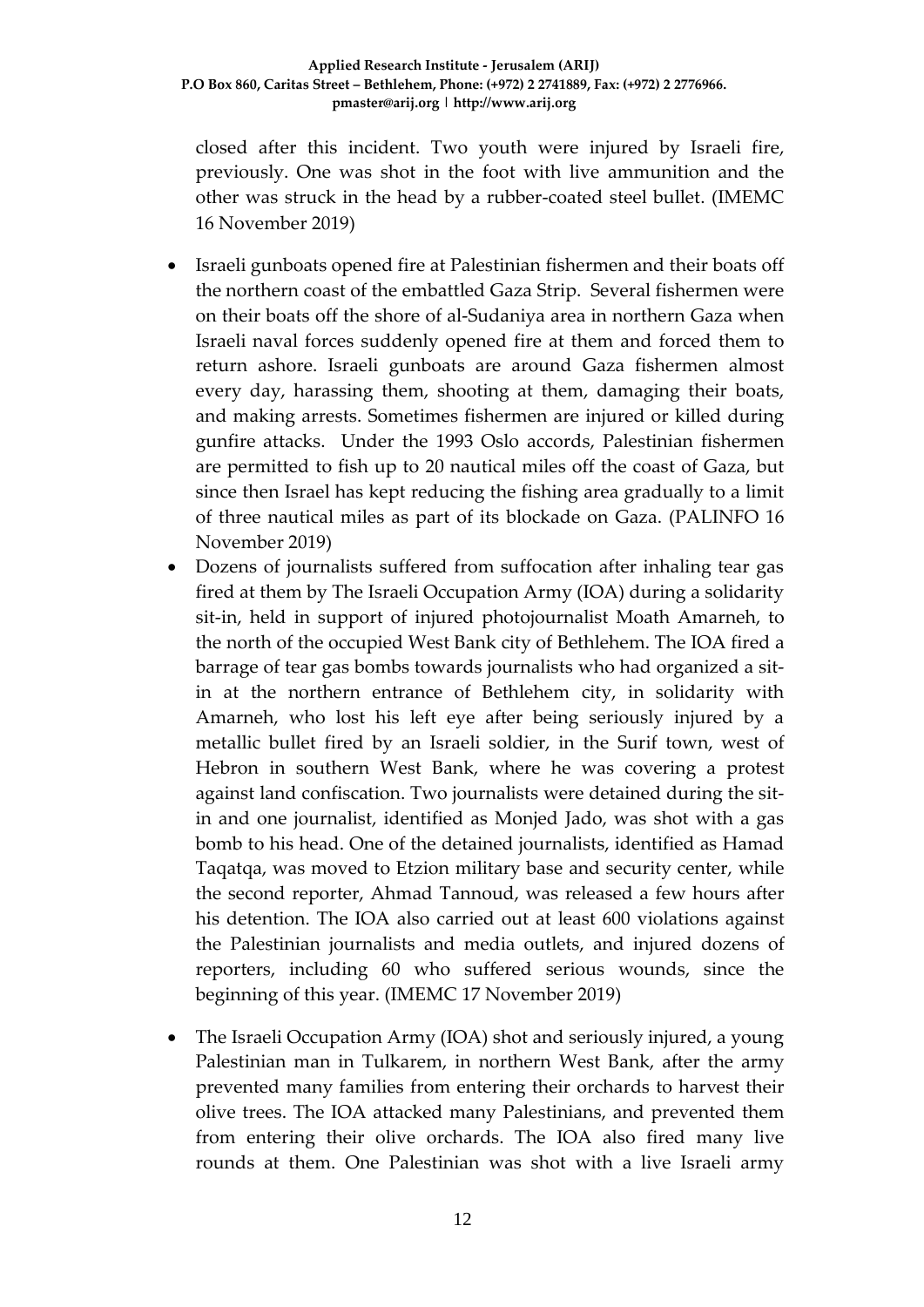round and suffered a life-threatening injury. (IMEMC 17 November 2019)

- The Israeli Occupation Army (IOA) shot, a young Palestinian man near the gate of the illegal Annexation Wall, north of Tulkarem, in northern West Bank. The IOA shot the Palestinian with a live round in one of his legs, as he was trying to cross the gate on his way to work. (IMEMC 17 November 2019)
- During a demonstration, organized by Palestinian journalists in solidarity with reporter Moath Amarneh, multiple journalists were injured. Several Palestinian journalists and reporters gathered, in Bethlehem near the 300 Checkpoint, to show their support for [Moath](http://imemc.org/article/journalist-advocates-condemn-israels-shooting-of-photojournalist/)  [Amarneh,](http://imemc.org/article/journalist-advocates-condemn-israels-shooting-of-photojournalist/) the reporter who lost his eye to an Israeli rubber-coated steel bullet while covering clashes in Hebron, on November 15. The Israeli Occupation Army (IOA) bombarded the protesters with tear-gas canisters and sound grenades, while the reporters were taking pictures, doing interviews and holding speeches. Among the injured reporters at the demonstration, was the editor-in-chief of Palestine News Network (PNN), Monjed Jado, who was hit directly in the head with a gas canister, shot by the IOA and moved to hospital. Some of the journalists were beaten and arrested by the IOA. (IMEMC 17 November 2019)
- The Israeli Occupation Army (IOA) shot a Palestinian near the illegal Annexation Wall close to Taher al-'Abed village, south of the northern West Bank city of Jenin; the Palestinian is the tenth to be shot by the IOA in the same area in recent days. The IOA shot the young man, identified as Mohammad Tahsin 'Aarda, 25, with a live round in the leg. (IMEMC 18 November 2019)
- The Israeli Occupation Army (IOA) shot and seriously injured two Palestinian children near the entrance of the al-Jalazoun refugee camp, north of the central West Bank city of Ramallah. The IOA shot Rami Naji at-Tayeh, 13, and Amir Ehab Zobeidi, 14. The IOA shot, and seriously injured, the two children, just as they were leaving the al-Jalazoun School for Boys. Rami was shot with three live rounds in his arms, while Zobeidi was struck by several bullets' fragments in the chest. The army opened fire at the two children when the IOA attacked many protesters in the area with live rounds, rubber-coated steel bullets, gas bombs, and concussion grenades, causing dozens of injuries. (IMEMC 18 November 2019)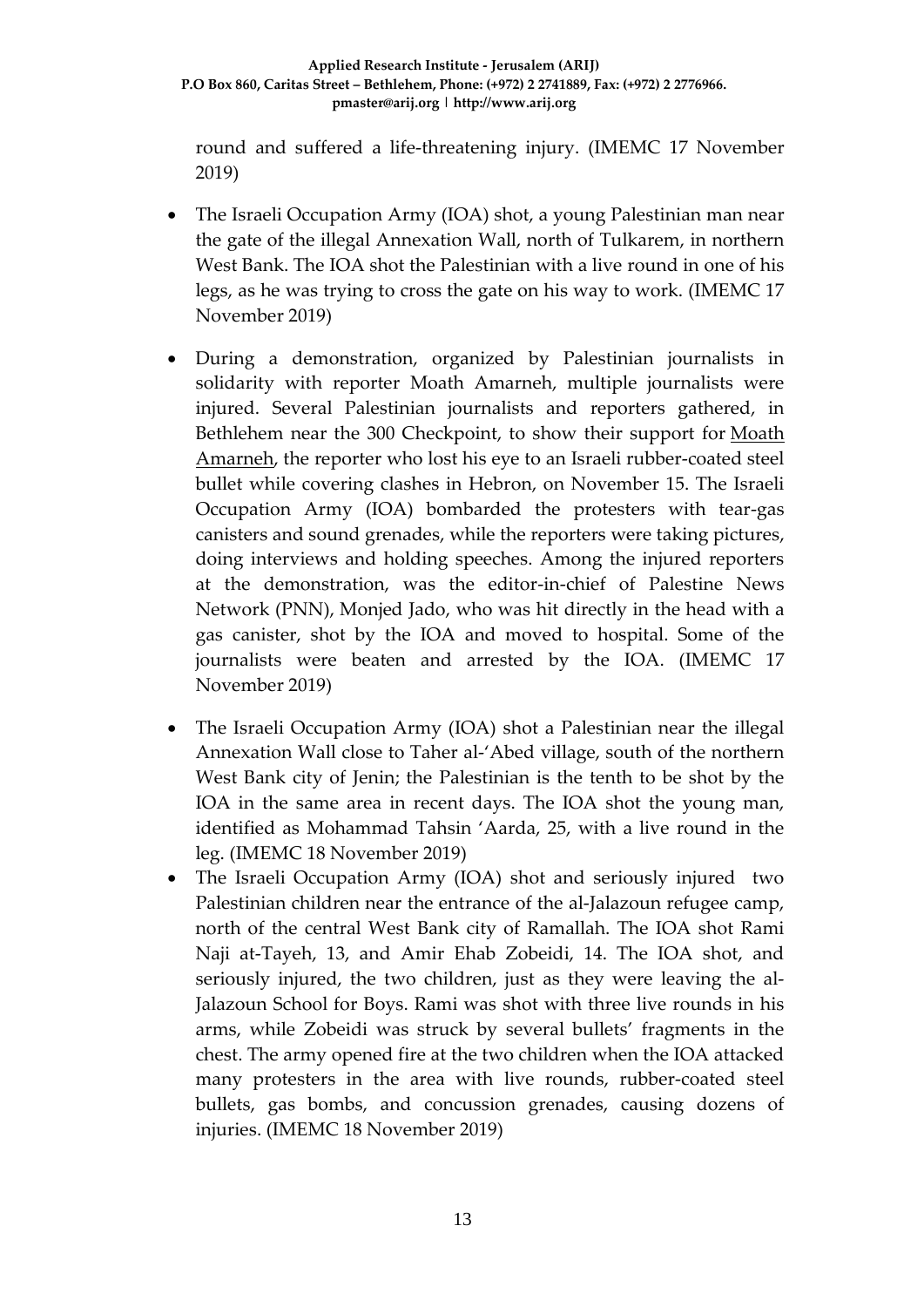- A female university student, studying Information Technology in Palestine Technical University – Kadoorie, in Tulkarem in northern West Bank was shot by the Israeli Occupation Army (IOA) in the college campus with a high-velocity gas bomb which struck her face, fracturing her jaw, and causing burns to her face and hand. The gas bomb also left a large rupture in her cheek. She was shot after the IOA engaged in an excessive force against students holding a nonviolent procession in solidarity with Palestinian photojournalist [Moath](https://imemc.org/article/journalist-advocates-condemn-israels-shooting-of-photojournalist/)  [Amarneh](https://imemc.org/article/journalist-advocates-condemn-israels-shooting-of-photojournalist/) , who lost his left eye after being seriously injured by a rubber-coated steel bullet, fired by an army soldier. Amarneh was covering a protest against land confiscation, in the Surif region of the Hebron governorate. After being shot by the gas bomb in her face, Nagham reacted by removing the bomb which had stuck to her face, causing various wounds, including penetrating and burning the skin, creating a large cheek wound, in addition to causing upper and lower jaw fractures and burns. The IOA came from the area behind the university, her colleagues were waiting for her in front of the library, she was only ten meters away from the IOA who fired the gas bomb at her. (IMEMC 21 November 2019)
- A Palestinian man died from serious wounds he suffered when Israeli Occupation Army (IOA) fired a missile at the family home, on November 14th, 2019, killing eight family members, including five children. The dead Palestinian man was identified as Mohammad Salama Sawarka, 40; he was seriously injured at dawn on Thursday, November  $14<sup>th</sup>$ , when the army fired a missile at the family home, in Deir al-Balah in central Gaza. Mohammad's two children, Moath, 7, and Waseem, 23, were instantly killed. The missiles [led to the death of](https://imemc.org/article/israeli-missiles-kill-six-family-members-in-deir-al-balah-injure-13/)  [eight members](https://imemc.org/article/israeli-missiles-kill-six-family-members-in-deir-al-balah-injure-13/) of his family, including five children and one woman. The Israeli army later alleged it "fired the missile at the home by mistake." Only one toddler survived the Israeli attack and was found shielded by her slain brother. She was identified as Farah Rasmi Salem Al Sawarka, sister to Mohannad, 12, Salem, 3, and Firas, 2, who were killed, and the youngest child of Rasmi Salem al-Sawarka, 45, and Mariam Sawarka, 45. Both parents were also killed. Farah is the only surviving family member. At least twelve Palestinians were injured, including some who suffered life-threatening wounds. (IMEMC 22 November 2018)
- The Israeli Occupation Army (IOA) attacked a nonviolent procession against the illegal annexation of Palestinian lands in Surif town, northwest of the southern West Bank city of Hebron, causing many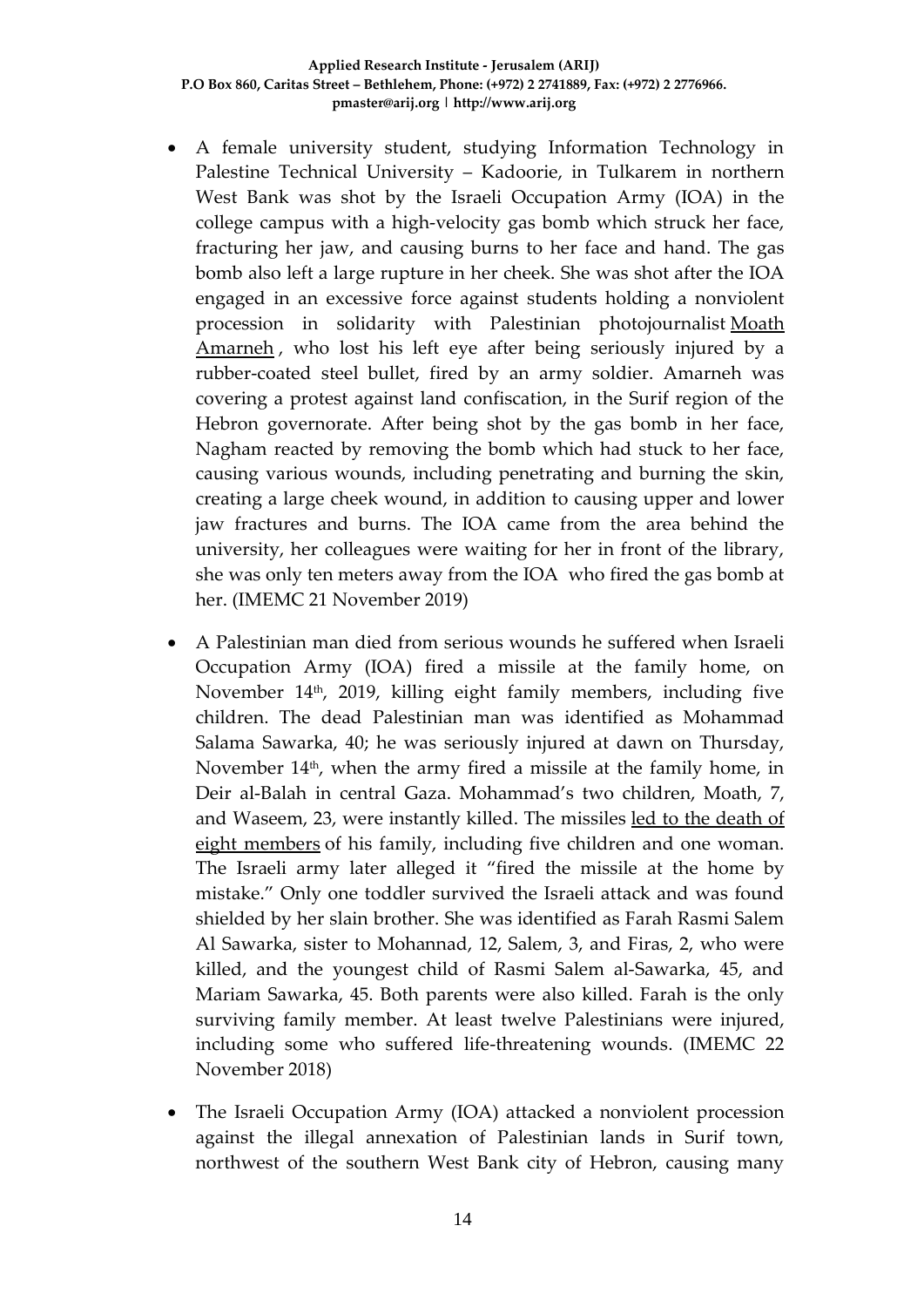injuries. The IOA fired a barrage of gas bombs and concussion grenades, in addition to attacking protesters with clubs and batons. Many Palestinians sustained cuts and bruises, while several others suffered the effects of teargas inhalation. (IMEMC 22 November 2018)

- The Israeli Occupation Army (IOA) injured many Palestinians in 'Aseeda area, in Beit Ummar town, north of the southern West Bank city of Hebron, and attacked dozens of protesters, causing many to suffer the effects of teargas inhalation. The IOA first invaded the area, and installed a military roadblock, before stopping and searching dozens of cars, and interrogated many Palestinians while inspecting their ID cards. Several Palestinians protested the invasion, and hurled stones at the army vehicles, while the IOA fired gas bombs, concussion grenades, and rubber-coated steel bullets. The IOA removed the roadblock and withdrew from the town, without abducting any Palestinian. (IMEMC 22 November 2018)
- The Israeli Occupation Army (IOA) attacked the weekly procession against the illegal Annexation Wall and colonies in Kufur Qaddoum town, east of the northern West Bank city of Qalqilia, causing dozens to suffer the effects of teargas inhalation. The IOA resorted to the excessive use of force against the protesters and fired a barrage of gas bombs, concussion grenades, rubber-coated steel bullets and rounds of live ammunition. Dozens of Palestinians, including many children, suffered the severe effects of teargas inhalation, especially after the IOA fired gas bombs, not only at the nonviolent procession, but also at many surrounding homes. The IOA also tried to ambush the protesters, especially near Omar Bin al-Khattab Mosque, but their hideout was uncovered, and were unable to detain any protester. (IMEMC 22 November 2018)
- Dozens of Palestinian citizens and foreign activists were injured when Israeli occupation forces (IOF) attacked protests against settlement and land seizure in the West Bank. The Israeli Occupation Army (IOA) violently quelled a demonstration condemning settlement construction and voicing support for journalist Mu'ath Amarneh in Surif town near al-Khalil. Scores of demonstrators were injured as the IOF heavily fired stun grenades and tear gas canisters at them. The IOF further assaulted the press crews who were covering the demonstration and forced them out of the area. The demonstration was launched after dozens of Palestinian citizens performed Friday prayer on lands threatened with confiscation in favor of settlement expansion in Surif town. (PALINFO 22 November 2018)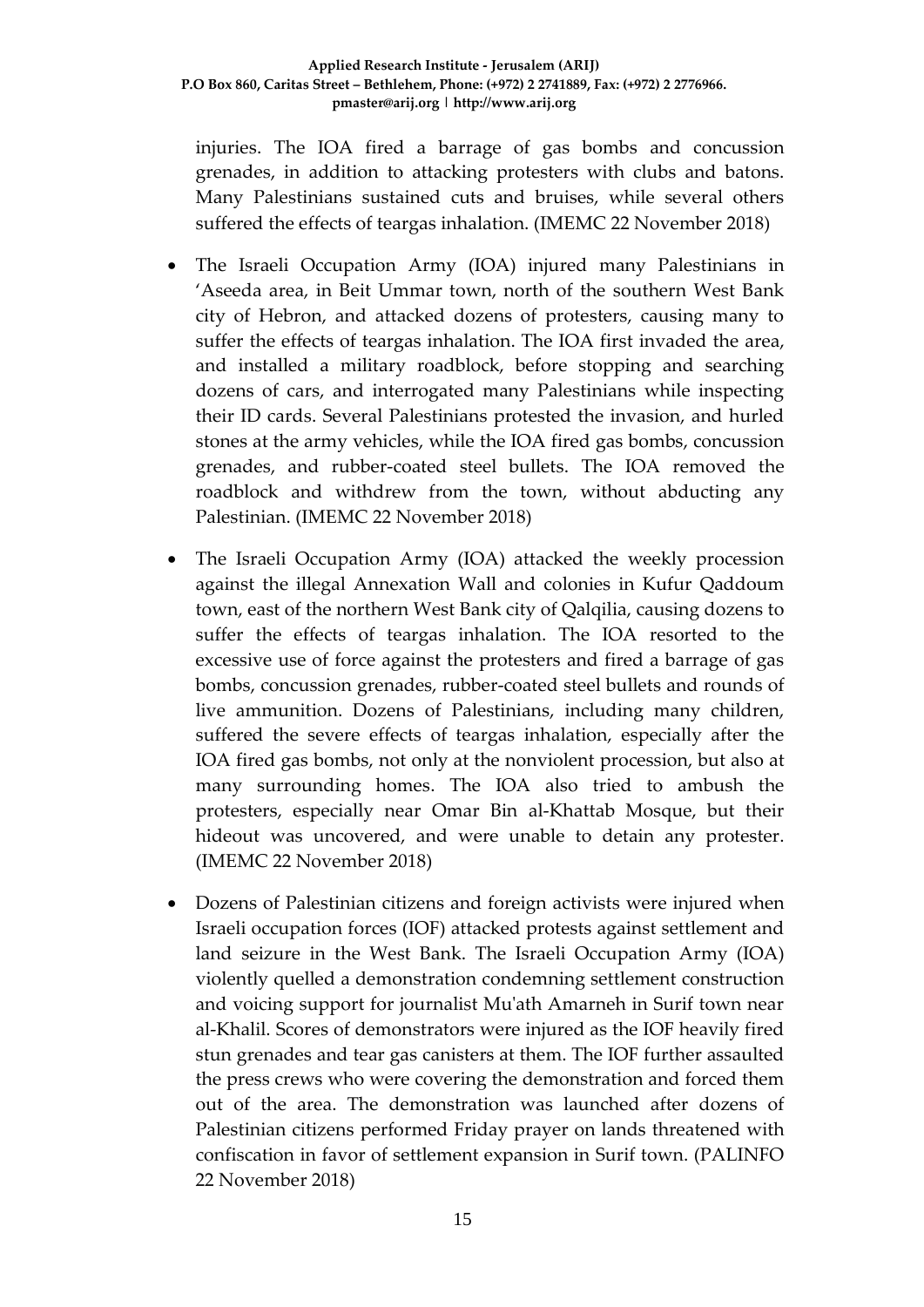- Israeli naval forces opened fire at Palestinian fishing boats off the coast of northern Gaza with no injuries reported. Israeli gunboats heavily opened fire at Palestinian fishermen sailing in Gaza waters in the early morning hours. The Fishermen were attacked while fishing within the permitted area, which is three nautical miles. (PALINFO 23 November 2019)
- A Palestinian was shot and injured, in the town of Beit Ummar, in the southern occupied West Bank Governorate of Hebron. The Israeli Occupation Army (IOA) stationed near the illegal Israeli settlement of Karmi Tzur, fired live ammunition at Abdallah Abu Mariya, 21. The IOA used a silencer on the weapon that shot the young man. The young man was hit in the thigh, and transferred to hospital for treatment. (IMEMC 24 November 2019)
- Dozens of Palestinians students and citizens sustained suffocation, when Israeli Occupation Army (IOA) fired tear-gas canisters near a complex of schools in Hebron. Dozens of Palestinian children as well as adults, suffered the effects of toxic tear-gas the IOA fired at the complex of schools. (IMEMC 24 November 2019)
- The Israeli military closed the Ibrahimi Mosque in Hebron to Palestinian Muslim worshippers, as thousands of Jewish settlers converged on the old city, which is under full Israeli military rule, to mark what is known as Sarah holiday. Settlers were also seen placing stones with Jewish inscriptions on walls and arches in the old town of Hebron in an effort to make believe that the city is historically Jewish. (IMEMC 24 November 2019)
- Dozens of Palestinian students and residents of the old town of Hebron sustained suffocation after Israeli Occupation Army (IOA) fired teargas canisters at them while on their way to school and at homes in the Israeli-controlled section of the southern West Bank city of Hebron. The IOA fired teargas canisters at schools, including a kindergarten, and homes located near a military checkpoint causing dozens of suffocation cases and panic among the children and their families. Tension has been high in the occupied city in the last few days after tens of thousands of settlers converged on the city and some attacked families in their homes and shops in the occupied section. A child was also injured in the head from stones thrown by settlers who seem to have been emboldened in their attacks and taking over of Palestinian homes and land following the US declaration that settlements are not inconsistent with international law. (WAFA 25 November 2019)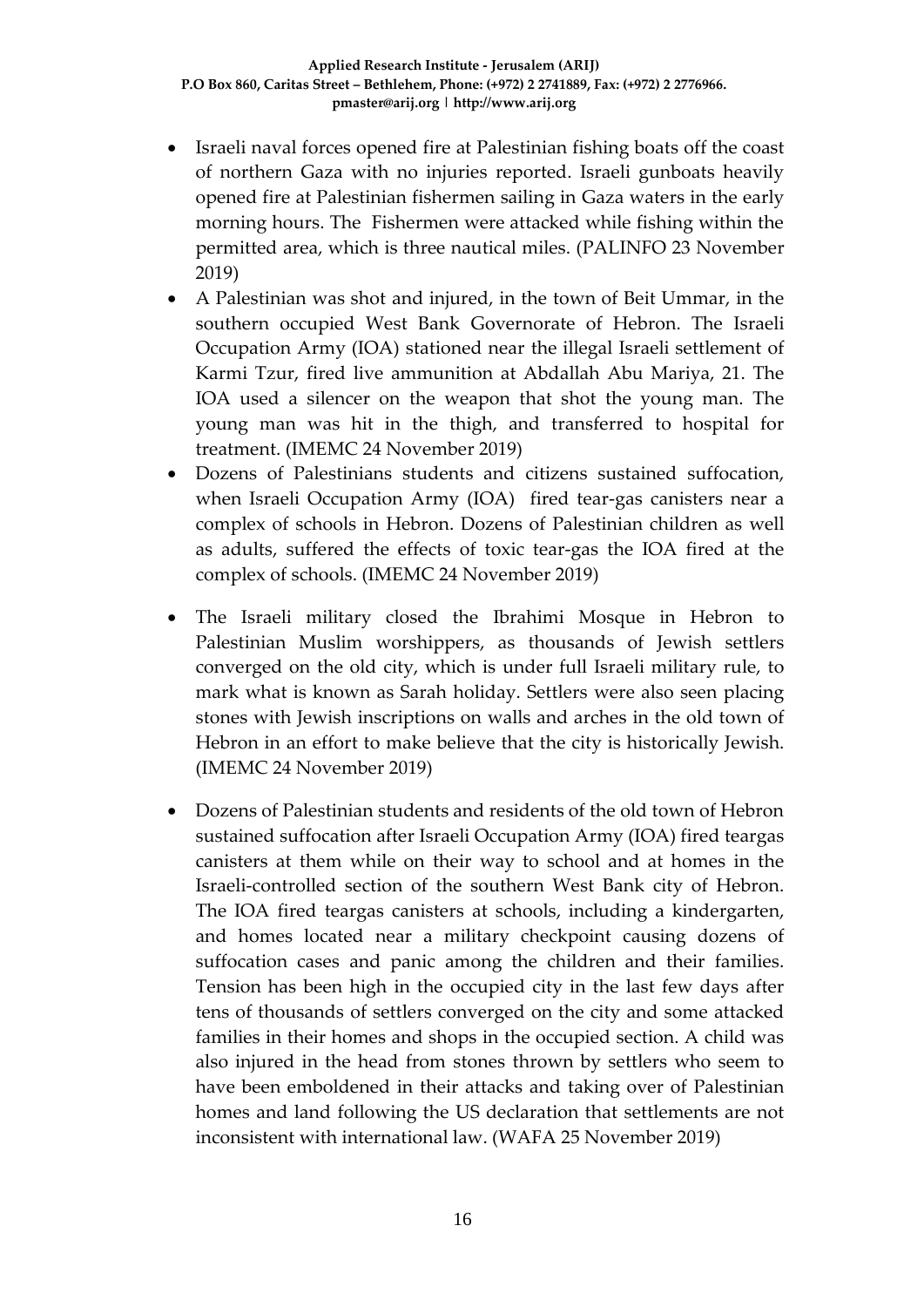- The Israeli occupation army (IOA) Injured, dozens of Palestinian schoolchildren and residents, in Hebron city, in the southern part of the occupied West Bank. The IOA stationed at Abu ar-Reesh military roadblock, at the southern entrance of the Old City of Hebron and the Ibrahimi Mosque, attacked dozens of schoolchildren and residents with gas bombs and concussion grenades. Dozens of children suffered the effects of teargas inhalation. (IMEMC 25 November 2019)
- The Israeli occupation army (IOA) Injured, dozens of Palestinian schoolchildren and residents, in Hebron city, in the southern part of the occupied West Bank. The IOA stationed at Abu ar-Reesh military roadblock, at the southern entrance of the Old City of Hebron and the Ibrahimi Mosque, attacked dozens of schoolchildren and residents with gas bombs and concussion grenades. Dozens of children suffered the effects of teargas inhalation. (IMEMC 25 November 2019)
- A Palestinian fisherman was injured on Monday evening when Israeli naval forces opened fire at Palestinian fishing boats in Gaza waters. (IMEMC 25 November 2019)
- The Palestinian Fishermen of Gaza Committee said that a fisherman suffered a rubber bullet injury when Israeli gunboats attacked a group of Palestinian fishermen off Gaza shore. (PALINFO 25 November 2019)
- According to human rights groups, the Israeli occupation navy has committed over 310 violations against Palestinian fishermen in the Gaza Strip since the beginning of 2019. At least, 17 fishermen were wounded in shooting attacks, 35 fishermen were arrested, and 15 fishing boats were seized. (PALINFO 25 November 2019)
- Israeli navy ships opened fire, at Palestinian fishing boats in Gaza territorial waters, wounding a fisherman and causing damage to several boats. The attack took place in the Sudaniyya Sea, northwest of Gaza city. The Israeli navy fired many live rounds at Palestinian fishing boats, moderately wounding one fisherman. (IMEMC 26 November 2019)
- The Israeli occupation authorities (IOA) banned Sheikh Najeh Bkeerat, deputy director of Muslim Endowments and Al-Aqsa Affairs, from entering Al-Aqsa Mosque Compound for three consecutive months. The Israeli intelligence services summoned him in morning and served him, with a decision to deport him from the mosque for three months. Since 2003 until today, Sheikh Najeh Bkeerat has been deported from Al-Aqsa 21 times for a period of over seven years. (IMEMC 26 November 2019)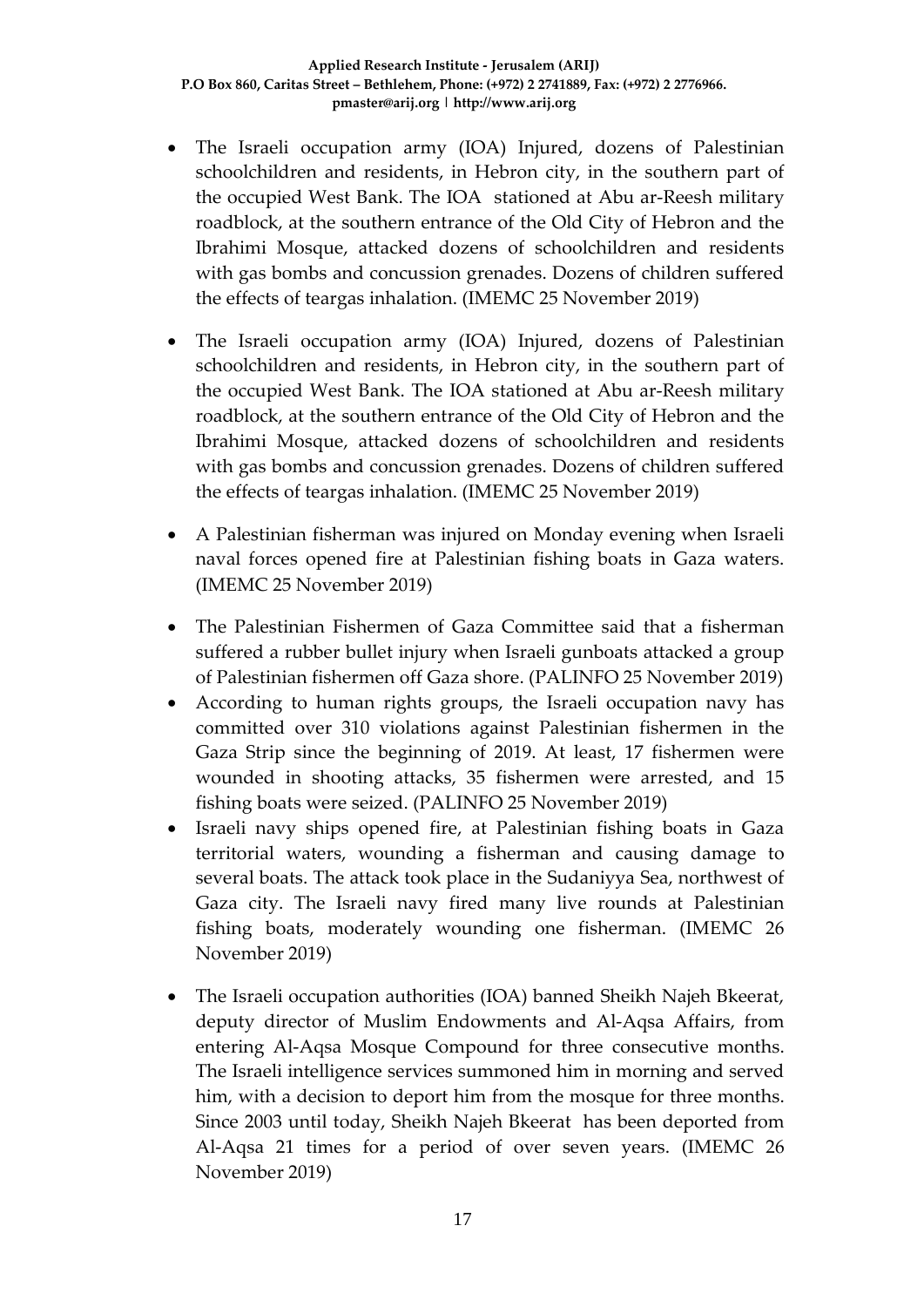- The Israeli Occupation Army (IOA) injured at least twenty-six Palestinians in the northern West Bank city of Nablus, after the army accompanied dozens of settlers into Joseph's Tomb, east of the city. The IOA invaded Joseph's Tomb area, and resorted to the excessive use of force against Palestinian youngsters, protesting the invasion. The IOA shot 15 Palestinians with rubber-coated steel bullets, and caused at least eleven to suffer the effects of teargas inhalation. An armored bulldozer accompanied the invading IOA while a military drone hovered overhead. (IMEMC 27 November 2019)
- The Israeli Occupation Army (IOA) shot a worker of the City Council in Hebron city, in the southern part of the occupied West Bank. The IOA shot Awad Mohammad al-Ja'bari, with a rubber-coated steel bullet in his leg, in Bab az-Zawiya area, in the center of the city. The IOA were firing many rubber-coated steel bullets, gas bombs and concussion grenades at random, while attacking Palestinian protesters nearby. (IMEMC 27 November 2019)
- The Israeli Air Force fired, at dawn, several missiles into a few areas in the besieged Gaza Strip, causing serious property damage. The army fired at least two missiles into the Zeitoun neighborhood, southeast of Gaza city, causing damage to several homes and buildings. The army also fired at least one missile into an area, west of Gaza city, causing property damage, in addition to anxiety attacks among many children. More missiles were fired into a site west of Khan Younis, in the southern part of the Gaza Strip. (IMEMC 27 November 2019)
- The Israeli Occupation Army (IOA) attacked, dozens of Palestinian protesters at the northern entrance of the al-Biereh city, near the central West Bank city of Ramallah, and fired live rounds, rubber-coated steel bullets and gas bombs at them, wounding one with live ammunition and causing many to suffer the effects of teargas inhalation. The IOA resorted to the excessive use of force against the protesters, especially with the use of live round, and the barrage of gas bombs and concussion grenades, in addition to the rubber-coated steel bullets. (IMEMC 27 November 2019)
- The Israeli Occupation Army (IOA) injured many Palestinians during a protest near Huwwara military roadblock, south of the northern West Bank city of Nablus. The attack took place when hundreds of residents nonviolently marched to the area of the military roadblock denouncing the Israeli policies, and the American recognition of Israel's settlements, built on private Palestinian lands in the West Bank, including the occupied capital Jerusalem, in direct violation of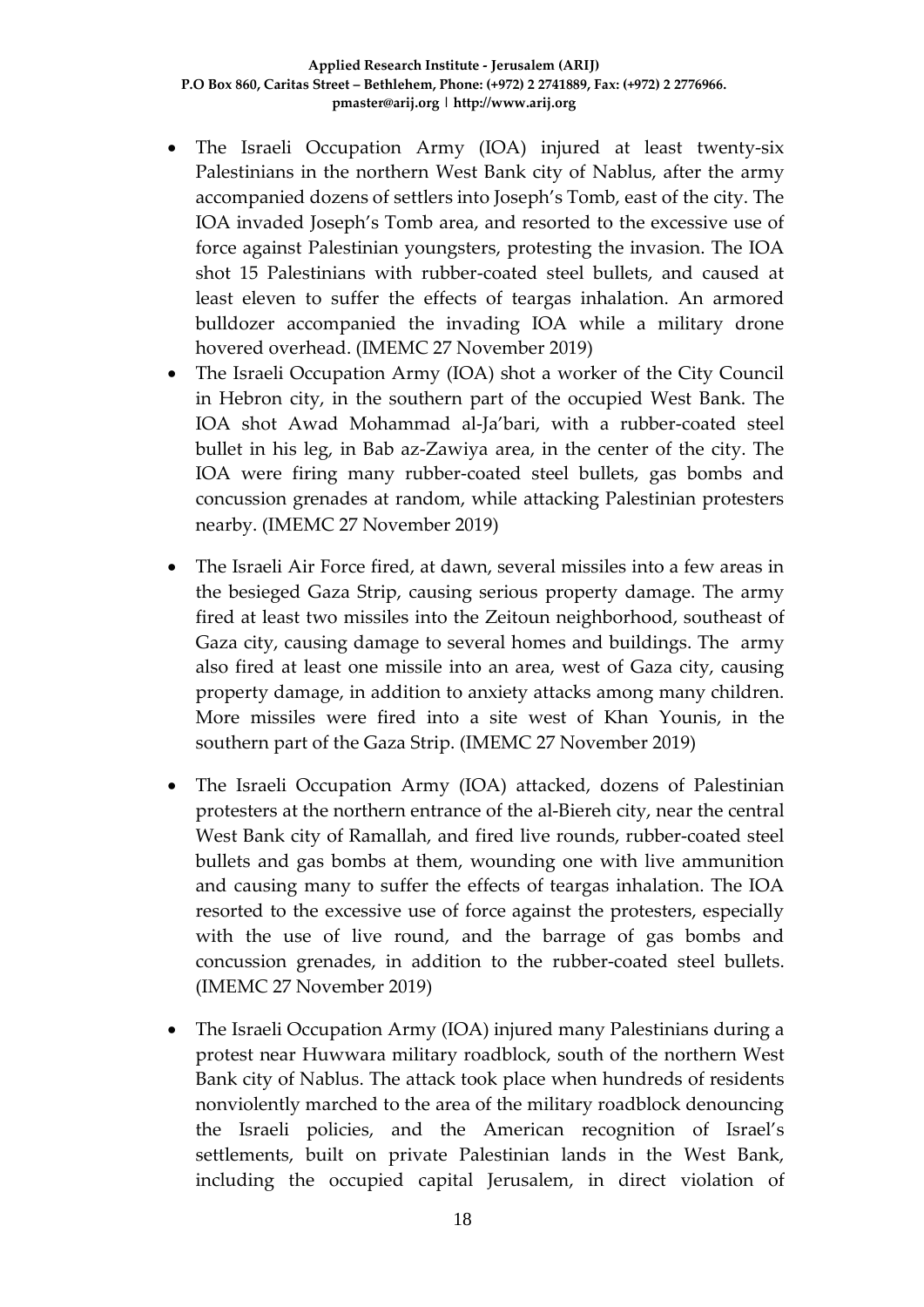International Law and the Fourth Geneva Convention. The Palestinians also marched condemning the death of detainee [Sami Abu Diak,](https://imemc.org/article/after-being-denied-specialized-medical-care-detainee-dies-in-israeli-prison/) 37, who died after Israel refused to allow him access to urgently needed specialized medical care. (IMEMC 27 November 2019)

- The Israeli Occupation Army (IOA) shot two Palestinians with rubbercoated steel bullets, and detained two teenage boys, during a procession at the northern entrance of Bethlehem city, south of occupied Jerusalem, in the West Bank. The IOA assaulted dozens of protesters and fired many rubber-coated steel bullets, gas bombs and concussion grenades at them; two Palestinians were shot with rubbercoated steel bullets, and several others suffered the effects of teargas inhalation. The IOA chased several protesters and detained two teenage boys who remained unidentified at the time of this report. The procession was held by hundreds of Palestinians who marched from Bab az-Zqaq area in Bethlehem and headed towards the northern entrance of the city. (IMEMC 27 November 2019)
- The Israeli Occupation Army (IOA) exiting the city of Hebron after a [massive demolition campaign](https://imemc.org/article/israeli-soldiers-demolish-four-homes-in-hebron/) before dawn struck a Palestinian car in which a Palestinian father and son were driving, killing the father and severely injuring the son. Mohammad Nassar Al-Nawajaa, 56, from Yatta city, south of Hebron, was killed and his son Thaer was moderately injured before dawn after their vehicle was hit by an Israeli military bulldozer in the Farsh Al Hawa area on the road leading to Taqoumia town, west of Hebron. The slain man and his son were driving to work in Jerusalem when their car was struck by the Israeli bulldozer. The Israeli military bulldozer that struck their car was returning, along with the army jeeps, to a nearby military base, after demolishing four Palestinian homes in Beit Kahil, north of Hebron. The demolished homes are owned by the families of four detainees, identified as Hamad Aref Asafra, his brother Qassem Saleh Asafra, in addition to Nasseer Saleh Asafra and Yousef Atiya Zohour. (IMEMC 28 November 2019)
- In Nablus, The Israeli occupation Army (IOA) stormed Hisbat Beita town and seized security camera recordings from citizens, with no known reason. (PALINFO 28 November 2019)
- The Israeli occupation Army (IOA) detained two Palestinian citizens and seized construction equipment in Yatta town, south of al-Khalil. The IOA stormed Yatta town and ordered a halt to the construction of a Palestinian house. The IOA later confiscated a concrete pump from the place and detained two workmen. (PALINFO 28 November 2019)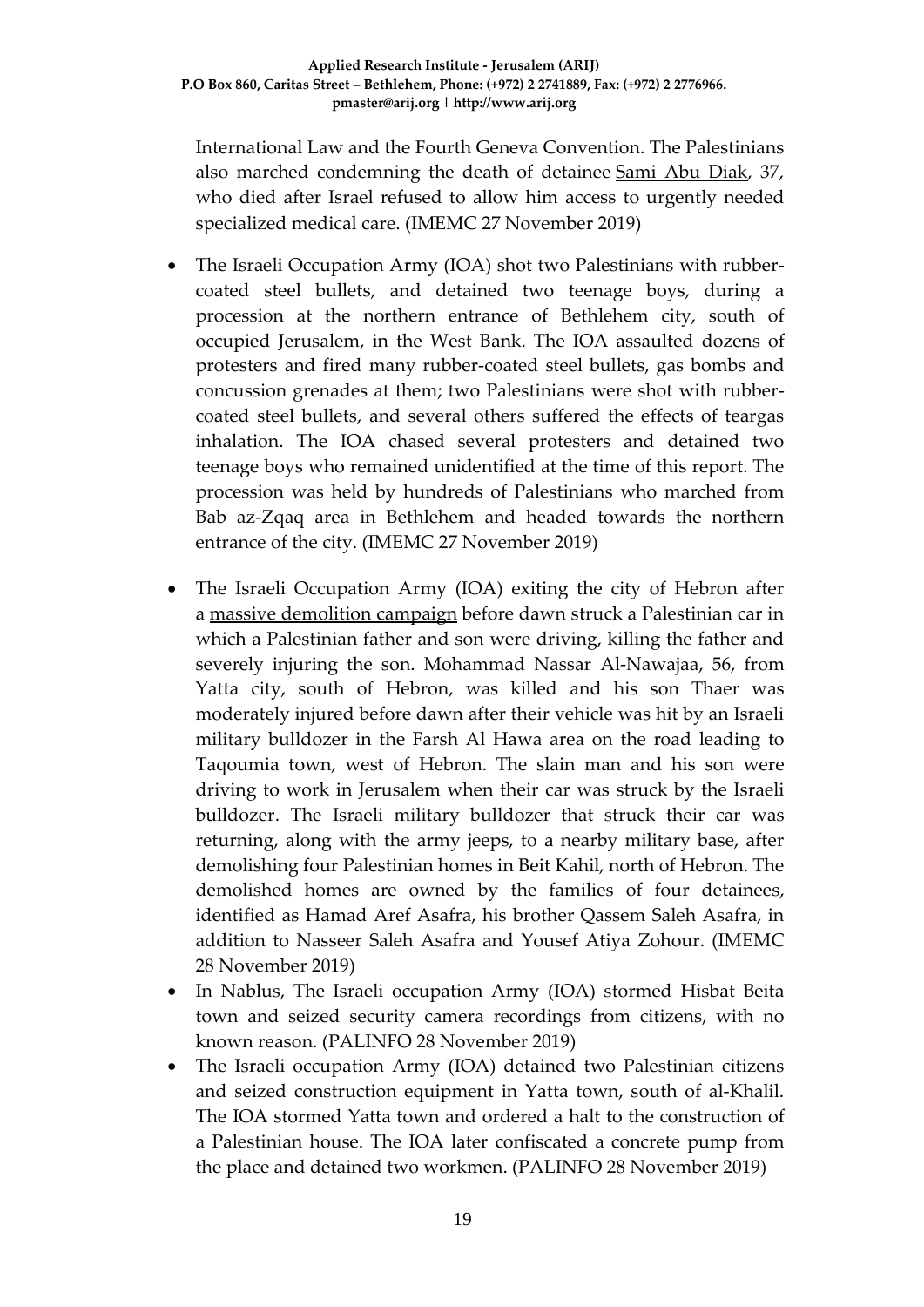- The Israeli occupation Army (IOA) banned the Palestinian Minister of Culture, Atef Abu Seif, from entering occupied East Jerusalem. Abu Seif was reportedly stopped by the IOA for two hours at Qalandia checkpoint, at Ramallah-Jerusalem road, and was later told he was not allowed entry into the city. There was no clarification by the IOA on the reason behind the denial of entry of the Palestinian Authority minister. (WAFA 28 November 2019)
- The Israeli occupation Army (IOA) invaded Beit Ummar town, north of Hebron, and attacked Palestinians who protested the invasion. The IOA fired gas bombs and concussion grenades, in addition to live rounds and concussion grenades, at the residents, and several surrounding homes, causing many Palestinians to suffer the effects of teargas inhalation. (IMEMC 29 November 2019)
- Israeli police prevented the Minister of Jerusalem Affairs, Fadi al-Hidmi, from conducting an interview with Palestine TV and briefly detained him. Israeli police broke into the location where the interview was supposed to be carried out in the occupied Jerusalem neighborhood of the Mount of Olives. He and other staff of the ministry were briefly detained by the police, and were shortly later told to leave the scene. (WAFA 29 November 2019)
- The Israeli Occupation Army (IOA) fired a few missiles into two areas in Gaza city, causing property damage. The IOA fired at least two missiles into a site in the densely populated Zeitoun neighborhood, in Gaza city, causing property damage. The army also fired one missile into another site, east of Gaza city, causing damage. (IMEMC 30 November 2019)
- The Israeli Occupation Army (IOA) killed a Palestinian child and wound 7 others, including 5 children in eastern Khan Younis, south of the Gaza Strip. At approximately 14:45 around 300 Palestinian civilians took part in the Great March of Return (GMR) camps in Khuza'a village, east of Khan Younis, despite that the GMR's Supreme National Authority canceled the protests on the abovementioned day. Dozens of civilians, including young men and children, approached the border fence, chanted national slogans and raised the Palestinian flags, while some protestors attempted to threw stones. The IOA stationed along the border fence fired live and rubber bullets and tear gas canisters at the protestors. As a result, Fahed Walid Mohammed al-Astal (16), from Khan Younis, was deemed critical, was shot with a live bullet in the abdomen. (IMEMC 30 November 2019)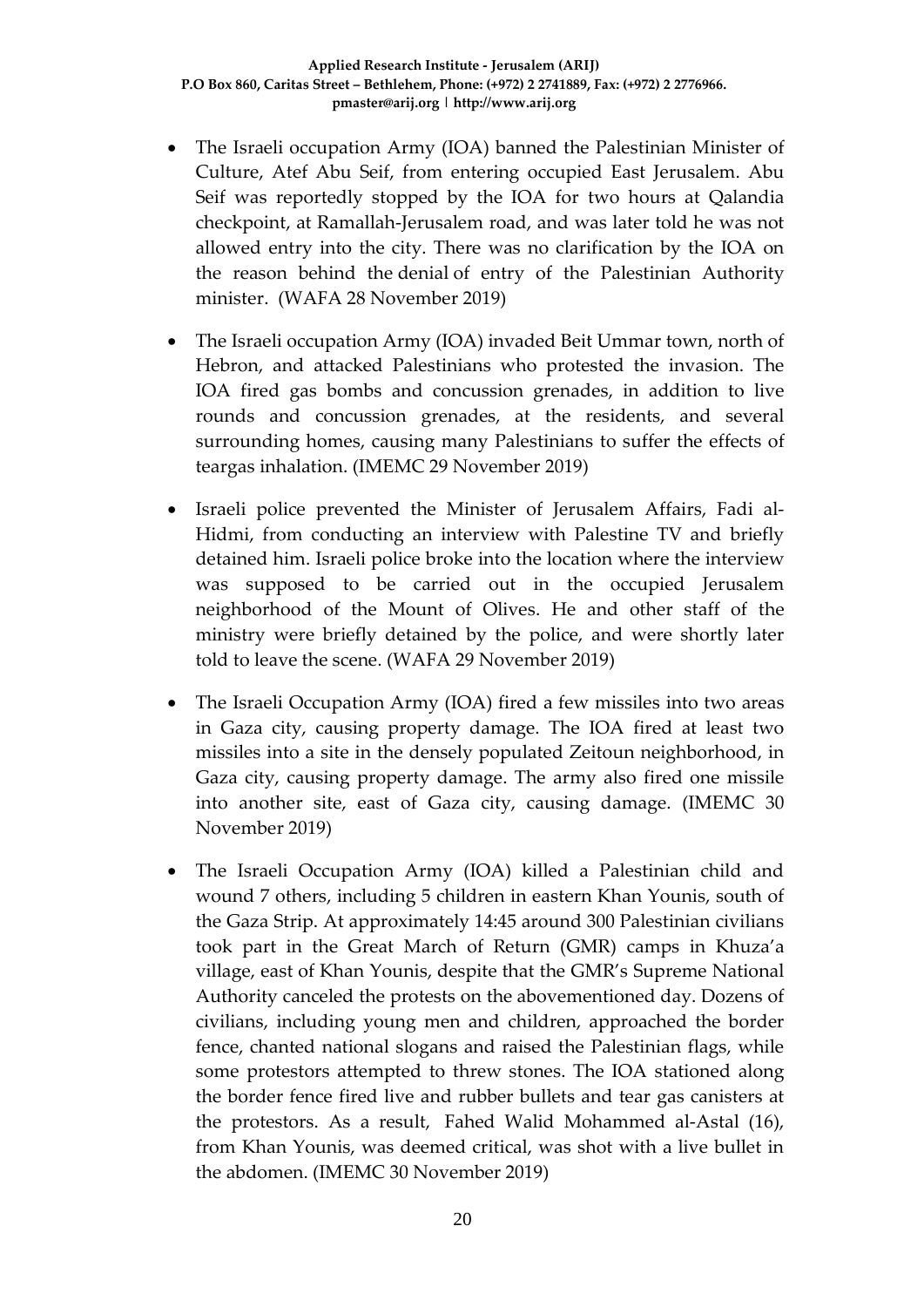- The Israeli Occupation Army (IOA) invaded, Beit Ummar town, north of the southern West Bank city of Hebron, before photographing dozens of homes and illegally confiscating two Palestinian cars. The IOA photographed dozens of homes in Beit Za'ta area, east of the town. The homes are owned by Palestinians from the families on Awad, Sabarna and Abu Mariya. Some of the homes were built many years ago on private Palestinian lands and are already inhabited by the families, while other homes are still under-construction. (IMEMC 30 November 2019)
- The Israeli Occupation Army (IOA) invaded 'Aseeda area, in Beit Ummar north of Hebron city, and confiscated two Palestinian cars. (IMEMC 30 November 2019)
- Israeli warplanes attacked a post in the north of Gaza Strip causing damage but no human casualties. The warplanes fired three missiles at the post causing fire and damage to the post and nearby property. This is the second attack on the besieged Gaza Strip following the bombing late last night of another post east of Gaza City, also without causing any bodily harm. (WAFA 30 November 2019)
- A Palestinian youth was shot dead by Israeli occupation Army (IOA) in Beit Awwa village in the West Bank Governorate of Hebron. The killed Palestinian was identified as Badawi al-Masalma, 18. The IOA prevented the medics from approaching the scene where the shooting took place. (PLAINFO 30 November 2019)
- The Israeli Occupation Army (IOA) stormed al-Arroub refugee camp north of Hebron and photographed a number of homes. (PALINFO 30 November 2019)
- The Israeli Occupation Army (IOA) stormed Beit Awwa town in the west and fired stun grenades to scare the local residents. (PALINFO 30 November 2019)
- The Israeli Occupation Army (IOA) photographed dozens of homes in Beit Ummar town, north of Hebron, and confiscated two Palestinianowned vehicles. The IOA took photos of dozens of homes in Beit Za'tah area of the town, which belong to the families of Awad, Sabarneh and Abu Mari'ya. Some of these homes have been inhabited for years and others are under construction. The IOA also stormed Asida area of the town and confiscated two vehicles, with no known reason. (PALINFO 30 November 2019)

# **Israeli Arrests**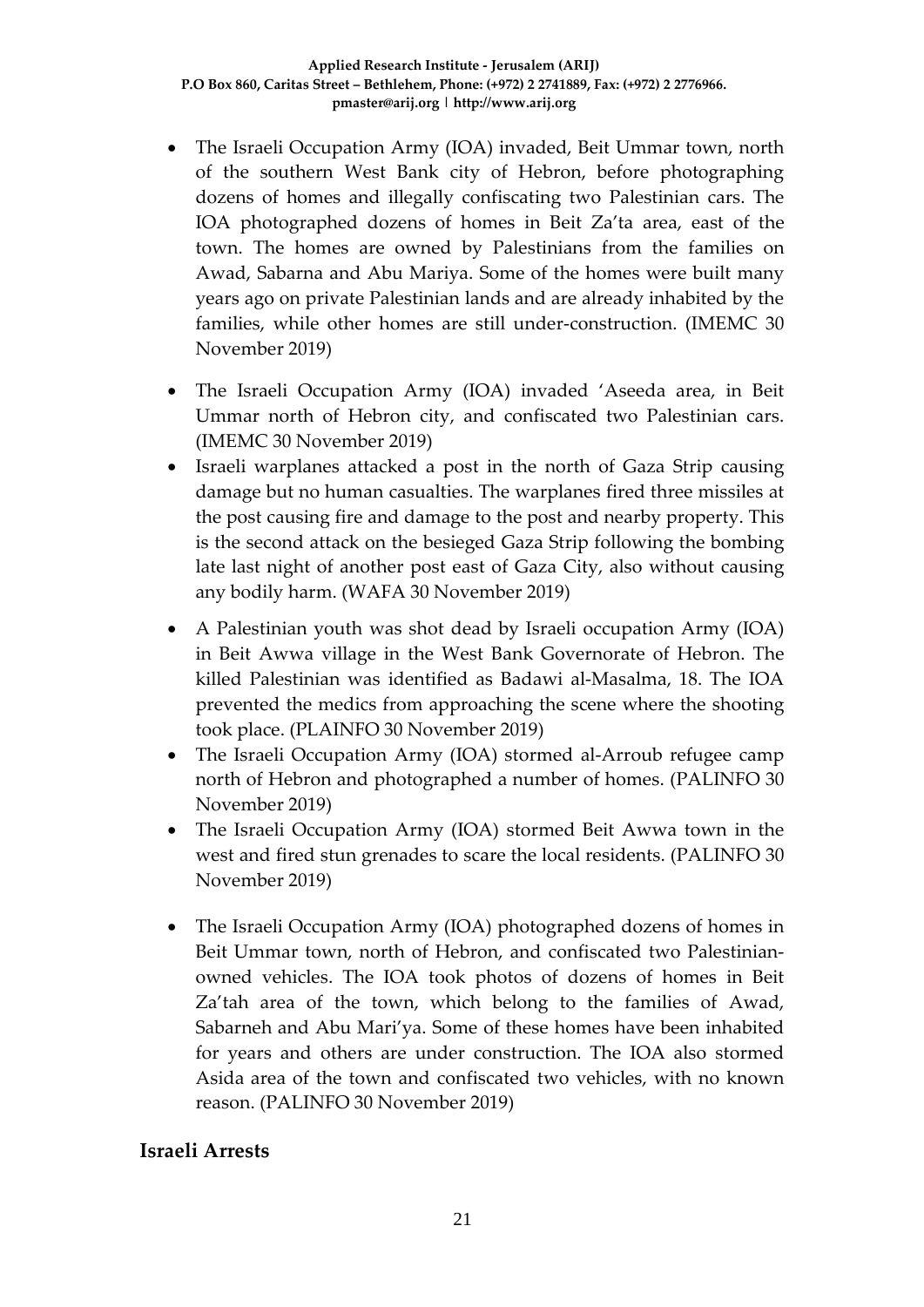- The Israeli Occupation Army (IOA) resorted to the excessive use of force against Palestinians, holding a nonviolent activity in solidarity with hunger-striking detainees, in Bab al-'Amoud area in occupied Jerusalem, and detained three, including one lawyer. Dozens of Palestinians gathered in Bab al-'Amoud area, carrying posters of the hunger-striking detainees, and chanting "Freedom, Freedom," expressing solidarity with all political prisoners, especially the hungerstriking detainees, facing serious health complications. The IOA resorted to the excessive use of force against the nonviolent protesters, and assaulted some of them, before abducting a lawyer, identified as Farah Bayadsa, in addition to Dana Roweidi, and Omar al-Khatib. The IOA were also trying to force the Palestinians out of Bab al-'Amoud area, but most of them remained despite the use of force by the military. (IMEMC 1 November 2019)
- The Israeli Occupation Army (IOA) re-arrested, prominent Palestinian legislator and senior member of the Popular Front for the Liberation of Palestine (PFLP) in an overnight incursion into her home. [Khaleda](http://imemc.org/article/soldiers-abduct-twelve-palestinians-in-west-bank/)  [Jarrar,](http://imemc.org/article/soldiers-abduct-twelve-palestinians-in-west-bank/) a 56-year-old member of the Palestinian Legislative Council, was arrested at 3 am local time (00:00 GMT) at her home in the central occupied West Bank city of Ramallah, located 10 kilometers north of Jerusalem, and taken to an unknown area. Her daughter Yara Jarrar said in a post on Twitter that the house was surrounded by more than 70 IOA who arrived in 12 military vehicles. "Mom and sister were asleep when they approached," Yara said. The Palestinian lawmaker has been jailed multiple times. She was released last February after spending 20 months in "administrative detention" — an illegal practice under which an individual is held without a trail. (IMEMC 1 November 2019)
- Several Israeli army jeeps invaded the al-Jalazoun refugee camp, north of the central West Bank city of Ramallah, searched many homes and detained a former political prisoner. A large military force invaded the refugee camp, before the IOA stormed and ransacked many homes, causing excessive property damage. The IOA detained a former political prisoner, identified as Abdullah Jamal Mubarak, 34, who was only released just a few months ago, after serving many months under the arbitrary Administrative Detention orders, without charges. (IMEMC 1 November 2019)
- Undercover Israeli Occupation Army (IOA) broke into a Palestinian home in Beit Liqya village, west of the central West Bank city of Ramallah, and kidnapped a Palestinian teenage boy. The undercover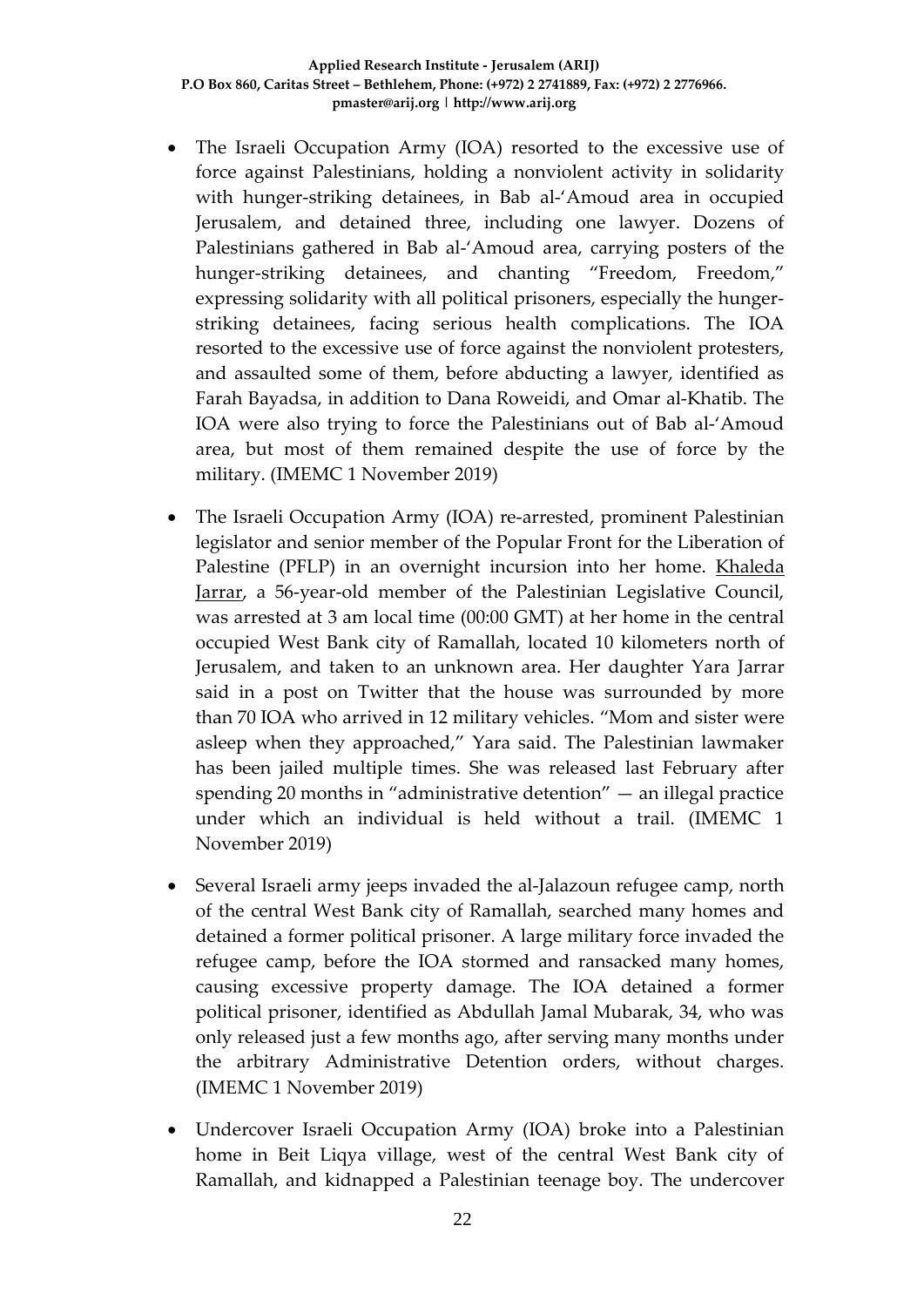IOA stormed their home, pointing the guns at them, before many uniformed soldiers surrounding the property and invaded it. The IOA forced them in one room, and kidnapped Ahmad Saleh Bader, 17, before placing him in one of their vehicles, and drove away. (IMEMC 1 November 2019)

- The Israeli Occupation Army (IOA) detained a former political prisoner from the al-Jalazoun refugee camp, north of Ramallah,, identified as [Abdullah Jamal Mubarak,](https://imemc.org/article/soldiers-abduct-a-former-political-prisoner-near-ramallah/) 34, who was only released just a few months ago, after serving many months under the arbitrary Administrative Detention orders, without charges. (IMEMC 1 November 2019)
- The Israeli Occupation Army (IOA) invaded a Palestinian school in the al-'Isawiya town, in occupied East Jerusalem, and detained one child, in addition to causing many others to suffer the effects of teargas inhalation after throwing gas bombs into their school. The IOA detained Saleh Tawil, in the al-'Isawiya Secondary School for Boys, and took him to an unknown destination. The IOA fired gas bombs, in addition to hurling gas grenades into the campus, causing many children to suffer the effects of teargas inhalation. (IMEMC 2 November 2019)
- The Israeli Occupation Army (IOA) detained a Palestinian groom and his bride, after stopping their car at the Container military roadblock, north of Bethlehem. The groom and his bride were detained at the roadblock for more than an hour, before the IOA allowed them to leave. The army did not provide any reason for its actions. (IMEMC 2 November 2019)
- Four Palestinian detainees, including a female prisoner, are maintaining their open-ended hunger strike in protest of their illegal imprisonment without charge or trial. The hunger strikers are identified as: 30-year-old prisoner Ismael Ali, a resident of Abu Dis village, in occupied Jerusalem. He has entered his 103rd day of hunger strike. 29-year-old prisoner Musab al-Hindi, a resident of Tell town, southwest of Nablus. He has entered his 41st day of hunger strike, and has been moved to al-Ramleh prison clinic. 42-year-old prisoner Ahmad Zahran has entered his 37th day of hunger strike. 24-year-old Jordanian prisoner [Hiba al-Lubadi](https://imemc.org/article/female-jordanian-hunger-striker-transferred-to-hospital/) has entered her 41st day of hunger strike. (IMEMC 3 November 2019)
- The Israeli Occupation Army (IOA) stormed the neighborhood of Suwwana, in occupied Jerusalem, and detained **Fadi al-Hadmi**, a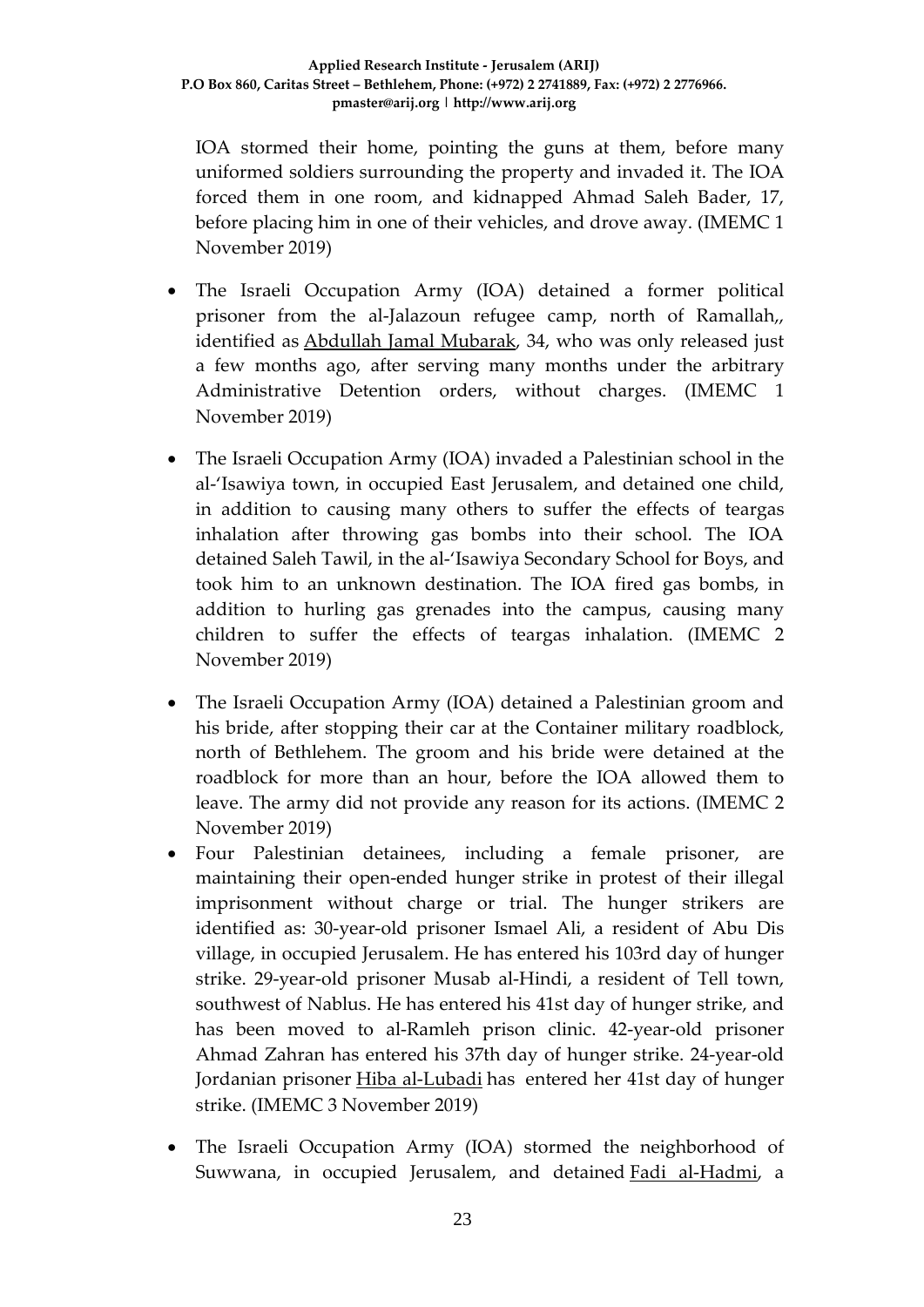Palestinian community leader who is a member of the Palestinian government that has worked through non-violent means to assert their sovereignty in the city. While invading al-Hadmi's home Sunday before dawn, The IOA beat, humiliated and brutalized the government minister in front of his family and children before dragging him away. This is the third time that al-Hadmi has been singled out for arrest by Israeli authorities, who claim they have the jurisdiction to arrest Palestinians in the city of Jerusalem. In addition to detaining him, the Israeli authorities have also summoned him for interrogation on at least 12 occasions. (IMEMC 3 November 2019)

- In Jerusalem's Old City, the Israeli Occupation Army (IOA) invaded and searched homes and detained three young Wisam Seder, Yousef al-Hilu and Razaz ar-Razem. (IMEMC 3 November 2019)
- In the area of Khallet Hadour in Hebron, in the southern West Bank, Israeli troops detained Mo'men Abu Shamsiya and Ahmad Al-Yamani. (IMEMC 3 November 2019)
- In Bal'a village, east of Tulkarem, in the northern West Bank, the Israeli Occupation Army (IOA) detained Nabil Saleh Awwad Hamdan, 52. (IMEMC 3 November 2019)
- The Israeli Occupation Army (IOA) detained Daoud Zakaria Mousa after they raided his family's house and searched it in Al-Khader village south of Bethlehem. (IMEMC 3 November 2019)
- In Hebron in the southern West Bank, the Israeli Occupation Army (IOA) stormed and ransacked many homes, and detained Mousa al- 'Amour and Hasan al-Hreini, from Yatta town, south of the city. The IOA also installed several roadblocks on roads leading to the northern and southern parts of Hebron city, before stopping and searching dozens of cars, and interrogated many Palestinians while inspecting their ID cards. (IMEMC 4 November 2019)
- In Jenin, in northern West Bank, the Israeli Occupation Army (IOA) invaded Jenin refugee camp, searched homes and detained Odai Shawqi Steiti. (IMEMC 4 November 2019)
- In addition, the Israeli Occupation Army (IOA) detained a woman, identified as Kifah Ammouri, in front of Majeddo prison, while trying to visit her detained son, Wisam Hannoun. The woman, from Jenin refugee camp, was taken prisoner when the families of the detainees protested after the army refused to allow them to give their detained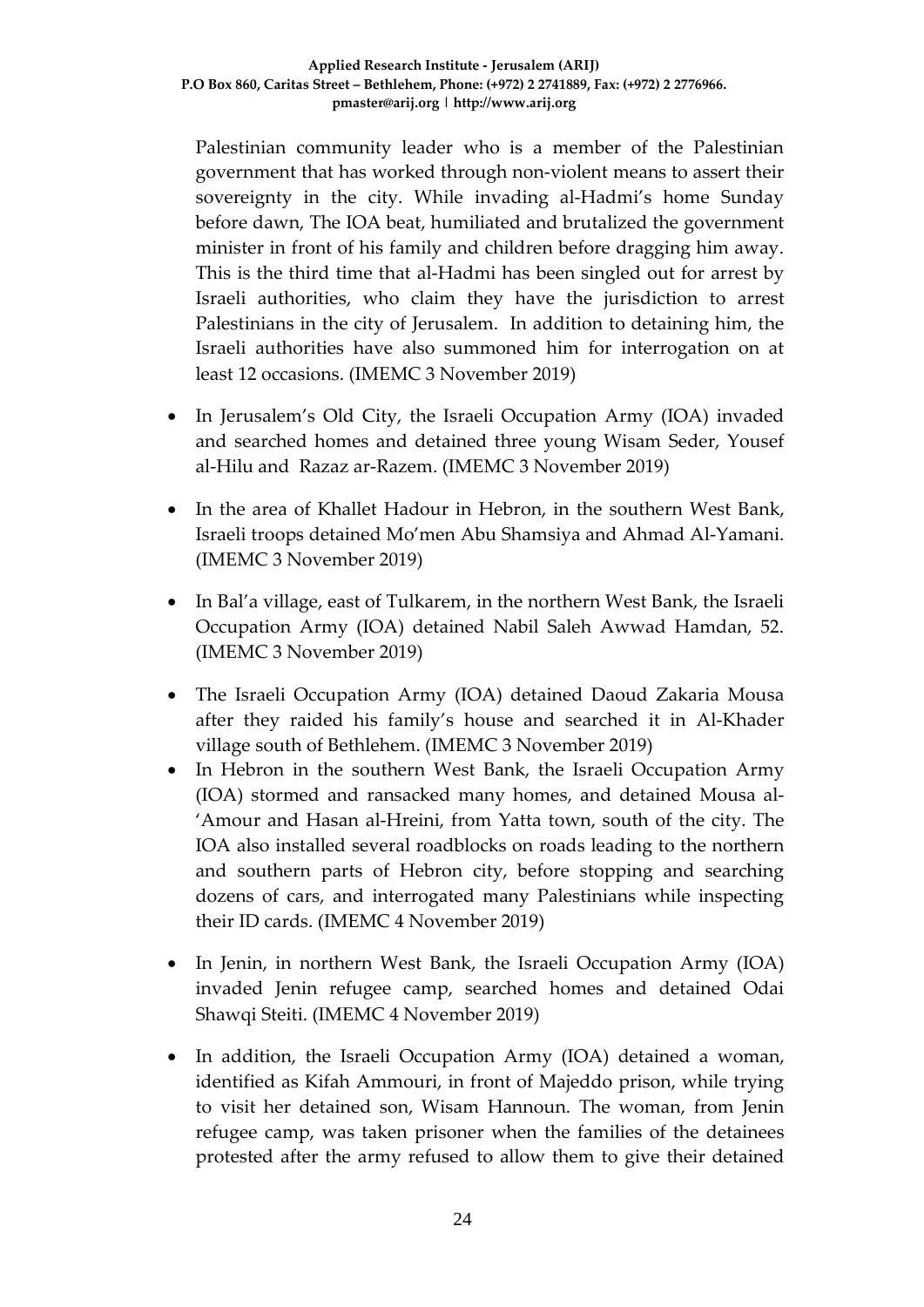family members winter clothing. She was released several hours later. (IMEMC 4 November 2019)

- In Nablus, also in northern West Bank, the Israeli Occupation Army (IOA) detained Mustafa Abu ar-Rob and Ala Sawalma. (IMEMC 4 November 2019)
- In Ramallah, in central West Bank, the Israeli Occupation Army (IOA) detained a former political prisoner, identified as Tamer Abda, from his home in Kafr Ni'ma village, and Saleh Ata, from Deir Abu Mashal. (IMEMC 4 November 2019)
- The Israeli Occupation Army (IOA) invaded many homes in the al- 'Ezariya town, near occupied East Jerusalem, and detained Amjad Na'im Khatib, along with his son Na'im. (IMEMC 4 November 2019)
- Three Palestinians, identified as Mohammad Younis, Fayeq Habash, and Mohammad Habash, were detained from their homes in the al- 'Isawiya town, in Jerusalem, and Ibrahim Kanaan, from ar-Ram town. (IMEMC 4 November 2019)
- The Israeli Occupation Army (IOA) detained Awni Abu Shamsiyya, 20, and Bassam Abu Aisha, from their homes in Hebron city. (IMEMC 4 November 2019)
- Several army jeeps invaded the al-'Ezariya town, east of Jerusalem, and detained Amjad Na'im Khatib, after storming his home and searching it. (IMEMC 4 November 2019)
- The Israeli Occupation Army (IOA) invaded the al-'Isawiya town, before detaining Mohammad Younis, Fayeq Habash, and Mohammad Habash, while walking in Dari neighborhood. (IMEMC 4 November 2019)
- The Israeli Occupation Army (IOA) detained Ibrahim Kanaan, from his home in the ar-Ram town, north of Jerusalem. (IMEMC 4 November 2019)
- Four Palestinians were detained from Aida refugee camp in Bethlehem: Marwan Fararja, 18, Omar Emad Radi, Yazan Hamza al-Kurd, 17, and Rami Nasser Assaf, 18. All four teens had previously been imprisoned by Israel without charges under so-called 'administrative detention' and had been released. (IMEMC 5 November 2019)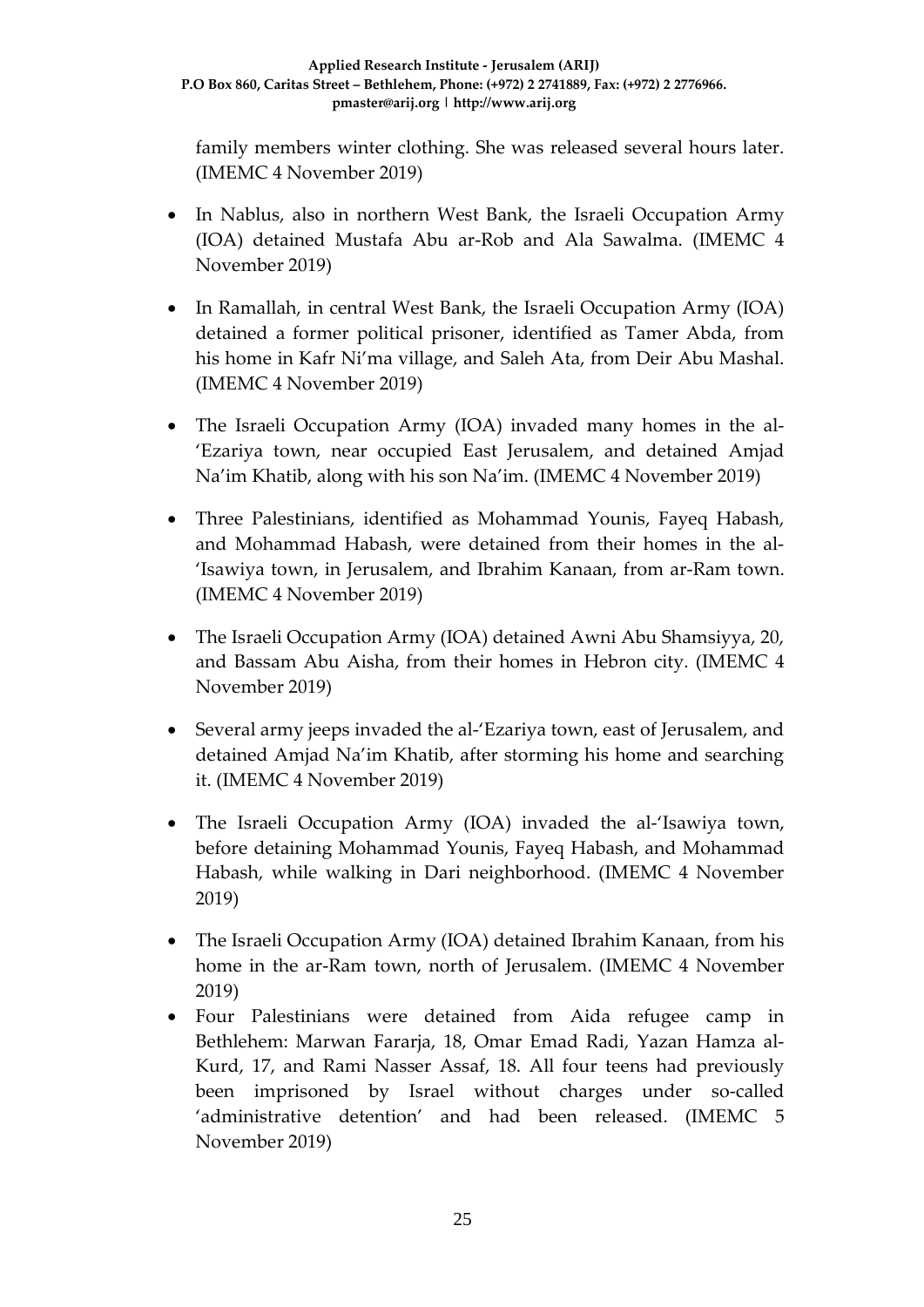- Four Palestinians from the Hebron Governorate were detained: Issa Ahmed Ta'amra, 22, former prisoner Hassan Mohammed Hassan, 25, and Adel Ahmed Zaqaiq, 16. All three are from Beit Ummar town. Also in the Hebron Governorate, Israeli troops detained Musa Gabriel Musa Omar. (IMEMC 5 November 2019)
- In al-Issawiya, Israeli troops detained Mahmoud Fayez Mahmoud, who is the head of the Parents' Committee of al-Issawiya that has organized a school strike since Saturday, and had just announced a non-violent protest for Tuesday to challenge the daily Israeli invasions of the town. (IMEMC 5 November 2019)
- In al-Issawiya, Israeli troops detained Yousef Ra'ed Abdullah Hamed, 18, Hassan Tayseer Hammad, 18, and Rashad Mohammed. (IMEMC 5 November 2019)
- Israeli authorities in Jerusalem decided to extend the detention of the secretary general of the Fatah movement in al-Issawiya, Yasser Darwish. The targeting and harassment of Palestinian public officials in East Jerusalem has become a commonplace and daily occurrence for Israeli troops. These Palestinian elected officials are generally accused of nothing more than holding a public office. (IMEMC 5 November 2019)
- The Israeli Occupation Army (IOA) detained two mothers of Palestinian prisoners who had come to the prison of Megiddo to visit their children. The mothers of prisoners Wissam Hanoun and Mustafa al-Qunayri were taken into custody by Israeli troops after a scuffle at the entrance to the prison in which the two mothers were beaten. One of them, the mother of Wissam Hanoun, was released later that night without charges. al-Qunayri's mother remains in custody. The two mothers were apparently attempting to bring clothes to their sons in prison, since the Israeli authorities do not provide adequate clothing for the cold nights in the drafty Megiddo prison facility. But the prison officials tried to prevent them from bringing the clothes, and instead detained the two women and took them into custody. (IMEMC 5 November 2019)
- Israeli troops invaded al-Issawiya, in the eastern part of Jerusalem, and attacked schoolchildren, detaining three boys. The IOA stormed the village, deployed troops throughout the streets and began firing tear gas into the streets and residences. The IOA also grabbed 3 boys from Mheisen neighborhood in al-Issawiya town and put them into their armored military vehicles to take to an interrogation center. The three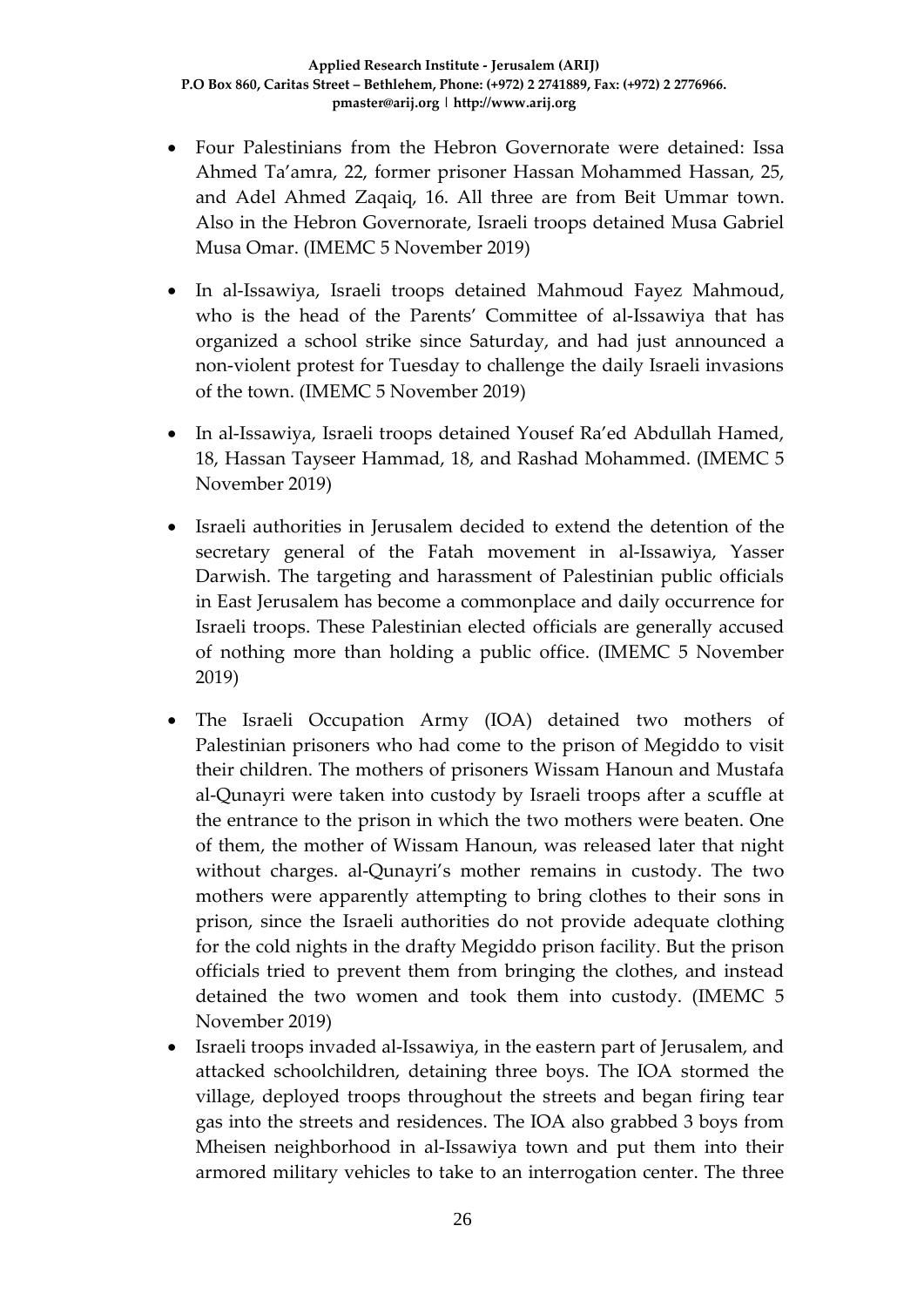boys were identified as Omar Mahmoud, Ismail Mheisen, and Wasim Dari from the village, during the storming and deployment in the streets. (IMEMC 5 November 2019)

- The Israeli Occupation Army (IOA) invaded the Bethlehem Governorate before dawn and detained three youth and a 45-year old man suffering from cancer. The attacks took place in Beit Jala town, Aida refugee camp, and al-Izza refugee camp in Bethlehem. Israeli troops invaded the region with multiple armored vehicles and soldiers, and forced their way into several family homes where the residents were sleeping. In al-Izza camp north of Bethlehem, the IOA detained a cancer patient, Nawaf Ismail al-Qaisi, 45. From the same camp, Israeli troops detained Mohammed Nader Jawarish, 17. (IMEMC 6 November 2019)
- The Israeli Occupation Army (IOA) invaded and ransacked many homes in several parts of the governorate of Tulkarem, and detained four Palestinians, including two former political prisoners. The four were identified as Mo'tasem Taiseer Samara, 45, his brother Adnan, 35, in addition to Mustafa Omar Bodeir, 34, and Mohammad Monther az-Zar'ey, 21. (IMEMC 7 November 2019)
- The Israeli Occupation Army (IOA) searched homes in several parts of the northern West Bank governorate of Nablus, and detained Mousa Ali Bani Odah, Karim 'Ajaj and Ahmad al-Kharraz. (IMEMC 7 November 2019)
- In Hebron, in southern West Bank, the Israeli Occupation Army (IOA) detained Mahmoud Jawad al-Wawi, a former political prisoner from Halhoul town, north of the city. (IMEMC 7 November 2019)
- In Bethlehem, south of occupied Jerusalem, the Israeli Occupation Army (IOA) abducted two Palestinians, identified as Anas Salah Masa'id, 17, and Omar Khaled Masa'id, 33, from their homes in 'Aida refugee camp, north of the city. (IMEMC 7 November 2019)
- The Israeli Occupation Army (IOA) invaded the family home of a Palestinian detainee near the central West Bank city of Ramallah, before taking measurements of the property in preparation for detonating it. The IOA invaded and surrounded the entire area of the home of Qassam Barghouthi, in Kobar town, north of Ramallah, before storming the property and taking the measurements. The Israeli army said this step is meant to prepare for detonating the property in the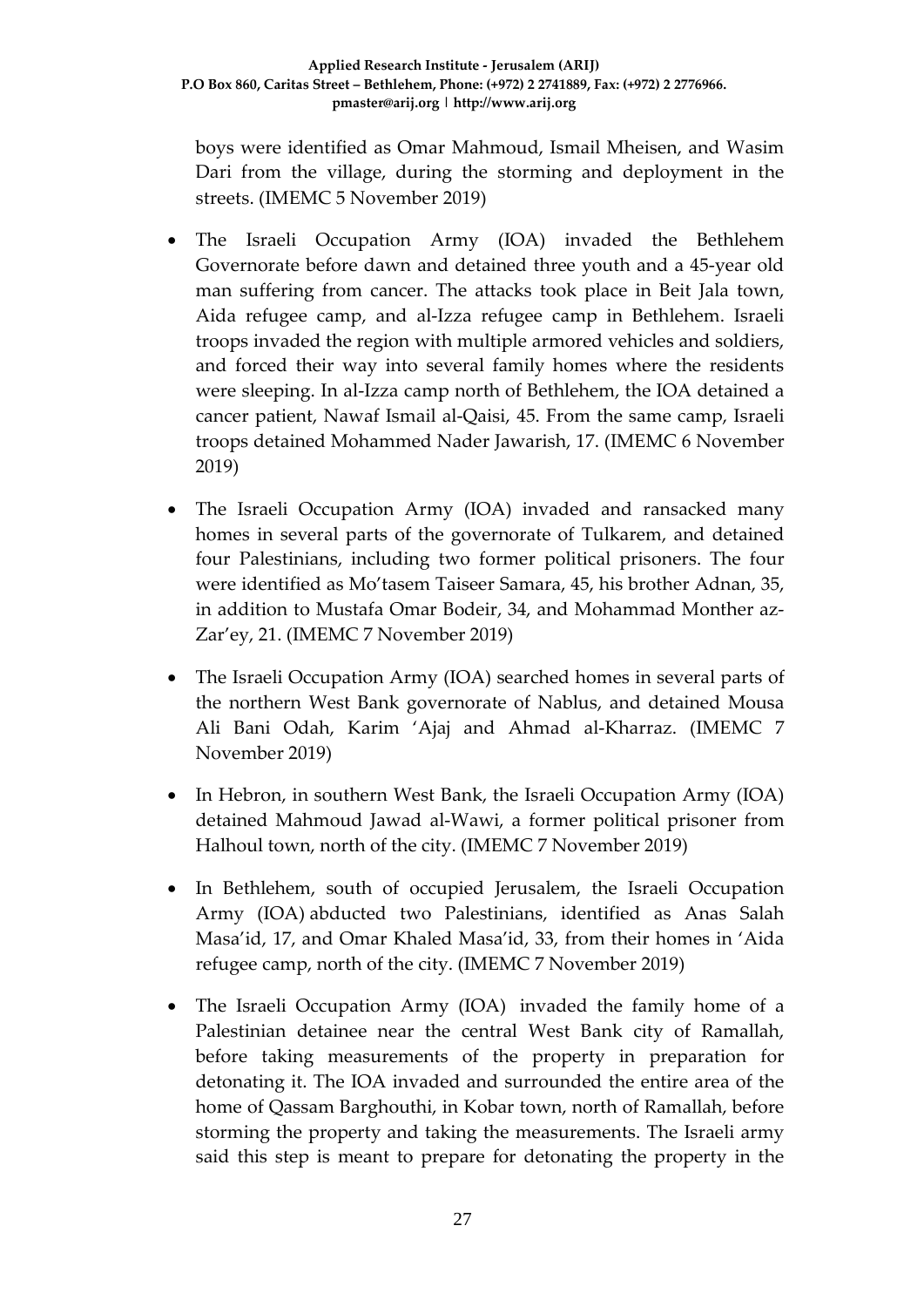## **Applied Research Institute - Jerusalem (ARIJ) P.O Box 860, Caritas Street – Bethlehem, Phone: (+972) 2 2741889, Fax: (+972) 2 2776966. pmaster@arij.org | http://www.arij.org**

near future, after determining the needed measures. (IMEMC 7 November 2019)

- The Israeli Occupation Army (IOA) shot one Palestinian teenager, and detained him along with another teen, in Beit Ummar, north of Hebron, in the southern part of the occupied West Bank. The IOA ambushed several residents walking in the ath-Thaher area in Beit Ummar, and opened fire at them, wounding a teenager, identified as Amro Arafat Za'aqeeq, 17. The teen was shot with a live round in his leg, before the IOA forced him in their jeep, and drove to the nearby Karmie Tzur settlement. The IOA also prevented his father from seeing his wounded son and pushed him out of the area. In addition, the IOA detained Rami Rafiq al-'Allami, 17, from the same area, while he was working at a construction site. Many Palestinian workers and residents tried to de-arrest the teen, but the IOA started firing live rounds in the air, before taking him to Karmie Tzur settlement. (IMEMC 7 November 2019)
- Three Palestinian administrative detainees in Israeli jails remain on hunger strike against their illegal incarceration without charge or trial, one of them for 109 days in a row. [Ismail Ali,](http://imemc.org/article/four-palestinian-detainees-still-on-hunger-strike/) from the town of Abu Dis, east of Jerusalem, has been on hunger strike for 109 days today. His health has seriously deteriorated due to his long fast, including severe weight loss, reduction in vision and mobility. Another administrative detainee, Musab al-Hendi, on hunger strike for 47 days in protest against his administrative detention without charge or trial, was recently moved to hospital following a deterioration in her health. The third hunger striker, Ahmad Zahran, on hunger strike for 49 days, is also suffering a critical health condition as a result of the prolonged fast. Zahran had his administrative detention order extended by four months, two days before his current sentence was supposed to end. Administrative detention is the imprisonment of Palestinians, by the Israeli state, without charge or trial, on orders from a military commander, on the basis of secret evidence. (IMEMC 9 November 2019)
- The Israeli occupation Army (IOA) detained a Palestinian citizen on the eastern border of the Gaza Strip. The IOA claimed the detainee was arrested while attempting to infiltrate into the Palestinian territories occupied since 1948. The detainee was taken for interrogation without giving further details. (PALINFO 9 November 2019)
- The Israeli Occupation Army (IOA) invaded Beit Ummar town, north of the southern West Bank city of Hebron, and detained two former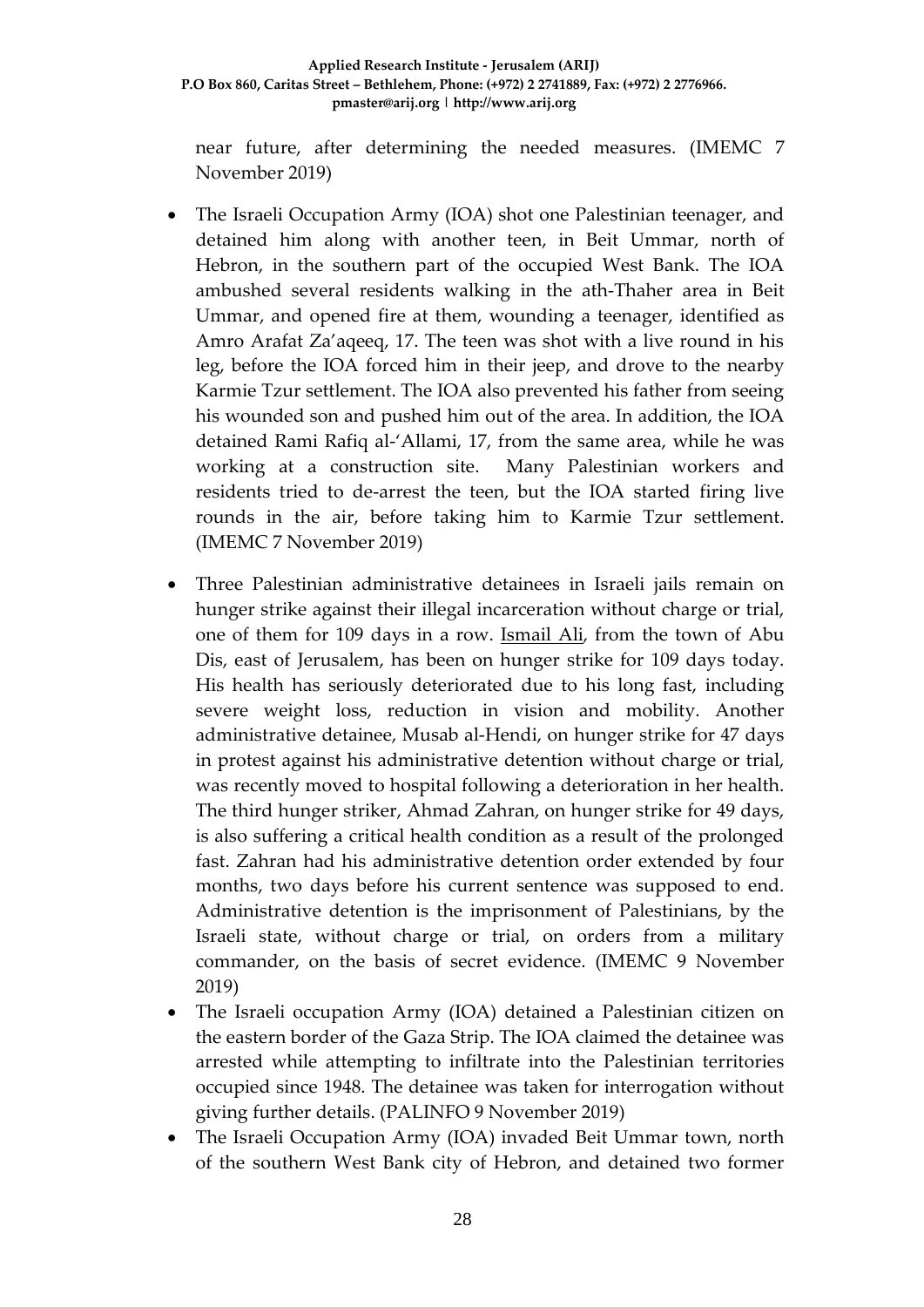political prisoners. The IOA invaded and violently searched a few homes in the town, before detaining the two former political prisoners. The detained Palestinians have been identified as Mohammad Kassab Bahar, 23, and Bashar Yousef at-Teet, 19. The IOA also summoned Ahmad Husam Bahar, 16, for interrogation in Etzion military base and security center, north of Hebron. (IMEMC 10 November 2019)

- Four Palestinian detainees are ongoing with hunger strikes in Israeli prisons, protesting their continued arbitrary Administrative Detention, without charges or trial, including one who started the strike 111 days ago. One of the detainees, identified as **Ismael Ali**, 30, from Abu Dis town near occupied Jerusalem, began his strike 111 days ago, and is facing various serious complications. The second detainee is [Ahmad](https://imemc.org/article/update-three-hunger-strikers-moved-to-solitary-confinement/)  [Zahran,](https://imemc.org/article/update-three-hunger-strikers-moved-to-solitary-confinement/) 42, from Deir Abu Mashal town, near Ramallah in central West Bank; he began the strike 51 days ago. The third detainee is [Mosab al-](https://imemc.org/article/protesting-administrative-detention-detainee-continues-hunger-strike-for-4th-day/)[Hindi,](https://imemc.org/article/protesting-administrative-detention-detainee-continues-hunger-strike-for-4th-day/) 29, from Tal town near the northern West Bank city of Nablus, and started the hunger strike 49 days ago. Zahran and al-Hindi are in the infamous Ramla Prison Clinic, which lacks basic supplies, and are facing constant fatigue but are refusing any medications or checkups. The fourth detainee, Yacoub Hussein, 26, from the al-Jalazoun refugee camp near Ramallah, and is holding a hunger strike protesting his Administrative Detention orders and being held in solidarity confinement. Hussein has lost more than 20 kilograms of his body weight, and is currently unable to walk or stand, in addition to needing a wheelchair due to various health complications. (IMEMC 11 November 2019)
- In Bethlehem, the Israeli occupation Army (IOA) detained Hamza Emad Al-Kamel, 18, and Mohammad Emad Al-Harimi, 18, after the IOA raided and searched their homes in Wadi Shaheen area in the center of Bethlehem. (IMEMC 11 November 2019)
- In Jenin, in the northern West Bank, the Israeli occupation Army (IOA) detained Qais Mohammad Jabareen after they stormed Jenin refugee camp, invaded his home and pulled him from his bed where he was sleeping. They also ransacked and searched his home. Protests also erupted between Palestinian civilians and the Israeli forces during the invasion of Jenin refugee camp, during which the IOA fired tear gas canisters, rubber bullets, and live bullets. No injuries were reported. (IMEMC 11 November 2019)
- In Hebron, Israeli troops detained 3 Palestinians: Mohammad Walid Al-Zama'erah, Ahmad Mousa Abu Rayan and Samer Jamal Madih. They raided and searched a number of houses belonging to Jamal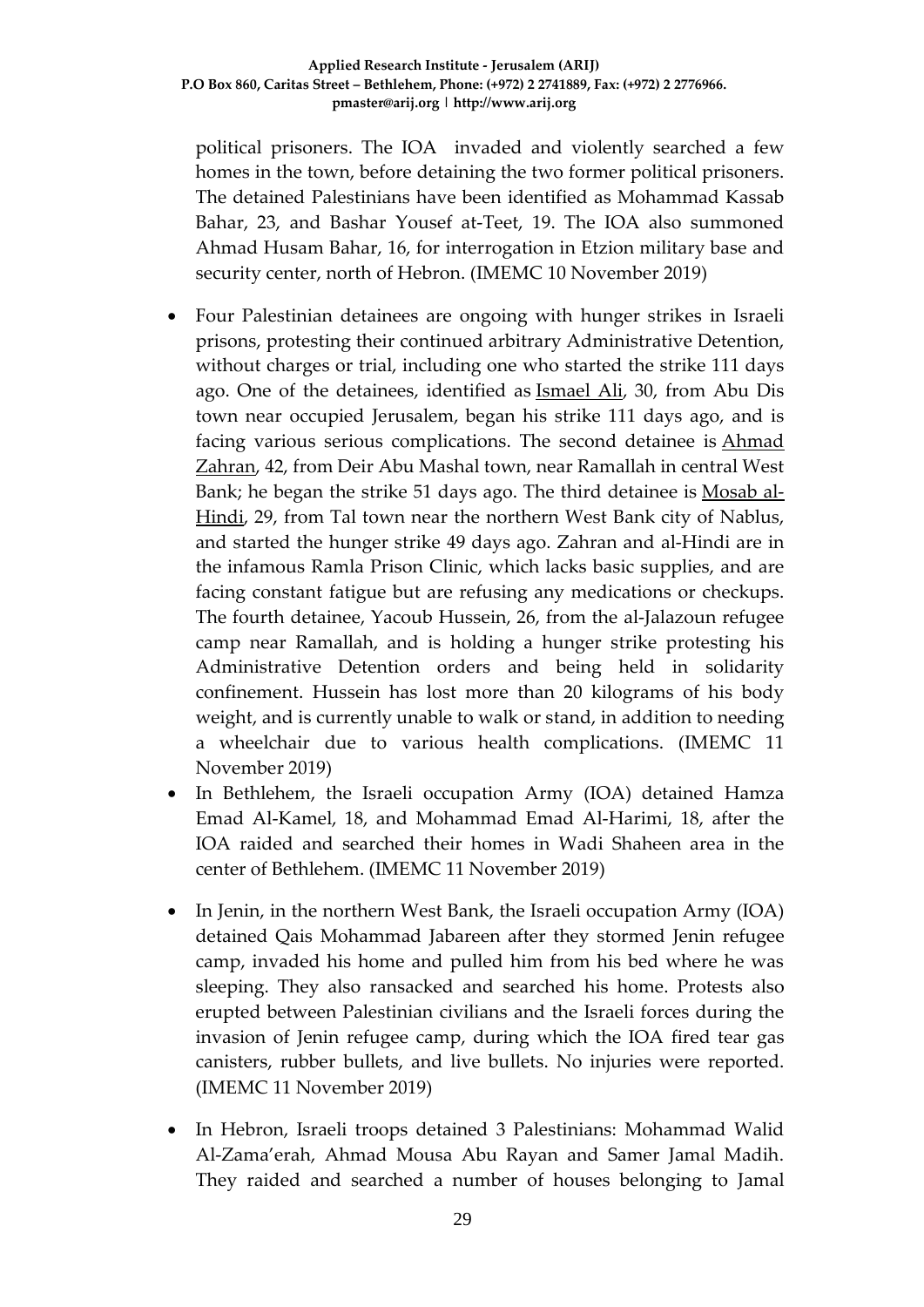Mahmoud Madiya, Adnan Ishaq Al-Qashqish, Suhaib Abu Rayyan and others. (IMEMC 11 November 2019)

- The Israeli occupation Army (IOA) kidnaped one of the Aqsa Mosque guards during his presence near al-Rahma prayer building. Aqsa guard Ihab Abu Ghazalah was working in the vicinity of the Mosque's Bab al-Rahma building when police officer rounded him up and took him to one of their stations in the holy city. Abu Ghazalah had been arrested last month after he photographed police officers during their raid on the Bab al-Rahma building. (PALINFO 12 November 2019)
- The Israeli Occupation Army (IOA) invaded Kafr Aqab town, north of occupied East Jerusalem, and stormed the home of Obai 'Aboudi, before violently searching the property, and took him to an unknown destination. The Palestinian is the head of Bisan Center for Research & Development; The Israeli Occupation Army (IOA) stormed their home approximately at 3 at dawn, and ransacked it before detaining him. (IMEMC 13 November 2019)
- The Israeli Occupation Army (IOA) detained Amro Barghouthi, 20, from his home in the at-Tira neighborhood, in Ramallah, in central West Bank. The Palestinian is a student of the nearby Birzeit University. (IMEMC 13 November 2019)
- The Israeli Occupation Army (IOA) detained a Palestinian university student from Tarqoumia town, west of the southern West Bank city of Hebron, and illegally confiscated cash and a computer. The IOA stormed and ransacked the home of Mohammad Sa'adi Abu Dabbous, the coordinator of the Fateh Movement at Palestine Polytechnic University in Hebron. The IOA searched the property, before detaining him, and invaded his father's Currency Exchange shop, before ransacking it and confiscating cash and a computer. (IMEMC 13 November 2019)
- In Hebron, in southern West Bank, The Israeli Occupation Army (IOA) detained [Mohammad Sa'adi Abu Dabbous,](https://imemc.org/article/soldiers-abduct-a-university-student-near-hebron/) the coordinator of the Fateh Movement at Palestine Polytechnic University in Hebron, after invading his family's home and searching it, in Tarqoumia town. The Israeli Occupation Army (IOA) also invaded his father's currency exchange shop, and illegally confiscated cash and a computer. (IMEMC 13 November 2019)
- In Ramallah, in central West Bank, the Israeli Occupation Army (IOA) detained Mousa Wael Hamed, 19, and Ali Kheirallah Hamed, from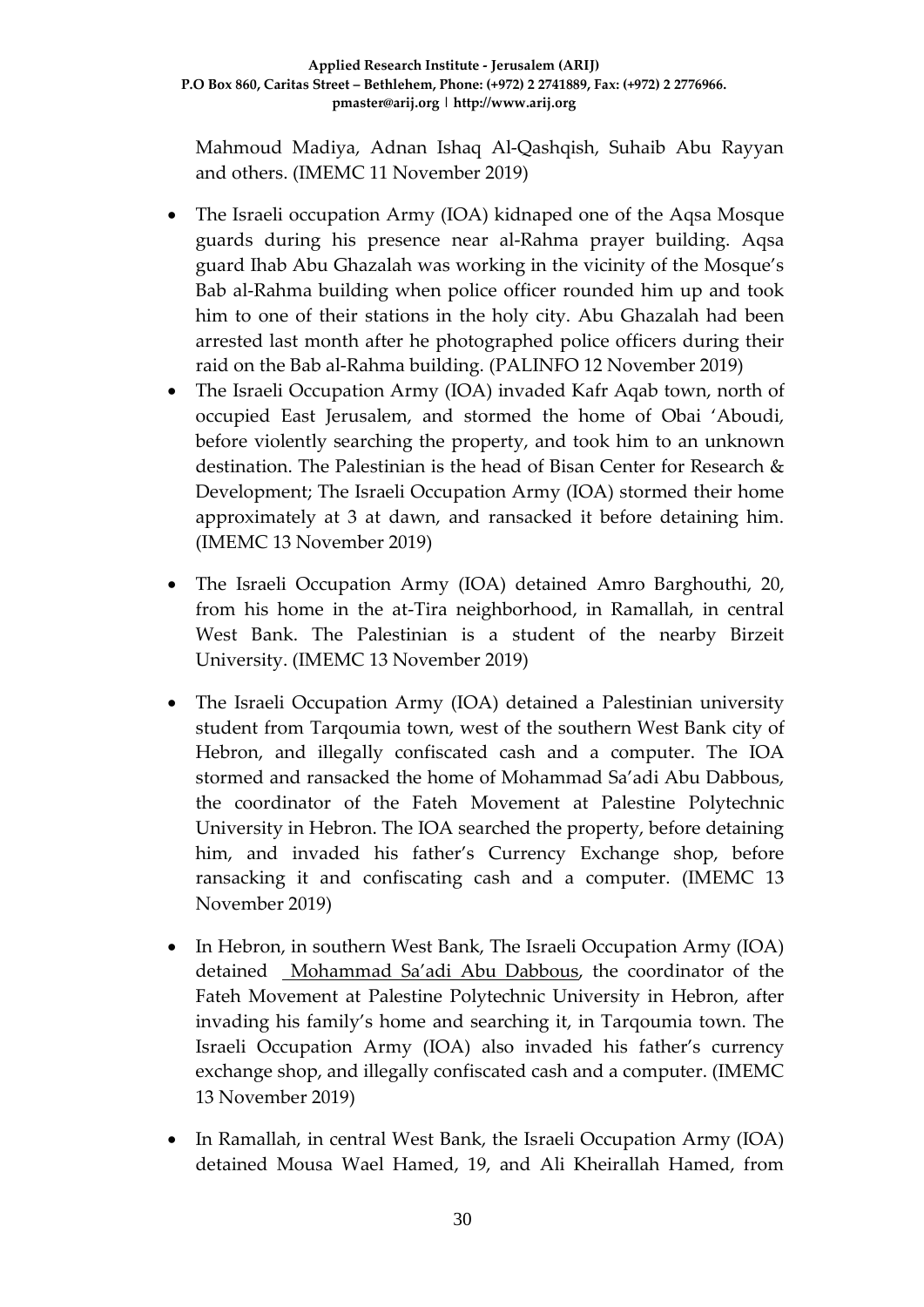their homes in Silwad town, in addition to Omar Barghouti, 20, a student at Birzeit University. (IMEMC 13 November 2019)

- In occupied Jerusalem, at least 50 Israeli Occupation Army (IOA) invaded the home of Mohammad Abdul-Mon'em al-Ja'bari, 60, and searched the property for many hours, causing serious property damage, before detaining him. (IMEMC 13 November 2019)
- The Israeli Occupation Army (IOA) invaded Kafr Aqab town, north of Jerusalem, and stormed the home of [Obai 'Aboudi,](https://imemc.org/article/army-abducts-two-palestinians-in-jerusalem-and-ramallah/) before violently searching the property. The Palestinian is the head of Bisan Center for Research & Development; the IOA stormed the home approximately at 3 at dawn and ransacked it before detaining him. (IMEMC 13 November 2019)
- The Israeli Occupation Army (IOA) detained Ahmad Saleh Othman, 21, Bassam Oleyyan and Mohammad Abu Ghrabiyya, from Jerusalem. (IMEMC 13 November 2019)
- A Palestinian, identified as Nassim Matahen, 18, from Jenin in northern West Bank, was detained at the al-Jalama military roadblock, while on his way to visit with his detained brother, imprisoned by Israel at the Negev Detention Camp, in the Negev Desert.
- The Israeli Occupation Army (IOA) detained Abdul-Hadi Raed Sha'lan, from Beit Sahour town, east of Bethlehem, south of Jerusalem. (IMEMC 13 November 2019)
- In Bethlehem, south of occupied East Jerusalem, the Israeli Occupation Army (IOA) invaded Jabal al-Mawaleh area, and detained Hamza Osama al-'Ajjouri, 26. (IMEMC 14 November 2019)
- The Israeli Occupation Army (IOA) invaded villages of Harmala, Hindaza, and Rakhma, near Bethlehem. (IMEMC 14 November 2019)
- The Israeli Occupation Army (IOA) invaded the al-'Arroub refugee camp, north of the southern West Bank city of Hebron, and searched several homes, before detaining Rami Abed Jawabra and Ehab Jawabra. Several Palestinians protested the invasion, and hurled stones at the army jeeps, while the soldiers fired gas bombs and concussion grenades at them and surrounding homes. (IMEMC 14 November 2019)
- The Israeli Occupation Army (IOA) invaded and searched many homes in the central West Bank governorate of Ramallah and al-Biereh,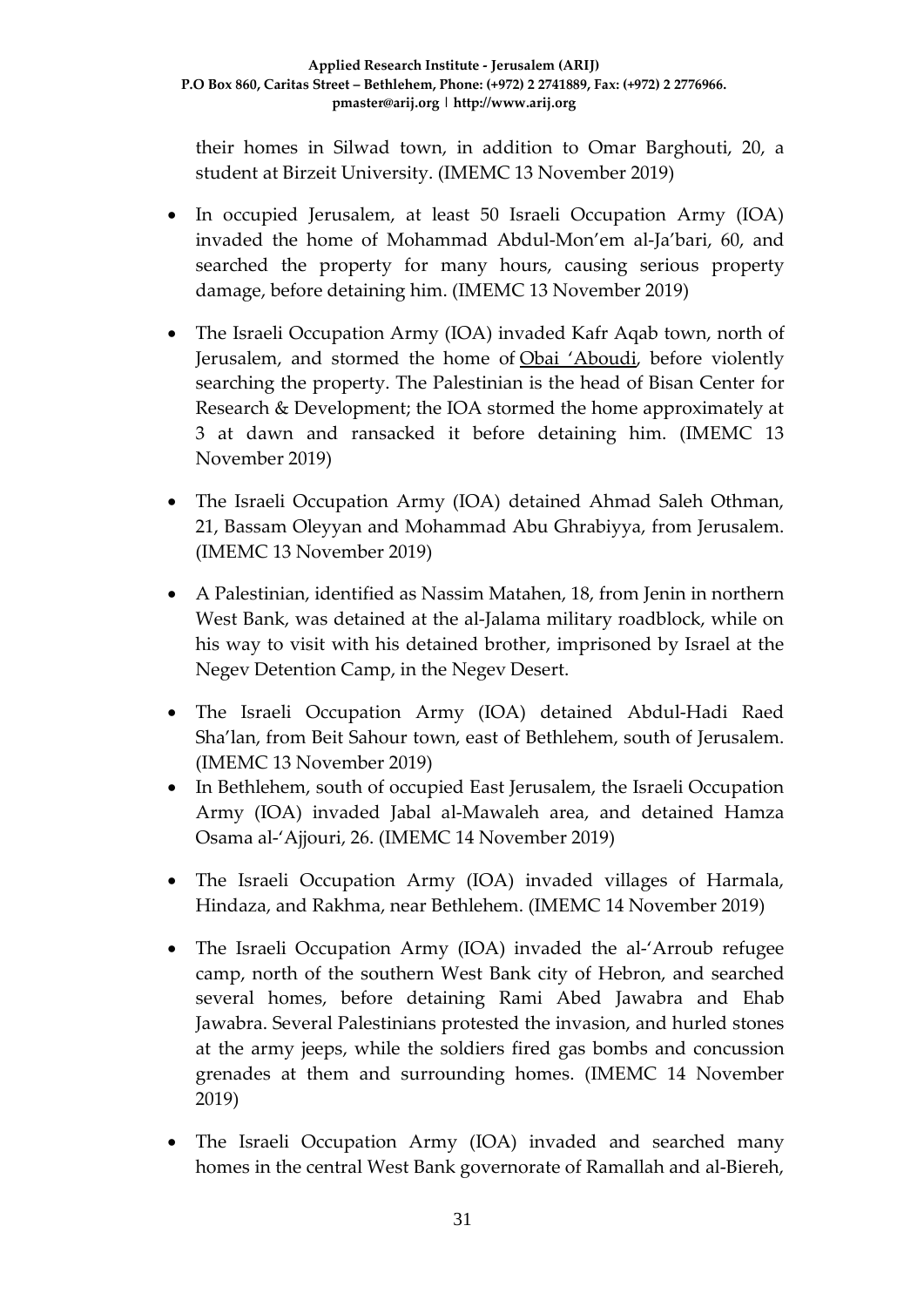and detained four Palestinians, identified as Adham Qindah, Mohammad ad-Dasht, Khalid Hadaba, and Mohammad Sharqawi. (IMEMC 14 November 2019)

- The Israeli Occupation Army (IOA) detained a former political prisoner, identified as Sa'id Ali Qabalawi, from Burqin town, west of the northern West Bank city of Jenin.
- In Bethlehem, south of occupied Jerusalem, the Israeli Occupation Army (IOA) detained Hamza Osama Ajjouri, 26. (IMEMC 14 November 2019)
- In Hebron, in southern West Bank, the Israeli Occupation Army (IOA) invaded the al-'Arroub refugee camp, searched homes and detained Rami Abed Jawabra, 23 and Ehab Jawabra. (IMEMC 14 November 2019)
- In occupied Jerusalem, the Israeli Occupation Army (IOA) detained Mohammad Abu Oweis, 28. (IMEMC 14 November 2019)
- Several army jeeps invaded the village of As Sawahreh IN Jerusalem before the Israeli Occupation Army (IOA) stormed and searched a few homes. The IOA detained Monir Dar'awi, 28, and Eyad Abdullah Ghawarna, 44, and took them to an unknown destination. (IMEMC 15 November 2019)
- The Israeli Occupation Army (IOA) detained Mohammad Jawdat Milhim, 22, from Halhoul town, north of the southern West Bank city of Hebron, after stopping him at the Container military roadblock, north of Bethlehem. (IMEMC 15 November 2019)
- The Israeli Occupation Army (IOA) invaded Silwad town, east of Ramallah, before the IOA stormed and ransacked many homes, and detained three Palestinians, including two children. The two detained Palestinians were identified as Ahmad Ayed Hamed, 13, Jawad Omar Hamed, 13, and Mousa Wael Hamed, 19. (IMEMC 17 November 2019)
- The Israeli Occupation Army (IOA) invaded al-'Arroub refugee camp, north of the southern West Bank city of Hebron, before detained Nadim Abu Jouda. (IMEMC 17 November 2019)
- The Israeli Occupation Army (IOA) invaded the Shiokh town, northeast of Hebron, and summoned Mohammad Yousef Warasna for interrogation in Shiokh town, northeast of Hebron. (IMEMC 17 November 2019)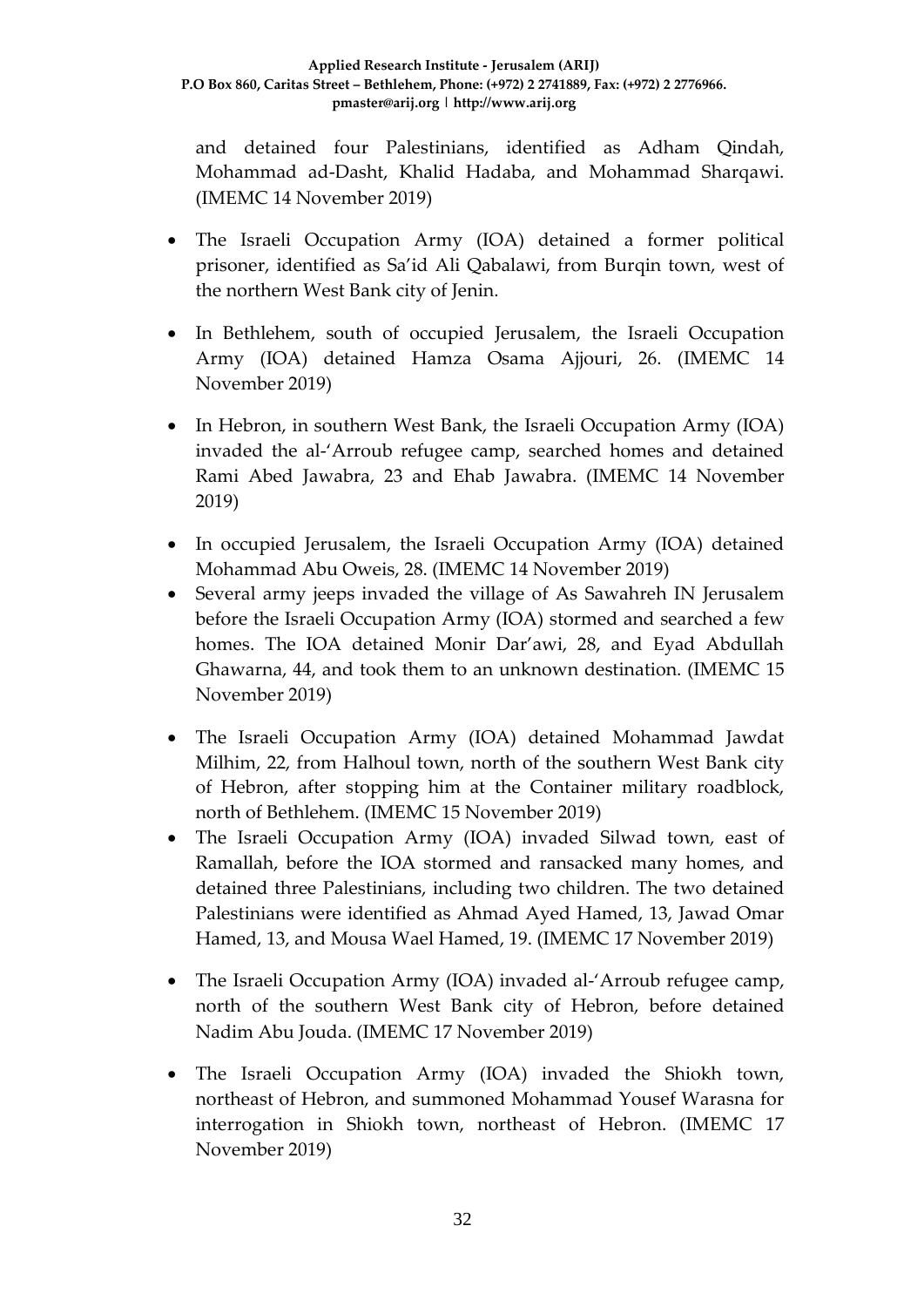- The Israeli Occupation Army (IOA) detained three Palestinians, including one woman, in front of the Hebrew University in occupied Jerusalem, after many students held a nonviolent activity in solidarity with the slain Palestinians in Gaza, and Israel's arbitrary excessive use of force against civilians. The IOA resorted to the excessive use of force against the nonviolent protesters, before detaining three, including a young woman. The students were just practicing their legitimate right to protest the Israeli crimes against the civilians and the escalating violations against the Palestinian people. (IMEMC 18 November 2019)
- The wife and the brother of a Palestinian prisoner in Israel were arrested while attempting to a visit the detainee. The Israeli Occupation Army (IOA) detained the wife of Ramadan Eid Mashahreh, along with his brother, at Hadarim prison, for no apparent reason. Mashahreh, 43, from Jabal al-Mukabber neighborhood in occupied East Jerusalem, and was detained on July 6, 2002. His brother, Fahmi, was also arrested two months later, and both were sentenced to 20 life terms**.** Mashahreh was subjected to harsh interrogation by the IOA after his detention, in addition, Israel demolished their family home, years after Mashahreh was sentenced. (IMEMC 18 November 2019)
- In Hebron in southern West Bank, The Israeli occupation Army (IOA) stormed many homes in several parts of the governorate, and detained five Palestinians, including the secretary of Fateh movement. Among the invaded homes are those belonging to two former political prisoners, one from Hebron city, identified as Bilal Abu Sneina, and the second Ma'rouf Abu Fara, from Surif town, west of the city. The IOA detained Fateh secretary Hazem Abu Sbeih, in the Ibrahimi Mosque area, in Hebron city. (IMEMC 18 November 2019)
- The Israeli occupation Army (IOA) detained Mohammad Issa Zama'ra and Ghassan Hasan Sharif, from Halhoul town and the al-'Arroub refugee camp, north of Hebron. (IMEMC 18 November 2019)
- The Israeli occupation Army (IOA) detained Ahmad Masalma and Qassem Masalma, from Beit Awwa town, south of Hebron. (IMEMC 18 November 2019)
- In Tubas, in northeastern West Bank, the Israeli occupation Army (IOA) detained a former political prisoner, identified as Zeid Mohammad Sarhan, from his home in the al-Far'a refugee camp, after invading and ransacking it. The head of the Palestinian Prisoners'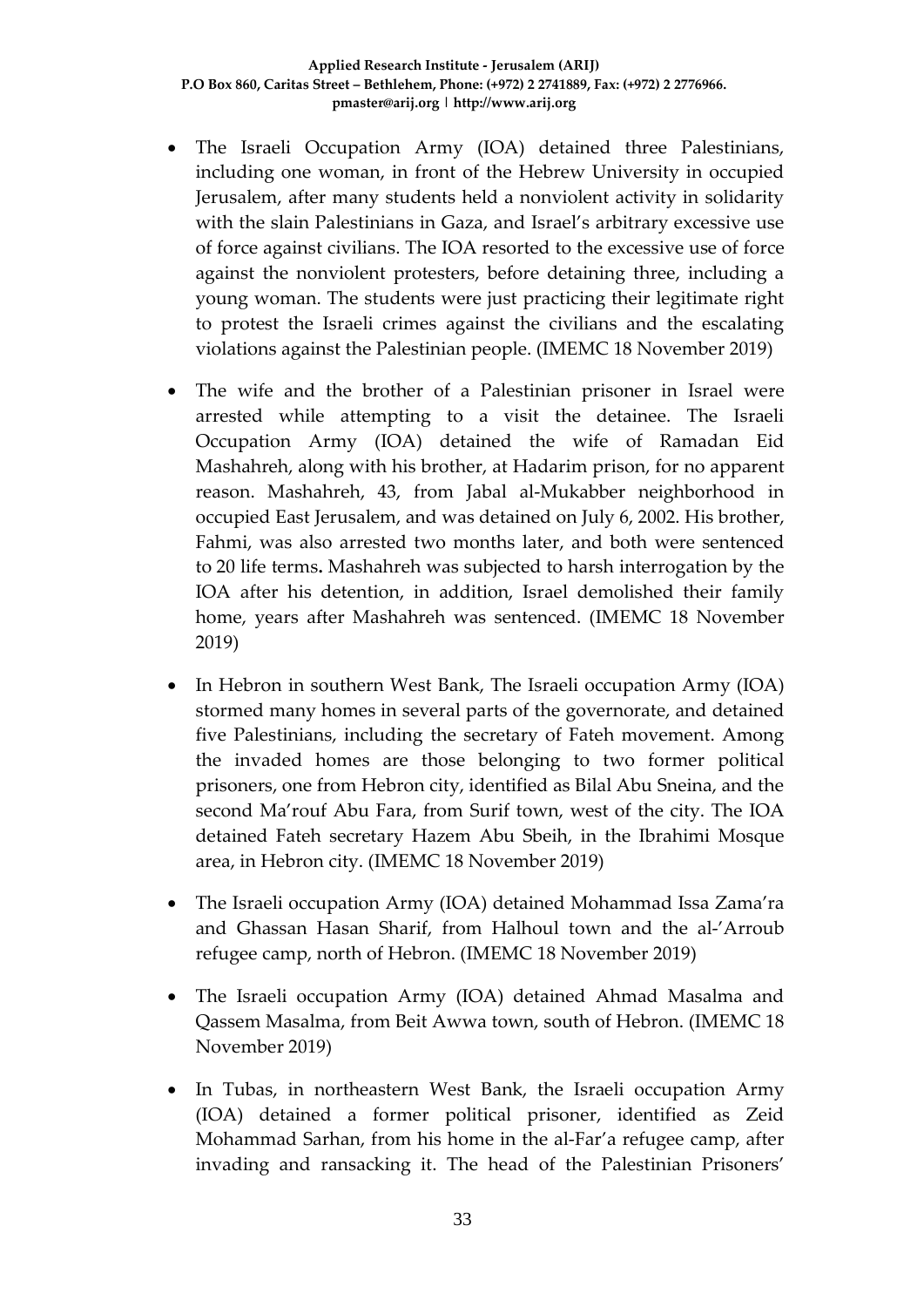Society's office in Tubas, Mahmoud Sawafta, said Sarhan suffers from various health issues and underwent a Kidney transplant surgery two years ago. (IMEMC 18 November 2019)

- In Ramallah, in central West Bank, the Israeli occupation Army (IOA) detained Hazem Khalifa, from the al-Jalazoun refugee camp, north of the city. (IMEMC 18 November 2019)
- The Israeli occupation Army (IOA) detained a Palestinian who remained unidentified at the time of this report, and was taken prisoner from an apartment building in Ein Misbah neighborhood in Ramallah city. (IMEMC 18 November 2019)
- The Israeli occupation Army (IOA) fired gas bombs and concussion grenades at protesters in the al-Irsal neighborhood in Ramallah. (IMEMC 18 November 2019)
- In Tulkarem, in northern West Bank, the Israeli occupation Army (IOA) detained a former political prisoner, identified as Omar Sari A'mar, from his home in Anabta town, north of the city. (IMEMC 18 November 2019)
- In Nablus, also in northern West Bank, the Israeli occupation Army (IOA) detained Azzam Abdul-Karim Hamad, from his home in Sebastia town, north of the city. (IMEMC 18 November 2019)
- The Israeli occupation Army (IOA) detained a Palestinian merchant while trying to cross the Erez Terminal with the besieged Gaza Strip. The merchant, identified as Adel Mohammad Hussein, headed to Erez and was interrogated for some hours before he was taken prisoner. The detention brings the number of merchants, who were [taken prisoner](https://imemc.org/article/israeli-soldiers-abduct-a-merchant-at-erez-terminal/) at the Israeli controlled Erez Terminal since the beginning of the year to seven. The IOA also detained three other Palestinians, including one who was accompanying a patient, seeking treatment in Jerusalem. (IMEMC 18 November 2019)
- The Israeli Occupation Army (IOA) detained 25 Palestinians, including several children, and former political prisoners, in the occupied West Bank, especially in occupied East Jerusalem. The IOA invaded and ransacked dozens of homes, causing property damage, and interrogated scores of Palestinians while inspecting their ID cards. The army also installed many roadblocks around the West Bank, especially in East Jerusalem, and Hebron governorate in southern West Bank, before stopping and searching dozens of cars, and interrogated the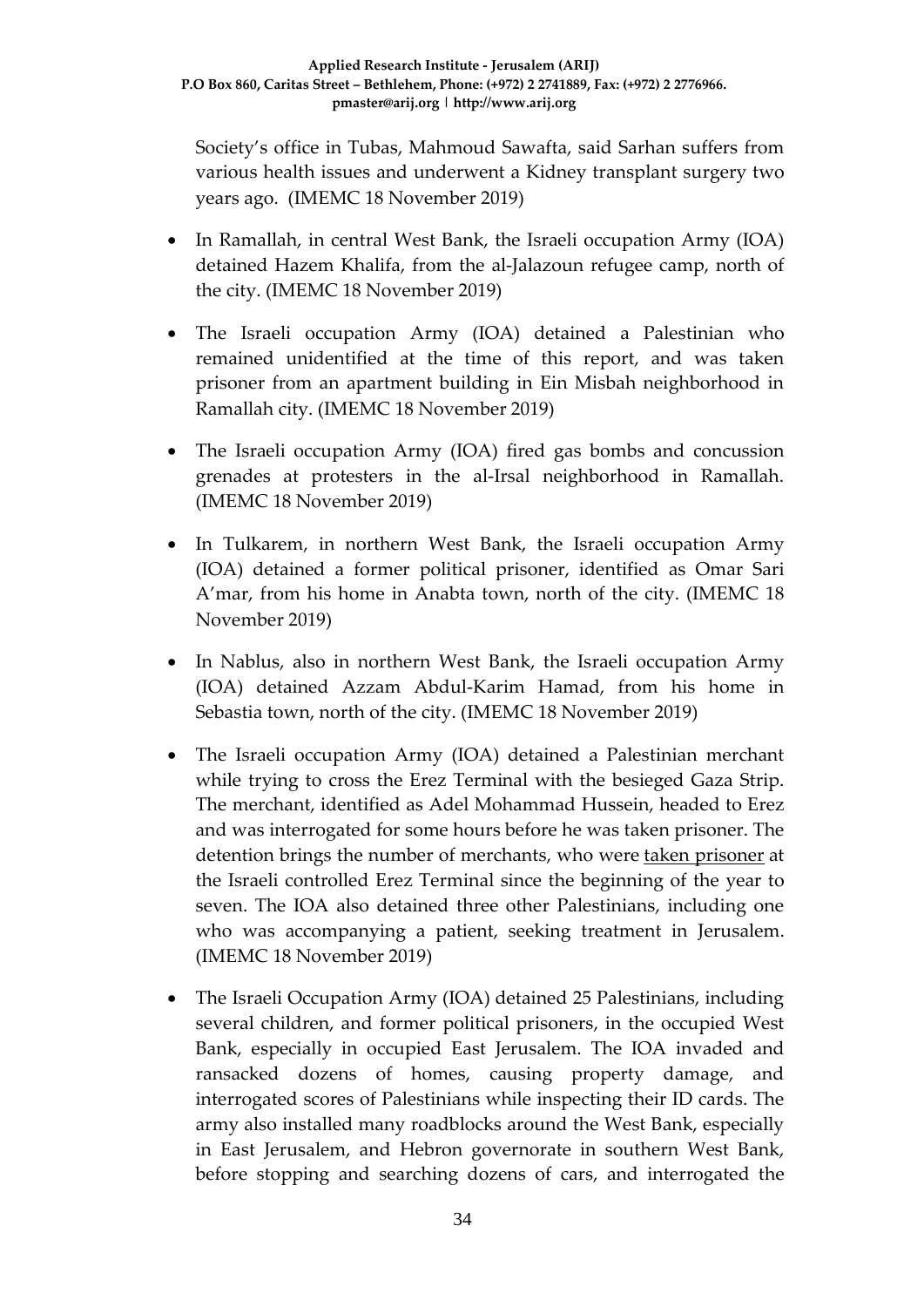#### **Applied Research Institute - Jerusalem (ARIJ) P.O Box 860, Caritas Street – Bethlehem, Phone: (+972) 2 2741889, Fax: (+972) 2 2776966. pmaster@arij.org | http://www.arij.org**

Palestinians while inspecting their ID cards. [Fifteen of the abducted](https://imemc.org/article/israeli-soldiers-abduct-15-palestinians-summon-7-for-interrogation-in-al-isawiya/)  [Palestinians](https://imemc.org/article/israeli-soldiers-abduct-15-palestinians-summon-7-for-interrogation-in-al-isawiya/) were taken from their homes in the al-'Isawiya town, in the occupied Palestinian capital, Jerusalem, and the soldiers also summoned seven others for interrogation. The detained Palestinians have been identified as: Abdul-Rahman Mohammad Tamimi, Deir Nitham – Ramallah. Ramez Mohammad Tamimi, Deir Nitham – Ramallah. Mohannad Abdul-Halim Shabrawi, Silwad – Ramallah. Yousef Ashraf Jawabra, al-'Arroub refugee camp – Hebron. Mazen Jawabra, al-'Arroub refugee camp – Hebron. Yousef Ashraf Hammoud, al-'Arroub refugee camp – Hebron. Majd Abdul-Karim Azem, Sebastia – Nablus. Husam al-Ghoul, Jenin. Mohammad Samir Abu Zeina, Jenin refugee camp – Jenin. Saleh Samir Abu Zeina, Jenin refugee camp – Jenin. Mohammad Ibrahim Obeid, al-'Isawiya town – Jerusalem. Mohammad Mobtasim Obeid, al-'Isawiya town – Jerusalem. Yazan Bassam Obeid, al-'Isawiya town – Jerusalem. Mohammad Na'el Obeid, al-'Isawiya town – Jerusalem. Mohammad Wa'el Obeid, al-'Isawiya town – Jerusalem. Elias Hasan Obeid, al-'Isawiya town – Jerusalem. Mohammad Walid Obeid, al-'Isawiya town – Jerusalem. Bashar Ayman Obeid, al-'Isawiya town – Jerusalem. Mohammad Aziz Obeid, al-'Isawiya town – Jerusalem. Roshdi Bahai Obeid, al-'Isawiya town – Jerusalem. Nayef Esmat Obeid, al-'Isawiya town – Jerusalem. Mahmoud Sa'adi Rajabi, al-'Isawiya town – Jerusalem. Mohammad Ashraf Abu al-Hummus, al-'Isawiya town – Jerusalem. Ahmad Haitham Mahmoud, al-'Isawiya town – Jerusalem. Ismael Sonnokrot, al-'Isawiya town – Jerusalem. (IMEMC 19 November 2019)

• The Israeli Occupation Army (IOA) invaded al-'Isawiya town in the occupied Palestinian capital, Jerusalem, stormed and ransacked dozens of homes, before detaining fifteen Palestinians, and summoned seven others for interrogation. The IOA soldiers invaded the town from several directions, before they started breaking into homes and ransacking them, and interrogated many residents. It is worth mentioning that the town has been subject to ongoing Israeli violations and invasions of homes and property, in addition to the abduction and imprisonment of dozens of its indigenous Palestinian inhabitants, and the illegal demolition of homes and structures. The detained Palestinians have been identified as: Mohammad Ibrahim Obeid. Mohammad Mobtasim Obeid. Yazan Bassam Obeid. Mohammad Na'el Obeid. Mohammad Wa'el Obeid. Elias Hasan Obeid. Mohammad Walid Obeid. Bashar Ayman Obeid. Mohammad Aziz Obeid. Roshdi Bahai Obeid. Nayef Esmat Obeid. Mahmoud Sa'adi Rajabi. Mohammad Ashraf Abu al-Hummus. Ahmad Haitham Mahmoud.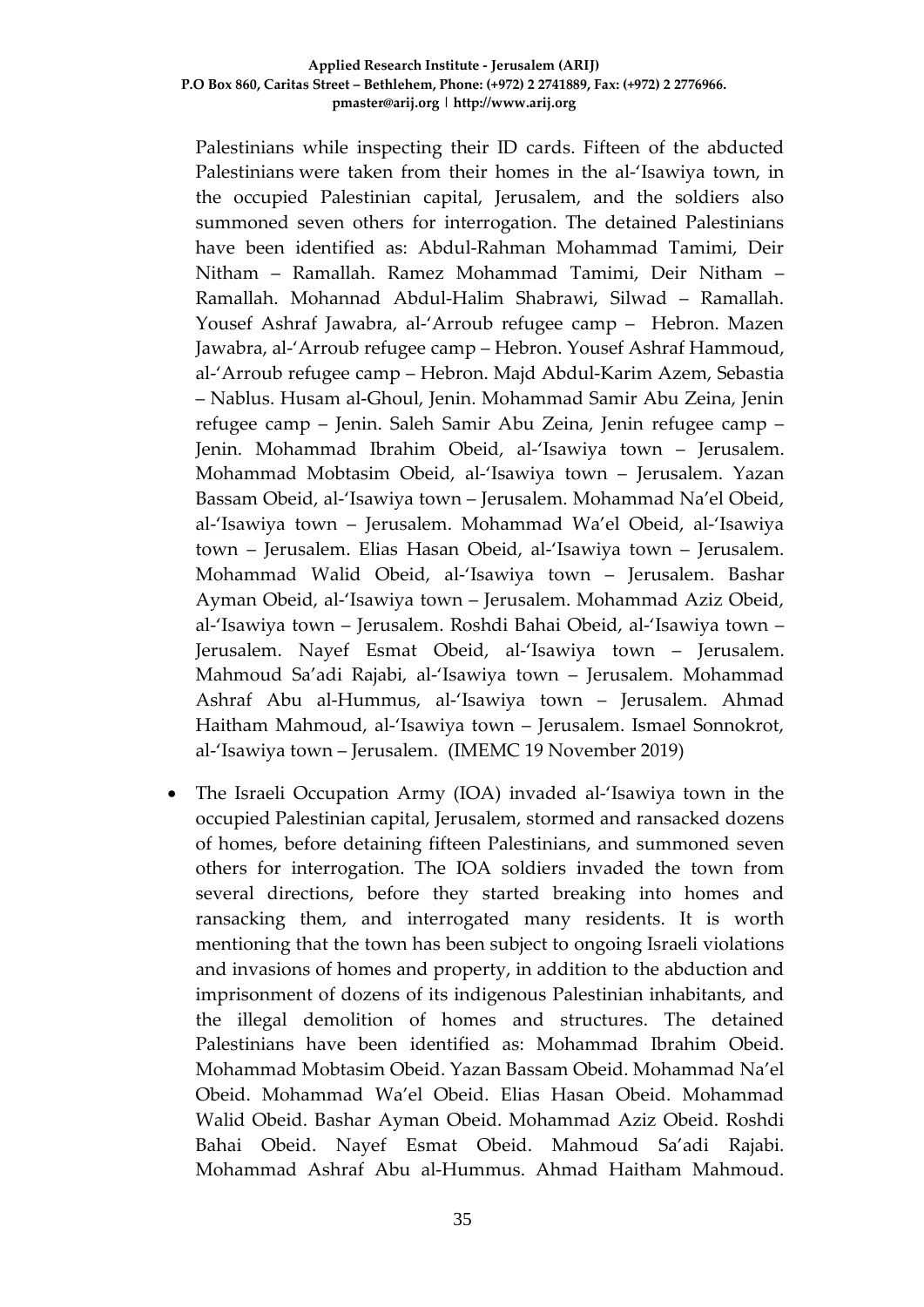Ismael Sonnokrot. The IOA also summoned seven Palestinians for interrogation; they have been identified as: Mo'tasem Hamza Obeid. Hamid Shafiq Obeid. Mohammad Ayman Obeid. Mohammad al-Fakhouri. Mohammad Haitham Mahmoud. Mohammad 'Awni Atiya. Amin Omar Hamed. (IMEMC 19 November 2019)

- The Israeli Occupation Army (IOA) detained a Palestinian scout leader and a basketball referee, identified as George Abu Ghazala, from his home in the central West Bank city of Ramallah, and took him to an unknown destination. The IOA stormed George's home and ransacked it, before detaining him, without providing any justification. The detained Palestinian is a basketball referee and a senior leader of a local scout troop in Ramallah. (IMEMC 19 November 2019)
- The Israeli Occupation Army (IOA) detained Qussai Ziad al-Alama, 22, from Beit Ummar town, north of Hebron, while walking at the main entrance of the city. (IMEMC 20 November 2019)
- The Israeli Occupation Army (IOA) detained Mousa Issa Awad, and his son Sa'ad, from Yatta town, south of Hebron, after stopping them at a military roadblock near the entrance road of Nablus city, in northern West Bank. (IMEMC 20 November 2019)
- In Hebron, in southern West Bank, The Israeli Occupation Army (IOA) invaded and ransacked several homes in the al-'Arroub refugee camp, north of the city, and detained Khaled Salim Roshdi and Hasan Maher Sharif, while Mohammad Khaled al-Moghrabi was taken prisoner from his home in Hebron city. (IMEMC 20 November 2019)
- In Tulkarem, in northern West Bank, the Israeli Occupation Army (IOA) detained Tareq Mahmoud ad-Doosh, 25, and Mahmoud Abdul-Hamid Sudani, 23, while crossing Ennab Military roadblock. (IMEMC 20 November 2019)
- In Nablus, in northern West Bank, the The Israeli Occupation Army (IOA) detained Abdul-Karim Shaher Mleitat, 35, from his home in Beit Forik town, southeast of the city. (IMEMC 20 November 2019)
- In Salfit, in central West Bank, the Israeli Occupation Army (IOA) detained Adnan Samara, 34, from his home in Bruqin town, west of the city. (IMEMC 20 November 2019)
- In occupied Jerusalem, the Israeli Occupation Army (IOA) invaded and ransacked the home of the head of the Health Ministry office, Samir Jibril, and detained him. (IMEMC 20 November 2019)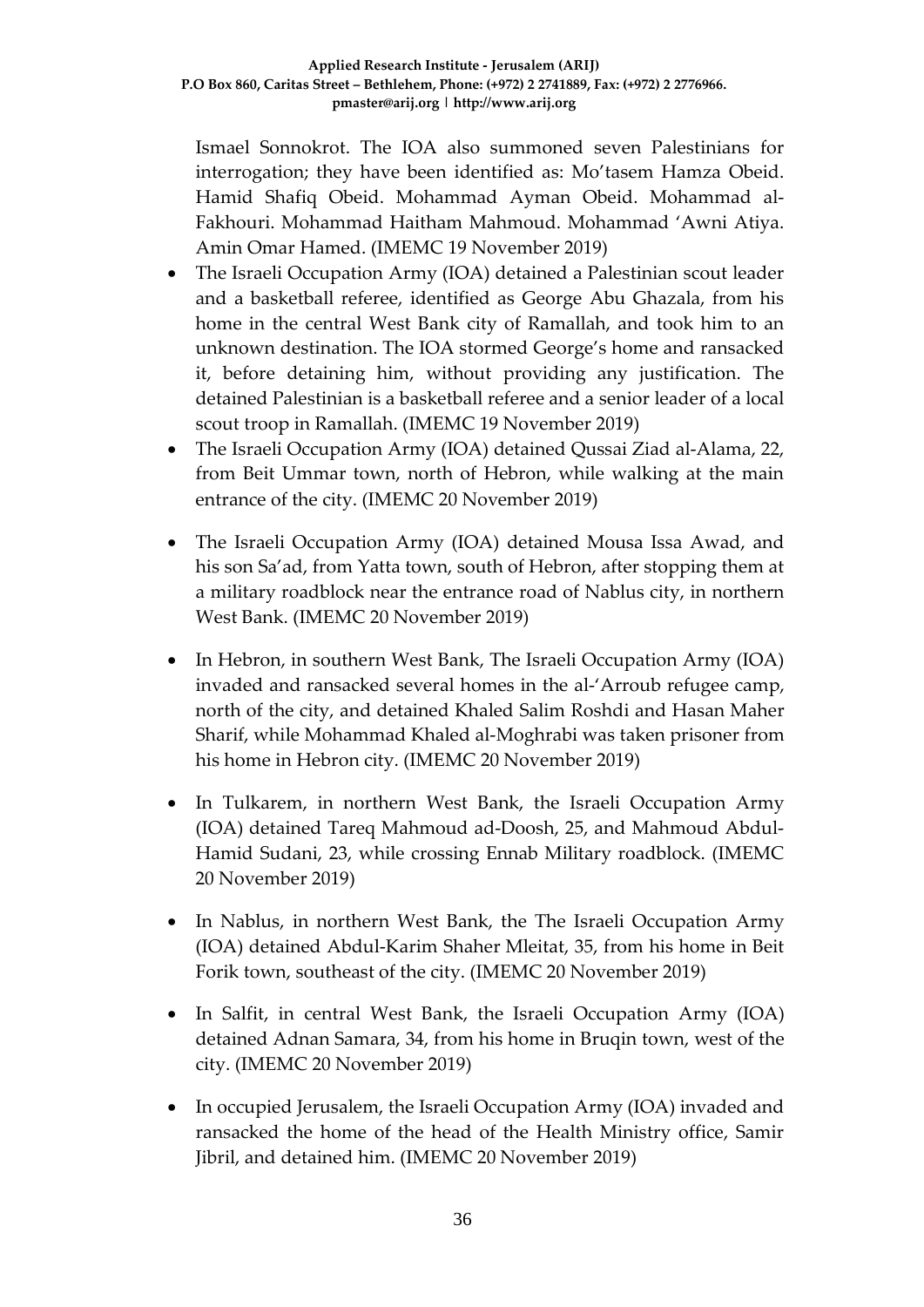- The Israeli occupation Army (IOA) stormed Rummanah town, west of the West Bank city of Jenin, amid heavy firing of tear gas canisters. The IOA deployed at the entrance of the town, blocked it, and hindered the movement of Palestinian vehicles. (PALINFO 20 November 2019)
- In Hebron, in southern West Bank, several army jeeps invaded Beit Ummar town, north of the city, and ransacked a home before detaining a young woman, who is in her fourth year at Palestine Polytechnic University. The young woman, identified as Leen Akef Awad, 23, is also an elected member of the Students' Council at her college. The Israeli Occupation Army (IOA) violently searched the home, and confiscated a Laptop, a computer, mobile phones and even a landline phone owned by the family. The IOA took the detained Palestinian to Etzion military base, north of Hebron. (IMEMC 21 November 2019)
- The Israeli Occupation Army (IOA) invaded Shiokh town, east of Hebron, and detained Yousef Warasna, after storming and ransacking his home. (IMEMC 21 November 2019)
- In occupied Jerusalem, the Israeli Occupation Army (IOA) invaded Silwan town, south of the Al-Aqsa Mosque, and detained Yousef Ashour, 17, after invading and violently searching his family's home in Batn al-Hawa neighborhood. (IMEMC 21 November 2019)
- The Israeli Occupation Army (IOA) detained Jerusalem Governor, Adnan Gheith, from his home in Silwan town. The governor has been detained more than thirteen times since he took office, and was banned from entering all other areas in the West Bank for twelve months. (IMEMC 21 November 2019)
- The Israeli Occupation Army (IOA) detained in Jerusalem, the Director of the Education Ministry Samir Jibreel, and Ziad Shamali, who heads the Parents' Council of Jerusalem Students. (IMEMC 21 November 2019)
- In Bethlehem, south of occupied Jerusalem, the Israeli Occupation Army (IOA) invaded and searched homes in the Deheishe refugee camp, south of the city, before detaining two Palestinians identified as Odai Adnan Shehada, 23, and Khalil Mohammad al-Banna, 24. (IMEMC 21 November 2019)
- The Israeli Occupation Army (IOA) invaded Aseera al-Qibliyya town, south of the northern West Bank city of Nablus, and confiscated a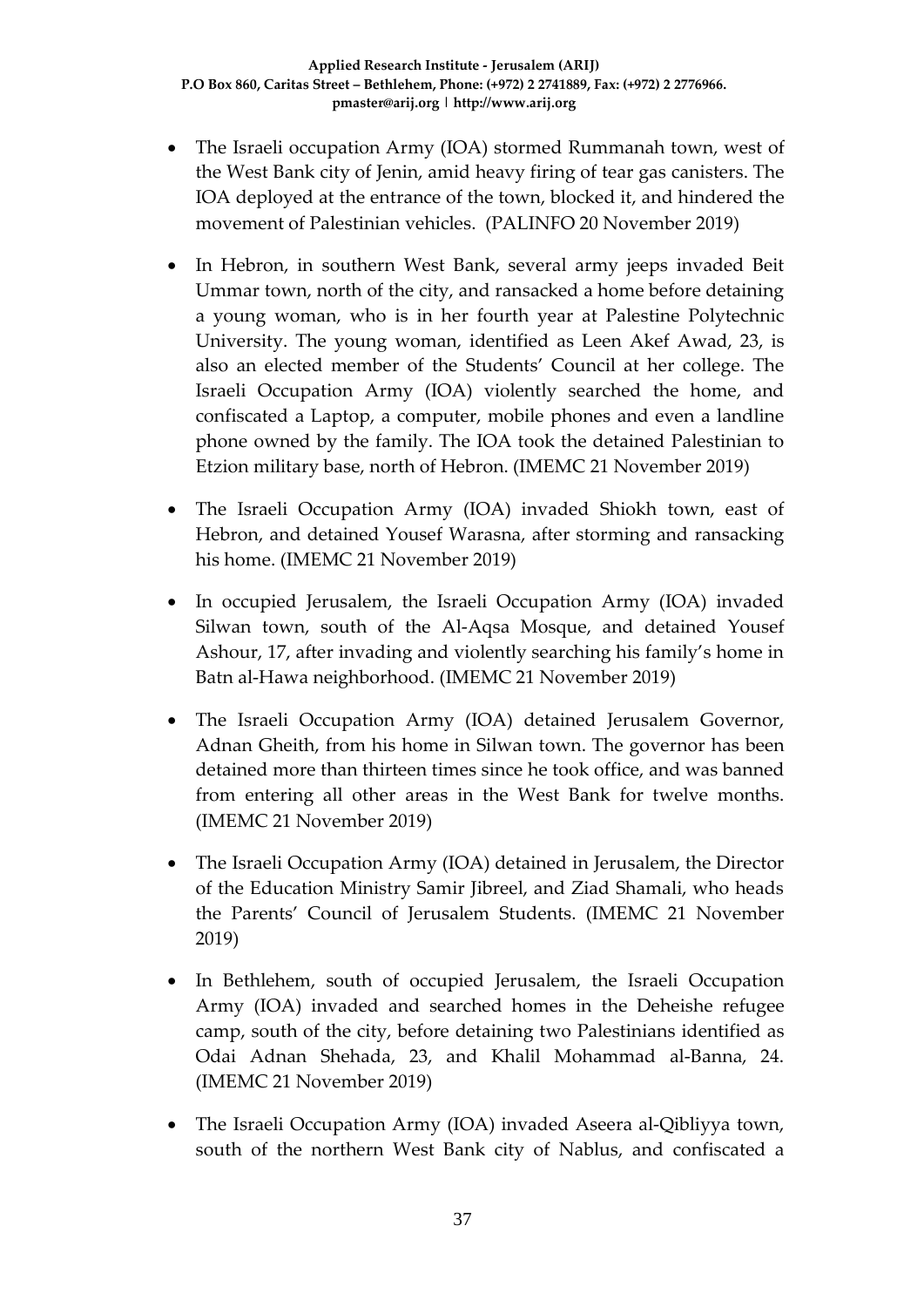bulldozer, owned by Ali Issa Makhlouf, from his own land. (IMEMC 21 November 2019)

- The Israeli Occupation Army (IOA) invaded al-'Isawiya, in occupied East Jerusalem and fired many gas bombs, concussion grenades and rubber-coated steel bullets at youngsters, protesting the invasion into 'Obeid neighborhood in the town. Dozens of Palestinians suffered the effects of teargas inhalation. The IOA also detained two young men, identified as Ala Esmat Obeid and Mahmoud Sa'adi Rajabi, and took him to an interrogation facility in occupied Jerusalem. (IMEMC 22 November 2018)
- The Israeli Occupation Army (IOA) detained a young man, identified as Ayyoub Shehada al-Hawamda, from the as-Sammoa' town, south of the southern West Bank city of Hebron, after summoning him for interrogation in Etzion military base and security center, north of Hebron. The Palestinian was summoned for interrogation when the IOA stormed and ransacked his home. (IMEMC 22 November 2018)
- The Israeli occupation police detained one of the Aqsa Mosque guards during his presence near al-Rahma prayer building. Al Aqsa guard Ihab Abu Ghazalah was working in the vicinity of the Mosque's Bab al-Rahma building when police officer rounded him up and took him to one of their stations in the holy city. Abu Ghazalah had been arrested last month after he photographed police officers during their raid on the Bab al-Rahma building. (PALINFO 22 November 2018)
- A video showing the Israeli Occupation Army (IOA) detained a 13 year-old Palestinian boy in the southern West Bank city of Hebron, and, while blindfolded, walking him through the streets. On November 3 at about 11:30 am local time, the IOA detained Abed al-Razeq Idris, 13, put him and a jeep, blindfolded him and drove him around. They then took him to another neighborhood about one kilometer from his home where they took him out of the jeep and walked him, blindfolded, through the streets. (BTSELEM, IMEMC 23 November 2019)
- The Israeli Occupation Army (IOA) invaded, the al-'Isawiya town, in occupied East Jerusalem, detained two young Palestinian men, and injured several others. Several army jeeps invaded al-'Isawiya, and fired many gas bombs, concussion grenades and rubber-coated steel bullets at youngsters, protesting the invasion into 'Obeid neighborhood in the town. Dozens of Palestinians suffered the effects of teargas inhalation. The IOA detained two young men, identified as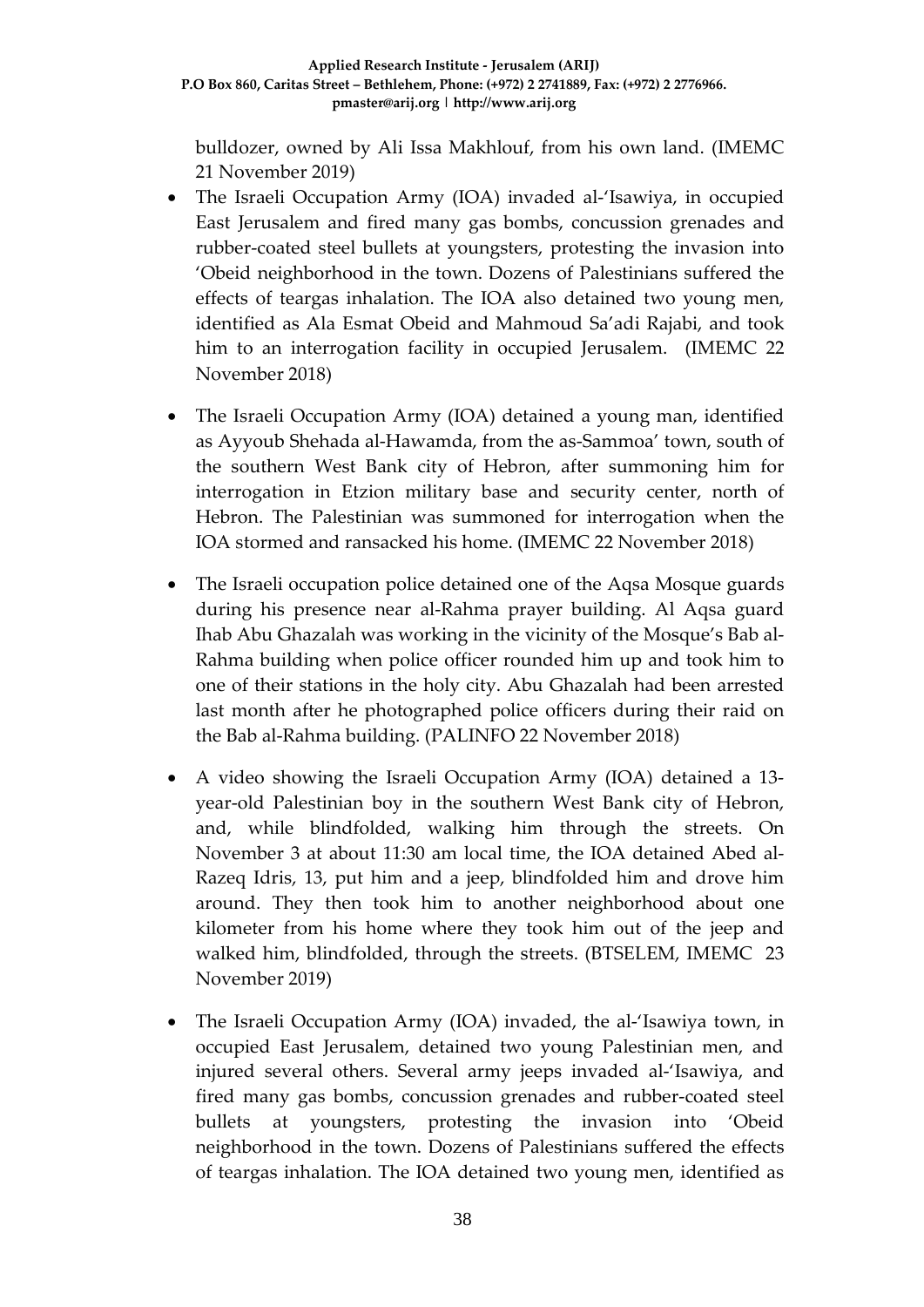Ala Esmat Obeid and Mahmoud Sa'adi Rajabi, and took him to an interrogation facility in occupied Jerusalem. (IMEMC 23 November 2019)

- The Israeli Occupation Army (IOA) detained a young man, identified as Ayyoub Shehada al-Hawamda, from the as-Sammoa' town, south of the southern West Bank city of Hebron, after summoning him for interrogation in Etzion military base and security center, north of Hebron. The Palestinian was summoned for interrogation when the IOA stormed and ransacked his home. (IMEMC 23 November 2019)
- Three Palestinian children were detained by The Israeli Occupation Army (IOA), while they were leaving school in Beit Ummar in northern Hebron. The Israeli Occupation Army (IOA) detained the minors, in the southern occupied West Bank city of Hebron after they left school, taking them to a police station in the illegal settlement of Kiryat Arba. (IMEMC 24 November 2019)
- The Israeli Occupation Army (IOA) detained Salem Malaysha and Hasan Malaysha, from Jaba' town, south of the northern West Bank city of Jenin, after stopping them near a gate of the illegal Annexation Wall close to the nearby Qaffin town. (IMEMC
- The Israeli Occupation Army (IOA) detained Lu'ay Fawwaz 'Aabed, from his home in Surif town, northwest of Hebron in the southern part of the occupied West Bank. (IMEMC 24 November 2019)
- The Israeli Occupation Army (IOA) detained a former political prisoner, identified as Qais Mohammad Abu Mariya, 17, from Beit Ummar town, north of Hebron in the southern part of the occupied West Bank. (IMEMC 24 November 2019)
- The Israeli Occupation Army (IOA) detained Abdul-Rahman Taiseer Abu Sbeih, from Hebron city in the southern West Bank. (IMEMC 24 November 2019)
- Several Israeli army occupation (IOA) jeeps invaded the al-'Azza refugee camp, north of Bethlehem, searched homes and detained Nour Mahmoud Abu Tarboush, 14, and Omar Sobhi Abu Sha'ira, 18. (IMEMC 25 November 2019)
- The Israeli occupation army (IOA) invaded the towns of Harmala, Rakhma and Rafida, east of Bethlehem. (IMEMC 25 November 2019)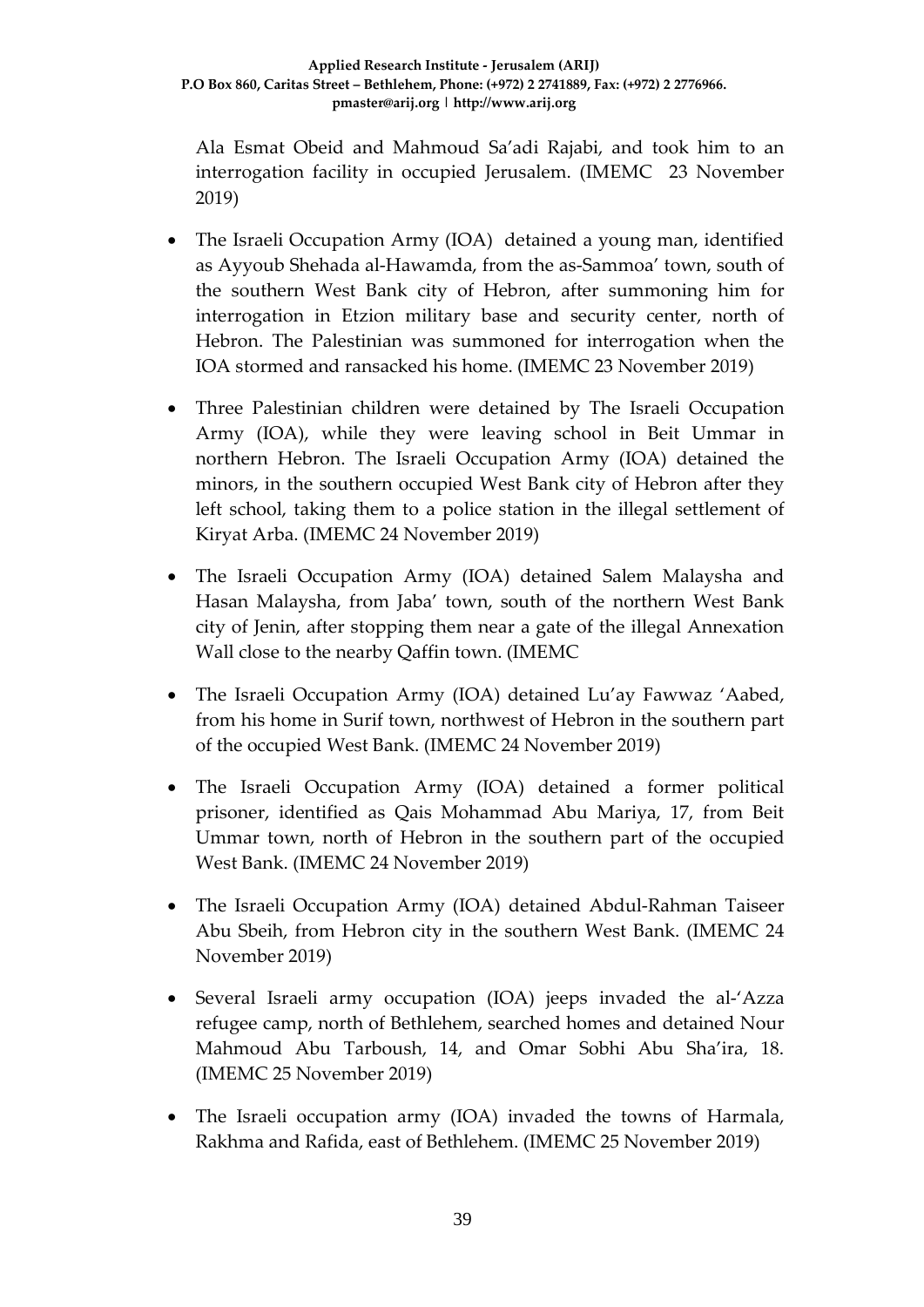- The Israeli army occupation (IOA) invaded Tammoun town and the al-Far'a refugee camp, south of Tubas, searched homed and detained Ismael Abdul-Aziz Bani Odah, 23, and Ahmad Omar Sobeh. (IMEMC 25 November 2019)
- The Israeli occupation army (IOA) detained nine Palestinians from their homes in the al-'Isawiya town, in occupied East Jerusalem, and summoned several residents for interrogation. The IOA stormed and ransacked dozens of homes and interrogated many Palestinians while inspecting their ID cards. The detained nine Palestinians were identified as: Majd Mahmoud. Mohammad Haitham Mahmoud. Mahmoud Abed Mahmoud. Salama Obeid. Saeb Dirbas. Akram Jamal Atiya. Emad Abu Ryala. Saleh Rajab. Emad al-Masri. (IMEMC 25 November 2019)
- The Israeli occupation army (IOA) detained three Palestinians, including a former political prisoner, in Hebron governorate, in the southern part of the occupied West Bank. The IOA stormed and ransacked many homes and interrogated several Palestinians while inspecting their ID cards. The three detained Palestinians were identified as Lu'ay Fawwaz 'Aabed, from his home in Surif town, northwest of Hebron, in addition to a former political prisoner, identified as Qais Mohammad Abu Mariya, 17, from Beit Ummar town, north of Hebron, and Abdul-Rahman Taiseer Abu Sbeih, from Hebron city. (IMEMC 25 November 2019)
- The Israeli occupation army (IOA) detained Salem Malaysha and Hasan Malaysha, from Jaba' town, south of the northern West Bank city of Jenin, after stopping them near a gate of the illegal Annexation Wall close to the nearby Qaffin town. (IMEMC 25 November 2019)
- The Israeli Occupation Army (IOA) detained three Palestinians, including two former prisoners, after ransacking their homes in Kafr Ra'i town, south of the northern West Bank city of Jenin. (IMEMC 26 November 2019)
- The Israeli Occupation Army (IOA) detained a Palestinian from the neighboring town of Yaabad. (IMEMC 26 November 2019)
- The Israeli Occupation Army (IOA) invaded Qalqilia city, and rounded up another former prisoner, after storming and thoroughly searching his house. (IMEMC 26 November 2019)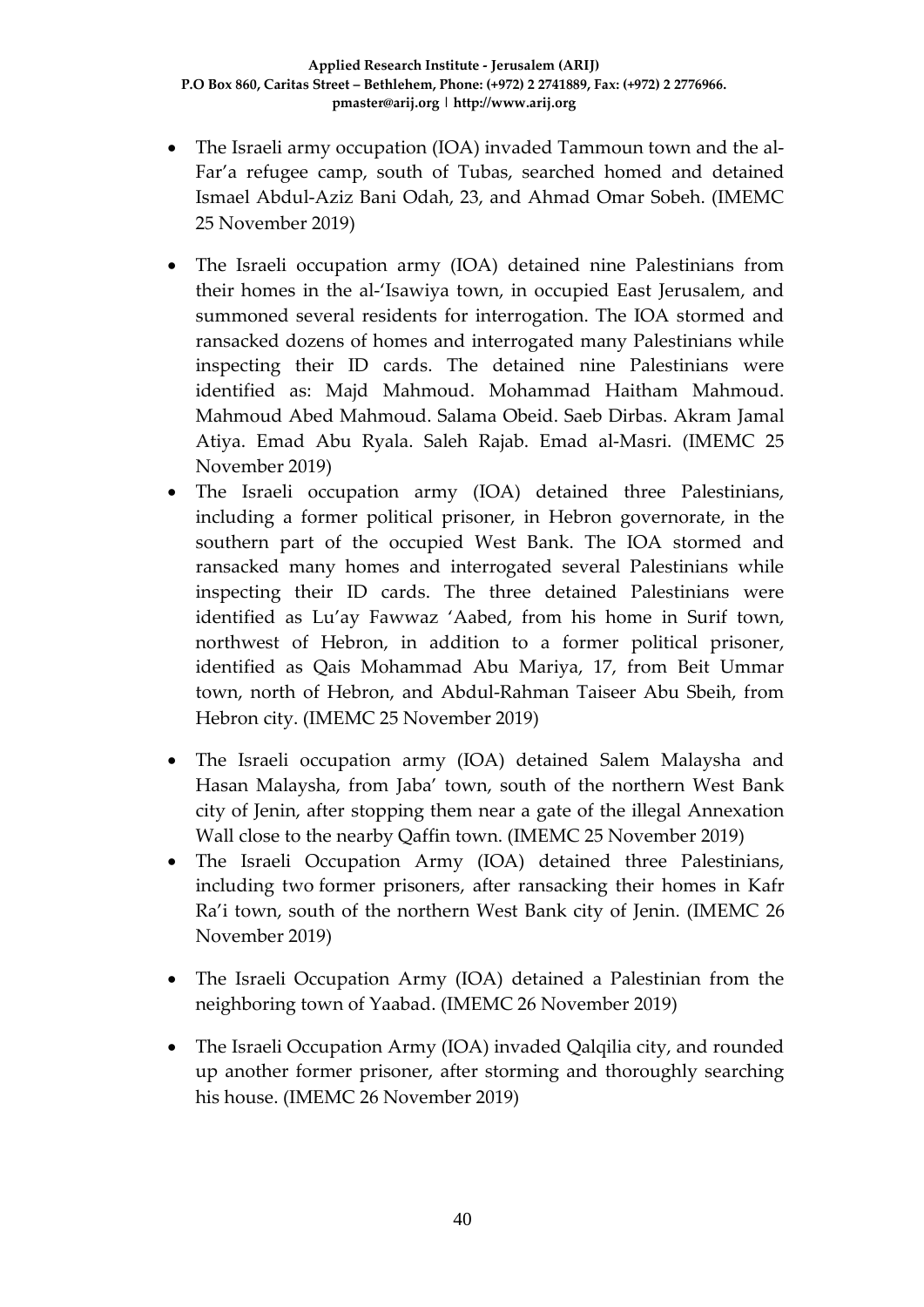- In Jerusalem Governorate, The Israeli Occupation Army (IOA) invaded Biddu town, northwest of Jerusalem city, resulting in the detention of a former prisoner. (IMEMC 26 November 2019)
- In Bethlehem Governorate, Israeli military vehicles stormed al-Dawha area, southwest of Bethlehem city, where The Israeli Occupation Army (IOA) detained a Palestinian. (IMEMC 26 November 2019)
- In Hebron Governorate, an overnight Israeli military raid was conducted in Beit Awwa town, southwest of Hebron city, resulting in the detention of a Palestinian. (IMEMC 26 November 2019)
- The Israeli Occupation Army (IOA) rounded up two Palestinians as they were refurbishing a Palestinian house in Wadi al-Hassin in the old section of the southern West Bank city of Hebron. The detainees were identified as employees of the Hebron Rehabilitation Committee (HRC), Mohammad Sa'adi Rajabi and Ali 'Ahdi Ja'bari, which rehabilitates Palestinian houses in the old city to help Palestinians maintain their presence in the most tense and volatile cities in the west Bank. The two were detained while working in an old home, owned by Jamil Abu Es'eifan in Wad al-Hasseen area. The two workers were moved to an interrogation facility in Kiryat Arba' illegal colony, in Hebron. (IMEMC 26 November 2019)
- Members of a Palestinian family suffered injuries when the Israeli occupation Army (IOA) attacked their home in Hizma town, east of Jerusalem. (IMEMC 26 November 2019)
- The incident happened when the IOA chased a group of youths in Martyr Mohamed Kanaan neighborhood in the central area of the town and showered a house belonging to the family of Kanaan with tear gas grenades. Consequently, all members of the family, including an infant, suffered from their exposure to tear gas, which spread inside the house. (IMEMC 26 November 2019)
- In Hebron, in the southern West Bank, the Israeli Occupation Army (IOA) invaded Beit Kahil Town, northwest of Hebron, and detained Mohammad Ja'far Atawna, Qassem Yousef Atawna and Bashar Yousef Atawna. (IMEMC 27 November 2019)
- The Israeli Occupation Army (IOA) invaded Deir Samit town, northwest of Hebron, and detained Abdul-Basset al-Hroub from his home. (IMEMC 27 November 2019)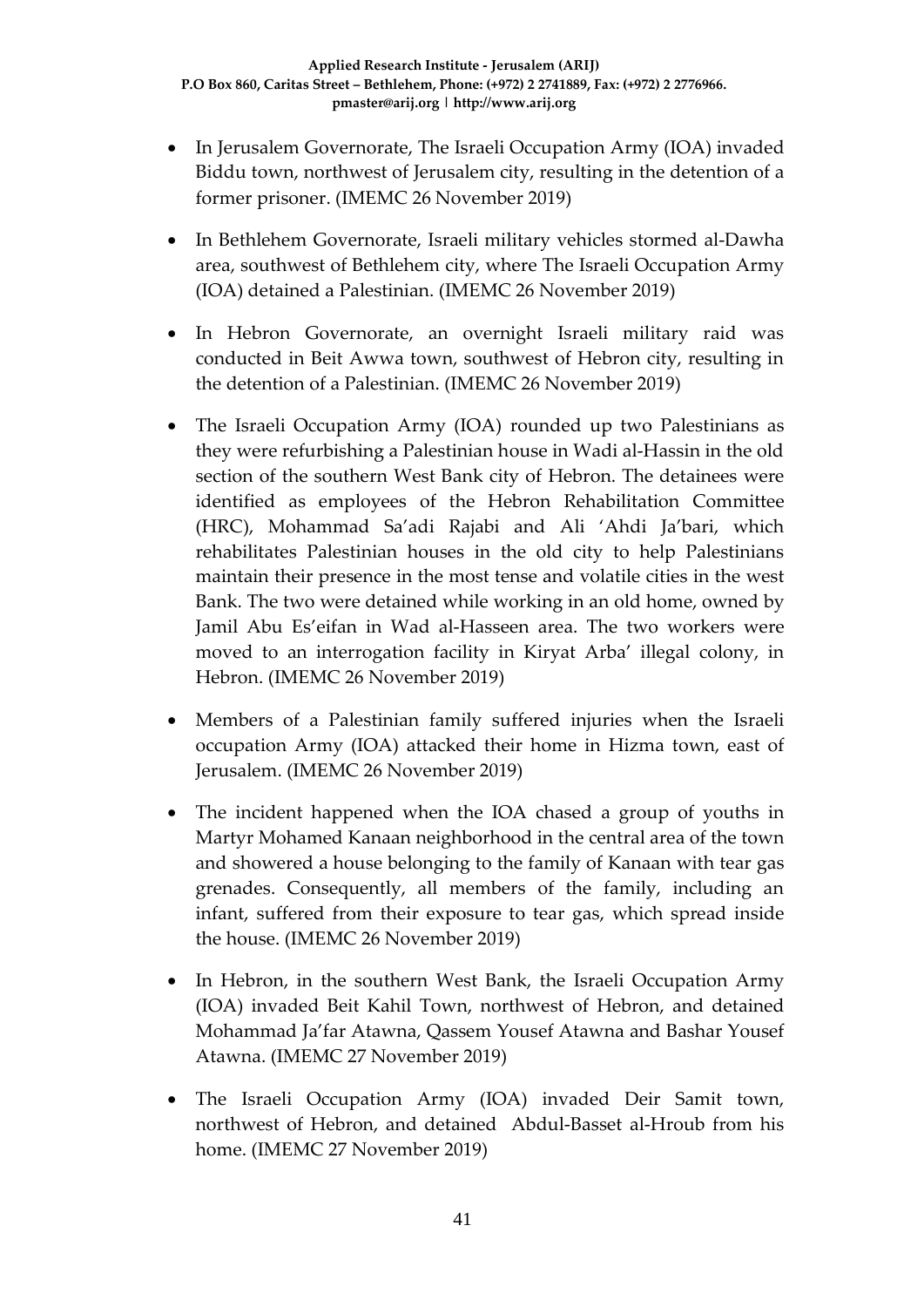- The Israeli Occupation Army (IOA) invaded Silwan town, in occupied East Jerusalem, searched homes and detained Omran Mofeed Khdour, 18, Ala' Mohammad al-Abbassi, 16, Mo'men al-Abbassi, 17, Mos'ab Mahmoud al-Abbassi, 16, and Hatem Jaber al-Abbassi, 17. The IOA also launched a drone during the invasion and the searches of homes in Silwan. (IMEMC 27 November 2019)
- The Israeli occupation Army (IOA) detained two university students from Ramallah and confiscated security camera recordings during a campaign in southern Nablus. The IOA detained two Birzeit University students identified as Mohamed al-Maliki and Harounn Safa at the entrance to Kafr Malik village, northeast of Ramallah. (PALINFO 28 November 2019)
- The Israeli occupation Army (IOA) assaulted, three young Palestinian men, and abducted them, in the al-Waad Street, in the Old City of occupied East Jerusalem. The Israeli occupation Army (IOA) stopped three young men, identified as Abada Najeeb, Mohammad Abu Sneina and Waleed Tuffaha, and started interrogating them while inspecting their ID cards. The IOA assaulted the three Palestinians, and were hurling insults at them, leading to a scuffle, before they were detained. (IMEMC 28 November 2019)
- The Israeli occupation Army (IOA) detained five young Palestinian men from their homes in the Jenin and Hebron governorates, in the northern and southern parts of the occupied West Bank. In Jenin said several armored military jeeps invaded Jenin refugee camp, before the IOA stormed and ransacked many homes. The IOA detained four Palestinians, identified as Ahmad Mohammad al-Amer, Yazid Ja'absa, in addition to Yazid Abdul-Hadi Saffouri and his brother, Ahmad. (IMEMC 28 November 2019)
- In Tulkarem governorate, in northern West Bank, the Israeli occupation Army (IOA) invaded and ransacked the home of a former political prisoner, identified as Mohammad Naji Sabha, in Anabta town, east of Tulkarem city.
- Several army jeeps invaded the al-'Arroub refugee camp, north of Hebron, searched homes, and detained Khader Mohammad Sharif, 24. (IMEMC 28 November 2019)
- The Israeli occupation Army (IOA) stationed at the Erez (Beit Hanoun) Terminal, in northern Gaza, detained a Palestinian man who was accompanying his ailing brother to a hospital in the occupied West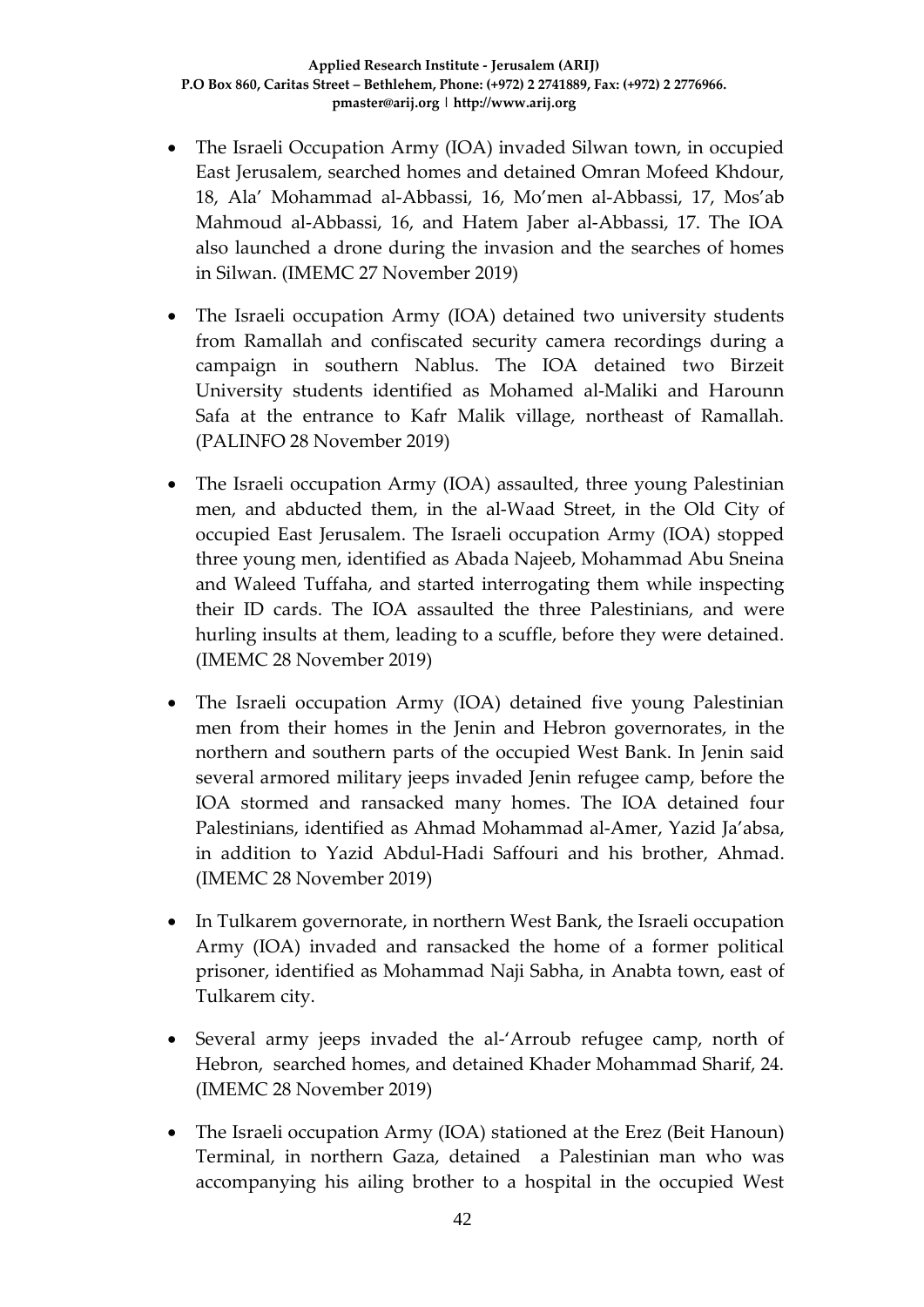Bank. The IOA detained Mousa Marzouq Abu Taha, 47, from Tal al-Sultan neighborhood, west of Rafah, in the southern part of the Gaza Strip, while he was accompanying his brother who was heading to the West Bank to undergo an eye surgery. The incident took place when the IOA informed Mousa that he needs to be interviewed at 9 in the morning at the terminal, so that he can obtain a permit to accompany his brother, however, once he went there, he was instantly detained. (IMEMC 28 November 2019)

- The Israeli occupation Army (IOA) invaded Surif town, northwest of Hebron, and detained a Palestinian Police officer, identified as Ghassan Abu Fara, after storming and ransacking his home. Abu Fara has three other brothers who are imprisoned by Israel. (IMEMC 29 November 2019)
- The Israeli Occupation Army (IOA) assaulted, a young Palestinian man in occupied East Jerusalem, causing various cuts and bruises, before detaining him. The IOA assaulted the young man, identified as Morad Omar Darwish, near Bab al-'Amoud, in Jerusalem. The Palestinian is from the al-'Isawiya town, in Jerusalem. The IOA were kicking and beating the young man, before moving him to an interrogation facility in the occupied city. The incident took place after the army attacked dozens of Palestinians, and prevented them from entering the Al-Aqsa Mosque for Friday prayers. (IMEMC 30 November 2019)
- The Israeli Occupation Army (IOA) detained Mu'men Owainat and Rashed Abu Asab at the southern entrance to Qalqilya city during clashes with local youths in a nearby area. (PALINFO 30 November 2019)
- The Israeli Occupation Army (IOA) detained young man called Yaser Sadaqa, a resident of Anzah village in Jenin, at a checkpoint in Huwara town, south of Nablus. (PALINFO 30 November 2019)
- The Israeli occupation police detained a Palestinian young man after physically assaulting him near Bab al-Amoud area in the Old City of Jerusalem. Police officers beat a young man identified as Murad Dirweesh from Issawiya, subdued him and took him to one of their stations in the holy city. (PALINFO 30 November 2019)

# **Israeli Settler Violence**

• Several Israeli settlers invaded a Palestinian orchard in Yasuf village, east of the central West Bank city of Salfit, and stole a donkey, blankets and olive picking tools. The settlers came from Taffuh settlement, stole a donkey, in addition to blankets and olive picking tools, owned by a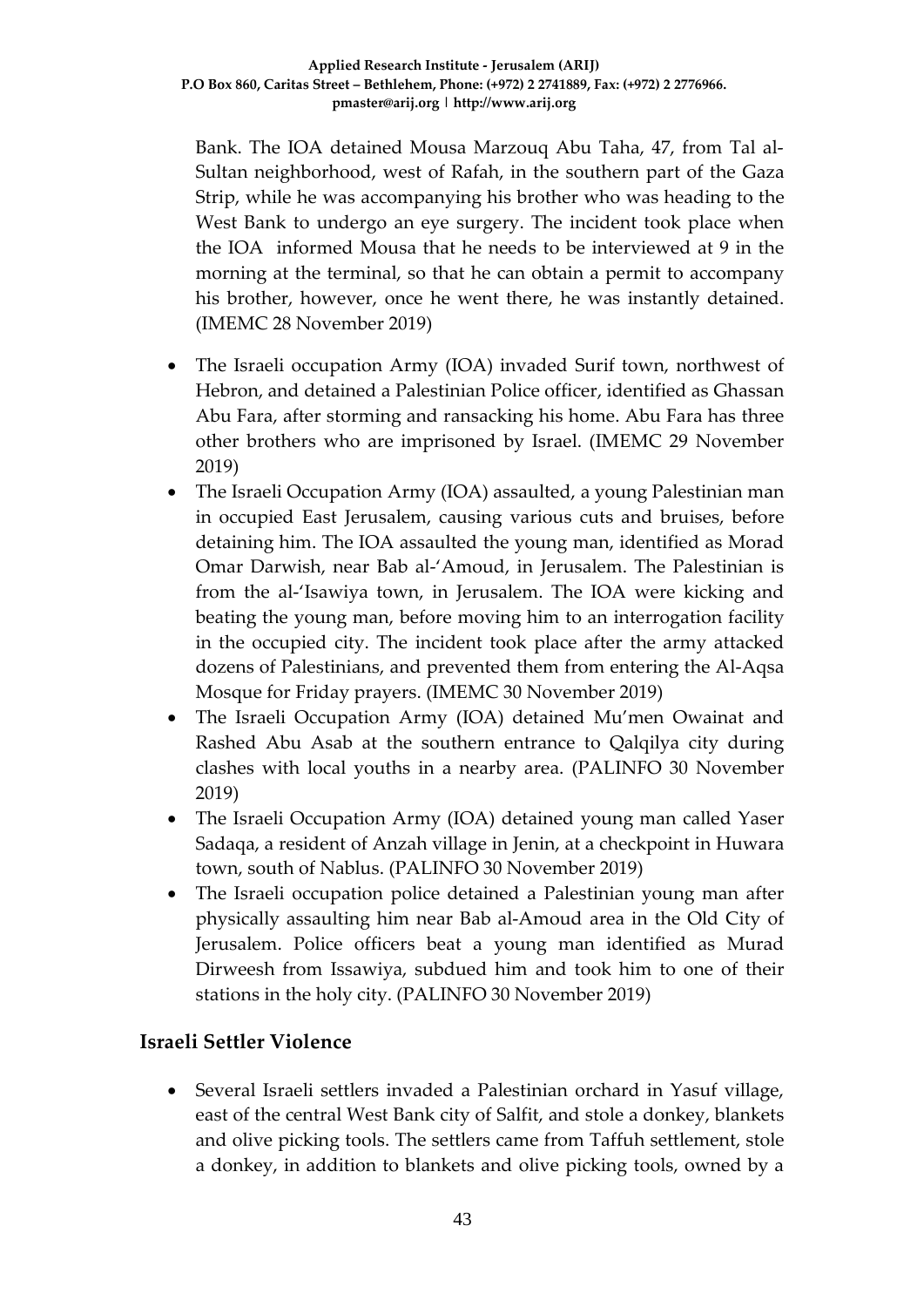local farmer, identified as Jabr Abdul-Hamid Bayer. (IMEMC 1 November 2019)

- Israeli settlers attacked in the morning hours a Palestinian family in the town of Dura in the south of the West Bank and beat its members despite the presence of the Israeli Occupation Army (IOA) in the area. Settlers broke into a land west of Dura, located near Negohout settlement, forcing the landowners to defend their land. The settlers attacked the family and got into a fist fight with its members. The Israeli Occupation Army (IOA) in the area intervened on behalf of the settlers and fired teargas at the Palestinians causing suffocation cases among them who required treatment. (WAFA 2 November 2019)
- Several Israeli settlers invaded a Palestinian olive orchard, and harvested nearly 300 trees before stealing the produce. The settlers came from Rahalim nearby settlement. The settlers harvested and stole the produce of nearly 300 Palestinian olive trees, before fleeing to their settlement. Once the Palestinians were able to enter their orchards, isolated behind the Annexation Wall, some settlers attacked them and forced them away, while the Israeli Occupation Army (IOA) did not intervene. (IMEMC 3 November 2019)
- Several Israeli settlers invaded a Palestinian orchard in Yasuf village, east of the central West Bank city of Salfit, and stole a donkey, blankets and olive picking tools. (IMEMC 3 November 2019)
- Israeli settlers stole the olive harvest of Palestinian farmers in the village of Qaryout, just south of the northern West Bank city of Nablus. A number of Palestinian farmers entered their olive groves adjacent to the nearby settlement of Eli, but they were completely shocked to find out that Israeli settlers had stole their harvest and placed iron barriers obstructing Palestinian access to the land. (IMEMC 4 November 2019)
- An Israeli settler driving at high speed ran over, and injured a Palestinian girl, on a road in Bethlehem, in the southern occupied West Bank. The settler rammed his car into a young girl as she was walking with her brother, along the road, near the Israeli settlement of Efrat in Bethlehem, and escaped the scene. The girl was identified as *Dunya Awwad* from the village of Wad Rahhal in southern Bethlehem. (IMEMC 4 November 2019)
- Israeli settlers stole the olive harvest of Palestinian farmers in the village of Qaryout, just south of the northern West Bank city of Nablus. A number of Palestinian farmers entered their olive groves adjacent to the encroaching nearby settlement of Eli, but they were completely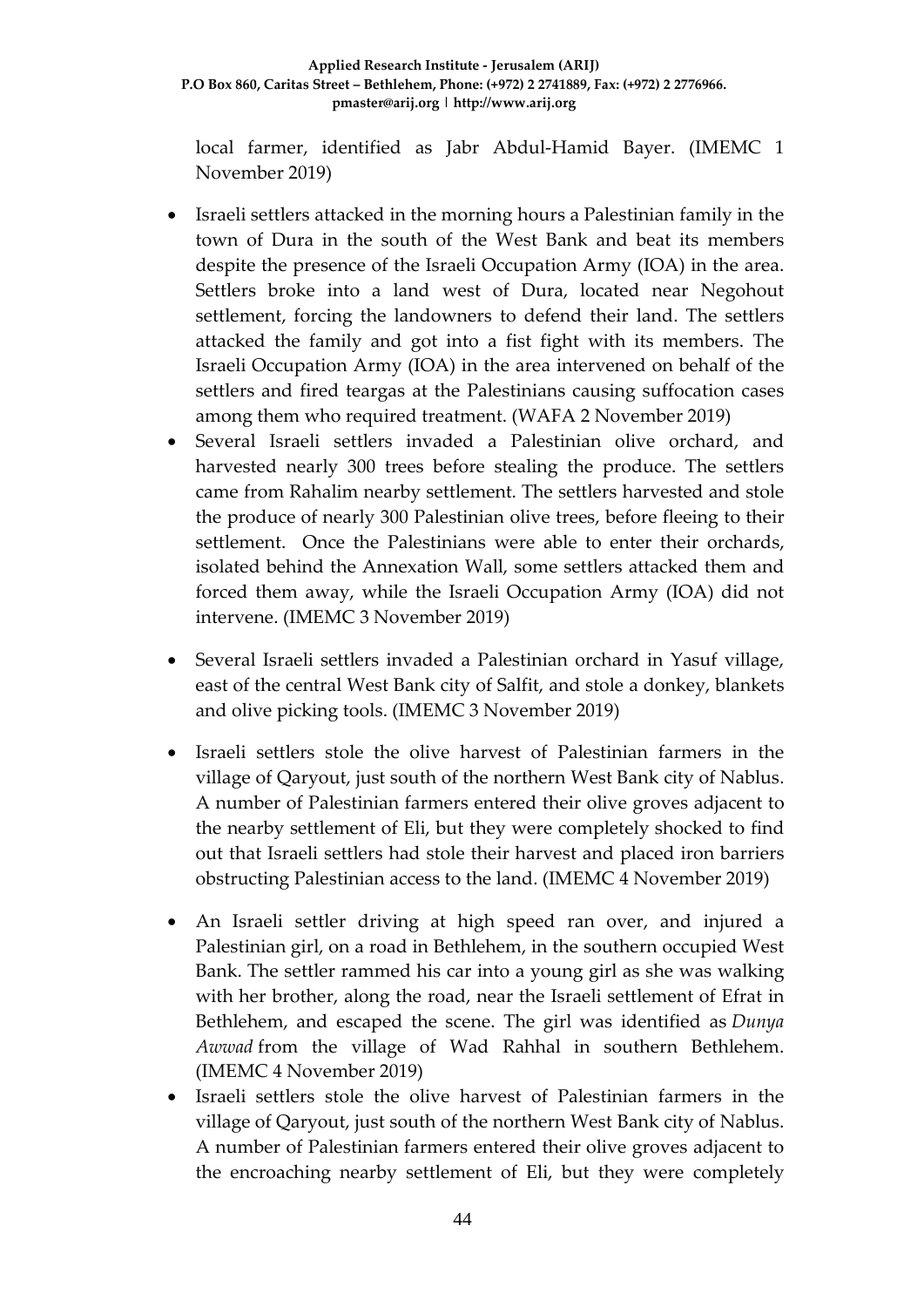shocked to find out that Israeli settlers had stole their harvest and placed iron barriers obstructing Palestinian access to the land. (IMEMC 4 November 2019)

- Several Israeli settlers invaded a Palestinian olive orchard, and flooded it with wastewater, in the al-Jab'a village, southwest of Bethlehem, south of occupied Jerusalem in the West Bank. Israeli settlers came from Beit Ayin settlement. The IOA flooded five Dunams (1.23 Acres) of olive orchards in Wad al-Khanzeer area, and that the trees are owned by the family of the late Mohammad Ibrahim Abu Loha. The Palestinians cannot enter the orchards in that area without a prior permit from the military, because they are isolated behind the illegal Annexation Wall, and that they discovered their olive orchard was flooded with wastewater from the nearby settlement. (IMEMC 4 November 2019)
- Israeli settlers stole the olive harvest of Palestinian farmers in the village of al-Lubban al-Sharqiya, to the south of the northern West Bank city of Nablus. A number of Palestinian farmers reported that Israeli settlers from the nearby settlement of Eli had stolen the harvest of about 900 of their olive trees. (WAFA 5 November 2019)
- Israeli settlers stole an olive harvest belonging to Palestinian farmers in the village of al-Lubban al-Sharqiya, to the south of the northern West Bank city of Nablus. Israeli settlers from the nearby settlement of Eli had stolen the harvest of about 900 of their olive trees. (IMEMC 6 November 2019)
- Dozens of Israeli settlers stormed al-Aqsa Mosque in Jerusalem while escorted by a large police force. 57 Jewish settlers, led by Israel's former Minister of Agriculture Uri Ariel, broke into al-Aqsa Mosque in the morning. The settlers roamed al-Aqsa Mosque's courtyards and performed provocative rituals at the site before they left through al-Silsila Gate. (PALINFO 6 November 2019)
- Israeli settlers vandalized Palestinian vehicles in the northern West Bank village of Qabalan. Settlers from the Rehalim settlement sneaked into the village during the night and slashed tires of two vehicles and a tractor and spray-painted racist anti-Arab slogans on the walls. This is the second time this week settlers vandalize village property.(WAFA 7 November 2019)
- Israeli settlers, stole an olive harvest belonging to Palestinian farmers in the village of al-Lubban al-Sharqiya, to the south of the northern West Bank city of Nablus. A number of Israeli settlers from the nearby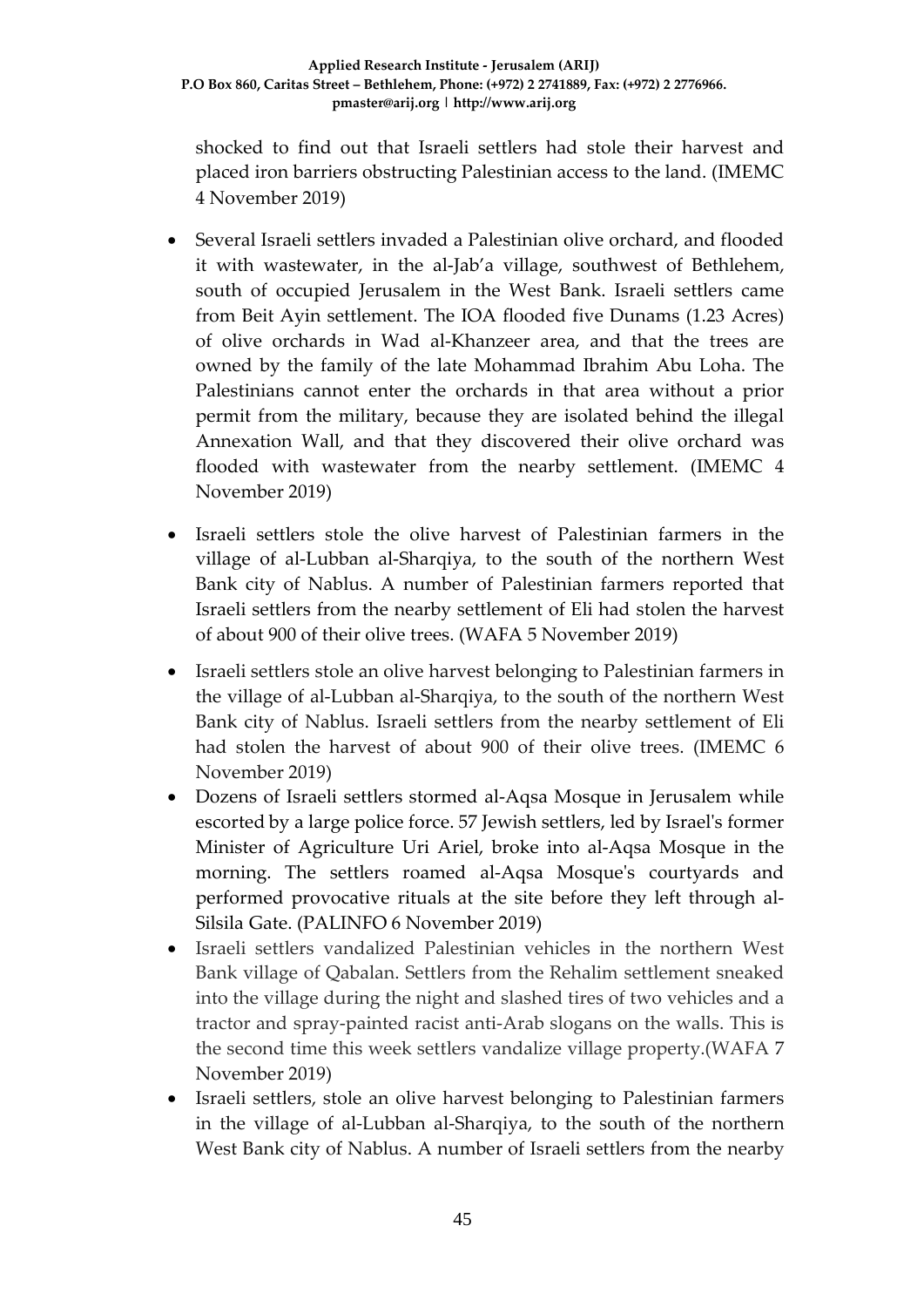illegal settlement of Elieh had stolen the harvest of about 900 of their olive trees. (IMEMC 8 November 2019)

- Israeli settlers from Halamish settlement shattered six olive trees in the village of Um Safs, to the west of Ramallah in the occupied West Bank. Settlers broke into a grove planted with olives in the village, before shattering six trees which belong to two brothers from the village. (WAFA 8 November 2019)
- Israeli settlers sneaked their way into the village of Hizma, about five kilometres to the northeast of Jerusalem, and punctured the tires of about 20 Palestinian-owned vehicles. The settlers sneaked their way into the village, punctured the tires of parked vehicles and spraypainted racist graffiti and slogans on vehicles and houses. (PALINFO, WAFA 8 November 2019)
- Israeli settlers from the settlement of Rahalim chopped off about 60 olive trees in al-Sawiya village. The settlers broke into Palestinianowned groves in the village, before they proceeded to chop off about 60 trees which belong to three Palestinian villagers from from as-Sawiya. (IMEMC 10 November 2019)
- Israeli settlers from the settlement of Rahalim chopped 58 olive trees in the village of Yasuf in Salfit Governorate. The 60 trees belong to three Palestinian villagers from from the village. (IMEMC 10 November 2019)
- A group of Israeli settlers, squatting on Palestinian lands near Bethlehem, south of occupied Jerusalem in the West Bank, and attacked several Palestinians, in addition to using fireworks against them, in al-Jab'a village, southeast of Bethlehem. The attack was carried out by more than ten settlers who used fireworks in assaulting the Palestinians before the locals intercepted their invasion and prevented from reaching its center. The settlers then ran towards the eastern entrance of the village and stayed there for some time until the army arrived, and retreated to their settlement. (IMEMC 10 November 2019)
- A group of settlers came from Rahalim settlement, cut and uprooted more than 60 olive trees in Harayeq Rayyan area, west of the as-Sawiya village, south of Nablus, and Yasuf village, east of Salfit. The trees are owned by Abdullah Abu Ras, Fawwaz Abu Qotban and Ziad ed-Deek, In Hareyeq Rayyan, in addition to Abdul-Rahman Mousa Hussein and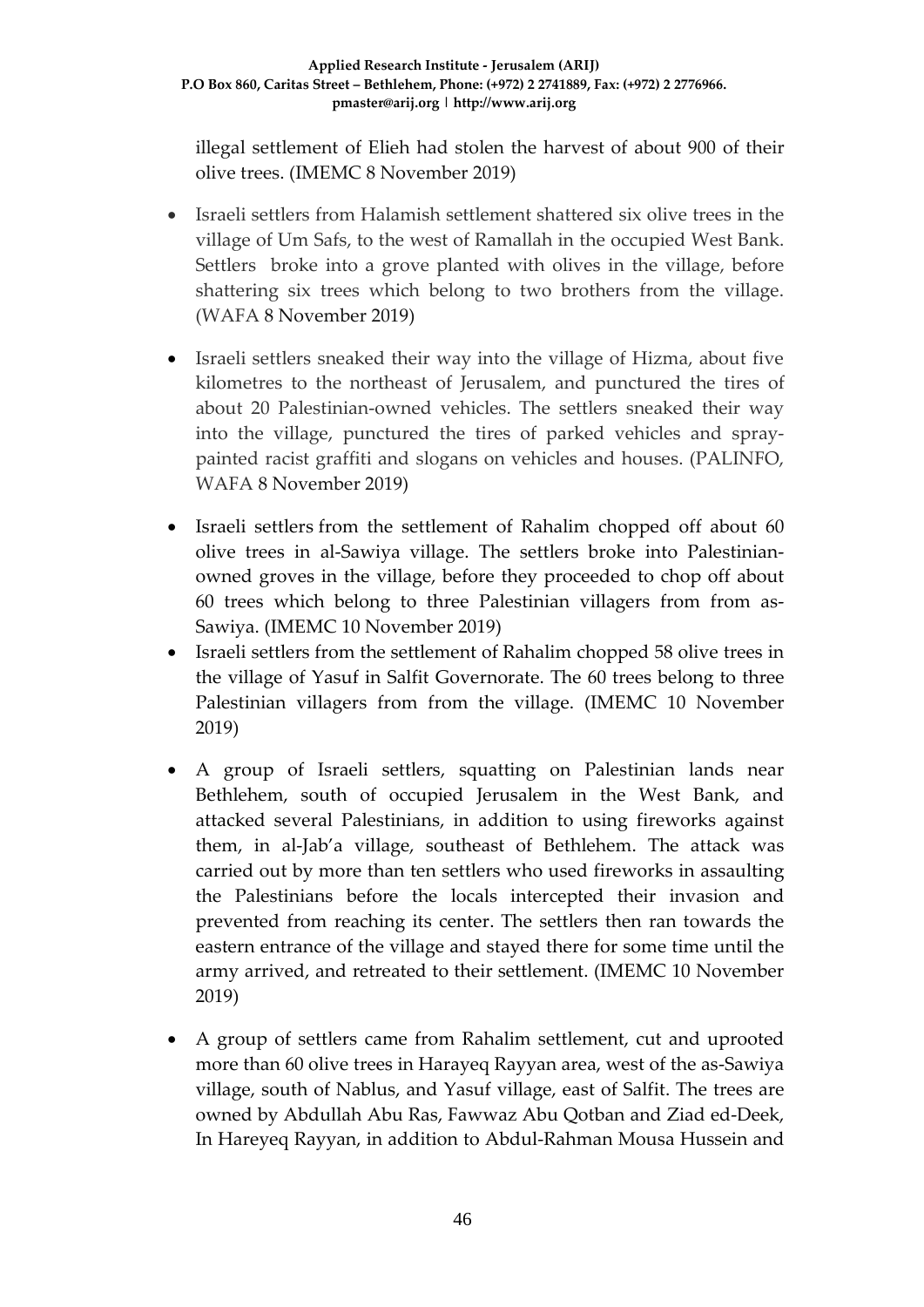Ma'rouf Issa Hussein, in the al-Mahawer area, east of Yasuf. (IMEMC 10 November 2019)

- Israeli settlers slashed tires of seven Palestinian–owned vehicles and spray–painted racist slogans in the village of Urif, south of the northern West Bank city of Nablus. The settlers sneaked into the village, slashed tires of parked vehicles and spray–painted racists graffiti and slogans on some vehicles. (WAFA 12 November 2019)
- Dozens of Jewish settlers desecrated the Aqsa Mosque's courtyards under heavy police guard. The police forces escorted at least 123 settlers into the Mosque compound and provided protection for them as they were touring the Mosque' courtyards. (PALINFO 13 November 2019)
- Several Israeli settlers infiltrated into Qarawat Bani Hassan village, west of Salfit in central West Bank, before writing racist graffiti on a few walls, including a mosque, and punctured the tires of at least 30 cars. The settlers came from the Havat Yair outposts which was built on stolen Palestinian lands. The settlers wrote racist graffiti on the walls of many homes, the local mosque, and several cars. The attack took place in an area which is subject to frequent Israeli violations, and added that, just a few days ago, the settlers burnt a barn, owned by a local, identified as Mahmoud Abdul-Aziz Mer'ey. (IMEMC 14 November 2019)
- At least 244 Jewish settlers desecrated the Aqsa Mosque's courtyards in Occupied Jerusalem. Dozens of police officers escorted the settlers as they were touring the Mosque's courtyards. The settlers included 97 students of Israeli universities and religious institutes, 40 government employees and eight intelligence officers. (PALIFO 14 November 2019)
- Israeli settlers attacked Palestinian citizens during olive harvest in Jaloud town south of Nablus City. Hordes of Israeli settlers assaulted Palestinian olive pickers in their groves in Jaloud town. The Palestinian farmers were beaten, forced out of their groves, and prevented from picking olives. (PALINFO 15 November 2019)
- A group of Israeli settlers invaded Palestinian olive orchards in Sheikh Bishir area, east of Jaloud village, south of Nablus. The settlers assaulted several Palestinians, and chased others, in addition to preventing them from harvesting their olive trees. (IMEMC 16 November 2019)
- About 152 Jewish settlers desecrated the Aqsa Mosque in groups under tight police protection. Israeli police forces escorted different groups of settlers during their tours of the Mosque's courtyards. The settlers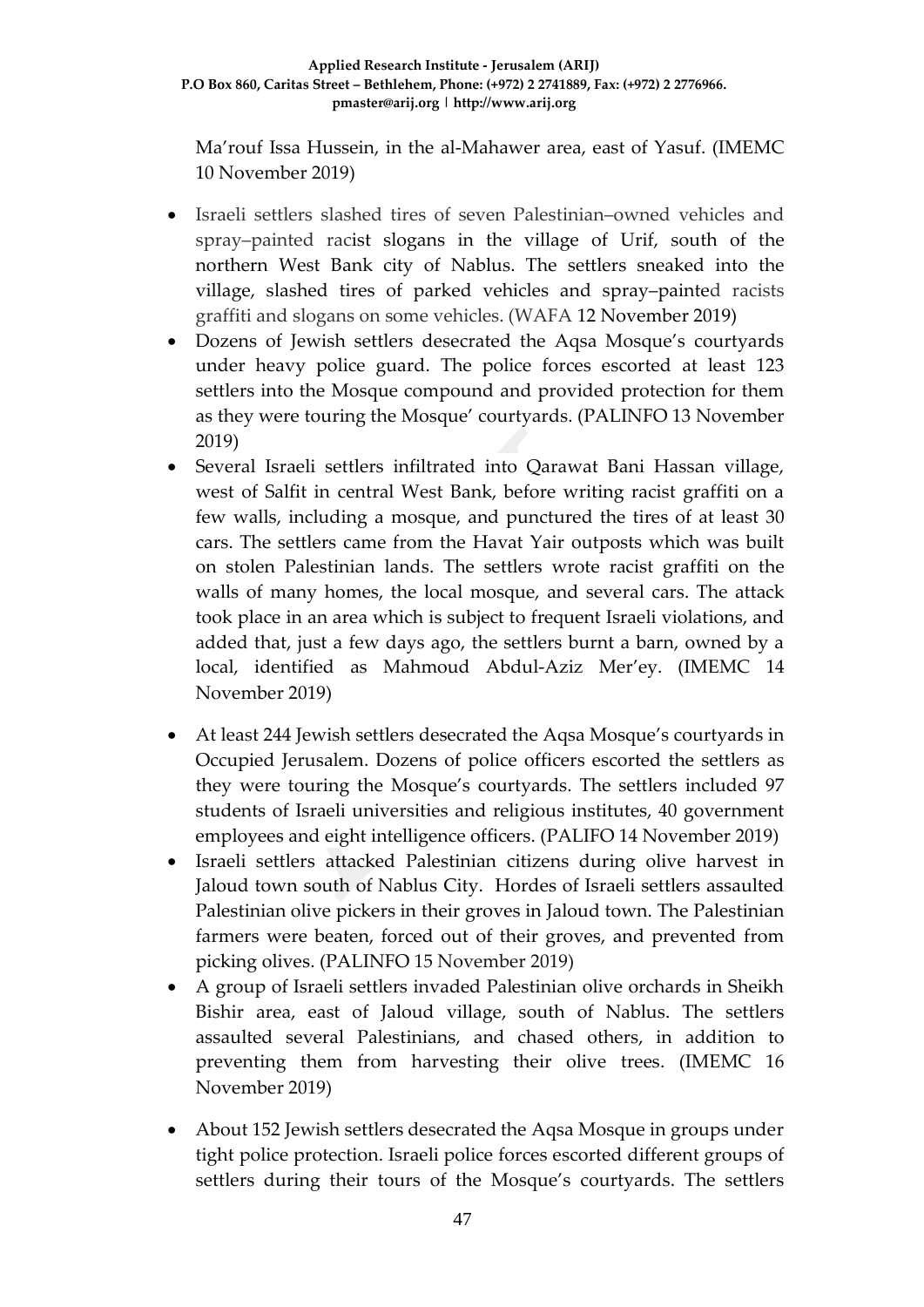included 60 students of religious institutes and 29 government employees. The Aqsa Mosque is exposed to daily desecration by Jewish settlers in the morning and the afternoon except on Fridays and Saturdays. The Israeli police close al-Maghariba Gate, which is used by Jews to enter the Mosque, at 10:30 am after the settlers complete their morning tours at the holy site. Later in the afternoon, the same gate is reopened for evening tours by settlers. during the presence of settlers inside the Mosque compound, entry restrictions are imposed on Muslim worshipers at the entrances leading to the Mosque and their IDs are seized until they leave the holy place. (PALINFO 17 November 2019)

- The Israeli occupation police escorted scores of Jewish settlers as they forced their way into al-Aqsa Mosque in Jerusalem. 45 Israeli settlers broke into al-Aqsa Mosque in the early morning hours amid heavy police presence. The settlers carried out provocative tours inside al-Aqsa compound while receiving presentations on the alleged "Temple Mount". (PALINFO 18 November 2019)
- A group of Israeli settlers stormed the al-Maskobiyya Church, known as Abraham's Oak Holy Trinity Monastery, in Hebron city, in the southern part of the occupied West Bank. Dozens of settlers accompanied by a large military force, invaded the Christian Monastery while chanting and singing, before holding prayers in the church. The Monastery, located in the al-Jilda Street in Hebron city, in an area that falls under the complete control of the Palestinian Authority. (IMEMC 19 November 2019)
- A group of Israeli settlers invaded, Palestinian agricultural lands in Burqa village, north of Nablus in northern West Bank, and set them ablaze. The settlers set lands ablaze close to the evacuated Homesh settlements. Daghlas added that the colonists have been trying to occupy the lands to install an outpost in that area. It is worth mentioning that the soldiers stopped and delayed the Palestinians and firetrucks, who were rushing to the burn lands to extinguish the fire. In related news, the colonists hurled stones at Palestinian cars near Za'tara military roadblock, south of Nablus, causing damage. (IMEMC 21 November 2019)
- A group of Israeli settlers in the southern part of the occupied West Bank, attacked, many Palestinians, including children, wounding eight. The settlers first attacked a shop, owned by Nasser Fahed al-Ja'bari, and smashed the glass door before physically assaulting him, causing various cuts and bruises, especially to his face and upper body. The settlers also used pepper-spray in assaulting Nasser, and his brother,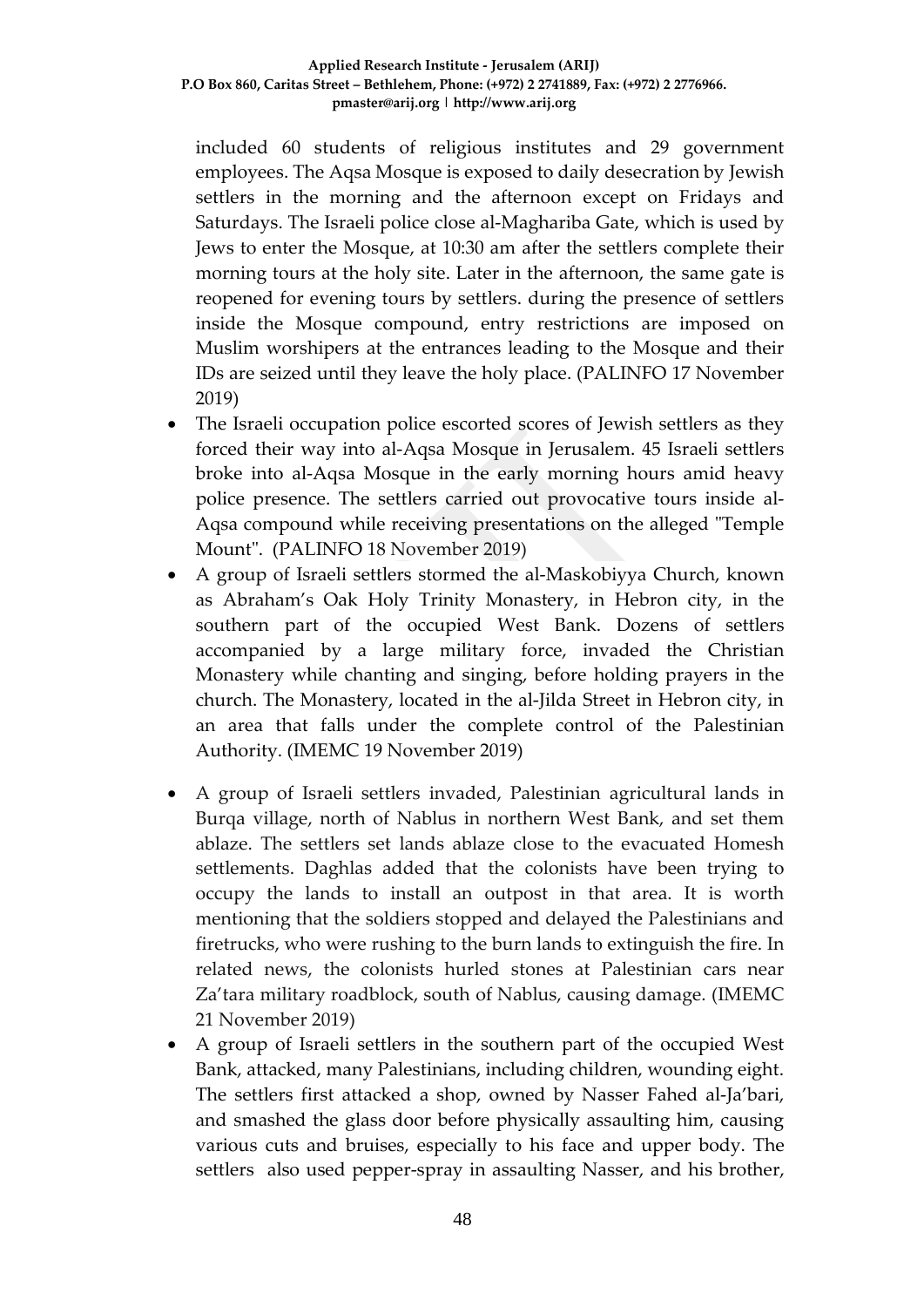in addition to attacking several other Palestinians. The Israeli Occupation Army (IOA) also forced many nearby shops to close, in the al-Ras area, in addition to the Salayma and Wad an-Nassara neighborhoods in Hebron city. (IMEMC 22 November 2018)

- Dozens of Israeli settlers invaded the Ibrahimi Mosque in Hebron, while the Israeli Occupation Army (IOA) also issued orders prevented the Palestinians from entering the holy site starting on Friday evening, until Saturday evening. (IMEMC 22 November 2018)
- A group of Israeli settlers sneaked their way into the Palestinian village opf Kufur Ad-Dik in Salfit Governorate, slashed the tires of 50 vehicles, and scrawled anti-Palestinian hate graffiti on several vehicles and the walls of houses. Graffiti reading *"A closed military zone"* was scrawled across the wall of a villager's house, in Hebrew. (IMEMC 22 November 2018)
- A group of settlers sneaked their way into Majdal Bani Fadel and Qabalan villages in Nablus Governorate, where they torched several vehicles and scrawled anti-Palestinian hate graffiti. (IMEMC 22 November 2018)
- Settlers, overnight, sneaked their way to Beit Dajan village, east of Nablus city, where they vandalized the home of Thaer Hanaysha, and set his vehicle on fire. (IMEMC 22 November 2018)
- 50 Palestinian vehicles were vandalized in the latest series of Israeli settler attacks in the West Bank Governorate of Salfit. A group of Israeli settlers sneaked their way into the Palestinian village, slashed the tires of 50 vehicles, and scrawled anti-Palestinian hate graffiti on several vehicles and the walls of houses. Graffiti reading *"A closed military zone"* was scrawled across the wall of a villager's house, in Hebrew. (IMEMC 23 November 2019)
- A group of settlers sneaked their way into Majdal Bani Fadel and Qabalan villages, where they torched several vehicles and scrawled anti-Palestinian hate graffiti. (IMEMC 23 November 2019)
- Israeli Settlers overnight sneaked their way to Beit Dajan village, east of Nablus city, where they vandalized the home of Thaer Hanaysha, and set his vehicle on fire. Two Palestinian citizens suffered bruises after Israeli settlers attacked them near Abu Al-Rish checkpoint in . (IMEMC 23 November 2019)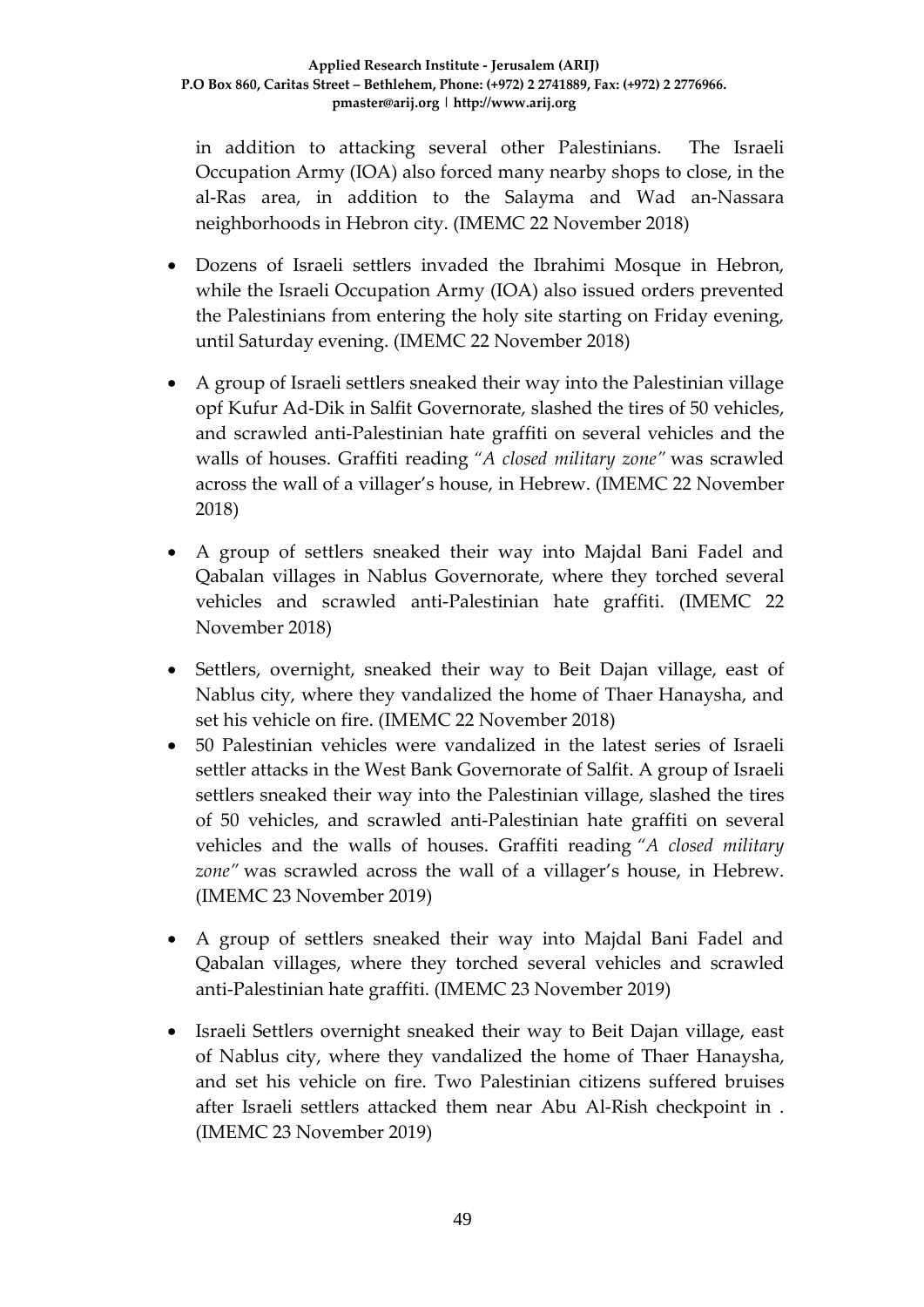- In the southern areas of Hebron in the southern West Bank, 8 citizens were injured after Israeli settlers, escorted by Israeli Occupation Army (IOA), attacked them with batons and pepper gas. Five Palestinian youths were detained and harassed by the settlers in a shop in Al-Sahla area. (IMEMC 23 November 2019)
- Hundreds of Israeli settlers coming from different settlements in the Occupied West Bank stormed Hebron City to perform Talmudic rituals at the Ibrahmi Mosque. (PALINFO 23 November 2019)
- Thousands of Israeli settlers stormed the Ibrahimi Mosque in Hebron, under heavy military protection. While the Ibrahimi Mosque is an *Islamic* place of worship, Palestinian Muslim worshipers were not allowed to enter it for prayer. Several buses carrying thousands of illegal Israeli settlers to the Old City of Hebron, to mark a *Jewish* religious event at the *Islamic* holy site. Israeli Forces strongarmed Palestinian shop-owners to close in the vicinity of the Mosque, and kept local Palestinians away from the area, enforcing a system of segregation. Many tents were said to have been pitched in the Mosque's courtyards and inside the holy mosque, emitting loud music. (IMEMC 24 November 2019)
- A Palestinian infant sustained a moderate injury, when Israeli settlers, under Israeli army protection, attacked Palestinians' homes with stones in the neighborhood of Tel Rumeida in Hebron, in the southern occupied West Bank. Hundreds of settlers protected by army forced their way into the Old City of Hebron, attacking Palestinian civilians and storekeepers, shouting profanities at them and throwing stones at homes. Mohammad Hasan Tanina, 18 months, was hit in the head with a rock, by the rampaging settlers, while inside his family home. He sustained a moderate injury. Tension has been high in the city since Friday, when Israeli settlers attacked homes of Palestinian families in the occupied section of the city, injuring several people. Settlers pelted stones and empty bottles as well as sprayed pepper gas at passersby, local residents and storekeepers, injuring some of them and terrorizing many others, especially children. (IMEMC 24 November 2019)
- Dozens of Jewish settlers desecrated the Aqsa Mosque's courtyards under tight police protection. Groups of settlers received explanations about the alleged temple mount as they were touring the Mosque's courtyards. (PALINFO 24 November 2019)
- A group of Israeli settlers cut at least thirty Palestinian olive trees in the as-Sawiya area, south of the northern West Bank city of Nablus. The settlers cut at least thirty olive trees in the al-Wadi area. The trees are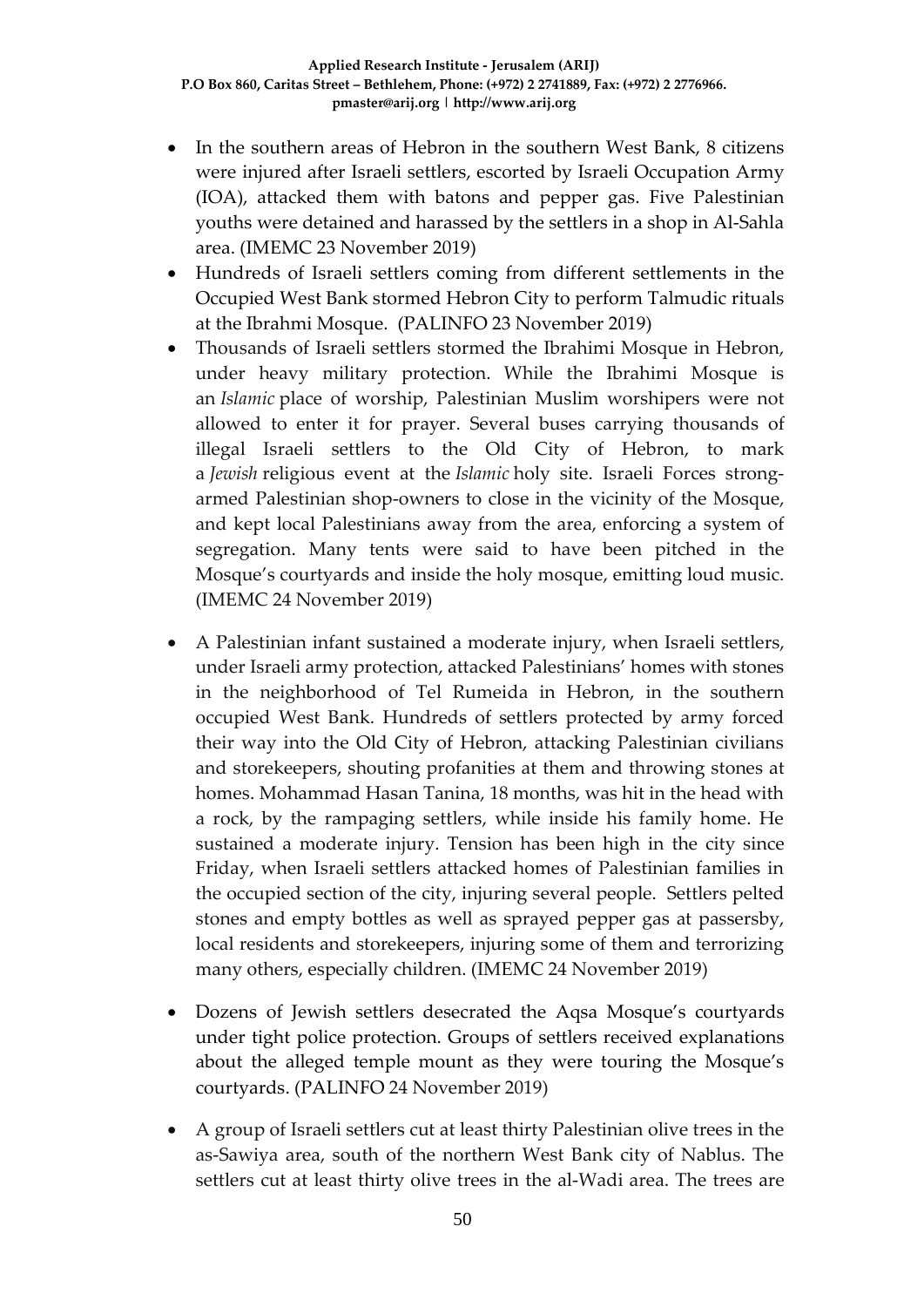owned by Mohammad Yousef Tayyim and Ali Mahmoud Suleiman, both from the as-Sawiya village. (IMEMC 26 November 2019)

- A group of settlers burnt several Palestinian olive trees in the Archeological Area in Sebastia Palestinian town, northwest of Nablus, in northern West Bank. The settlers were attempting to burn the trees in 25 Dunams of Palestinian olive orchards. The settlers came from site of the evacuated Homesh illegal outpost, west of Nablus. (IMEMC 26 November 2019)
- Israeli settlers torched Palestinian farmlands belonging to Madama village, south of the West Bank city of Nablus. Scores of settlers set fire to farmlands of Madama villagers. The settlers came from Yitzhar settlement. (WAFA 26 November 2019)
- Groups of Israeli settlers attacked dozens of Palestinian cars with rocks and empty bottles, in addition to attempting to assault several residents, on the Jenin-Nablus road. The attack caused damage to several Palestinian cars, while Israeli soldiers stood and watched without intervening. (IMEMC 27 November 2019)
- Israeli settlers spray-painted racist graffiti and slashed tires of several vehicles in the village of Jaba'a, southwest of the occupied West Bank city of Bethlehem. israeli settlers sneaked into the village, punctured the tires of parked vehicles and spray-painted racist graffiti and slogans on vehicles and houses. (IMEMC 27 November 2019)
- Israeli settlers from Yitzhar settlement, burnt large areas of Palestinian farmlands, in Madama village, south of the northern West Bank city of Nablus. (IMEMC 27 November 2019)
- A large group of settlers stormed an abandoned area in southern Jenin, where the settlement of Homesh was once located, and attacked Palestinian vehicles traveling on a nearby road. A large number of settlers swarmed the area between the towns of Silat ad-Dhahr and Burqa and in the olive groves there as well as on the Jenin-Nablus road. The settlers embarked on hurling stones at passing cars, causing material damage to them and forced many drivers to use alternative routes. (IMEMC 27 November 2019)
- The Israeli Occupation Army (IOA) invaded, al-Jawareesh area, west of the central West Bank city of Salfit, before uprooting 30 olive trees, in addition to demolishing 150 sustaining walls and several water wells. The IOA uprooted the trees, and carried the demolitions out without prior notice. The demolitions were carried out in 5 Dunams of land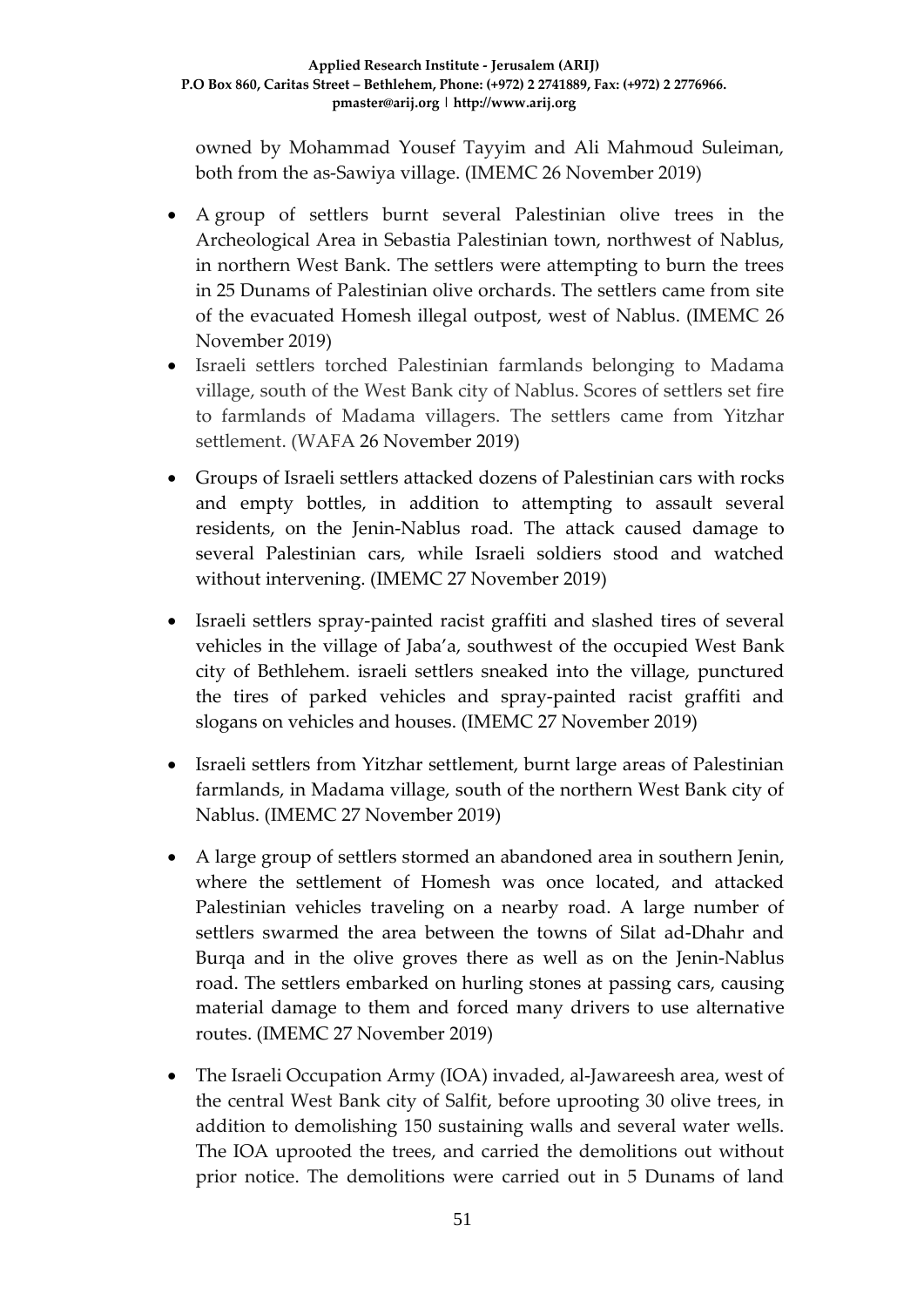owned by a local resident, identified as Abdul-Rahim Yassin. The demolitions rook place not long after the Palestinian and his family managed to rehabilitate the land, and planted it with dozens of olive trees. (IMEMC 28 November 2019)

- Several Israeli settlers invaded, At Taybeh and Deir Ammar villages, in the central West Bank governorate of Ramallah, and burnt a Palestinian car, in addition to writing racist graffiti and puncturing the tires of many cars. Settlers who came from the nearby Neria isettlement outpost, wrote racist graffiti, including "Death to Arabs," "revenge," and other slurs, on walls of many homes. The settlers also punctured the tires of five cars, in addition to writing graffiti on them. (IMEMC 29 November 2019)
- A group of Israeli settlers invaded a Palestinian olive orchard in the as-Sawiya village, south of the northern West Bank city of Nablus, and chopped more than 30 trees. The settlers invaded an orchard in the al-Waad area in the as-Sawiya village, and chopped trees owned by Mahmoud Suleiman. The settlers came from the nearby Rachel colony, which was built on stolen Palestinian lands. (IMEMC 29 November 2019)
- Jewish settlers torched a Palestinian vehicle and scrawled anti-Palestinian graffiti in Taybeh village, located to the northeast of Ramallah city in the West Bank. A group of settlers sneaked their way into the village, where they sat fire to a Palestinian vehicle and scrawled graffiti at the external wall of a local house. Graffiti in Hebrew read "A closed military zone" and was followed by "Kumi Uri", the name of a new neighborhood in Yitzhar Settlement. (WAFA 29 November 2019)
- Israeli settlers defiled Bab al-Rahma cemetery on the eastern side of al-Aqsa Mosque in Occupied Jerusalem. Settlers broke into the cemetery while a group of Palestinian volunteers were cleaning the site. Scores of Israeli settlers stormed the site and performed Talmudic rituals and provocative dances there. (PALINFO 30 November 2019)

# **Home Demolition & Demolition threats**

• In the East Jerusalem town of Silwan, Israeli troops demolished a Palestinian home on the pretext of it having been 'built without a permit'. Israeli authorities have not granted building permits to Palestinian homeowners since they began occupying the city in 1967. In addition to destroying one family home, Israeli authorities also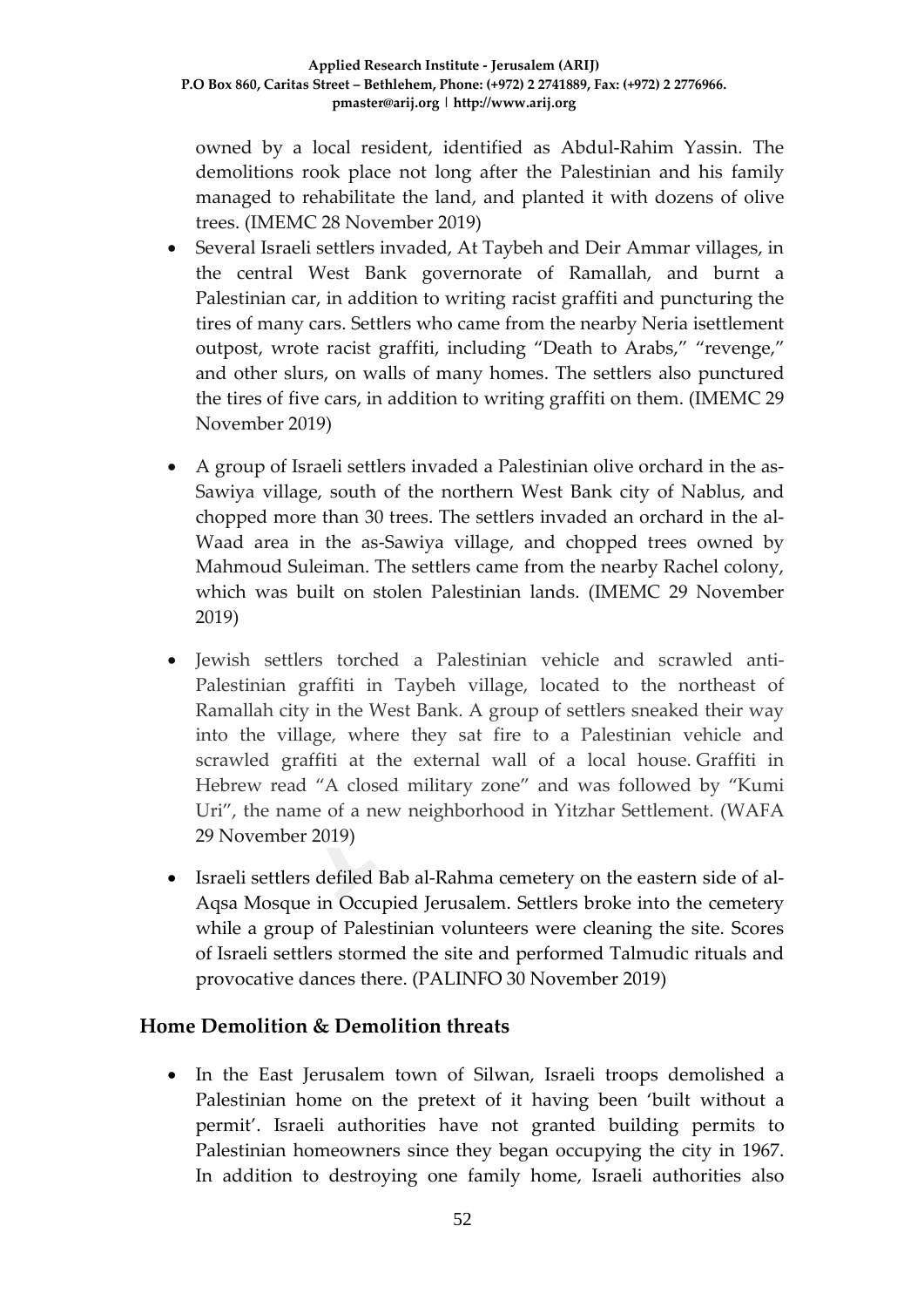posted demolition orders on a number of other homes in the al-Issawiya neighborhood – which has been targeted, along with Silwan, for Israeli colonization. The Israeli municipal officials, accompanied by Israeli police and special forces, invaded the neighborhood of Abu Tayeh, in Silwan, and demolished the two-story family home of Mu'tasim al-Abbasi. Israeli officials posted notices on at least 10 Palestinian homes in al-Issawiya. The notices demanded that the homeowners come to the Israeli municipal building office to be given demolition orders for their homes which were "constructed without licenses" – despite the fact that Palestinians have not been issued any licenses to build on their own property for more than fifty years. During their invasion, Israeli forces detained a young boy under the pretext of throwing stones. (IMEMC 5 November 2019)

- The Israeli occupation Army (IOA) notified Palestinian owners of six homes in Masafer Yatta area, south of Hebron, of their intent to remove the structures. The IOA stormed the hamlets of Maghayir al-Abeed and Khallet ed-Dabaa, handing out written demolition orders against six homes made of bricks and insulated panels. These homes, which were constructed by international organizations, belonged to local residents from the families of Makhamera and Dababesa. (IMEMC 5 November 2019)
- Israeli authorities notified to stop the construction work on a Palestinian-owned house in Khirbet Masud, a locale to the west of Yabad in Jenin Governorate, the northern occupied West Bank. The Israeli army stormed Khirbet Masud area and handed local resident Mohammed 'Amarna a notice ordering him to stop the construction work on his house, citing unpermitted construction as a pretext. (WAFA 5 November 2019)
- Dozens of Israeli Occupation Army (IOA) invaded the family home of a Palestinian detainee near the central West Bank city of Ramallah, before taking measurements of the property in preparation for detonating it. The IOA invaded and surrounded the entire area of the home of Qassam Barghouthi, in Kobar town, north of Ramallah, before storming the property and taking the measurements. The Israeli army said this step is meant to prepare for detonating the property in the near future, after determining the needed measures. (IMEMC 7 November 2019)
- The Israeli army removed, four residential tents in Masafer Yatta in the southern occupied West Bank, claiming they were set up without army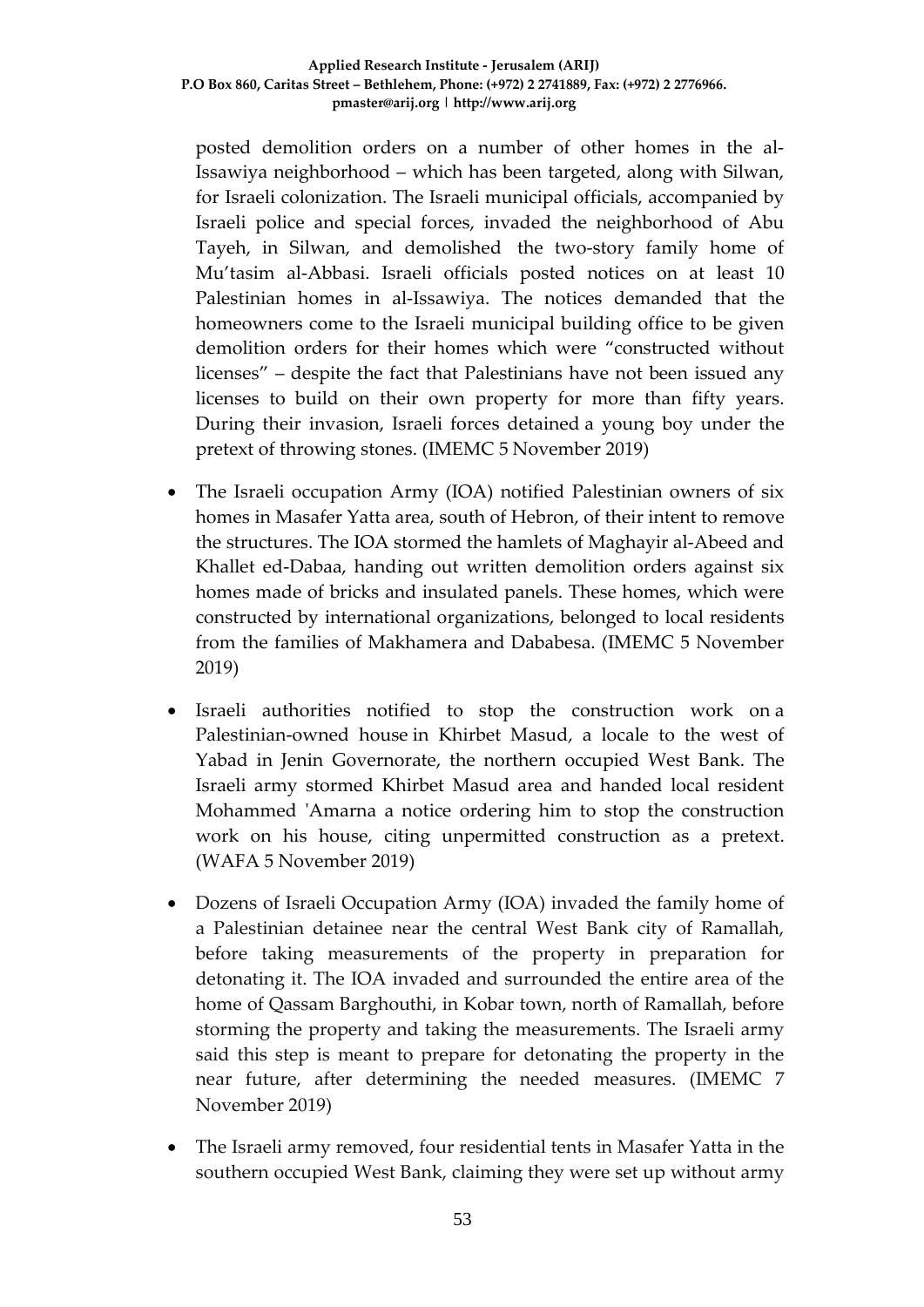authorization. The army removed three tents for three brothers in Khillet al-Dabe village and a fourth in Maghayer al-Abeed, both in the Masafer Yatta region, Hebron Governorate. The army had previously demolished shacks used as homes for the three brothers, which forced them to set up tents to sleep in. (IMEMC 7 November 2019)

- The Israeli Occupation Army (IOA) backed by military construction vehicles and accompanied with a vehicle of Israeli Civil Administration and a bulldozer moved into Kherbit Tana, east of Beit Foreek village in eastern Nablus. A tent and steel fence were bulldozed as well as a generator belonging to Waleed Mostafa Hanani was confiscated. (PCHR 7 November 2019)
- The Israeli occupation Army (IOA) knocked down two Palestinian structures in Abu al-Nawwar Bedouin community east of Jerusalem City. The IOA demolished a house owned by the Palestinian citizen Yaser al-Sayyala under the pretext of being unlicensed. The IOA further dismantled an agricultural facility and seized it. (PALINFO 11 November 2019)
- In Jerusalem, the Israeli occupation Army (IOA) demolished two residential rooms in Al-Mentar area in the Al-Quds area. The IOA started demolishing two residential rooms in the areas of Shaab Mousa and Umm Al-Rayyan from Al-Muntar in Al-Sawahra town. (IMEMC 11 November 2019)
- Israeli warplanes carried out 10 airstrikes, in which they launched 23 missiles, targeting sites of Palestinians, a poultry farm, agricultural lands and residential houses. As a result, 7 civilians were injured, including a woman and 2 children. 2 houses were targeted by the Israeli warplanes; one of them was inhabited and the residents received a phone call from IOA ordering them to leave the house, while the other house was empty. The poultry farm was totally destroyed in the attack, and 350 turkey and 500 chicks died. In addition, an agricultural room was totally destroyed. Moreover, 15 nearby houses sustained severe material damage as al-Qararah Secondary School for Boys sustained minor damage. (PCHRGAZA 12 November 2019)
- Israeli warplanes carried out 10 airstrikes in which they launched 20 missiles targeting sites of Palestinians and empty agricultural lands. They also fired 4 artillery shells at Hani Saleem Suleiman al-Masdar's house, home to 7 civilians. As a result, a woman and her two children were injured; Moreover, the house sustained partial damage. (PCHRGAZA 12 November 2019)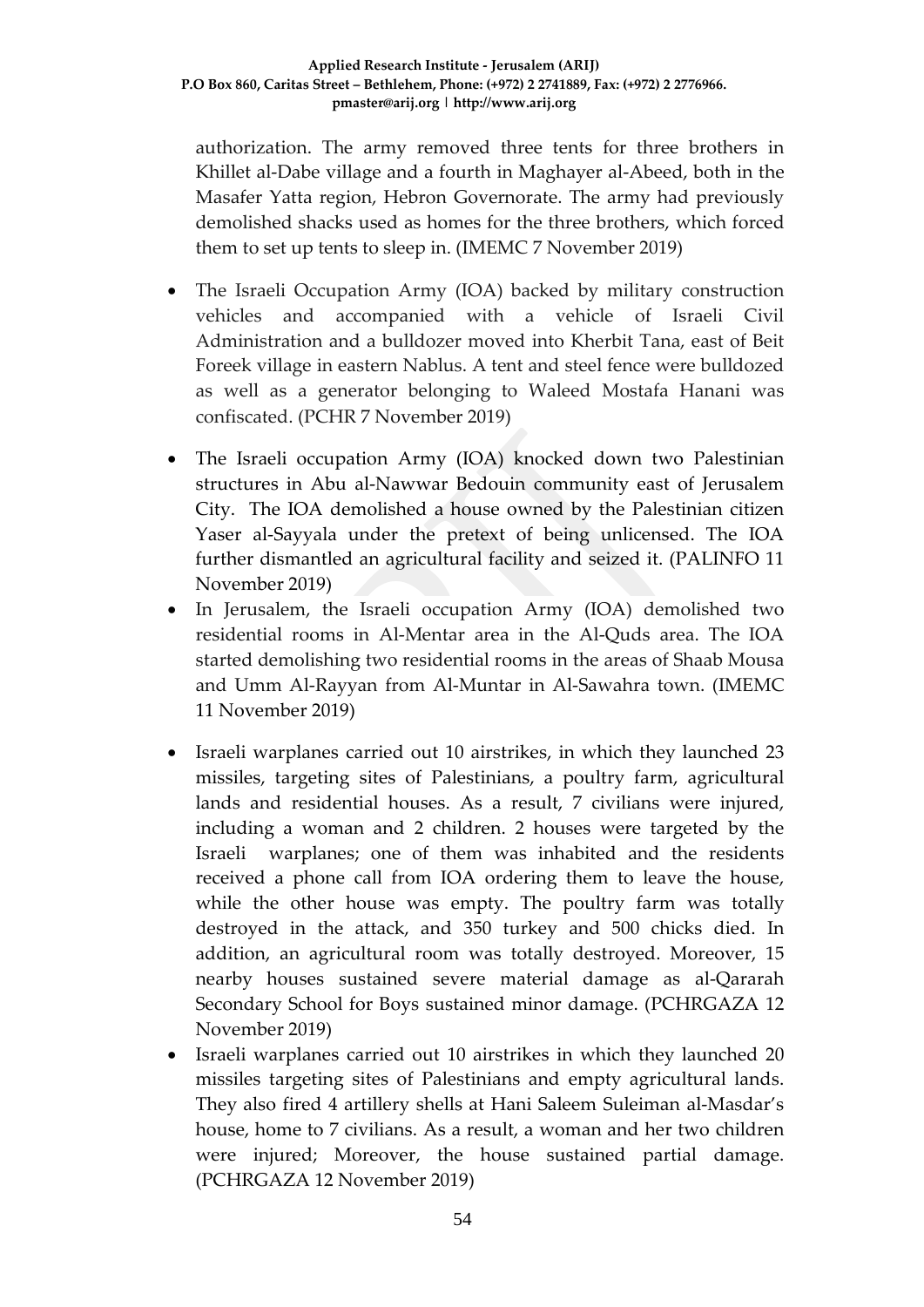- The Israeli Occupation authorities (IOA) notified for the demolition of a house belonging to a Palestinian resident in the village of Khirbet Susiya, east of Yatta to the south of Hebron, the occupied west bank. The IOA handed local resident Mohammed Zain a demolition notice against his 160-square-meters house. The IOA further photographed residential rooms near Susiya. (WAFA 17 November 2019)
- The Israeli Occupation Army (IOA) invaded 'Atouf Palestinian village, south of Tubas in northeastern West Bank, and demolished a 70-meter under-construction home. Several army jeeps and bulldozers invaded Umm Ekbeish area in 'Atouf village and demolished an underconstruction home, owned by Khaled Naji Bani-Odah. A month ago, the IOA handed the Palestinian an order for the demolition of his property. The IOA surrounded the area of the property, and demolished it, before withdrawing. (IMEMC 13 November 2019)
- Israeli warplanes destroyed a Palestinian house in Rafah in the southern Gaza Strip as part of its ongoing raids on the besieged enclave. The warplanes targeted a home for Hadayed family in Nasr village in Rafah district before targeting it anew in a missile attack and reducing it to rubble. No casualties were suffered, adding that the raids also targeted agricultural land in western Gaza City and central areas of the Strip. (PALINFO 13 November 2019)
- The Israeli Occupation Army (IOA) backed by military construction vehicles and accompanied with 2 bulldozers moved into 'Ain al-Dayyouk al-Tahta village, west of Jericho. The bulldozers demolished 150-sqaure-meter residential caravan built of tin plates. The caravan, a property of Hamed al-Ka'abnah, sheltered 10 members. Following that, the bulldozers demolished an under-construction house belonging to Raja Mahalees, under the pretext of non-licensing in Area C. The house was built on an area of 200 square meters and comprised of 2 story. The two families did not receive any demolition notices and were shocked by the raid and the demolishing especially that they received no prior warning. It should be noted that Mahalees's house was built in March 2017 and it cost NIS 200,000. (PCHRGAZA 13 November 2019)
- Israeli warplanes carried out 9 airstrikes in which they launched 7 missiles, targeting residential houses, empty agricultural lands and members of resistance groups. Two airstrikes targeted a house of Adam Mohammed Ibrahim Abu Hadayed in al-Zohour neighborhood, north of Rafah. As a result, the house was totally destroyed and the nearby houses sustained partial damage. In addition, an underconstruction house of Ismail Hassan Jabber, which is near Abu Hadayed's house, sustained partial damage. (PCHRGAZA 13 November 2019)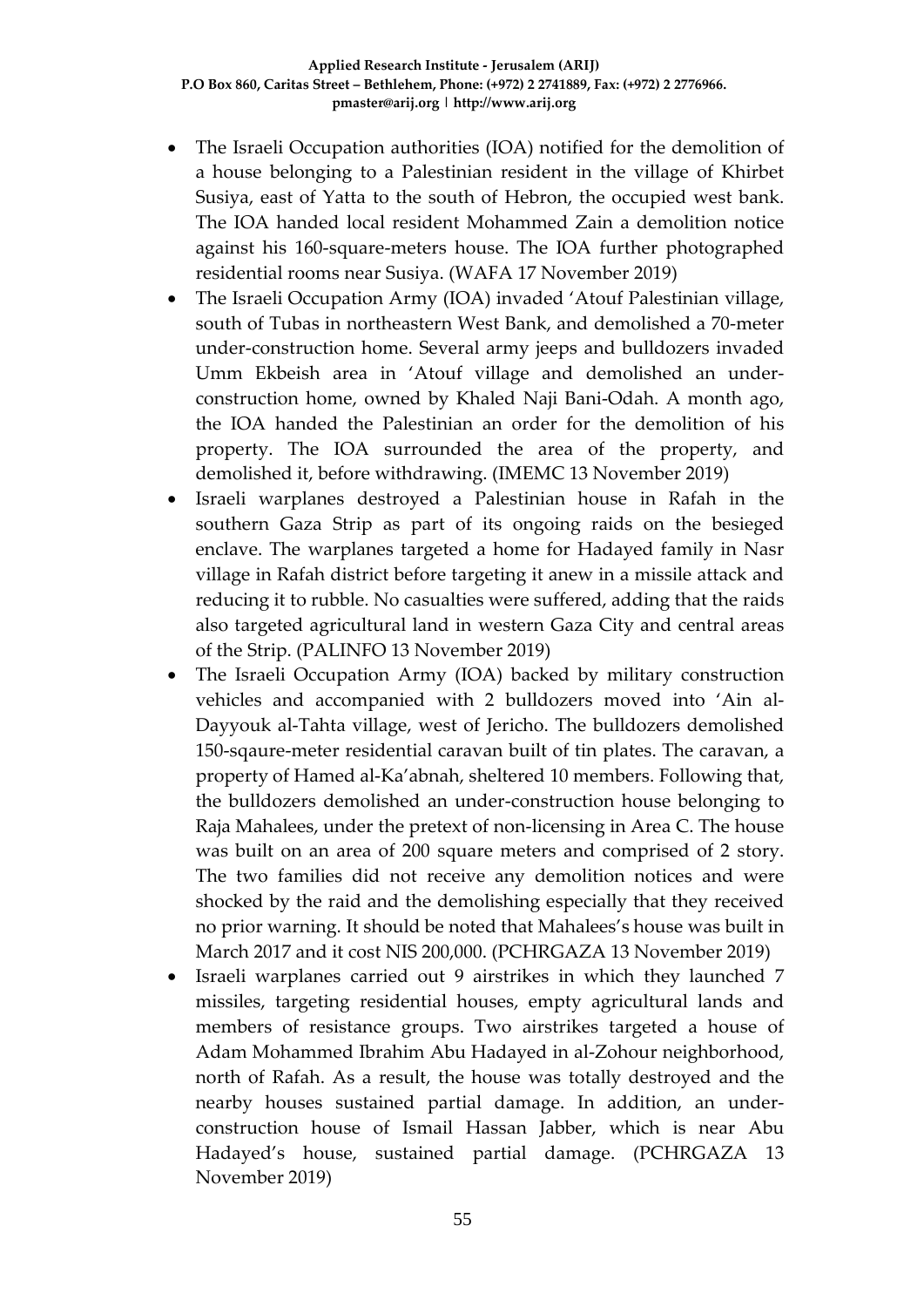- Israeli warplanes carried out 9 airstrikes in which they launched 15 missiles targeting 2 residential houses, a resort, an empty agricultural land and Palestinians. The warplanes fired 2 artillery shells; one of them targeted a stone-cutting workshop in al-Farahin area, east of 'Abasan al-Kabirah, east of Khan Younis. The targeted areas sustained a sever destruction. (PCHRGAZA 13 November 2019)
- Israeli warplanes launched 4 missiles at 2 houses in al-Berkah area in Deir al-Balah, belonging to Rasmi Salem 'Ouda al-Sawarkah (45) and his brother Mohammed (40). As a result, both houses were destroyed while both families were inside. Rasmi, his wife and 3 of their children were killed; Mohammed was critically wounded but his wife and 2 of his children were killed. (PCHRGAZA 14 November 2019)
- The Information Center for Human Rights in the Occupied territories, B'Tselem, has released a report showing that in 2019, the Israeli authorities demolished more Palestinian homes than any other year in the past 15 years. "From 2004 to 2018, the Israeli authorities demolished 54 residential units [belonging to Palestinians] a year, on average. In 2019, the authorities demolished 140 units by the end of September." Other statistics regarding Israel's demolition policy, including that "from 2006 until October 31, 2019, Israel demolished at least 1,489 Palestinian residential units in the West Bank (not including east Jerusalem), causing 6,508 people – including at least 3,264 minors – to lose their homes." "In Palestinian communities unrecognized by the state of Israel, many which are facing the threat of expulsion, Israel repeatedly demolishes residents' homes. From 2006 through October 31 2019, the homes of at least 1,048 people living in these communities including 499 minors - were demolished more than once by Israel." "In addition, from January 2016 through October 31 2019, the [Israeli army's] Civil Administration demolished 756 non-residential structures (such as fences, cisterns, roads, storerooms, farming buildings, businesses and public buildings) in the West Bank (excluding east Jerusalem)". (BTSELEM, PALINFO 16 November 2019)
- Israeli Occupation authorities (IOA) notified Palestinian resident in the village of Khirbet Susiya, south of Hebron, of its intent to demolish the home. The IOA handed local resident Mohammed Zain a demolition notice against his 160-square-meter home. The IOA also photographed residential rooms near Susiya. (IMEMC 18 November 2019)
- The Israeli Occupation Army (IOA) demolished a Palestinian home in Jabal al-Mokabber, southeast of occupied East Jerusalem. Dozens of Israeli army and police officers, accompanied by bulldozers, invaded Deir as-Sinna area in Jabal al-Mokabber, and demolished a home, owned by Fuad Gharouf, from Jericho. The IOA surrounded the entire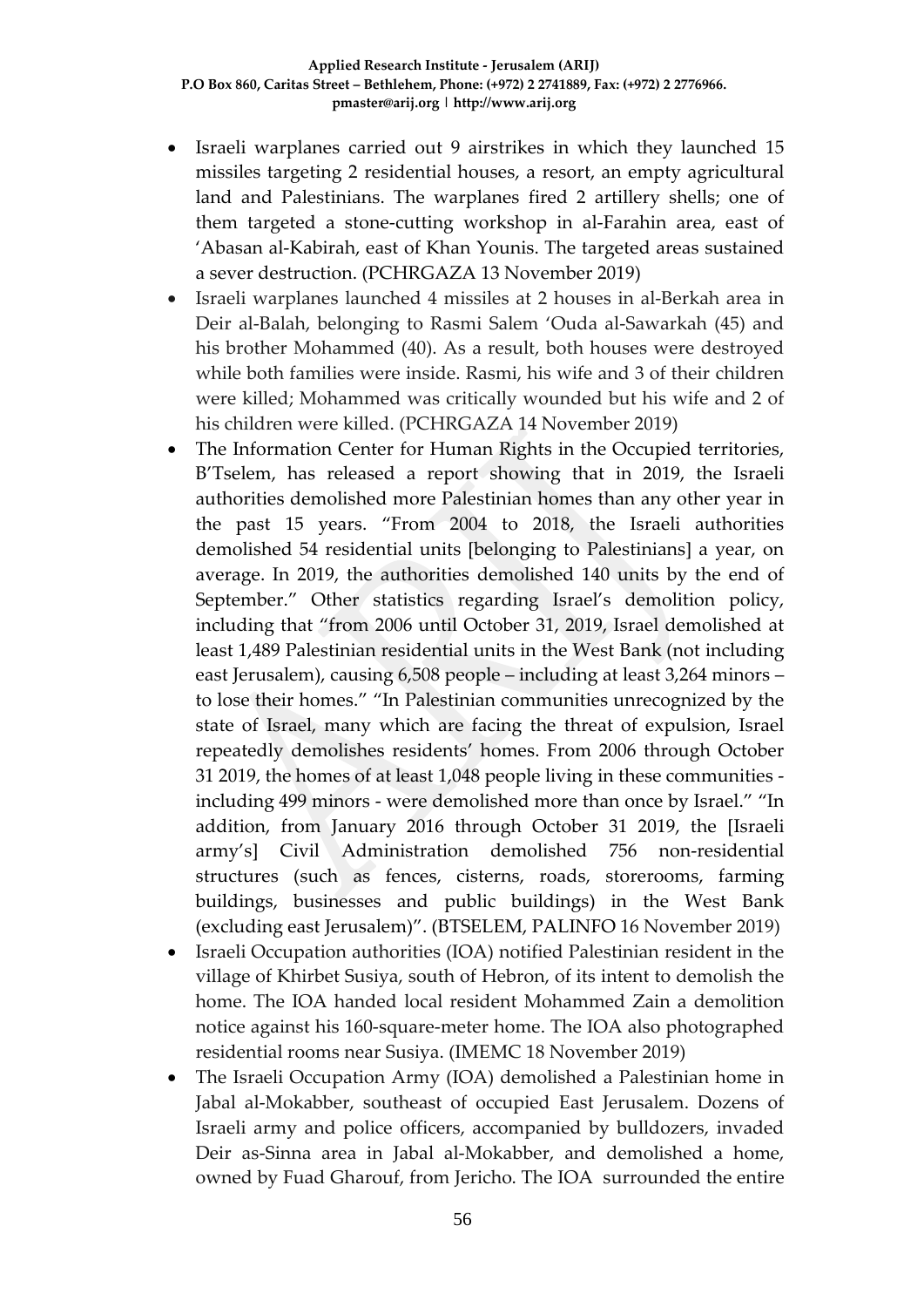area of the property, and prevented the Palestinians from entering or leaving it, before demolishing the property under the pretext of being built without a permit. (IMEMC 19 November 2019)

- The Israeli Occupation Army (IOA) demolished two Palestinian homes owned by two siblings from the al-'Arroub refugee camp, north of the southern West Bank city of Hebron. Dozens of IOA, accompanied by bulldozers, invaded the refugee camp and demolished his home and the home of his brother, Nabil. The demolished properties are in the al-Bass area and were 200 square/meters each. The demolition orders were issued a year ago, and the two siblings have been filing appeals with Israeli courts but to no avail. The Israeli army is claiming that the two homes were not licensed by the so-called Civil Administration Office, the administrative and executive branch of Israel's illegal military occupation of Palestine. (IMEMC 19 November 2019)
- The Israeli Occupation Army(IOA) demolished two Palestinian homes in Shuqba village, northwest of the central West Bank city of Ramallah. Several army jeeps, and bulldozers, invaded the village and demolished the homes, for being built without a permit from the socalled "Civil Administration Office," the executive branch of the illegal Israeli occupation of the West Bank. The homes are owned by Abdul-Jaber al-Masri, and that the soldiers briefly detained him along with his brother. (IMEMC 20 November 2019)
- The Israeli municipality in Occupied Jerusalem demolished a Palestinian house in al-Ashqariya neighborhood of Beit Hanina town at the pretext of unlicensed construction. The IOA who escorted the bulldozers and a municipal crew, forcibly removed the Alloun family from the house, physically assaulted its members and injured one of them in his leg. Municipal employees only gave resident Allon a quarter of an hour to procure and pay 25,000 shekels in order to stop the demolition process, and later the bulldozers embarked on knocking down his house. Municipal workers removed some of the furniture from the house and gave him only five minutes to take away his belongings before they razed it to the ground while there was still many things inside. The municipality had already forced Alloun to pay a construction penalty worth 40,000 shekels in 2016. Alloun was living with his wife and kids in the house, which he built in 2011. (PALINFO 20 November 2019)
- The Israeli Occupation Army (IOA) demolished a Palestinian home in Khallet ad-Dabe area, east of Yatta town, south of Hebron, in the southern part of the occupied West Bank. The IOA demolished the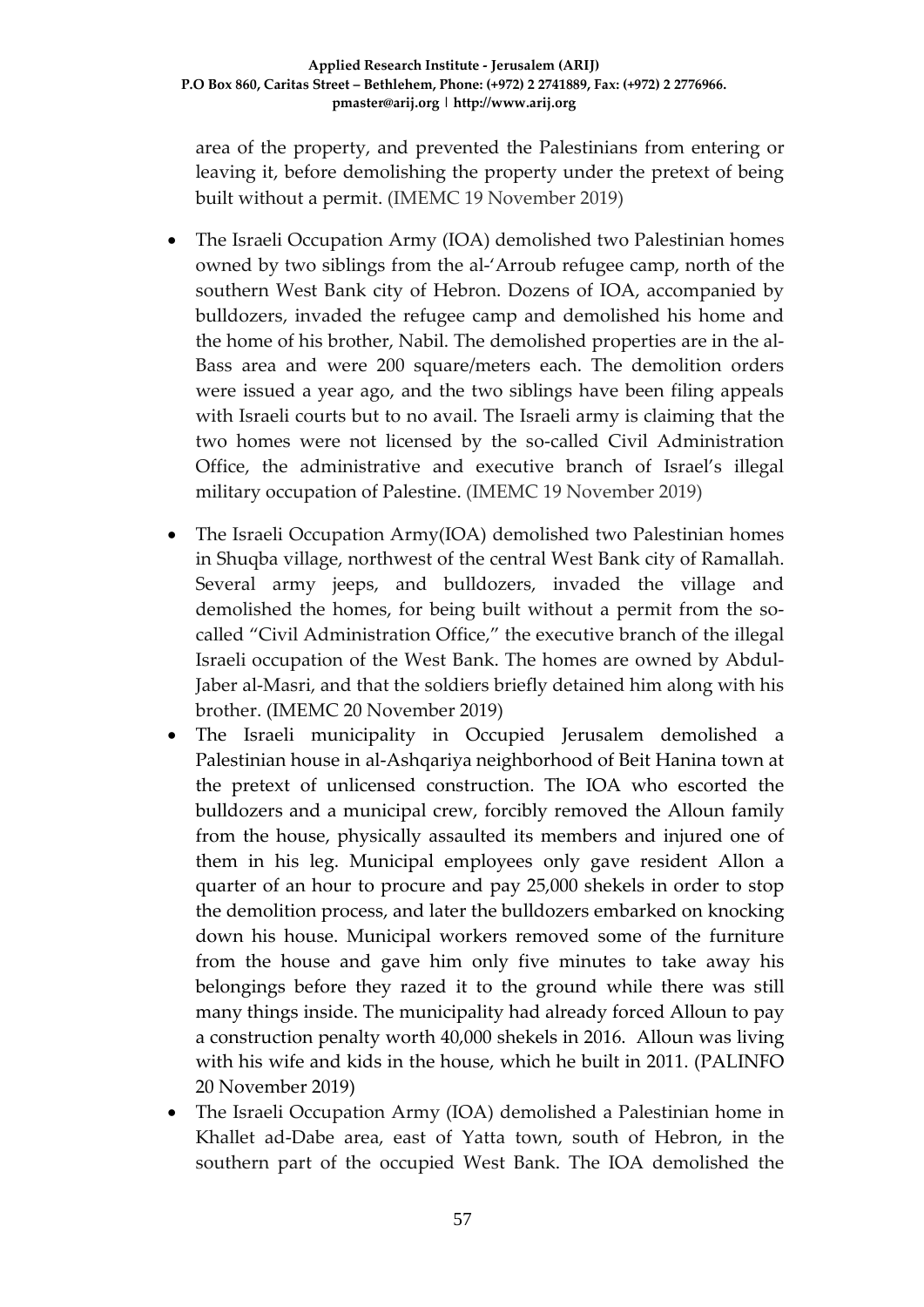home, made of bricks and a tin roof, owned by Amer Mohammad Ali Dababsa, The demolition order was issued less than 72 hours prior to the destruction of the property, which consisted of two rooms. The destruction left eleven family members, mainly children, homeless in the cold; the family tried to appeal against the demolition order but to no avail. (IMEMC 21 November 2019)

- The Israeli Occupation Army (IOA) demolished a Palestinian coffee shop in the southern West Bank village of Battir, near Bethlehem. The IOA escorted a bulldozer to the village to tear down the coffee shop owned by Wisam Oweinh purportedly for being built in Area C, which is under full Israeli military control. The coffee shop was built of wood and stones that do not affect the nature of the area, but rather made the place look better, stressing that Israel aims to erase the Palestinian presence in large parts of Battir in order to annex the land for settlement expansion and construction. (WAFA 25 November 2019)
- The Israeli Occupation Army (IOA) and personnel of the City Council, demolished a Palestinian home in the Industrial Zone area near Qalandia town, north of occupied East Jerusalem. Several army jeeps, and bulldozers, invaded the area, and surrounded a home owned by members of Bazian family, before forcing them out of their property. The IOA demolished the home under the pretext of being built without a permit from the so-called "Civil Administration Office," the administrative and executive branch of Israel's illegal occupation of the West Bank, including occupied Jerusalem. (IMEMC 26 November 2019)
- The Israeli Occupation Army (IOA) demolished a Palestinian coffee shop in Battir town, west of Bethlehem, south of occupied Jerusalem in the West Bank. Several army jeeps and bulldozers invaded the town and demolished a coffee shop owned by Wisam 'Oweina. The army claimed the structure is in Area C of the occupied West Bank, and located in an archeological area. The coffee shop was just a wooden structure with some stone walls. (IMEMC 26 November 2019)
- The Israeli military authorities notified a Palestinian resident of Beit Awwa, to the southwest of the southern West Bank city of Hebron, of the demolition of his house. The IOA handed Rami Ahmad Sweiti a demolition order for his three-story house located in the area classified as B, which is under Palestinian administration and Israeli security control, but near the Israeli segregation wall, said the sources. The IOA claimed the demolition was for security reason. (WAFA 26 November 2019)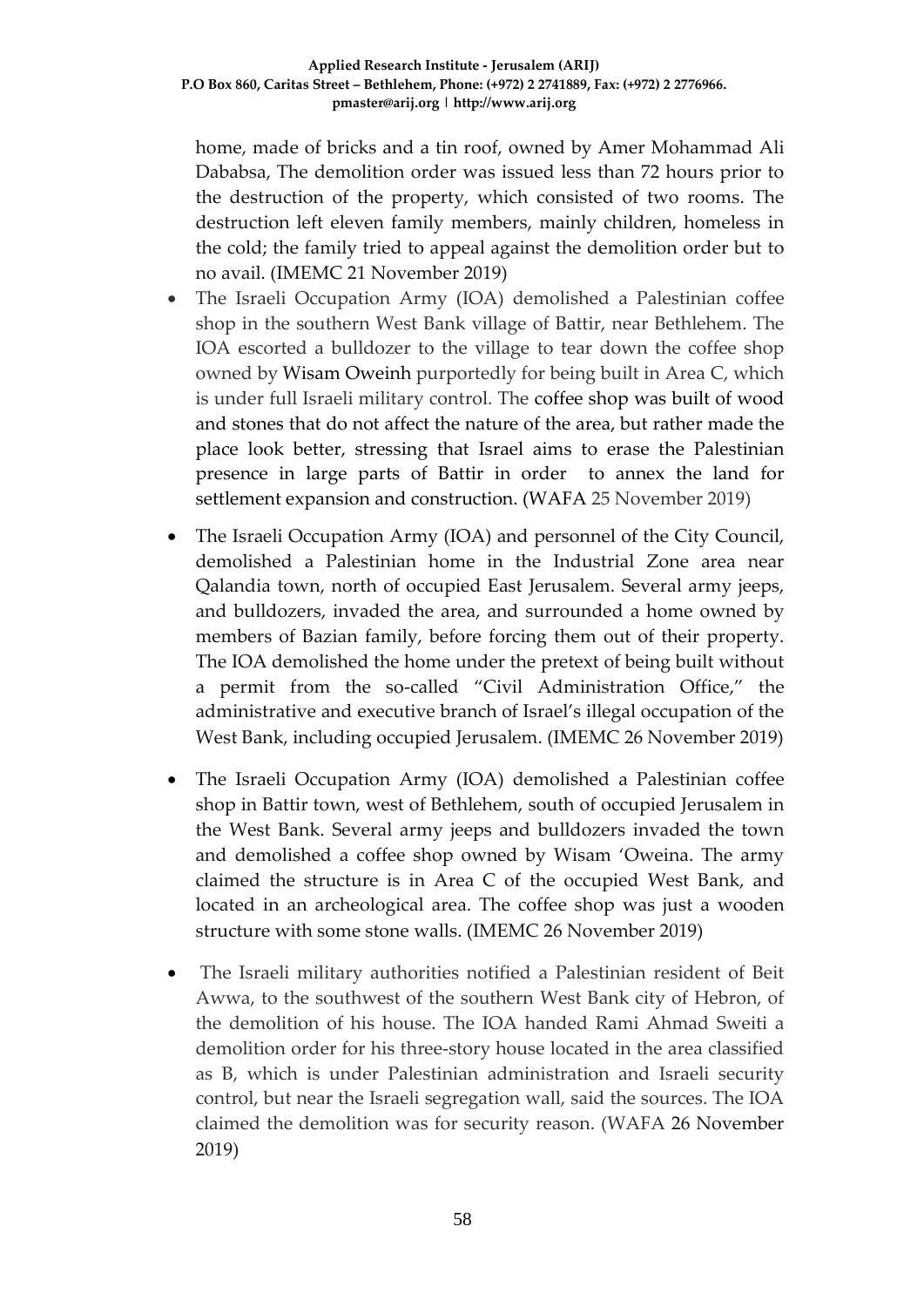- The Israeli Occupation Army (AIO) demolished a Palestinian home in 'Aseera ash-Shamaliya village, northwest of the northern West Bank city of Nablus. The home, which was still-under-construction, was demolished because the so-called "Civil Administration Office," the executive branch of the illegal Israeli occupation of Palestine, did not recognize the construction permit which was issued by the town council and the Palestinian Authority. The family pleaded with the Civil Administration Office to refrain from demolishing their property, but it went ahead with its orders, under the pretext that the property was built on Area C of the occupied West Bank, under full Israeli control. The demolished property (an area of 200 square meters) is owned by Moammar Hamadna, and was legally built on his own private land, in the as-Sareeh area, southwest of the village. (IMEMC 28 November 2019)
- The Israeli Occupation Army (IOA) demolished, four Palestinian homes in Beit Kahil town, northwest of the southern West Bank city of Hebron; Many military jeeps, accompanied by armored bulldozers, invaded the town, and forced the families out of their homes. The IOA disconnected power and water lines, before proceeding with demolishing the four homes. The army closed the entire area, and prevented the Palestinians, including journalists, from entering it. The demolished homes are owned by the families of four detainees, identified as Hamad Aref Asafra, his brother Qassem Saleh Asafra, in addition to Nasseer Saleh Asafra and Yousef Atiya Zohour. (IMEMC 28 November 2019)
- The Israeli occupation Army (IOA) has demolished four more Palestinian homes in the occupied West Bank, displacing its occupants. Israeli troops, accompanied by bulldozers, stormed Beit Kahil town, west of al-Khalil (Hebron), and began demolishing the houses. Following the demolition, confrontations erupted between Palestinians and Israeli troops, who used live and rubber-coated metal bullets and tear gas canisters to disperse the protesters. (IMEMC 29 November 2019)

## **Israeli Military Orders**

• The Israeli occupation authorities (IOA) ordered the confiscation of 500 dunums of Palestinian land in the village of Hizma, east of Jerusalem. The Israeli army handed the Palestinian Civil Liaison a notification regarding Israel's intention to size 500 dunums of land which belong to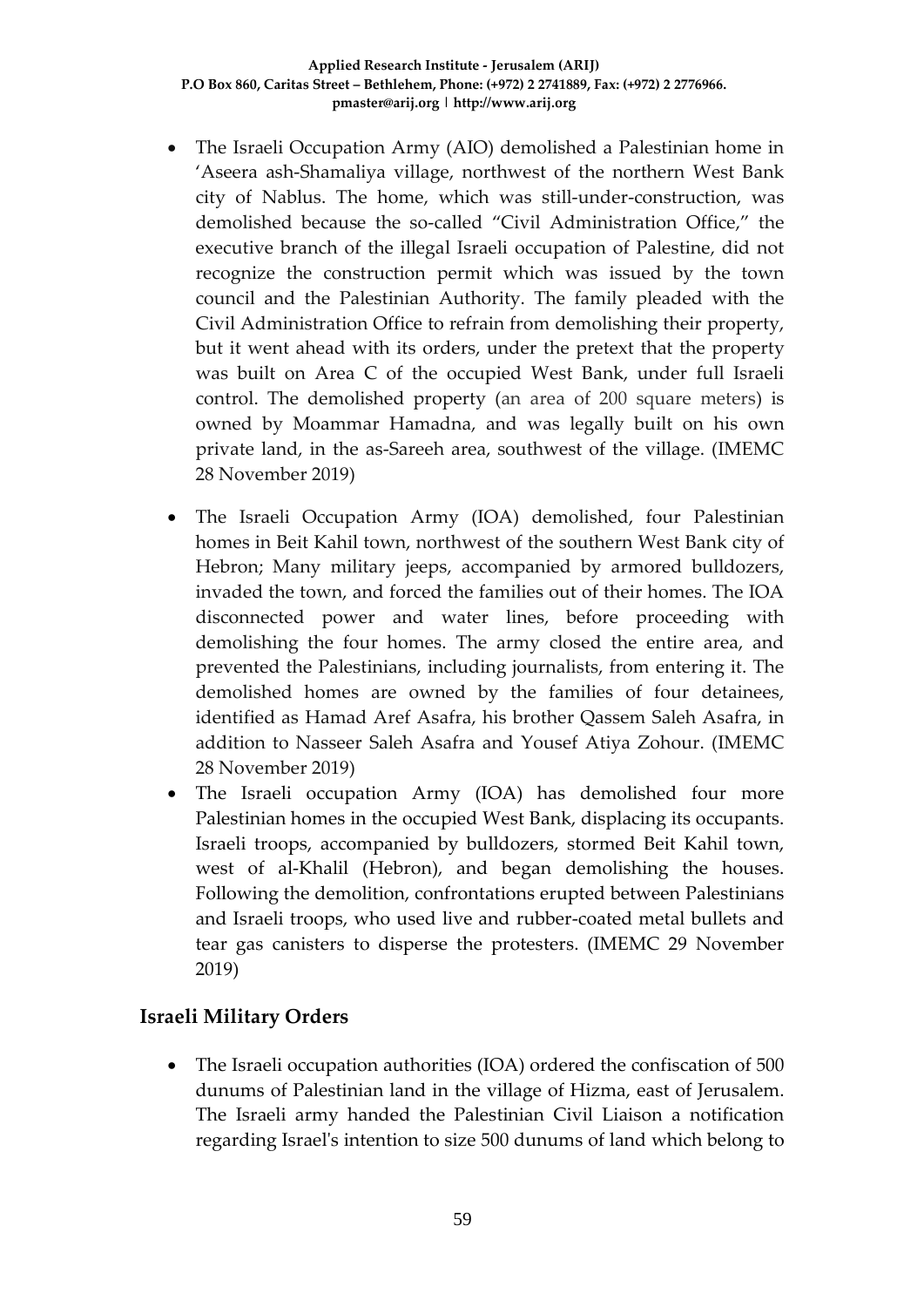Palestinians from Hizma, with a view of expanding the illegal Israeli settlement of Adam, nearby. (WAFA 2 November 2019)

- The Israeli occupation authorities (IOA) ordered the confiscation of 124 dunums in the villages of Majdal Bani Fadel and Duma, to the south of Nablus in the occupied West Bank. The Israeli military handed Palestinians from Majdal Bani Fadel and Duma an order showing the land that is to be confiscated for military purposes. (WAFA 2 November 2019)
- The Israeli Occupation authorities (Authorities) notified the municipality of the town of Yabad, southwest of Jenin in the West Bank, of their plan to confiscate around 409 dunums of land for the purpose of continuing the construction of the West Bank separation barrier where barbed-wire fences have been placed for the past 15 years along the village and towns to the west of Yabad, for the benefit of expanding the separation wall. (WAFA 2 November 2019)
- Israeli occupation authorities (IOA) handed the Palestinian Civil Liaison a notification regarding Israel's intention to size 500 dunams of land which belong to Palestinians from Hizma, with a view of expanding the illegal Israeli settlement of Adam, nearby. (IMEMC 3 November 2019)
- Israeli military handed Palestinians from Majdal Bani Fadel and Douma an order showing the land that is to be confiscated for military purposes. (IMEMC 3 November 2019)
- The Israeli authorities notified the municipality of the town of Yabad, southwest of Jenin in the northern West Bank, of their plan to confiscate around 409 dunams of land for the purpose of continuing the construction of the West Bank separation barrier. (IMEMC 3 November 2019)
- The Israeli Occupation Army (IOA) and the so-called "Israeli Civil Administration Office, has started digging and preparing to pave a new segregated road for Israeli settlers in Beit Ummar town, north of the southern West Bank city of Hebron. The IOA accompanied by several bulldozers and other heavy equipment, started bulldozing and uprooting the privately-owned Palestinian lands near [Beit al-Baraka,](https://imemc.org/article/part-of-one-of-biggest-colonialist-projects-israel-issues-orders-illegally-confiscating-401-dunams-of-lands-near-hebron/) which is occupied by settlers. Israel is planning to pave a new road passing near Hebron-Jerusalem Road, and that the IOA declared the area "a closed military zone," before preventing the farmers and landowners from entering it. The lands are at least 90 Dunams (22.23 Acres), owned by Palestinians from Safi and Sleibi families, and are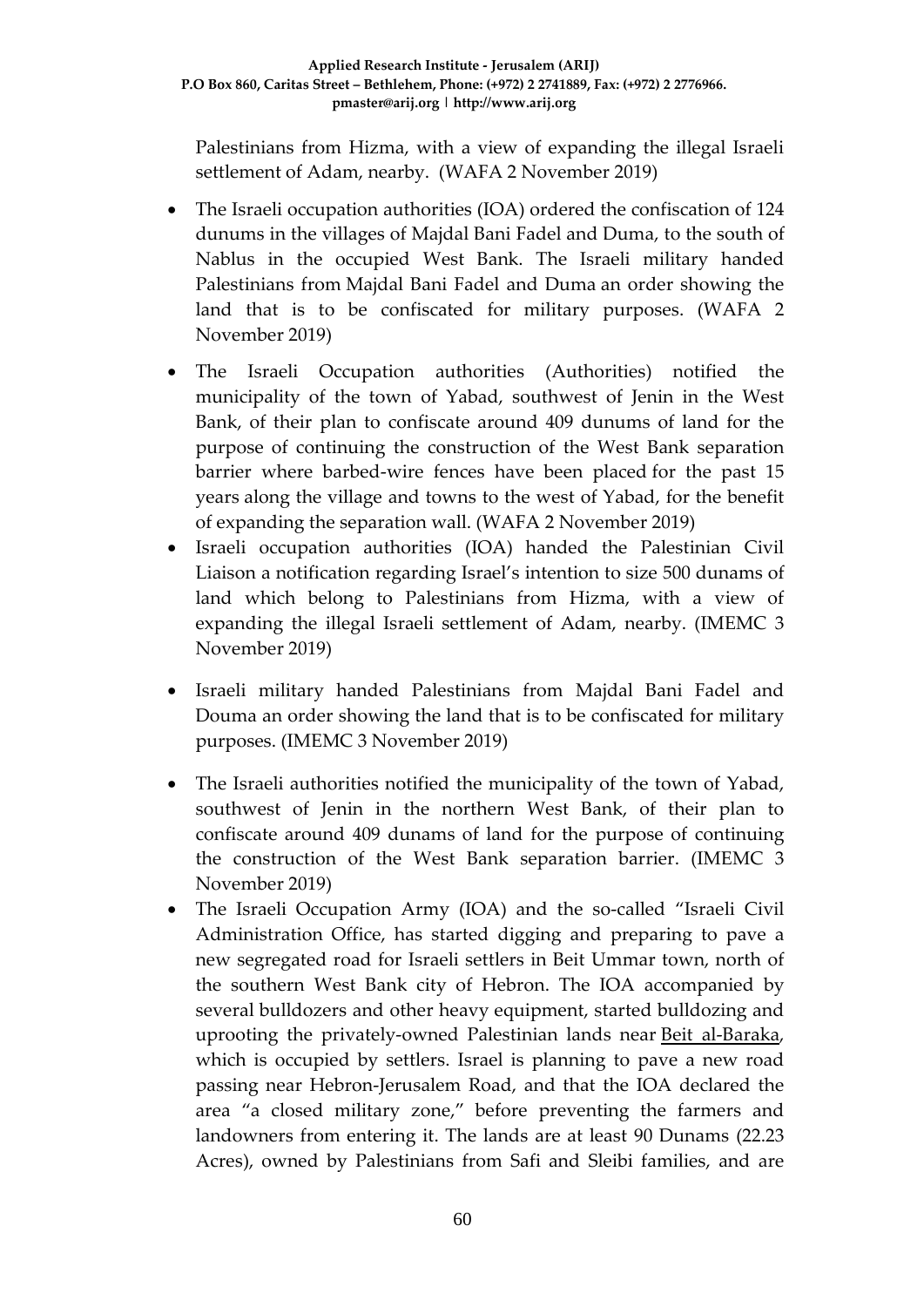planted with olive grapes and almond trees. The new road will pass through several kilometers on private, fertile lands, extending from Etzion Junction, north of Hebron, and passing near Beit al-Baraka in the opposite direction of the al-'Arroub refugee camp, all the way through "Jabal al-Qarn" natural reserve between Beit Ummar and al- 'Arroub. The planned road would also extend to Nabi Younis Junction at the southern entrance of Halhoul town, and would eventually lead to the illegal annexation of about 400 Dunams (98.84 acres) of Palestinian lands in Beit Ummar and Halhoul towns. Beit al-Baraka also used to serve as a hospital providing free treatment to people suffering from tuberculosis until it was shut down in 1983. Jewish settlers later bought the compound from the church, through a fake company. (IMEMC 3 November 2019)

- Several Palestinian farmers entered their olive groves adjacent to the nearby settlement of Eli in Nablus Governorate, and were shocked to find Israeli military orders informing them of Israel's plan to seize their olive groves, which occupy an area of 2,000 dunams (494 acres). (WAFA 4 November 2019)
- The Israeli Occupation Army (IOA) posted military orders to seize 372 dunams (92 acres) of land in the southern West Bank Governorate in Hebron. The so-called "commander of the Israeli military" issued a military order to seize 129 dunums (32 acres) of land belonging to Adh-Dhahiriya and As-Samou' towns, south of Hebron. Palestinian farmers went this morning to pick their olive groves near the encroaching Israeli settlement of Bet Ayn, but found notices to seize 243 (60 acres) dunams of their groves. The land owner was identified as the Ghneimat family. (WAFA 4 November 2019)
- In Beit Liqya, a town to the southwest of Ramallah city, the Israeli Occupation Army (IOA) handed them a military order to seize approximately 150 dunams (37 acres) of Palestinian land located to the south of the town and adjacent to the section of Israel's apartheid wall. (WAFA 4 November 2019)
- The Israeli Occupation authorities (IOA) delivered demolition order for six Palestinian structures to the east of Yatta town in the southern West Bank district of Hebron. (WAFA 4 November 2019)
- The Israeli Occupation authorities (IOA)seized 36 dunams of Palestinian land belonging to the northern West Bank Governorate of Tubas. (WAFA 4 November 2019)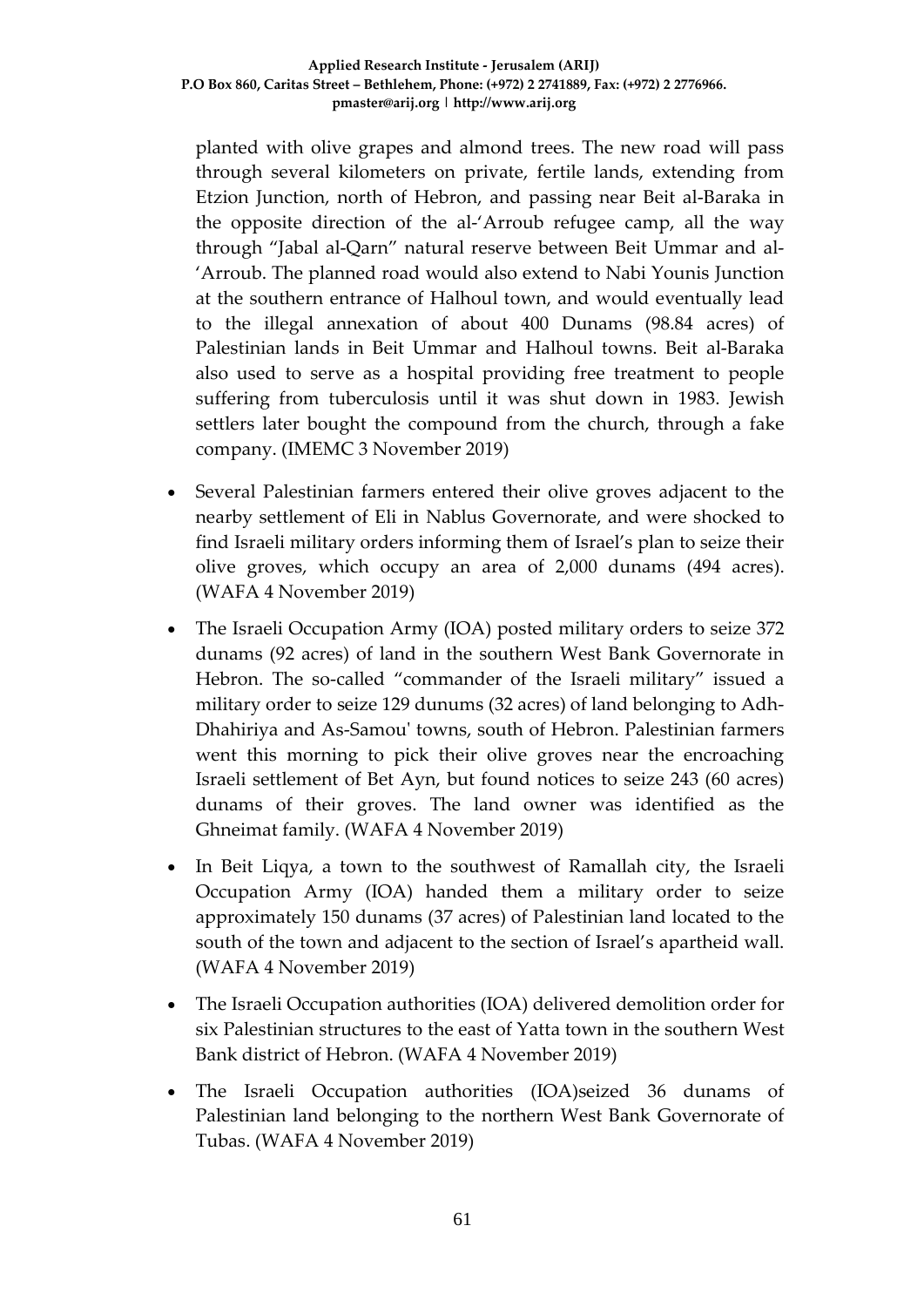- The Israeli Occupation authorities (IOA) renewed a decision to seize 190 dunams of land belonging to Anata town, northeast of Jerusalem. (WAFA 4 November 2019)
- Israeli authorities notified anew the Palestinian local authorities in Anata town, east of Jerusalem, of its intent to appropriate about 190 dunams of land, for military purposes. The land belongs to Palestinian citizens from the towns of Anata, Hizma and al-Eesawiyya. (IMEMC 5 November 2019)
- The Israeli authorities issued 40 military orders to renew the confiscation of more Palestinian land for military purposes in the southern occupied West Bank Governorate of Bethlehem. Israeli authorities in the Gush Etzion settlement bloc, south of Bethlehem, issued notices seizing 3316 dunums of land belonging to Palestinians in Bethlehem, Beit Jala and Beit Sahour cities and Bethlehem-district towns and villages of al-Khader, Battir, al-Jab'a, al-Walaja, Artas, Wadi Rahhal and Wadi al-Nis. [\(WAFA](http://english.wafa.ps/page.aspx?id=WvKVzGa114061886532aWvKVzG) , IMEMC 13 November 2019)
- A Palestinian family from Jabal al-Mukabber neighborhood in East Jerusalem was forced to demolish its four animal barns to avoid paying high cost that will be imposed by the Israeli municipality of West Jerusalem if it carried out the demolitions. Aziz Ja'abis received a demolition order that gave him 24 hours to demolish his 700-squaremeter barns or else he will be forced to pay exorbitant costs for the municipality's bulldozers if they carried out the demolition. (WAFA 13 November 2019)
- Israeli Occupation authorities (IOA) ordered the evacuation of Palestinian farmers from an privately-owned Palestinian agricultural land in the area of al-Buqi'a plain, southeast of the occupied West Bank city of Tubas. The IOA stormed the area and handed farmers a notice, ordering them to evacuate a 28-donum plot of land belonging to Afif Bsharat. As part of the military notice, the farmers were ordered to uproot about 350 olive oils, remove the fence around the land, and destroy a water well and an agricultural structure. (WAFA 14 November 2019)
- The Israeli occupation authority (IOA) announced its intent to seize hundreds of dunams of Palestinian land in Salfit Governorate, in the central occupied West Bank, the Palestinian Information Center reported. The IOA recently delivered notices to Palestinian municipal councils in Salfit Governorate informing them of its intent to annex hundreds of dunams from their towns and villages in order to use the land for settlement activity. (IMEMC 18 November 2019)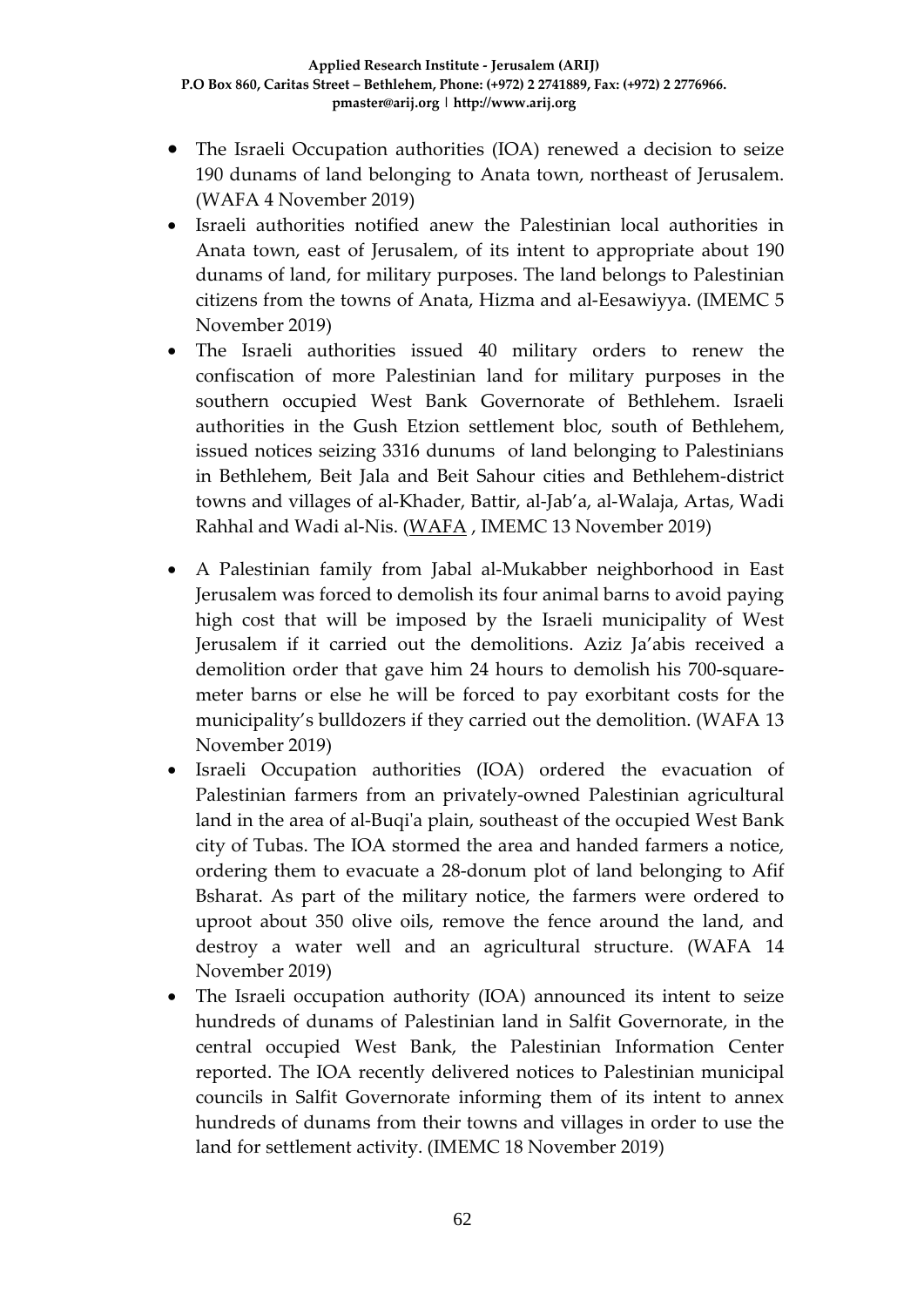• The Israeli Occupation Army (IOA) has recently announced a new sequence of land seizures in eleven villages in Salfit Governorate and three in the Qalqila area of Occupied Palestine. The total amount of land being confiscated, for "military/security" reasons, is the equivalent of nearly one million square metres. 850,000 of this is for the compulsory renewal of notices of land confiscation that had already been issued, the rest is made up of new illegal acquisitions. Residents in the fourteen villages – which include Bruqeen, Iskaka, Deir Istiya and Zawiya – were given notice of the seizures within the last two weeks. They were allowed just seven days to register appeals with the Israeli court. Many were unable to do so within the tight deadline, which required producing notarized copies of land title deeds, and the additional expense of hiring a lawyer to represent them. Based on bitter past experience the majority of residents, however, chose not to register appeals, as the Israeli courts have proven themselves to be completely unwilling previously to overturn any order raised by the military that cite 'security concerns'. Despite some appeals having been lodged with the court, the Israeli Army has nonetheless continued to occupy the confiscated land in question, and erected fences and other barriers on the disputed new land. Residents can now only gain access to tend crops or pick olives if they apply to the Israeli Army for a permit to enter their own land. This still means they have to pass through checkpoints and face humiliating delays, ID checks, bag searches and body searches. (IMEMC 26 November 2019)

# **Confiscation & Razing of lands**

- Israeli army embarked on levelling a Palestinian-owned land near the town of Beit Ummar, to the north of Hebron in the occupied West Bank. The Israeli Occupation Army (IOA) accompanied by heavy machinery proceeded to raze about 400 dunums of Palestinian-owned land near the town, aimed at opening a settler-only road. The land razed belongs to a local Palestinian farmers from the town, and is planted with almonds and grapes. (WAFA 3 November 2019)
- The Israeli Occupation authorities (IOA) started the leveling of Palestinian land in preparation for the construction of a new road to serve only Israeli settlers to the north of Hebron. The IOA accompanied by heavy machinery proceeded to raze about 400 dunums of Palestinian-owned land near the town, aimed at opening a settler-only road. The land razed belongs to local Palestinian farmers from the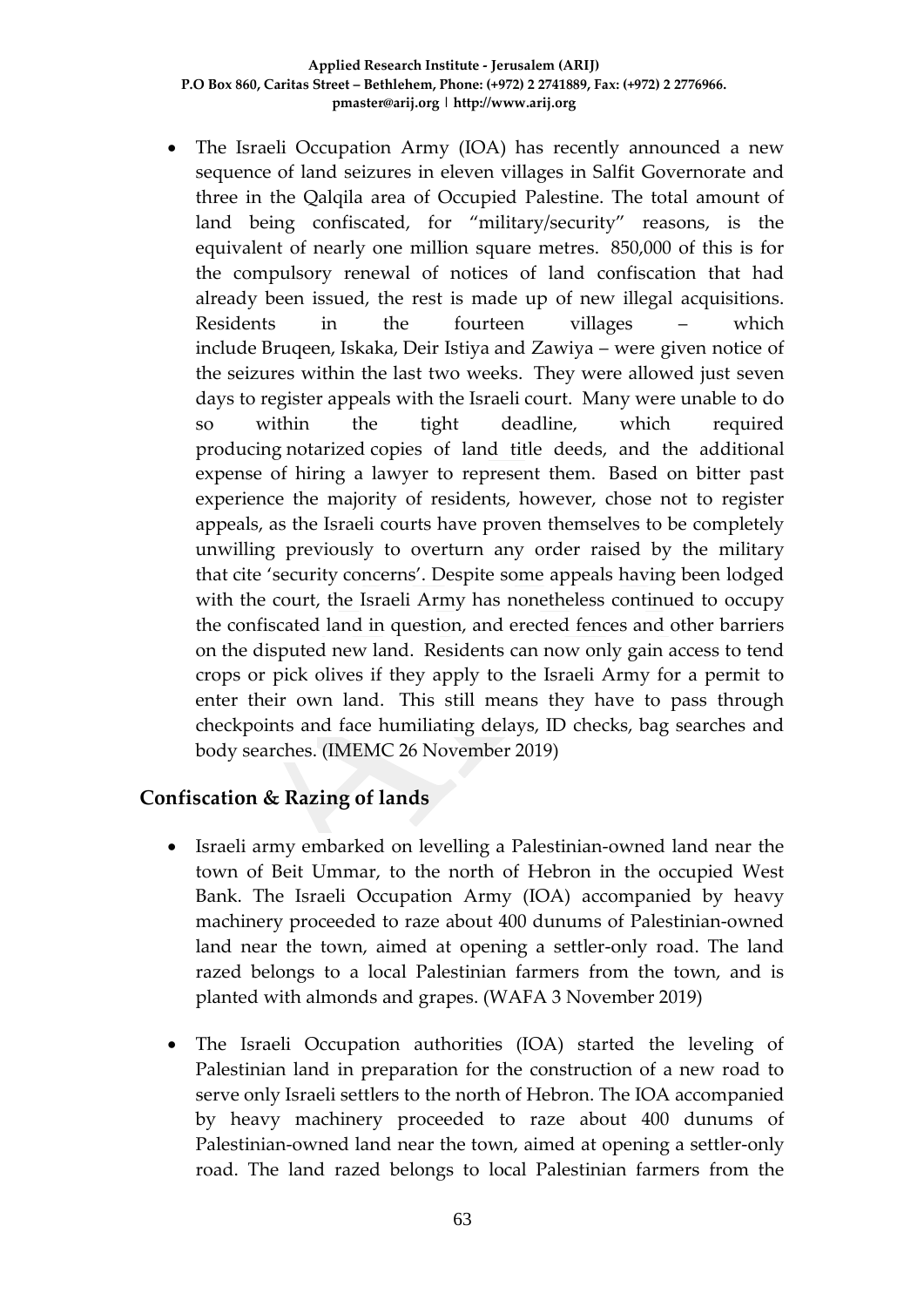town, and is planted with almonds and grapes. (WAFA 4 November 2019)

- Several Palestinian farmers entered their olive groves adjacent to the nearby settlement of Eli, and were shocked to find Israeli military orders informing them of Israel's plan to seize their olive groves, which occupy an area of 2,000 dunams (494 acres). (IMEMC 4 November 2019)
- The Israeli Occupation Army (IOA) posted military orders to seize 372 dunams (92 acres) of land in the southern West Bank Governorate of Hebron. The so-called "commander of the Israeli military" issued a military order to seize 129 dunams (32 acres) of land belonging to Adh-Dhahiriya and As-Samou' towns, south of Hebron. Palestinian farmers went to pick their olive near the encroaching Israeli settlement of Bet Ayn, but found notices to seize 243 dunams (60 acres) of their groves. The land owner was identified as the Ghneimat family. (IMEMC, WAFA 4 November 2019)
- In Beit Liqya, a town to the southwest of Ramallah city, the Israeli Occupation Army (IOA) handed them a military order to seize approximately 150 dunams (37 acres) of Palestinian land, located to the south of the town and adjacent to the section of Israel's apartheid wall. (IMEMC, WAFA 4 November 2019)
- Israel seized 2522 dunums in the occupied West Bank in favor of the construction of illegal settlements. Several Palestinian farmers entered their olive groves adjacent to the nearby illegal settlement of Eli, and were shocked to find Israeli military orders informing them of Israel's plan to seize their olive groves, which occupy an area of 2,000 dunams (494 acres). (WAFA 4 November 2019)
- The Israeli Occupation Army (IOA) posted military orders to seize 372 dunams (92 acres) of land in the southern West Bank Governorate of Hebron. The so-called "commander of the Israeli military" issued a military order to seize 129 dunums (32 acres) of land belonging to Adh-Dhahiriya and As-Samou' towns, south of Hebron. Palestinian farmers went this morning to pick their olive groves near the encroaching Israeli settlement of Bet Ayn, but found notices to seize 243 (60 acres) dunams of their groves. The land owner was identified as the Ghneimat family. (WAFA 4 November 2019)
- In Beit Liqya, a town to the southwest of Ramallah city, The Israeli Occupation Army (IOA) handed them a military order to seize approximately 150 dunams (37 acres) of Palestinian land located to the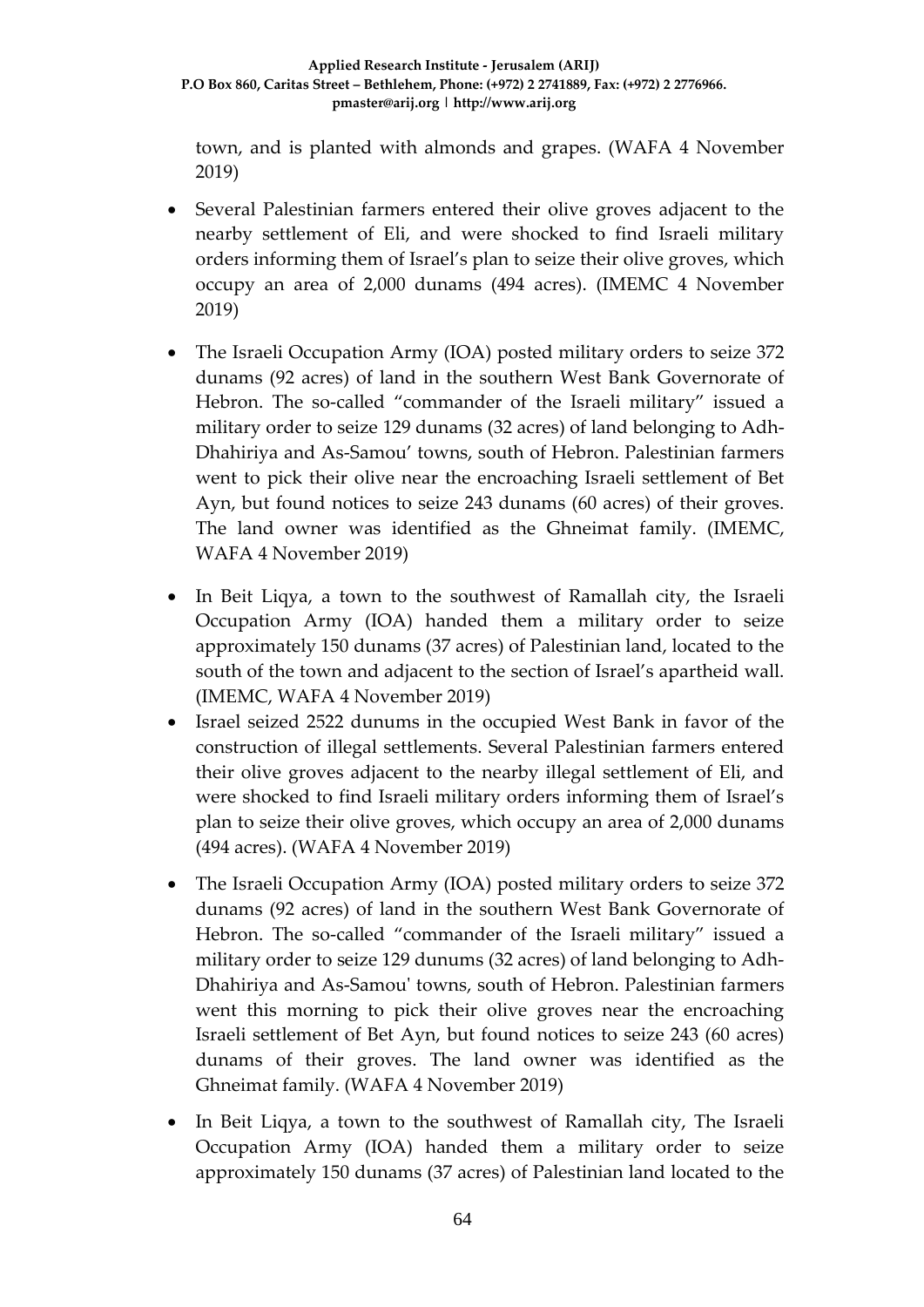south of the town and adjacent to the section of Israel's apartheid wall. (WAFA 4 November 2019)

- Israeli Authorities have decided to seize over 50 hectares of private Palestinian lands in the town of Hizma, east of occupied Jerusalem. The lands will be used to expand the roads used by Israeli occupation Army (IOA) and settlers leading to Adam settlement. (IMEMC 6 November 2019)
- Israeli occupation authorities (IOA) have issued an order to seize more Palestinian lands in Faqqu'a town west of the West Bank city of Jenin. The IOA will confiscate 60 dunums of Palestinian-owned land near the separation wall. The move is expected to take effect in February 2020. (PALINFO 6 November 2019)
- The Israeli Occupation Army (IOA) invaded a Palestinian olive orchard near Huwwara military roadblock, south of the northern West Bank city of Nablus, and forced a farmer out of his land. The IOA invaded an olive orchard, before attacking the owner while he was picking his trees, and forced him out. The Palestinian has a permit from the military to enter his olive orchard, isolated by the illegal Annexation Wall and colonies, however, the IOA forced him out. (IMEMC 9 November 2019)
- The Israeli Occupation Army (IOA) forced a Palestinian farmer out of his own grove near the village of Burin, to the south of Nablus, in the occupied West Bank. The farmer, who is not yet identified, was picking olives in his own grove when Israeli Army, who were manning the nearby Huwwara checkpoint, broke into the grove and ordered him out. The IOA told him that the grove is located in a military zone and that entering it requires the prior permission of Israeli authorities. Israel has declared more than 3,500 dunams of Palestinian agricultural land, located in the Nablus district, off limits to their owners and farmers. The only way the farmers can reach their lands is by getting a special permit from the Israeli military. (IMEMC 9 November 2019)
- The Israeli occupation Army (IOA) prevented Palestinians from harvesting their olive crops in the village of Sebastia, northwest of Nablus. The IOA kicked farmers out of their land under the pretext of lacking prior coordination, despite the fact that their lands are located beyond the fence that surrounds the illegal Israeli settlement of Shafi Shomron. The farmers were shocked to find pig carcasses on the property, and the land flooded with sewage, acts attributed to the illegal settlers from the nearby settlement. (IMEMC 10 November 2019)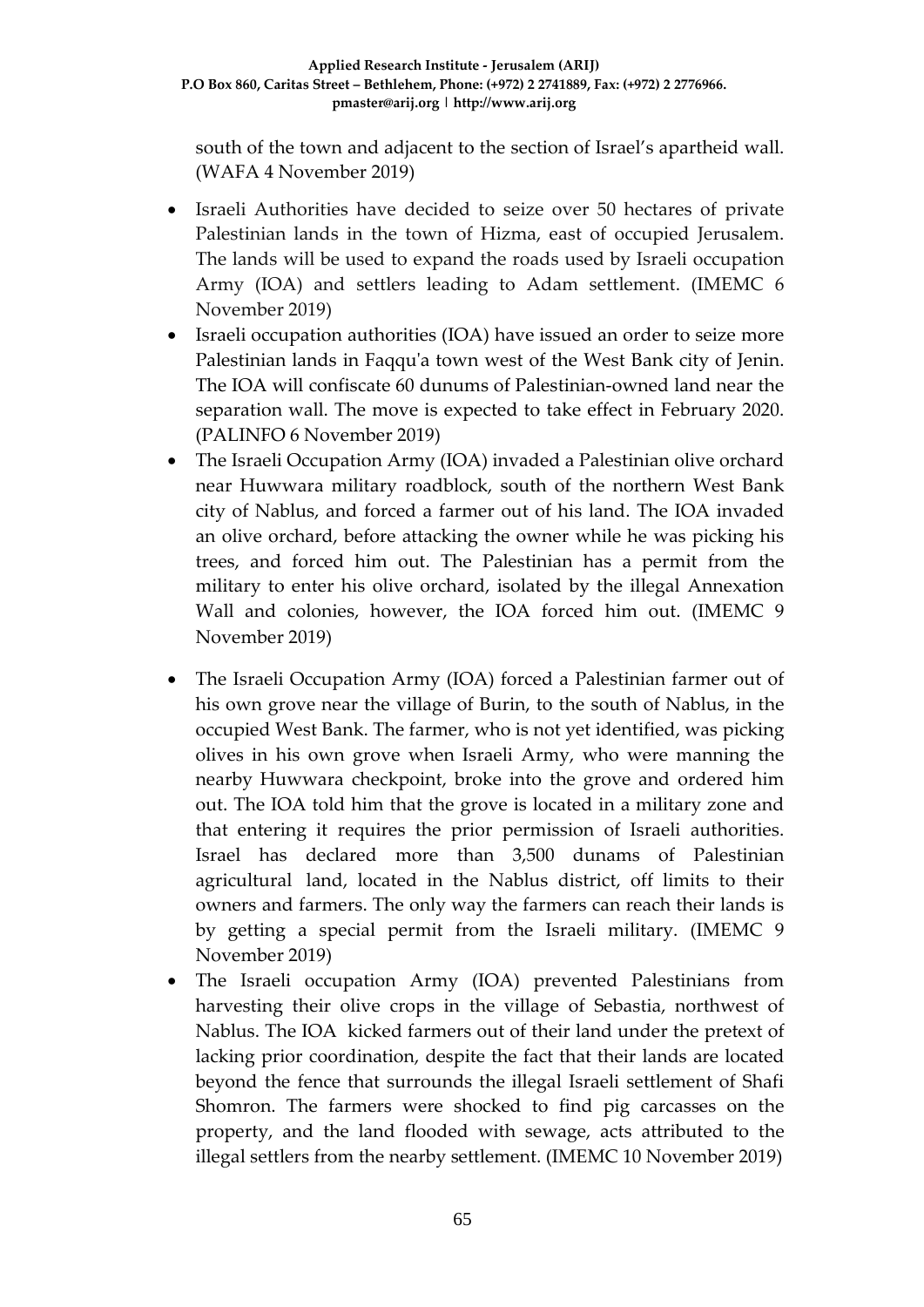- The Israeli army, began to bulldoze Palestinian land in Beit Ummar town, north of the southern occupied West Bank city of Hebron, in order to make way for the construction of a settler-only bypass road. Israeli bulldozers, under military protection, proceeded to raze about 400 dunams of Palestinian land belonging to the Hebron-district towns of Halhul and Beit Ummar to make room for the settler-only bypass road. The road is planned to extend several kilometres on private Palestinian fertile lands from the Gush Etzion settlement junction, north of Hebron, to the Nabi Younes junction, at the eastern entrance of Halhul town, passing through Beit Al Baraka church compound, opposite to al-Arroub refugee camp, and Jabal al-Qarn natural reserve. (IMEMC 13 November 2019)
- The Israeli occupation Army (IOA) stormed Atouf village in the northern Jordan Valley and demolished a Palestinian house under construction. One military bulldozer escorted by troops entered the village, which is located in al-Baqi'ah plain of the Valley and demolished a house belonging to a local resident identified as Khaled Bani Odeh at the pretext of unlicensed construction. The Israeli occupation army had issued a demolition order against the house one month ago. (PALINFO 13 November 2019)
- Israeli bulldozers, razed lands near Jabal al-Baba Bedouin community, located near al-Eizariyah town, northeast of occupied Jerusalem. The Israeli occupation Army (IOA) escorted bulldozers onto Palestinian land, where the heavy machinery proceeded to raze a 500-meter-long earth road, severing Jabal al-Baba community from al-Eizariyah town, destroying the main water pipeline. The Palestinian Bedouin community depends on al-Eizariyah town for services such as education and health clinics. As a result, the Bedouin community will be forced to travel for water, in addition to being cut off from the health and education resources in the nearby town. Jabal al Baba is one of the 18 Bedouin communities located within the area Israel has allocated for its E1 settlement plan. Israel wants to displace all communities in this area in order to pave the way for building a large new and controversial settlement that is expected to divide the West Bank and separate East Jerusalem from the West Bank. (IMEMC 18 November 2019)
- The Israeli occupation army (IOA) carried out a limited incursion into the eastern area of Rafah province, southern Gaza Strip. Seven Israeli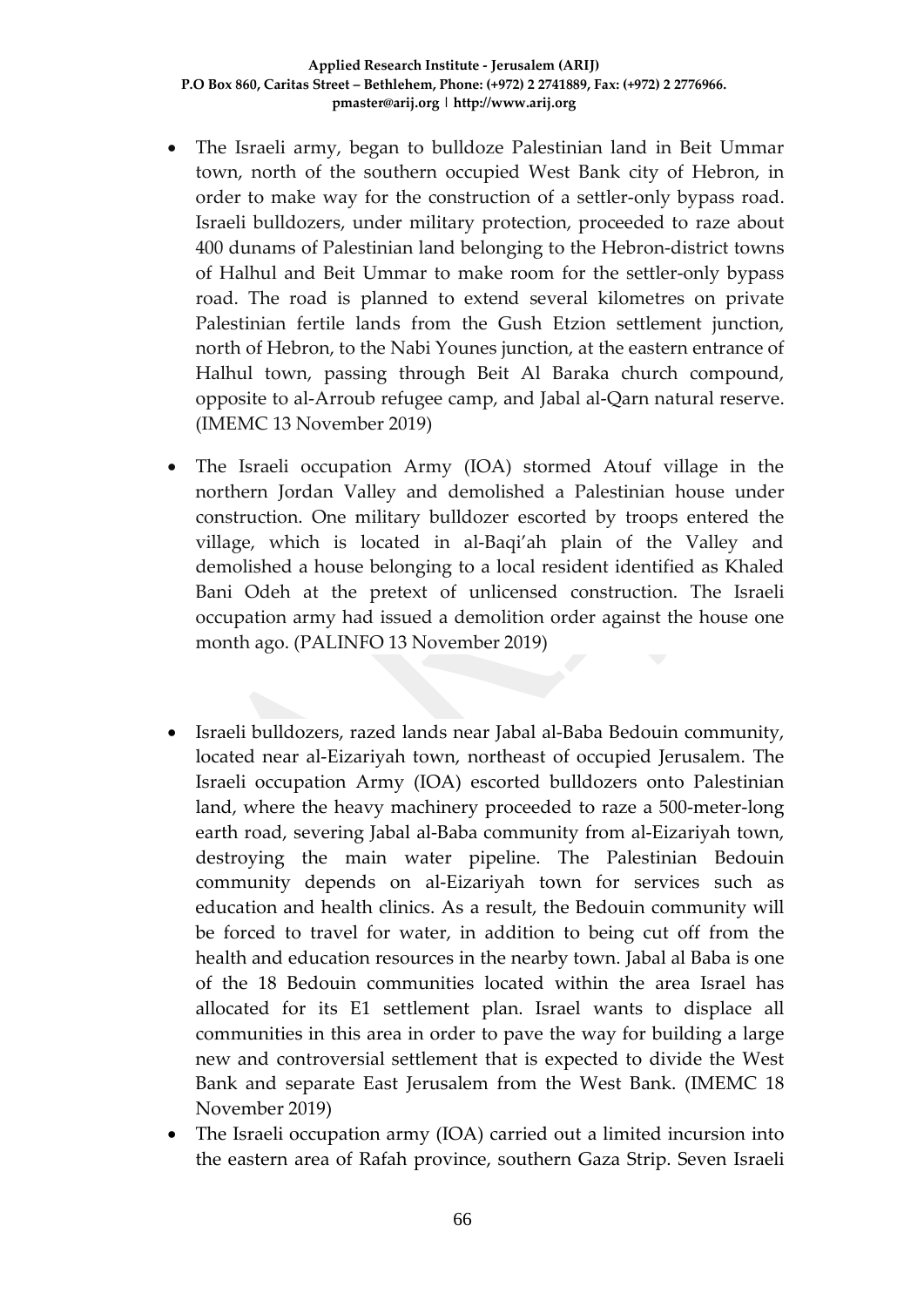military bulldozers rolled a few hundred meters into Palestinian lands near the border fence and leveled them amid heavy firing of live ammunition. (PALINFO 20 November 2019)

• New Israeli bypass will bring settlement closer to Jerusalem and hurt Palestinian farmers: "Friends, residents of Judea and Samaria," Transportation Minister Bezalel Smotrich said at the start of a videotaped statement that was posted on his National Union party's Facebook page on November 24. For the next three minutes, he expounded on his ministry's plan to fix the (imaginary) transportation discrimination that Jewish residents of the West Bank suffer compared to other Israeli citizens. "We're currently at the height of a master plan for transportation in Judea and Samaria that looks 30, 40, 50 and 60 years ahead," he promised. He then laid out the details. The first of the dozen or so roads he mentioned was a bypass road around [the Al-](https://www.haaretz.com/israel-news/.premium-palestinian-shot-dead-when-israeli-troops-mistake-his-towel-for-a-firebomb-1.8196711)[Arroub refugee camp.](https://www.haaretz.com/israel-news/.premium-palestinian-shot-dead-when-israeli-troops-mistake-his-towel-for-a-firebomb-1.8196711) We've started paving it, he said. In fact, since early November, bulldozers have invaded the vineyards, in their autumn orange and gold, as well as the restored ancient stone terraces of Halhul and Beit Omar, turning over the land, raising clouds of dust, digging, uprooting, swallowing up trees and leveling the ground until it's impossible to tell what it looked like two days earlier. Instead of the vineyards and terraces, a new section of Route 60 is being built between Beit-Fajjar Junction (also known as Gush Etzion Junction) and the southern entrance of Halhul. It will be about 10 kilometers (6 miles) long (of which nearly 2 kilometers is an expansion of an existing road) and 80 meters wide, except at two intersections where there will be exits and the road will be 150 meters wide. To build the road, 401 dunams (99 acres) of agricultural land were expropriated in April by order and signature of Brig. Gen. Ahvat Ben Hur, at the time head of Israel's Civil Administration in [the West Bank.](https://www.haaretz.com/misc/tags/TAG-west-bank-1.5598977) Officially, this is called "purchasing ownership and taking possession," after the signatory is convinced "that purchasing ownership of the land is for the public's benefit" and that the road to be built "answers a public need from the standpoint of both transportation and security." Construction of the exit near Al-Arroub will require the demolition of some of the buildings belonging to the Al-Arroub agricultural college. Even without hearing Smotrich, three farmers from Halhul who saw the bulldozer and the backhoe crawling over their family's land Tuesday knew quite well that the minister wasn't talking to them. "It's not just the land they took from us for the road itself that's gone," said Adel Abu Rayan, a man in his 50s. "Everything around it will go too. We won't be able to get to our land on the other side of the road. We won't be able to plant, sow and work it." He was speaking based on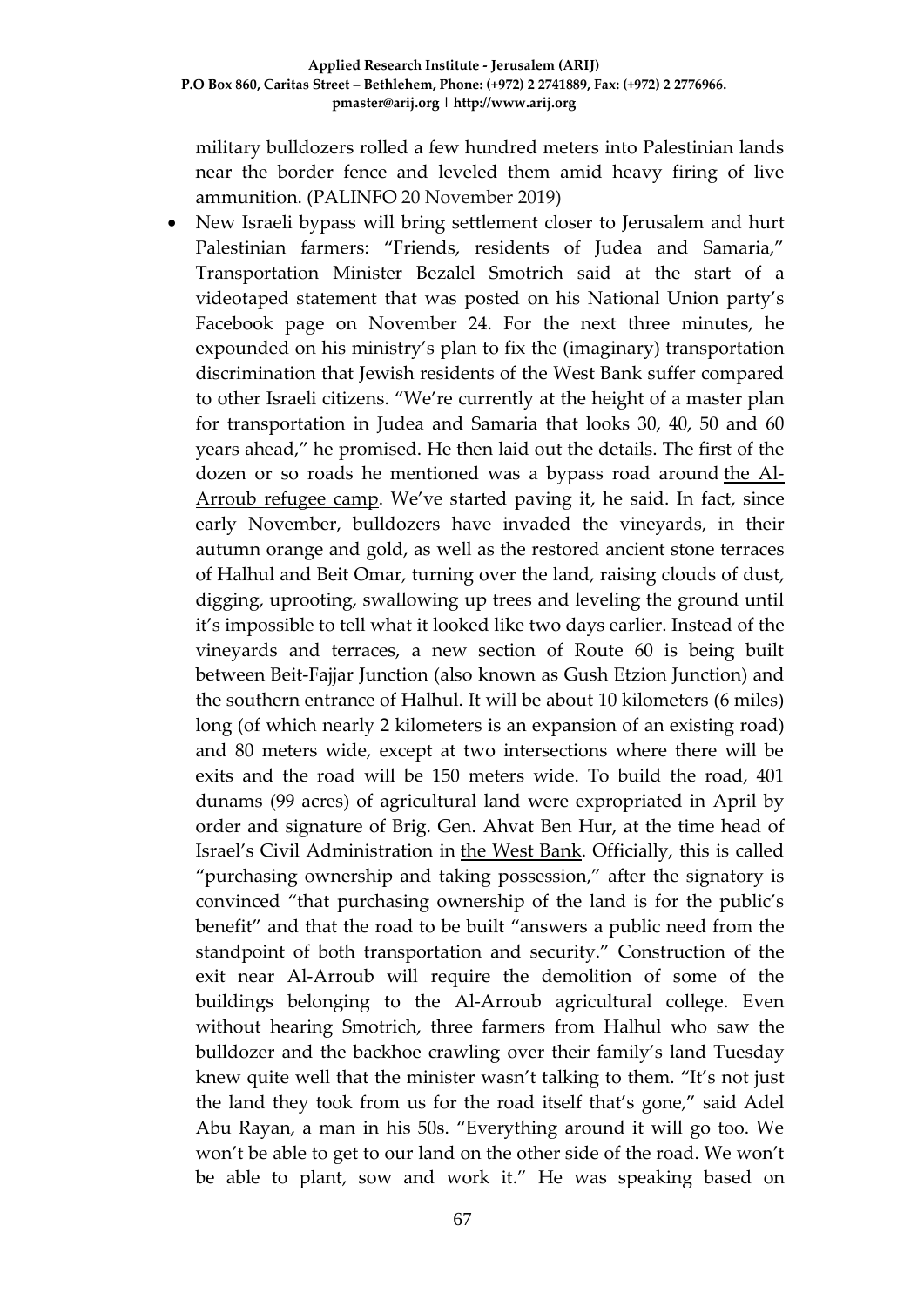#### **Applied Research Institute - Jerusalem (ARIJ) P.O Box 860, Caritas Street – Bethlehem, Phone: (+972) 2 2741889, Fax: (+972) 2 2776966. pmaster@arij.org | http://www.arij.org**

experience with other roads that Israel has built in the West Bank in the heart of agricultural areas to link the settlements to each other and to Israel. Over time, prohibitions, restrictions and roadblocks spring up, and it becomes harder and harder to access the land and work it. And because construction is forbidden in any case, this will essentially become absent or theoretical land. "They're building a highway here," said 35-year-old Maher (not his real name) as he joined the conversation. "Their engineer, who was walking around here a few days ago, told me it will have six lanes – two in each direction plus an emergency service lane on each side – and a concrete barrier along the sides. "How will we get off the highway onto our land? We won't be able to go in a tractor or on a donkey. And on foot, how is it possible to carry tools or crops?" That engineer, Maher said, spoke openly: "I want a driver who leaves [the settlement] Kiryat Arba to be able to go 120 kilometers per hour and reach [Jerusalem](https://www.haaretz.com/misc/tags/TAG-jerusalem-1.5598985) without stopping." This echoes Smotrich's statement to his friends, the Jewish residents of Judea and Samaria. "We're at the height of doubling the Tunnel Road, including digging a second tunnel," Smotrich said, referring to the road that connects the Gush Etzion settlement bloc to Jerusalem. "In three or four years, we'll be in a situation where from Jerusalem to Kiryat Arba we'll be driving on a two-lane road on both sides." Maher's summary of the situation was a bit different. "In 15 minutes, a settler from Kiryat Arba will be in Jerusalem," he said. "But we're forbidden to enter Jerusalem. And even for someone who has a permit, it takes an hour or two because we're forbidden to drive to Jerusalem on the express road" – the Tunnel Road – "that's built on Palestinian lands." We met on a wide dirt road that runs east from Route 60 to their vineyards, in an area known as Hawawer, opposite the road that leads to the settlement of Karmei Tzur. The entrance to the road was blocked by two police cars, and as the police stopped the [Palestinian](https://www.haaretz.com/middle-east-news/palestinians) cars turning onto the road, they took the opportunity to give them tickets on various pretexts. A bit further east, near the bulldozers that never stopped digging, two Israeli cars were parked. Alongside them was a group of men in black with "security" written on their backs. They chatted among themselves in fluent Arabic and said we couldn't take pictures. "They're Bedouin," Maher said, showing me a video he filmed a few days earlier of the destruction of Beit Omar's vineyards. An Israeli all-terrain vehicle arrived. The driver got out, spoke with the bulldozer drivers and stopped by the security men. The Halhul farmers concluded that he was important, so they walked over to tell him about their vineyards. The man asked me to move away because he doesn't speak with the media. His car bore the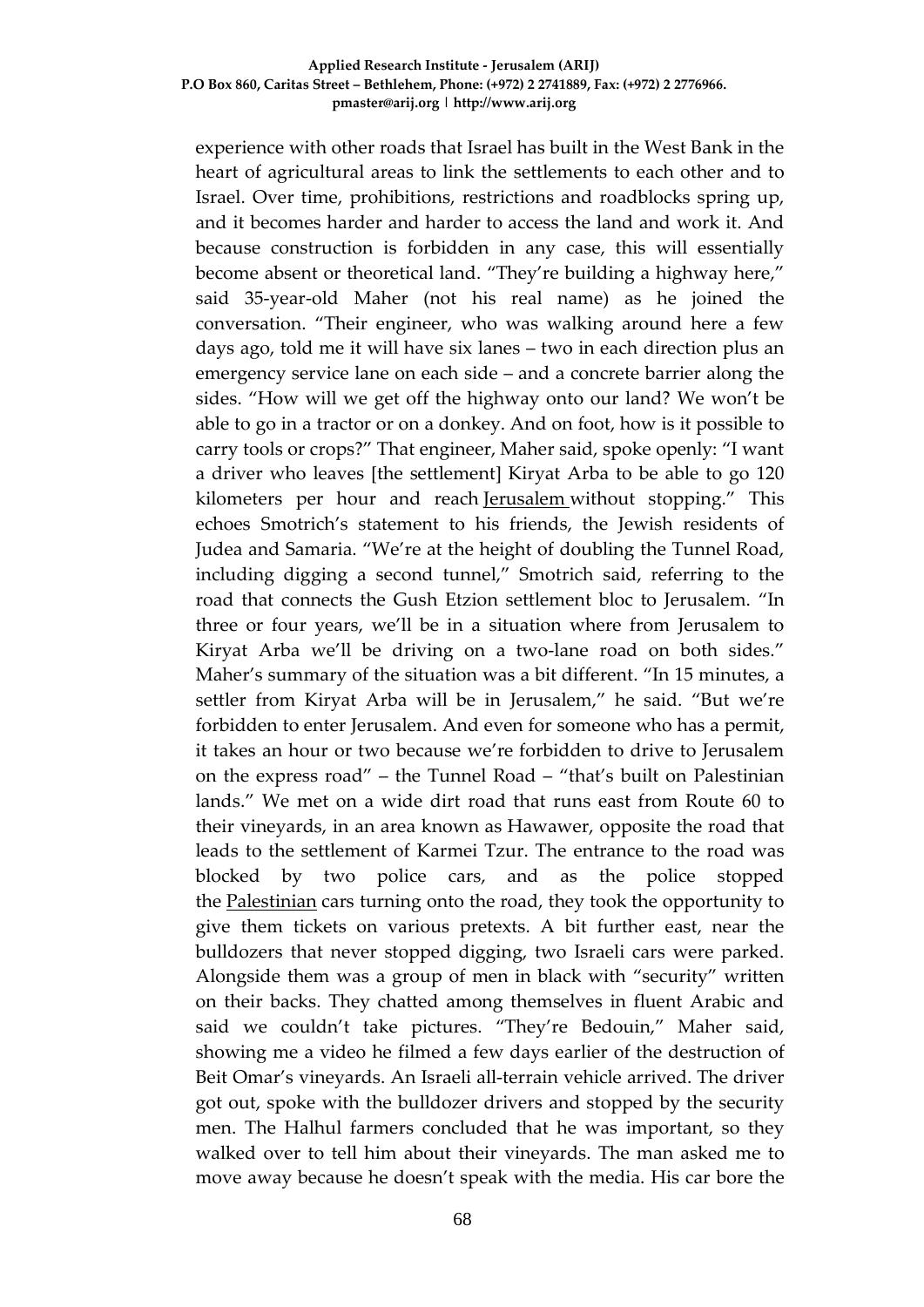### **Applied Research Institute - Jerusalem (ARIJ) P.O Box 860, Caritas Street – Bethlehem, Phone: (+972) 2 2741889, Fax: (+972) 2 2776966. pmaster@arij.org | http://www.arij.org**

name of his company, Margolin Bros. Engineering & Consulting Ltd. This is what is written on the firm's website about the new project under its management: "A new road bypassing the Al-Arroub refugee camp and the village of Beit Omar, about 10 kilometers long (near Efrat in Judea). The assignment is a safe, secure road. The road includes security elements like extensive protective walls made of concrete, floodlighting of the area near the road and security cameras and other technological devices. The road is in a dangerous area that's under threat, the heart of Judea. Developer: Netivei Israel. Planner: The Levy-Shtark company. 340 million shekels [\$98 million]. 2018-2022." Abu Rayan, Maher and the youngest member of the group, 27-year-old Mohammed Tawaya, were all raised on a family tradition of growing grapes that passed from grandfather to father to son to grandson. "The taste of grapes from Al-Shuyukh is different from those of Al-Arroub, which is different from those of Beit Omar, which isn't the same as those from Halhul," one said proudly of the area Margolin calls "dangerous and under threat." The grapes are watered solely by rain. "The land beneath us is full of water," one explained. "But even if we wanted to add crops that need irrigation, we're forbidden to dig wells. The water isn't for us." Yet even without irrigation, "each bunch of grapes can weigh as much as three kilograms," Abu Rayan said, adding that after Israel occupied the West Bank in 1967, "the Israelis came and took our seeds to develop their own grapes." I said that in my view the new varieties that have been developed have no taste, and their texture is like plastic. They agreed. Abu Rayan said grapes grown industrially are also full of pesticides, adding that he has heard that exports of these grapes are sometimes restricted or canceled. "And then they flood Palestinian markets in the West Bank with them," Maher – the bitterness never leaving him – jumped in. "And people don't buy our grapes." The bypass road will also pass through an area where, over the last four years, terraces have been restored and new agricultural roads built, with the goal of making life easier for farmers, expanding the area of cultivated land and encouraging more families to return to working the land, thus also increasing their incomes. It's not yet clear how badly the road will damage this 1,600-dunam area, which was rehabilitated by two Palestinian nongovernmental organizations with funding from the Dutch government (the farmers covered around a quarter of the cost). Part of the route also passes through an area that hasn't been worked for a long time and hasn't yet been rehabilitated. We continued down the dirt road and stopped at the border between the cultivated land and the neglected area. It was easy to see traces of the bulldozers, whose teeth had turned over the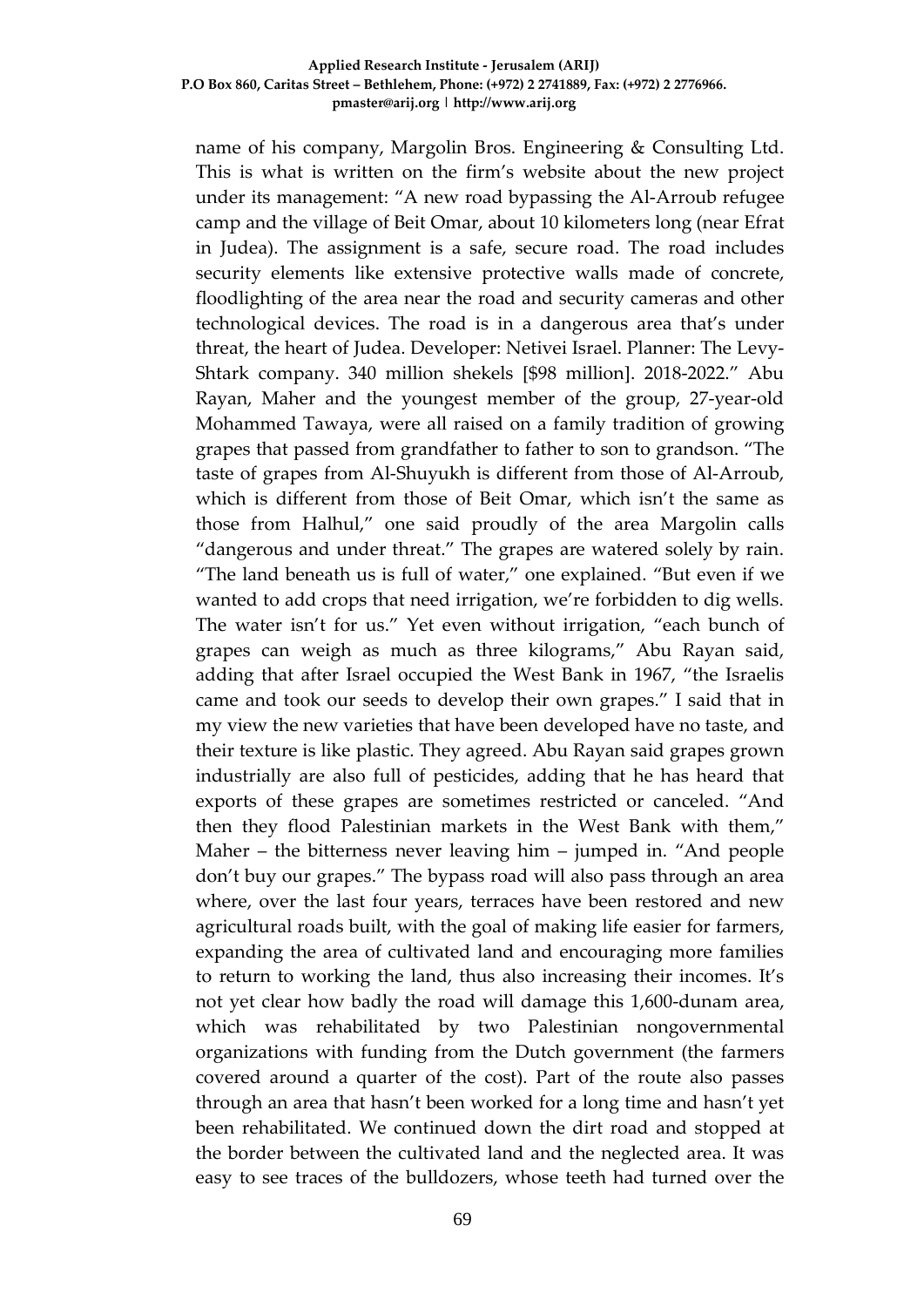### **Applied Research Institute - Jerusalem (ARIJ) P.O Box 860, Caritas Street – Bethlehem, Phone: (+972) 2 2741889, Fax: (+972) 2 2776966. pmaster@arij.org | http://www.arij.org**

land and leveled a long, wide stretch. All along this stretch were poles marking the route, and one of them bore a sign saying "Netivei Israel – The National Transport Infrastructure Company Ltd. Boundary of the right of way. This area is owned by the State of Israel." Abu Rayan, who reads Hebrew, was furious. "Look what's written here! That the land is owned by the State of Israel!" he exclaimed. And Tawaya added, "We don't exist for them." Other Israeli cars passed us, driving as if they owned the place, on a road that until not long ago served only Palestinian farmers. The driver of a red car stopped, looked out and asked, "What's going on? Is there a problem? Do you have land here? Have you spoken to me before?" Maher identified him as Boaz, from the Civil Administration's department of transportation infrastructure. Abu Walid, a man of around 60, walked by us on foot. He had tears in his eyes. He owns a plot that was included in the rehabilitation program, but it lies near the route of the new road and will be destroyed. His vineyard has already been uprooted. I pointed out that the "purchasing" order said owners could receive compensation for their land. Abu Rayan responded emphatically, "This is our land. I won't become a kafir" – an infidel – "over 200 dunams." The bypass-road plan to benefit settlers near Hebron was submitted to the planning authorities in 2003. They approved it in 2012 after objections were rejected and changes were probably introduced. But only in April did they order the land expropriations. "People fell asleep while the plan wasn't being implemented," Maher said. "Today, they no longer have the strength to object." Not totally accurate. In July attorney Ghiath Nasser, who who represents the affected municipalities and residents, submitted to the Civil Administration a long list of objections to the expropriations and the route. The objections were rejected, partly on grounds that objections had been filed a decade ago. He petitioned the High Court of Justice, also asking for an order to suspend the work. Justice David Mintz, a resident of the settlement of Dolev, ruled that there was no place for such an order and gave the state a month to file a response, while the vineyards continue to be uprooted and the land turned over. Abu Riyan, Maher and Tawaya are not aware of these legal proceedings. They feel abandoned. Maher said: "With all the roads that they've paved and are paving for the settlers at the expense of our lands, Halhul will turn into a camp" – a crowded refugee camp. "They want us to leave the land, become construction workers to make a living, and build their settlements." [\(Haaretz](https://www.haaretz.com/israel-news/.premium-new-israeli-bypass-will-bring-settlement-closer-to-j-lem-hurt-palestinian-farmers-1.8198271) 25 November 2019)

The Israeli Occupation Army (IOA) accompanied by bulldozers, invaded Palestinian agricultural lands, west of Bethlehem city, south of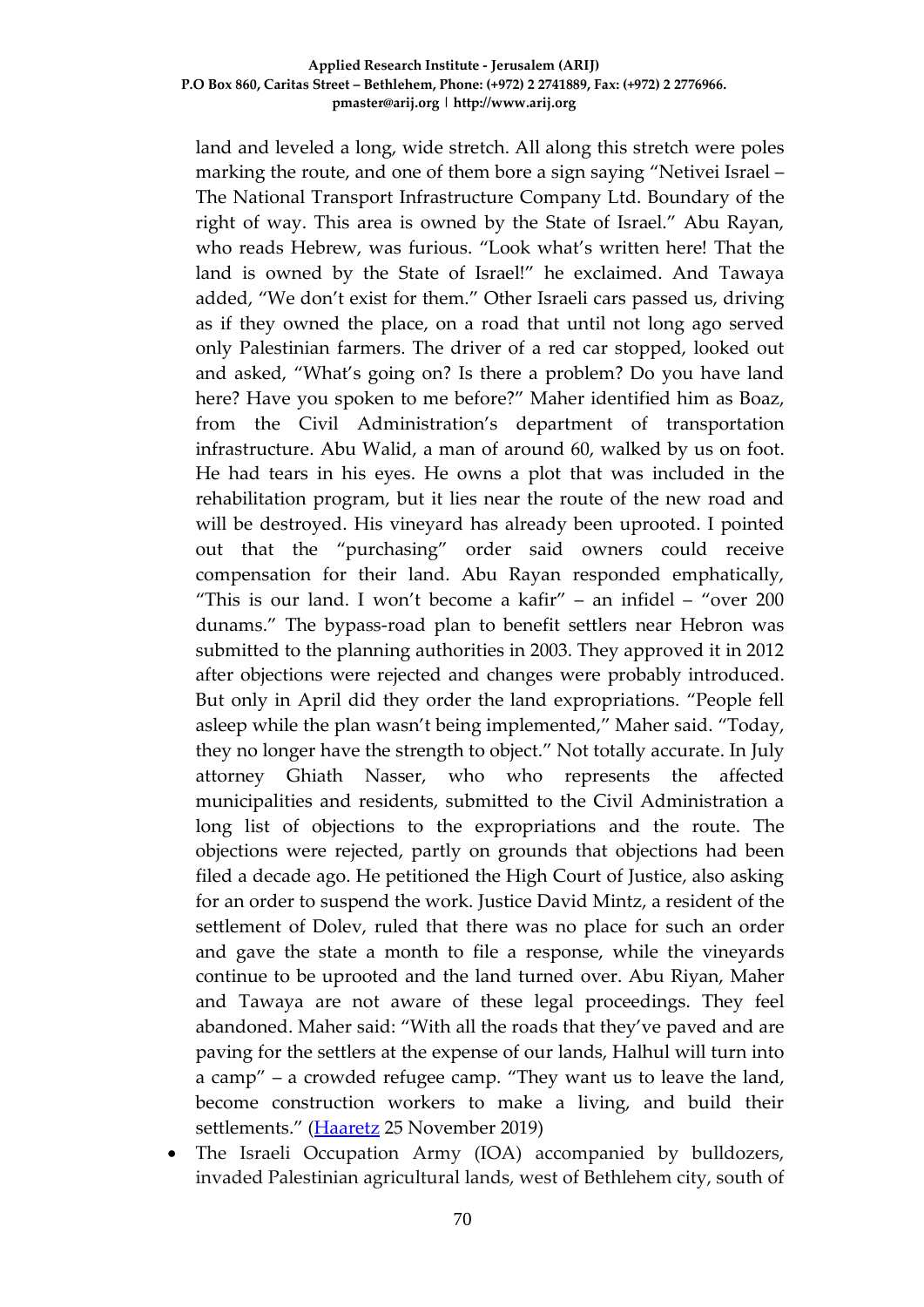occupied Jerusalem in the West Bank, and uprooted them. The military bulldozers uprooted dozens of Dunams of Palestinian agricultural lands, west of Husan village. The lands are privately owned by families from Husan in al-Sillam area. (WAFA , IMEMC 28 November 2019)

• New Israeli bypass will bring settlement closer to Jerusalem and hurt Palestinian farmers. A new section of highway will go around a refugee camp; grape growers say it will block access to many of their vineyards. To build the road, 401 dunams (99 acres) of agricultural land were expropriated in April by order and signature of Brig. Gen. Ahvat Ben Hur, at the time head of Israel's Civil Administration in [the](https://www.haaretz.com/misc/tags/TAG-west-bank-1.5598977)  [West Bank.](https://www.haaretz.com/misc/tags/TAG-west-bank-1.5598977) Officially, this is called "purchasing ownership and taking possession," after the signatory is convinced "that purchasing ownership of the land is for the public's benefit" and that the road to be built "answers a public need from the standpoint of both transportation and security." Construction of the exit near Al-Arroub will require the demolition of some of the buildings belonging to the Al-Arroub agricultural college. ([Haaretz](https://www.haaretz.com/israel-news/.premium-new-israeli-bypass-will-bring-settlement-closer-to-j-lem-hurt-palestinian-farmers-1.8198271) 29 November 2019)

## **Expansion of settlements**

• The Higher Planning Council of the Civil Administration convened on the eve of Sukkot (10 October 2019) and approved plans for 2,342 housing units in the settlements, according to the minutes of the meeting published. 59% of the approved units are in settlements that Israel likely may evacuate under a peace agreement (according to the Geneva Initiative). 1,623 of the units were approved for deposit (phase one of the planning process), and 719 units were approved for validation (final planning approval). On 30 October 2019, the Higher Planning Council approved a building permit for the construction of the new Tunnel Road, which bypasses Bethlehem to the west and is expected to dramatically increase the number of settlers in the Bethlehem area. This will end all the necessary bureaucratic procedures, and field work will be able to begin soon. Plans for 8,337 housing units in the settlements have been approved since the beginning of the year, an increase of close to 50% compared to 2018, when plans for 5,618 housing units were approved. This brings the average number of housing units approved in the three years since President Trump was elected, to 6,899 housing units, almost twice the average in the three years preceding them (3,635 housing units). Among the approved plans are the following: *Mevo'ot Yericho* – **182** housing units – A plan for construction in the newly "regularized"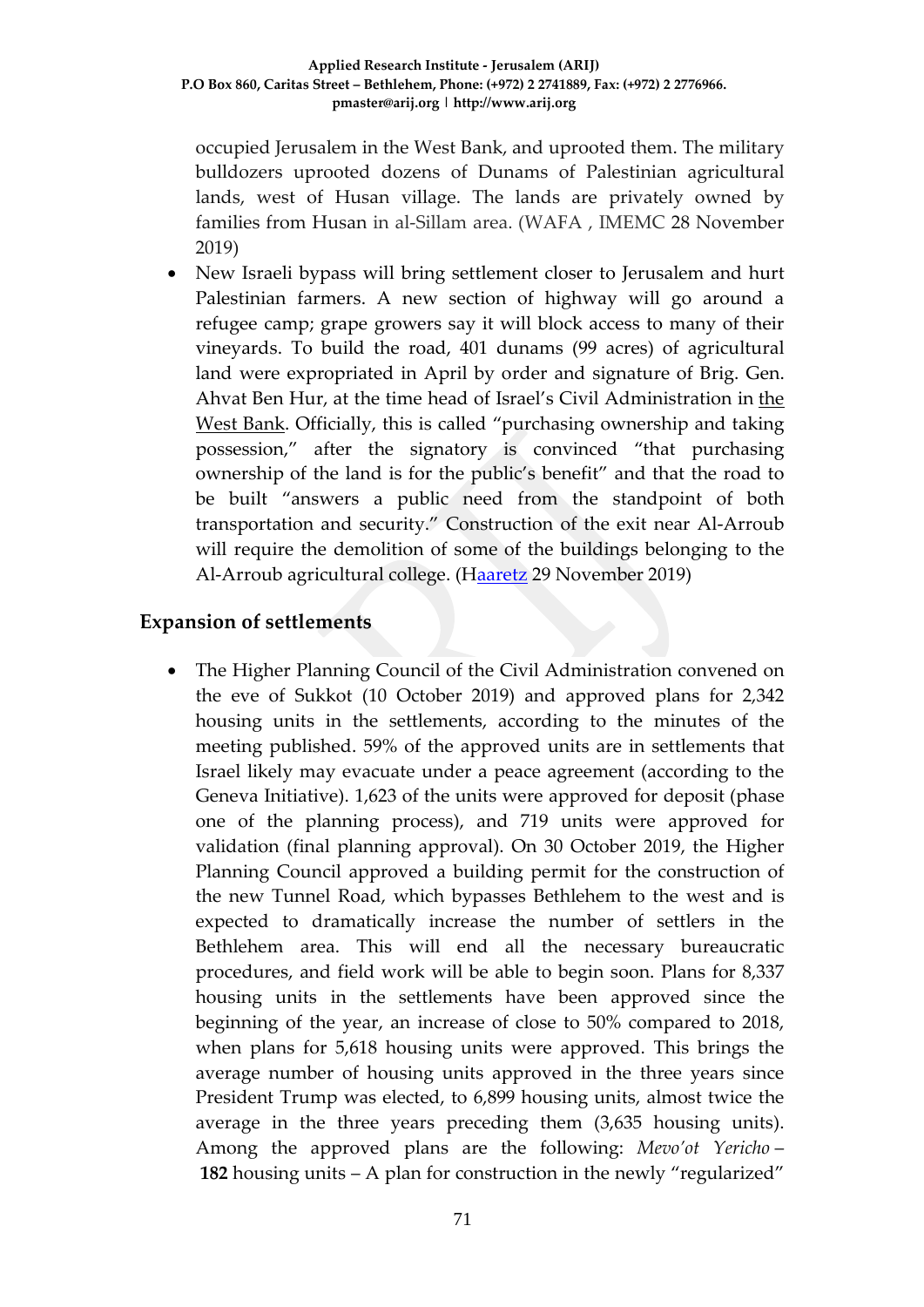settlement of Mevo'ot Yericho, north of Jericho–an outpost which the government decided on the eve of the September 2019 election to retroactively legalize. *Dolev* – **382** housing units – A plan for the establishment of 382 housing units in the Dolev settlement west of Ramallah (a large number for a small settlement). Following the assassination of the late Rina Schnerb in the Ein Bubin spring near Dolev last August, Prime Minister Netanyahu stated his intention to build 300 additional housing units in Dolev. *Bracha* – **207** units – The plan, in the Bracha settlement, adjacent to Nablus, is a significant extension of the settlement. On 19/9/19, the general in charge of the Israeli Central Command (West Bank, Jerusalem, Tel Aviv) signed a decree expanding the settlement's jurisdiction to allow the plan to be approved. The plan for regularizing the illegal Jordan Valley outpost of Brosh received final approval. It serves as an educational institution that includes hundreds of students and families of staff members. The Kerem Reim outpost, established in 2012 and retroactively legalized, also received a newly approved plan with 140 new units. Plans Promoted in West Bank Settlements Per Year 2012 – 11,159, 2013 – 10,310, 2014 – 6,329, 2015 – 1,732, 2016 – 2,613, 2017 – 6,742, 2018 – 5,618, and 2019 – 8,337. [\(PEACENOW,](https://peacenow.org.il/en/october-2019-approvals-2342-settlement-housing-units-advanced) IMEMC 1 November 2019)

• Israel to establish waste-to-energy plant in settlement of Ma'ale Adumim, unlawfully exploiting Palestinian territory for its own needs In October 2019, the Israeli government issued a tender for the establishment of its first waste-to-energy plant, at an estimated cost of 1 billion NIS (about 284 million USD). If established, the plant will be built without taking the Palestinian population of the West Bank and its views on the matter into account. The site for the [plant](https://www.jpost.com/Israel-News/Israel-to-construct-first-waste-to-energy-power-plant-604380) lies between East Jerusalem and the Dead Sea, some 700 meters east of the Mishor Adumim industrial park near the Good Samaritan site and within the municipal jurisdiction of the settlement of Ma'ale Adumim. Israel expropriated this land back in 1975. The project is the initiative of the [Ma'ale Adummim Planning and Development Corporation.](https://www.youtube.com/watch?v=zdhQeNa-LL4&feature=youtu.be) Indeed, the Ministry of Environmental Protection has included the facility in its 2030 [strategic plan](https://www.mr.gov.il/Files_Michrazim/303227.pdf) for the treatment of urban waste. The plant is set to open in 2025 and to serve Israeli authorities within the metropolitan area of Jerusalem. It is [expected](https://infospot.co.il/n/Two_tenders_were_published_for_the_construction_of_a_facility_to_reclaim_energy_from_waste) to reduce the transfer of waste to landfills – the most common form of waste treatment in Israel and in the West Bank – as well as increase waste recycling by 2.5 and transform some 25% into energy. According to the plans, the plant will span some five hectares and treat enormous quantities ranging from 1,000 to 1,500 tons of waste a day – including domestic waste,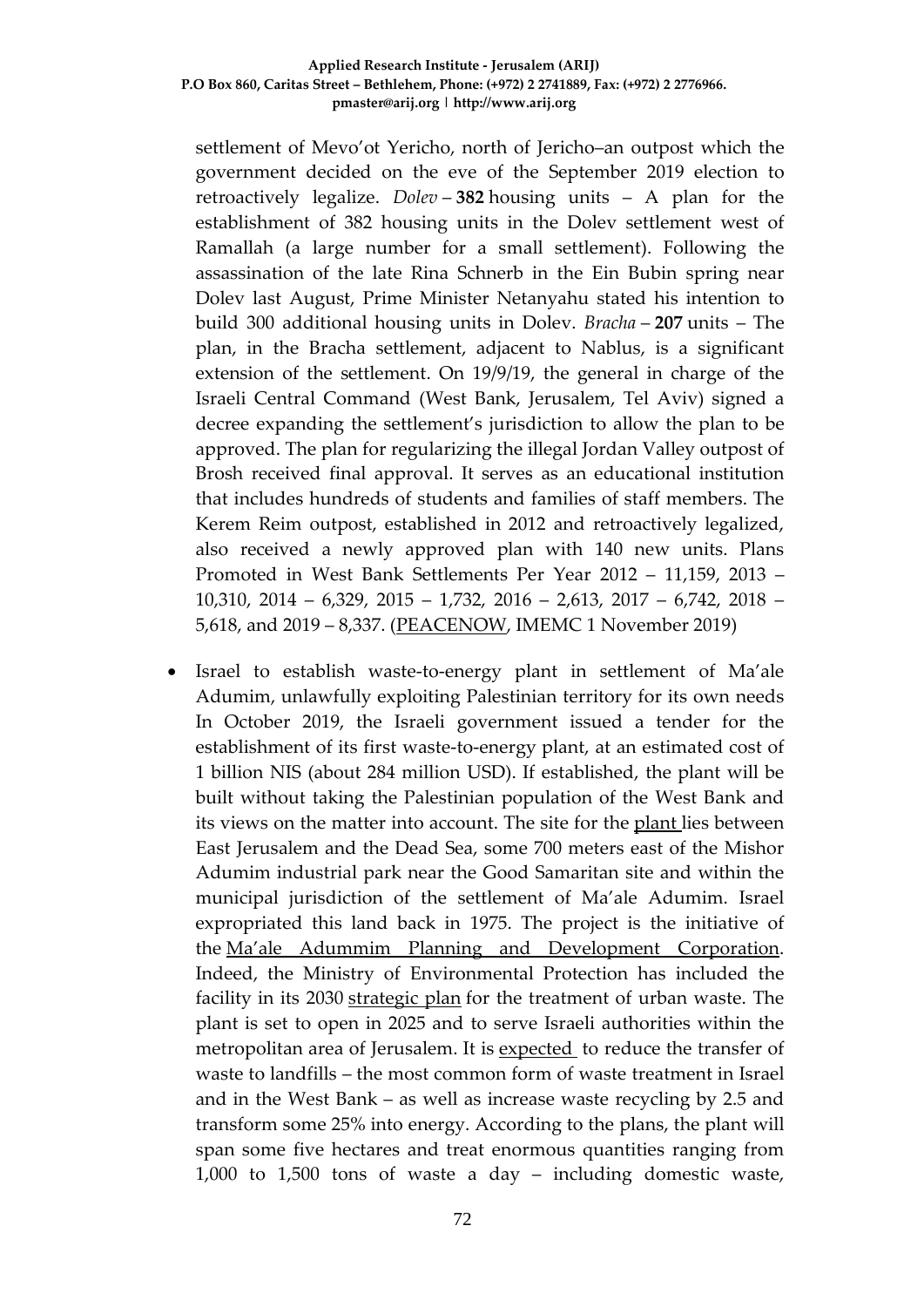electronic waste and polluted soil. It will contain a sorting facility that can process about 2,000 tons a day. Waste that is found unsuitable for incineration will be sent on to recycling or to a landfill. According to the Ma'ale Adumim municipality, the plant will service local authorities that consist of some 1 million people, including Palestinian authorities, within a 40-km range. The specific authorities have not yet been named, other than the city of Jerusalem and the settlement of Ma'ale Adumim. (IMEMC 2 November 2019)

- The skyline of Jerusalem's ancient Old City is set to be altered dramatically by a "cable car" the would blight the historic panorama and strengthen Jewish settlement in Palestinian neighbourhoods. Israel's housing cabinet, a governmental body, approved the cable car plan, despite objections that the transitional government currently in place, after the September elections, cannot green light such a project. Running from the Old City's Dung Gate to West Jerusalem, the Israeli government says the cable car would help ease traffic in the city and could transport 3,000 passengers an hour, at peak times. In January, various Israeli bodies earmarked 200,000,000 Israeli shekels (\$54,400,000), to see the project completed. (HAARETZ , IMEMC 7 November 2019)
- The Israeli government is planning to establish a new Jewish neighborhood consisting of 10,000 settlement units near the industrial area of Atarot settlement near Qalandiya checkpoint to the north of Jerusalem. Netanyahu's government is working to speed up the coordination process between the ministries of Housing and Finance to allocate millions of shekels for this project. Israel's Construction Minister, Yoav Galant, said that this is going to be the first budget invested in the project that will be implemented in an "important settlement". (**ISRAELHAYOM**, PALINFO 26 November 2019)
- Work has begun on the expansion of the Nof Tzion settlement in the East Jerusalem neighborhood of Jabal Mukkaber, which upon completion will make it the largest Jewish settlement within a Palestinian neighborhood in the city. Nof Tzion was established by Jewish investors in the early 2000s and the residents moved in eight years ago, with currently 96 families living in two compounds. The neighborhood is considered relatively well off and the apartments face the Old City, however, it is surrounded on all sides by the large Palestinian neighborhood of Jabal Mukkaber. [The area slated for](https://www.haaretz.com/israel-news/israel-approves-settlement-expansion-in-east-jerusalem-1.5460348)  [expansion](https://www.haaretz.com/israel-news/israel-approves-settlement-expansion-in-east-jerusalem-1.5460348) was the subject of a lengthy legal dispute; about 10 years ago, a Palestinian businessman, Bashar al-Masri, tried unsuccessfully to purchase the land to prevent the Jewish neighborhood's buildout.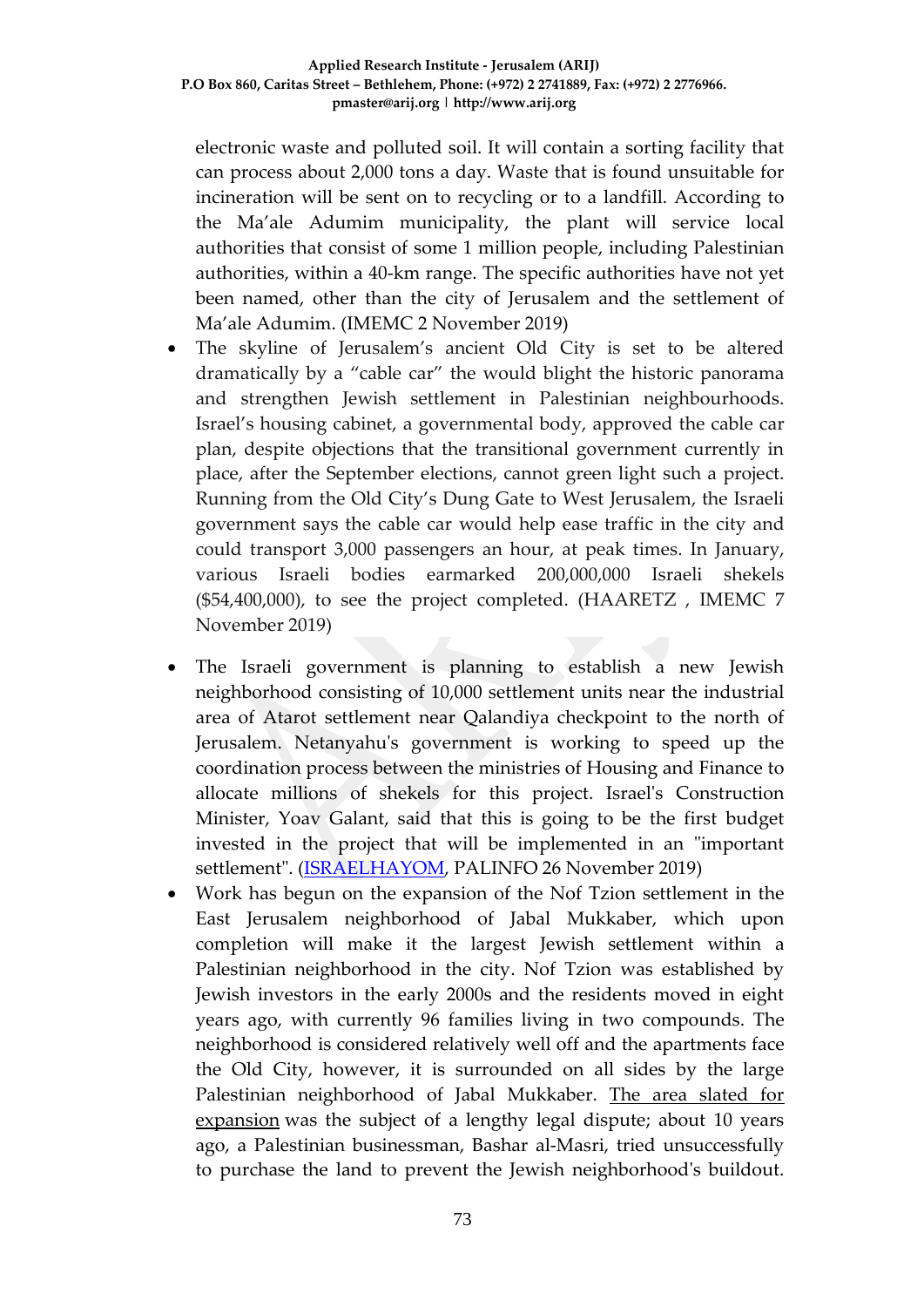The land was eventually purchased by Jerusalem supermarket mogul Rami Levy, in partnership with an Australian businessman, Kevin Bermeister, one of the founders of Skype. About two years ago, permits were issued for the construction of 176 apartments. According to settlement activist and Jerusalem councilman Arieh King, the current expansion is only the first phase, with another 300 housing units expected to be approved. Nof Tzion is already the second largest Jewish settlement in a Palestinian neighborhood. [The first is Ma'ale](https://www.haaretz.com/israel-news/.premium-jerusalem-okays-land-grab-from-palestinian-neighborhood-for-synagogue-1.5423241)  [Zeitim](https://www.haaretz.com/israel-news/.premium-jerusalem-okays-land-grab-from-palestinian-neighborhood-for-synagogue-1.5423241) on the Mount of Olives in the Palestinian neighborhood of Ras al Amud, which is home to 106 Jewish families. "The expansion of the settlement into the neighborhood of Jabal Mukkaber is a symbol of the Israel government's choice to prevent the possibility of an agreement in Jerusalem and to continue to impose its rule on the residents of [East](https://www.haaretz.com/misc/tags/TAG-east-jerusalem-1.5598917)  [Jerusalem](https://www.haaretz.com/misc/tags/TAG-east-jerusalem-1.5598917) without equal rights and with increasing oppression," said Aviv Tatarsky, a researcher with the NGO Ir Amim, in response to the construction. "Jerusalem is a binational city and therefore it will be good for the Israelis here only if it is good for the Palestinians," he added. King, on the other hand, welcomed the work. "As the person who blocked the attempt by Bashar al-Masri to buy the land of Nof Tzion, I am very happy that this most significant project in terms of the greatest extent of construction and number of apartments around the Old City, is moving forward." He said there is unprecedented demand to buy apartments in the project. "Nof Tzion is to be the largest and most central neighborhood around the Old City and with God's help in the coming years, other significant neighborhoods will join it like Kidmat Tzion, Beit Hanina, Beit Tsafafa and others." [\(Haaretz](https://www.haaretz.com/israel-news/.premium-israel-begins-work-on-what-will-become-largest-settlement-in-east-jerusalem-1.8192737) 27 November 2019)

## **Erection of Israeli checkpoints**

- The Israeli occupation Army (IOA) invaded Yatta town, south of Hebron, and installed roadblocks on Hebron's northern and southern entrance, in addition to the entrances of Halhoul and Sa'ir towns, before stopping and searching dozens of cars, and interrogated many Palestinians while inspecting the ID cards of the passengers. (IMEMC 18 November 2019)
- A flying Israeli army checkpoint placed on a road leading from Ramallah to dozens of villages to the northwest of Jerusalem has caused a serious traffic jam. The Israeli Occupation Army (IOA) caused a total halt to movement of cars on that road, the only thoroughfare for 60,000 people who live in these village as they slowly inspect cars. The IOA would allow few cars to pass every while after inspecting the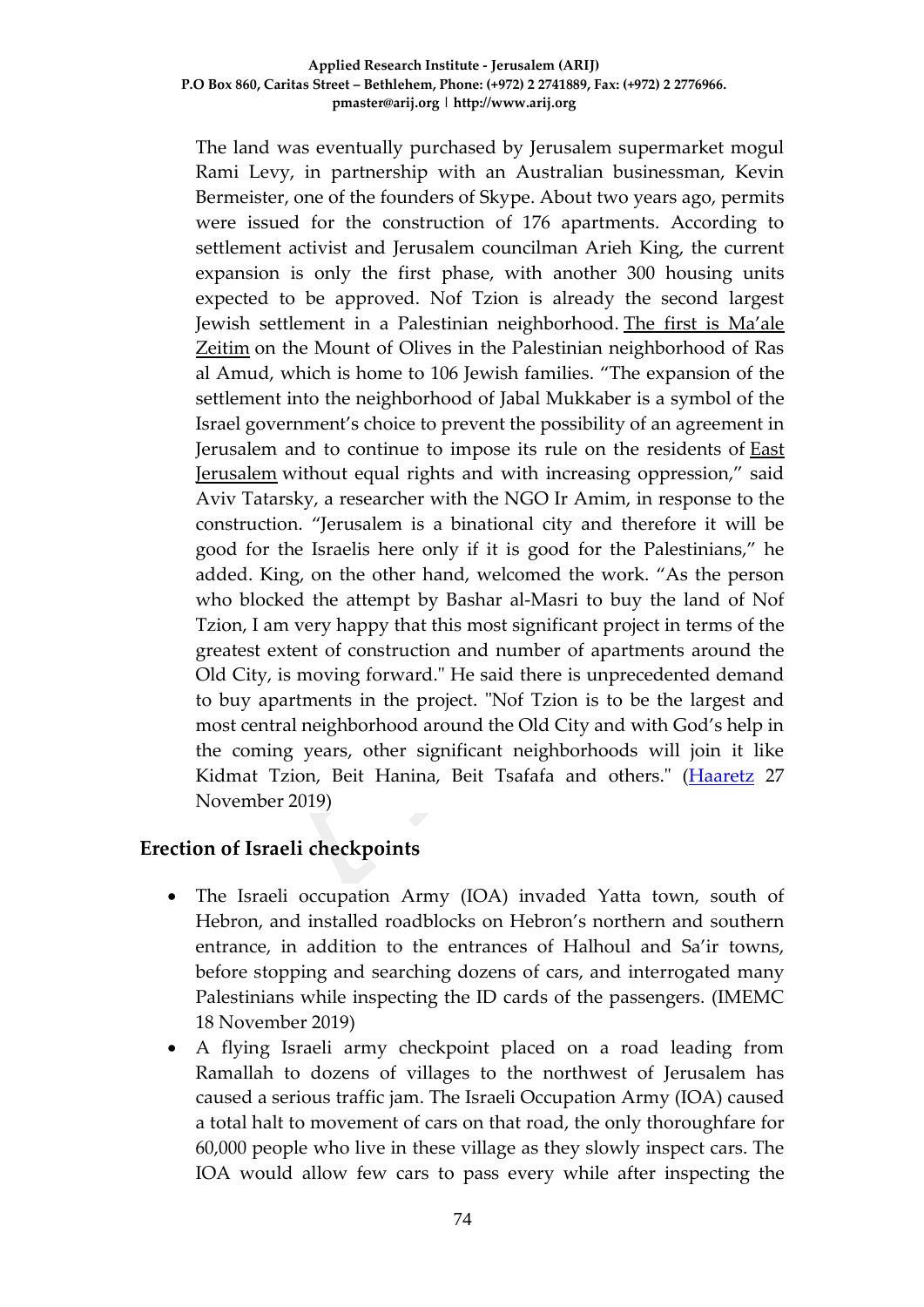passengers and their ID cards leading to a long line of cars waiting to cross the checkpoint aimed to reach these villages or travel to nearby Ramallah. (WAFA 23 November 2019)

- The Israeli Occupation Army (IOA) installed roadblocks on Hebron's northern and southern roads in Jouret Bahlas and al-Fahs areas, in addition to Sa'ir and Halhoul towns, before stopping and searching dozens of cars. (IMEMC 24 November 2019)
- Israel has tightened its restrictions on Palestinian farmers entering the area between the separation fence and Israeli territory. Until now, [Palestinians](https://www.haaretz.com/middle-east-news/palestinians) who own land in [this area](https://www.haaretz.com/israel-news/.premium-farming-permits-for-palestinians-in-west-bank-seam-zone-cut-drastically-1.6805980) have been able to acquire agricultural entry permits for the broad purpose of "maintaining their connection to the land." But under new regulations issued by Israel's Civil Administration in the [West Bank,](https://www.haaretz.com/misc/tags/TAG-west-bank-1.5598977) the purpose of these permits has been narrowed, and they will also only be good for a certain number of entries. The new purpose is defined as "enabling agricultural land to be worked based on agricultural needs derived from the size of the plot and the type of produce, while maintaining the connection to these lands." Moreover, the number of times a farmer can access his lands will be capped according to the crops grown there. For instance, the maximum number of entries is 40 times a year for olives and onions, 50 times for figs and 220 for tomatoes or strawberries. The new protocol also stipulates that the size of the land would be taken into account when determining the amount of days alloted to a farmer. If a farmer has exhausted his entry quota, he must apply for a new permit, which will be granted only if he can prove that he was unable to finish his agricultural work within the visits allotted him. This creates a new bureaucratic hurdle for Palestinian farmers. The area between the separation fence and Israel comprises 140,000 dunams, most of which is Palestinian agricultural land. There are gates in the fence to allow the farmers to access their land, but they are open only for a few hours a day, and Palestinians must have an entry permit to pass through them. They must also obtain permits for any workers they hire to tend their land. Ahmed al-Abadi, 54, of Tura al-Gharbiya in the northern West Bank, recently received one of the new, limited permits, but refused to accept it. Fifteen of the 42 dunams of land that he owns lie between the separation fence and Israel. "They treat our land is if it were a business where we work by the hour," he said. "I used to sit under a tree on this land with my father and grandfather; all the memories of my childhood are there. It's not a business, it's not a matter of profits; it's our connection to this land." In the past, he said, he used to enter the land frequently and spend his free time there.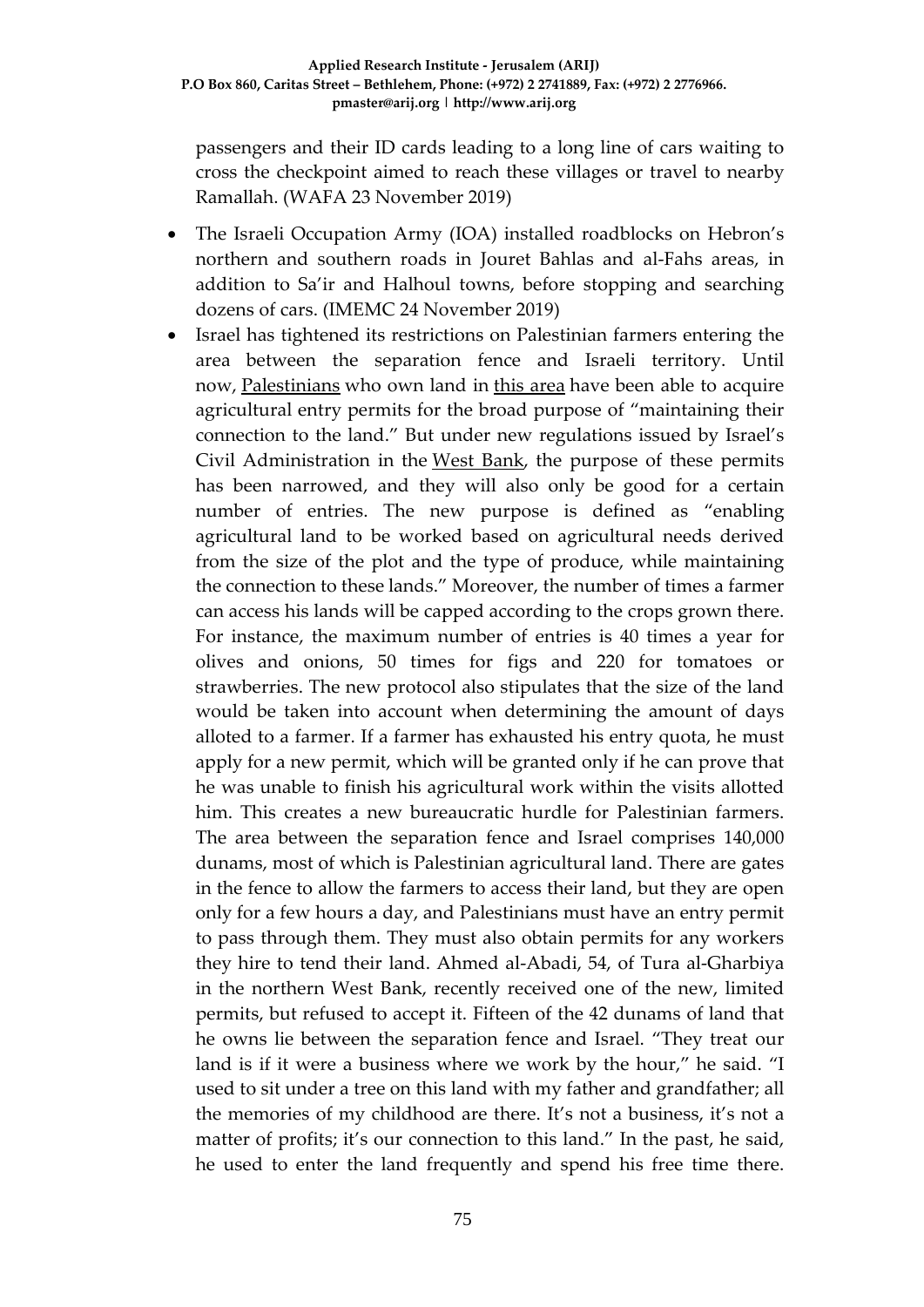"Now, they're telling me, 'You can only enter a certain number of times.' Let them confiscate the land and be done with it. I'm not willing to accept this." Earlier this year, [Haaretz reported](https://www.haaretz.com/israel-news/.premium-farming-permits-for-palestinians-in-west-bank-seam-zone-cut-drastically-1.6805980) that the rejection rate for Palestinians applying for agricultural entry permits jumped to 72 percent in 2018 from just 24 percent four years earlier, according to data provided by the Civil Administration to Hamoked: Center for the Defense of the Individual. One reason for this is a growing number of applications rejected on the grounds that the plot is too small to be cultivated, in light of the Civil Administration's practice of dividing up family plots according to the number of people in the family. A Palestinian seeking to access lands located between the separation fence and Israel could also apply for a nonagricultural permit, such as one based on "personal needs." According to Hamoked, there are 84 gates in the separation fence, but only nine are open on a daily basis. Ten are open once a week and the other 65 are open on a seasonal basis. "Israel no longer tries to pretend that it respects the right of Palestinian landowners to access their lands that were trapped on the other side of the wall," said Jessica Montell, Hamoked's executive director. "We're talking about more than nine percent of the West Bank's land. In the name of security, the [military](https://www.haaretz.com/misc/tags/TAG-idf-1.5598943) bureaucracy is [effectively perpetrating land theft in these areas.](https://www.haaretz.com/israel-news/.premium-too-small-how-the-idf-annexes-palestinians-plots-that-would-become-israeli-homes-1.6810984)" The Civil Administration said the regulations were changed "to ensure that permits are used exclusively for the needs of the agriculture industry and subject to the criteria. In this context, the validity of the permits was lengthened from two years to three, and at the same time, a maximum number of annual entries was set based on the needs of the type of produce and the size of the plot." [\(Haaretz](https://www.haaretz.com/israel-news/.premium-israel-limits-west-bank-farmers-access-to-lands-near-border-1.8166555) 24 November 2019)

• The Israeli occupation army (IOA) installed roadblocks on Hebron's northern and southern roads in Jouret Bahlas and al-Fahs areas, in addition to Sa'ir and Halhoul towns, before stopping and searching dozens of cars. (IMEMC 25 November 2019)

# **Israeli Closures**

• Israeli occupation authorities, closed several official and non-official Palestinian institutions in the occupied city of Jerusalem for six months. The Israeli police served an order and closed the office of the Directorate of Education, banned the activities of Palestine TV in occupied Jerusalem, and arrested the director of the Arab Health Center in Jerusalem's old city. Occupation authorities have drawn up a decision signed by the Israeli Minister of Internal Security Gilad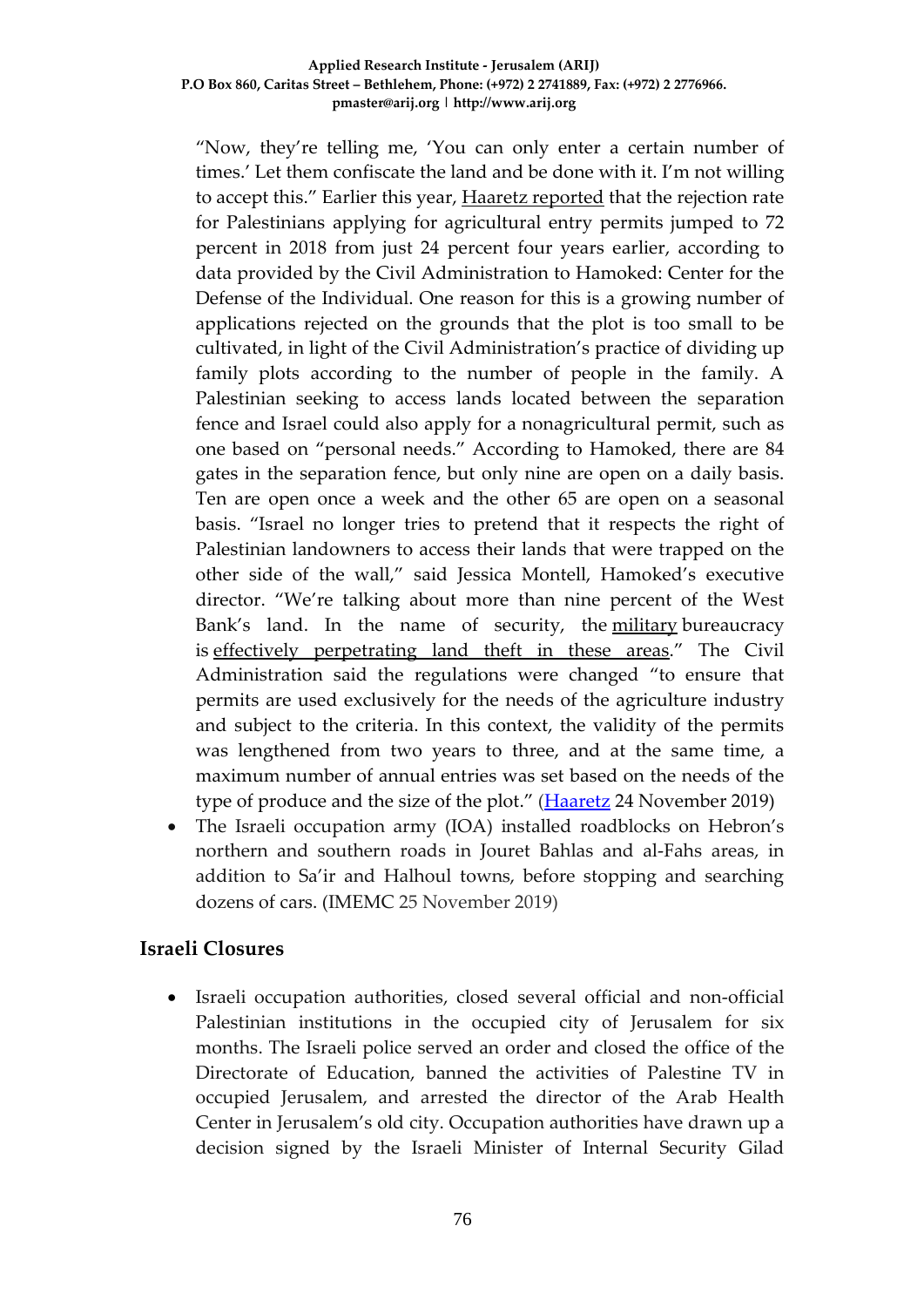Ardan, to close the mentioned institutions for six months. (IMEMC 20 November 2019)

### **Other**

- Israel is seeking to impose "transportation sovereignty" in the occupied West Bank, with a budget of \$228m approved this week for a new tunnel connecting a major settlement, Gush Etzion, with Jerusalem. Bezalel Smotrich, Israel's minister of transport, an MP from the rightwing Jewish Home party, is planning to include Israeli settlements in the framework of Israel's national transportation, according to Israel Hayom newspaper. So far, a budget of 800 million shekels (\$228m) has been approved this week by authorities for a second tunnel to connect the southern settlement of Gush Etzion to the city of Jerusalem, a onelane route that currently suffers heavy traffic. The completion of the tunnel and the route in the coming years means that the two lanes will serve both ways, connecting the southern Israeli settlements in the West Bank with Kiryat Araba settlement, near the city of Hebron. Smotrich has also reshuffled some positions within his ministry and shared plans with Israel's defence ministry in aspects relating to road construction and transport. His long-term goal, according to Israel Hayom, is to include all of the settlements in the West Bank into a transport masterplan, so that in any future national planning, settlements will be dealt with as part of towns and cities within the 1948 borders of Israel. "I do not give preference to Judea and Samaria [the West Bank] but also am not willing to continue the discrimination. These areas will receive treatment just like anywhere else in Israel," he said. "While it is only about roads and trains, it has political significance." The transport ministry has also accelerated the paving of other vital roads in the settlements including Route 446, as well as the \$4.3bn project of widening the road from Neve Yemin, a town in Israel, to settlements near the city of Nablus, both in the north of the West Bank. They are expected to be opened in January 2020. These plans are significant as it means that settlers in the West Bank will have improved roads which Palestinians have limited access to, and they go hand-in-hand with settlement expansion, in contravention of international law, which deems it illegal. Smotrich said there had been "cumulative planning and implementation gaps" in the West Bank for many years. [\(middleeasteye](https://www.middleeasteye.net/news/israels-transport-minister-extend-sovereignty-over-settlement-roads-west-bank) 1 November 2019)
- Israel's Transportation Minister Bezalel Smotrich is pursuing a policy that would bolster the road and rail infrastructure in Judea and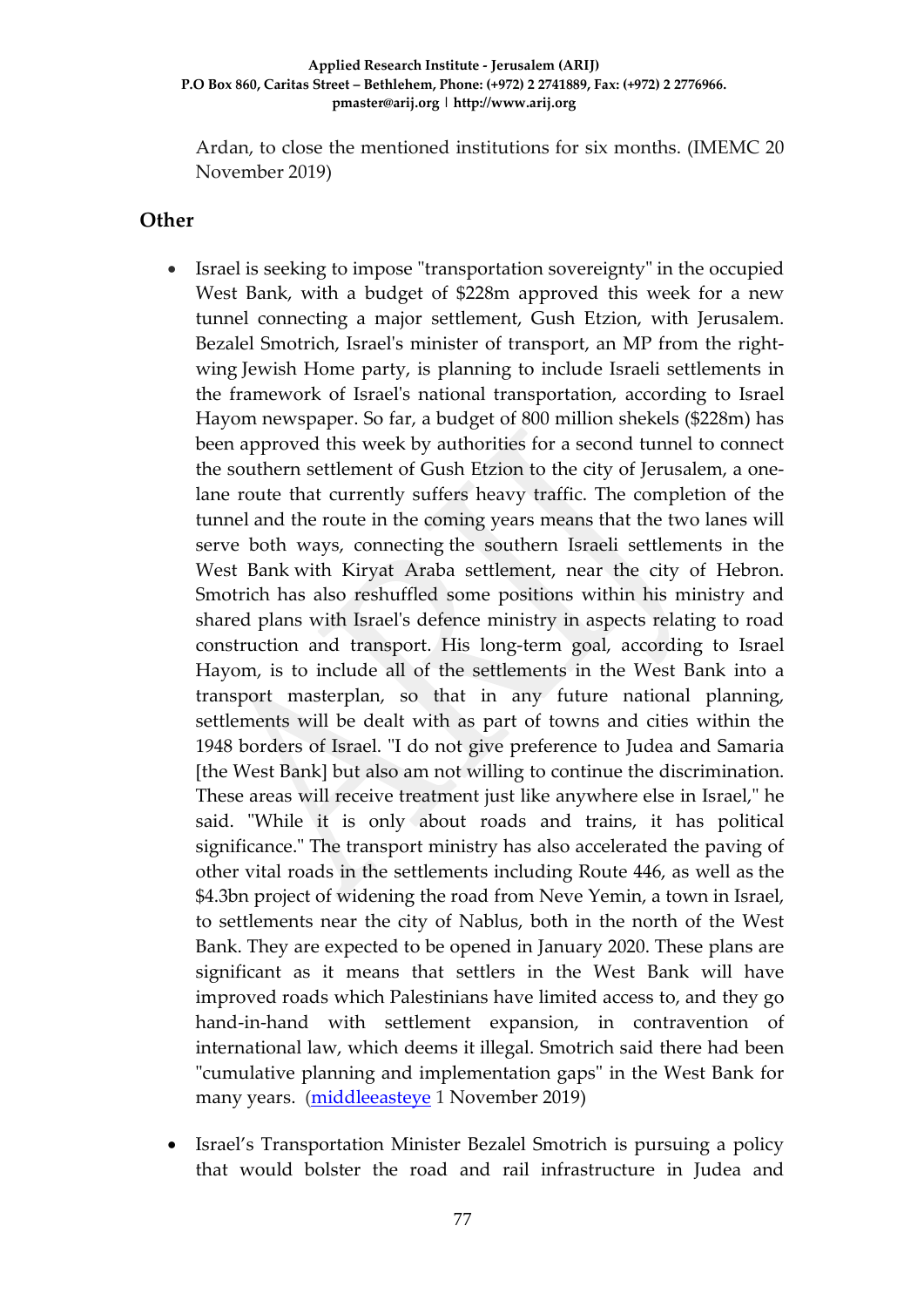Samaria with the goal of creating de facto annexation of the territories, according to a report in *Israel Hayom*. The program, described by the ministry as "sovereignty through transportation," would see the road connecting Jerusalem to Gush Etzion expanded at a cost of about NIS 1 billion (\$283 million). A major new road from Gush Etzion southward would be built at a similar cost under the plan. According to Smotrich's office, this new policy, which includes additional projects, is designed to "end the current isolation of Judea and Samaria when it comes to transportation planning, so that the area is just like any other region in Israel." To promote this agenda, Smotrich has also created a special bureau for Judea and Samaria planning in his ministry. He has also had Judea and Samaria transportation projects integrated with national projects so that the residents of those areas can have their concerns addressed over the long term. Bottom of Form

- This means that a variety of issues that have previously been ignored by state agencies will have proper oversight, including road safety. It would also allow residents of Judea and Samaria to use the same general monthly or daily public transportation passes used all over Israel, known as the Rav Kav. "For years, roads have been paved only because of coalition agreements within the government, and this has to stop," Smotrich told *Israel Hayom*. "Israelis and Palestinians live in Judea and Samaria, and they are not going anywhere; they should get proper transportation, not just Band-Aid solutions." (*JNS* 4 November 2019)
- The Palestinian Journalists Syndicate, in a report, said that so far this year, Israeli occupation Army (IOA) have committed 600 violations against journalists and the media in general. The PJS Freedoms Committee said that the gravest of these violations was the use of live ammunition against journalists, with 60 cases of live fire injuries among journalists, by Israeli forces, documented. The report also noted that, in 170 cases, the IOA beat or detained journalists, or banned them from covering events. Currently, added the report, there are 18 journalists incarcerated in Israeli jails. WAFA further reports that, with regard to the ongoing anti-Palestinian campaign by [Facebook,](https://imemc.org/?s=facebook) the Syndicate said it has monitored 180 cases of violation against the Palestinian content on the platform, including the removal of Palestinian accounts or posts. (IMEMC 7 November 2019)
- In early November it was [revealed](https://twitter.com/RavivDrucker/status/1189240487925993472) that officials within the Keren Kayemeth LeIsrael (KKL) have secretly spent tens of millions of shekels in purchases of West Bank land over the past two years, and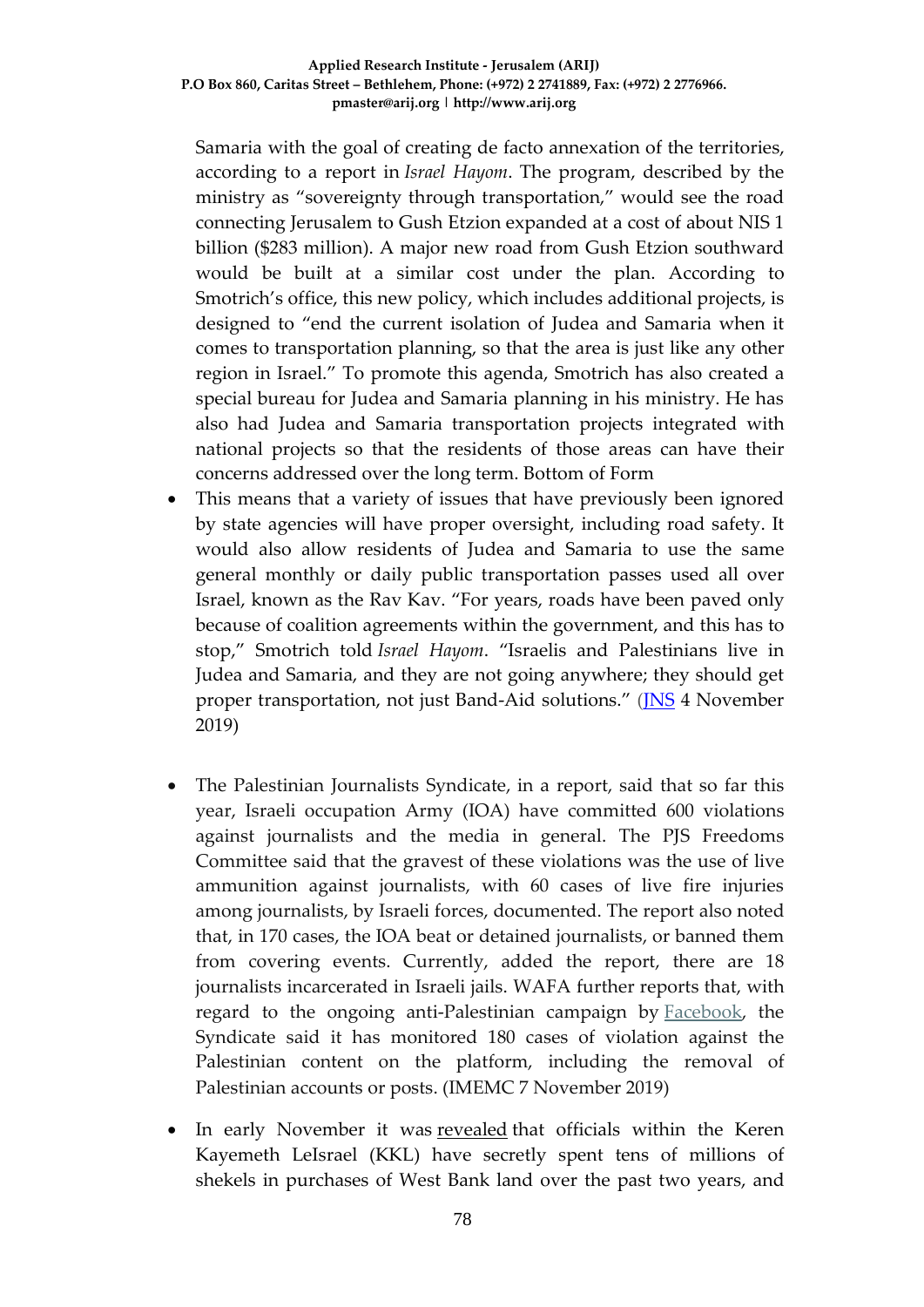that this was done behind the back of KKL's board of directors, without obtaining approval as required. As Israeli journalist Raviv Drucker explained in his investigation on the subject, the settlers found themselves a convenient ["bank"](https://www.haaretz.com/israel-news/.premium-israel-settlements-jewish-national-fund-kkl-jerusalem-buying-west-bank-1.8094953) that enables them to maintain enormous budgets without supervision nor a need to fundraise for them to carry out controversial ideological activity. Such purchases refer to 6 or 7 acquisition transactions for which NIS 45 million has already been paid, including a commitment to add another NIS 43 million (NIS 88 million total). Among the transactions reported there are: About 272 dunams in the Bethlehem area near the settlement of Elazar; Approximately 100 dunams southeast of Ramallah in the area of Kochav Yaakov. Territories in the Jordan Valley near the settlement of Hamra. East of Qalqiliya near the industrial area of the settlement of Karnei Shomron. [The Bakri family house in Hebron,](https://peacenow.org.il/en/court-orders-eviction-of-settlers-from-bakri-house-in-hebron) which settlers illegally seized and claimed to have purchased from its owners, but which the court rejected the purchase documents and ruled for the settlers to be evicted. Currently, legal proceedings in this case are still underway [\(see here\)](https://peacenow.org.il/en/court-orders-eviction-of-settlers-from-bakri-house-in-hebron). It is important to emphasize that land purchases in the West Bank is a dubious and often non-transparent business. Because Israelis and Palestinians have a national dispute over land, over the years the sale of land to the other nation has been seen as a betrayal. Indeed, the Palestinian Authority prohibits it. Therefore, all real estate transactions between Israelis and Palestinians are done in the dark, without supervision, and [in many cases with forgery and](https://www.haaretz.com/israel-news/.premium-probe-almost-all-palestinian-land-deals-for-illegal-outposts-forged-1.5398548)  [fraud.](https://www.haaretz.com/israel-news/.premium-probe-almost-all-palestinian-land-deals-for-illegal-outposts-forged-1.5398548) Transactions involving tens of acres of land are particularly suspicious because such large areas usually have many owners (tens and even hundreds of individuals) and it is hard to believe that so many can agree to sell. Peace Now knows of at least 65,000 dunams of West Bank land purchased by KKL since 1967. These areas are or have already been used to build and expand settlements and to expel Palestinians with private property claims of their own. It should be noted that even without knowing about the alleged transactions, there has been an [increase in KKL activity in the settlements in the past two](https://peacenow.org.il/en/new-outpost-on-land-where-the-jnf-evicted-palestinians-near-bethlehem)  [years, in particular involving the takeover of Palestinian land](https://peacenow.org.il/en/new-outpost-on-land-where-the-jnf-evicted-palestinians-near-bethlehem) (see explanation below). The KKL had put pressure to demolish a [Palestinian house and restaurant](https://peacenow.org.il/en/the-jewish-national-fund-against-palestinians-in-al-makhrour) in the Bethlehem area; an illegal [outpost was established;](https://peacenow.org.il/en/new-outpost-on-land-where-the-jnf-evicted-palestinians-near-bethlehem) and procedures for demolishing additional Palestinian homes were opened. [\(PEACENOW](https://peacenow.org.il/en/settler-national-fund-keren-kayemeth-leisraels-acquisition-of-west-bank-land) 10 November 2019)

• Secretary of State Mike Pompeo announced a major reversal of the US' longstanding policy on Israeli settlements in the [occupied West Bank,](https://www.cnn.com/2019/09/10/world/netanyahu-israel-west-bank-jordan-valley/index.html) rejecting a 1978 State Department legal opinion that deemed the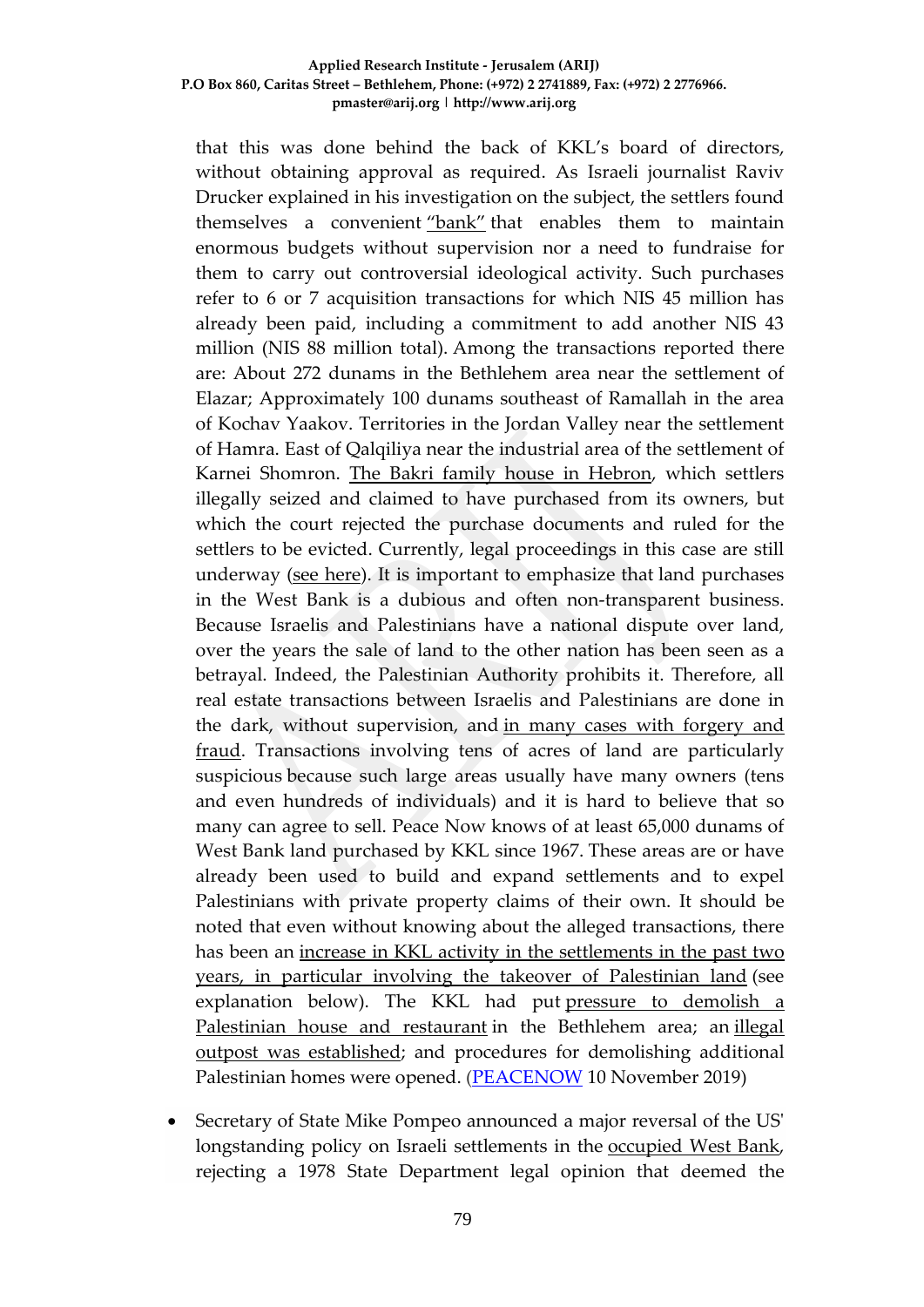settlements "inconsistent with international law." The announcement, which breaks with international law and consensus, is the latest in a string of hardline, pro-Israeli moves that are likely to inflame tensions between the Trump administration and Palestinians and widen the divide between the Trump administration and traditional US allies in Europe. "After carefully studying all sides of the legal debate... the establishment of Israeli civilian settlements in the West Bank is not, per se, inconsistent with international law," Pompeo said, citing President Ronald Reagan's 1981 assessment that the settlements were not "inherently illegal." Pompeo said the US government is "expressing no view on the legal status of any individual settlement" or "addressing or prejudging the ultimate status of the West Bank." For more information, click here [\(CNN](https://edition.cnn.com/2019/11/18/politics/pompeo-west-bank-settlements-announcement/index.html) 18 November 2019)

- The Israeli Electricity Company (IEC) is going to increase power cut to Palestinians getting their power supply from the Palestinian power distributing company, the Jerusalem District Electricity Company (JEDCO), to three hours, instead of the current two hours, starting next months. The IEC started one month ago to impose punitive measures against JEDCO by cutting power supply to Palestinian households within JEDCO concession area, which includes Jerusalem, Ramallah, Bethlehem and Jericho and surrounding villages, for two hours every two or three weeks due to what IEC claims was unpaid debt by JEDCO that reached around \$500 million. IEC seems to have decided to increase the power cut to three hours as of next month, from 2:00 pm to 5:00 pm local time, to pressure the privately-owned Palestinian company and the Palestinian Authority to pay the debt to the Israeli company. (JDECO, IMEMC 23 November 2019)
- Israeli occupation authorities (IOA) last week prevented 10 Palestinian citizens from travelling through Al-Karama crossing between the West Bank and Jordan. (PALINFO 23 November 2019)
- Israeli Prime Minister, Benjamin Netanyahu announced the allocation of 40 million shekels (NIS) in aid, to support the 'security and emergency budget' in the West Bank and Jordan Valley. Prime Minister Netanyahu said that the Israeli government will approve the allocation of 40 million shekels to support the settlements, during a meeting on Sunday with the heads of settlement councils in the West Bank. Netanyahu stressed that he will continue support, and strengthen the settlements, noting that a security grant, in the amount